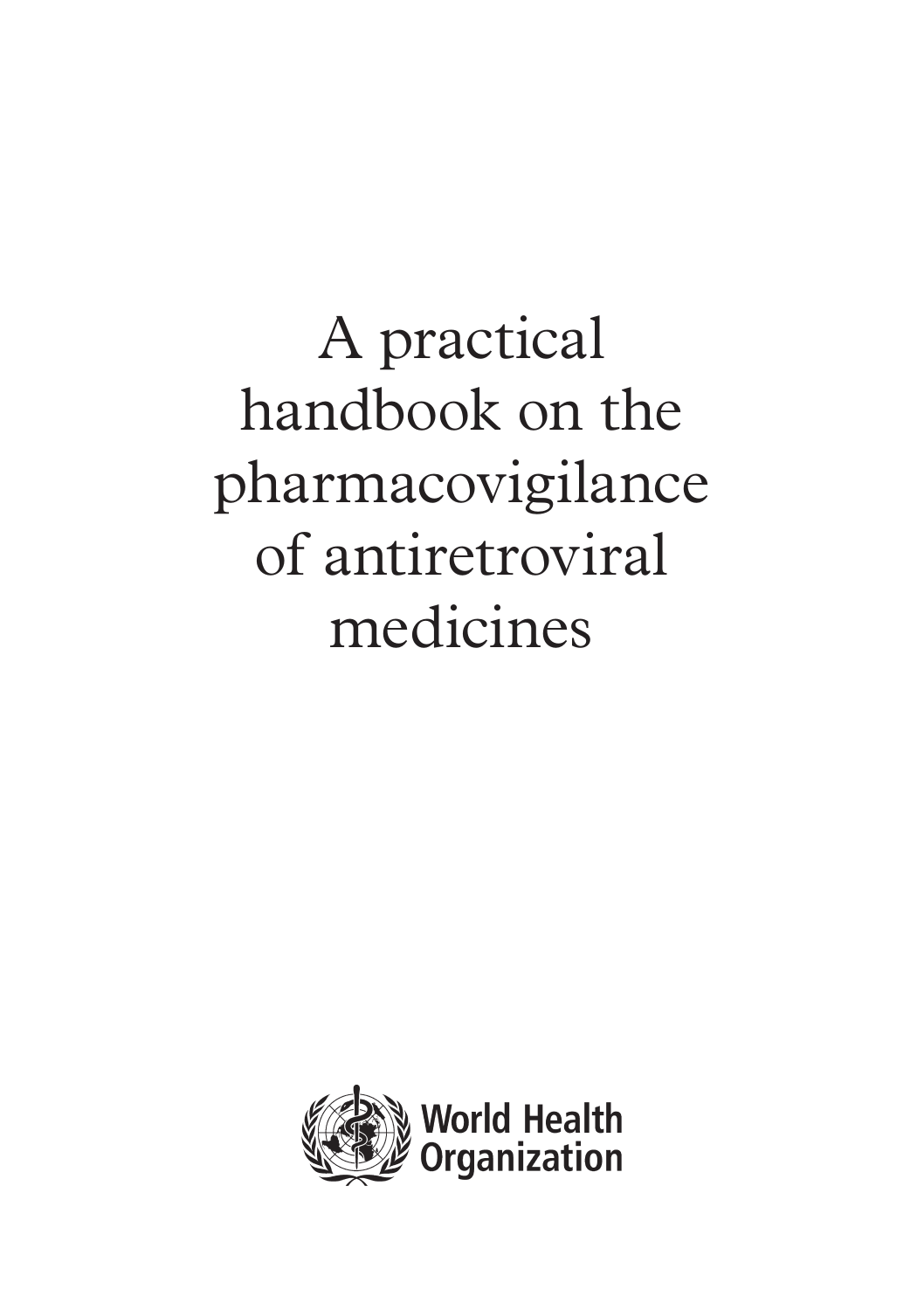WHO Library Cataloguing-in-Publication Data:

A practical handbook on the pharmacovigilance of antiretroviral medicines.

1.Drug monitoring. 2.Drug utilization review – methods. 3.Anti-retroviral agents – adverse effects. 4.Adverse drug reaction reporting systems. 5.Handbooks. I.World Health Organization.

ISBN 978 92 4 154794 9 (NLM classification: QV 771)

#### **© World Health Organization 2009**

All rights reserved. Publications of the World Health Organization can be obtained from WHO Press, World Health Organization, 20 Avenue Appia, 1211 Geneva 27, Switzerland (tel.: +41 22 791 3264; fax:  $+41$  22 791 4857; e-mail: bookorders@who.int). Requests for permission to reproduce or translate WHO publications – whether for sale or for noncommercial distribution – should be addressed to WHO Press, at the above address (fax: +41 22 791 4806; e-mail: permissions@who.int).

The designations employed and the presentation of the material in this publication do not imply the expression of any opinion whatsoever on the part of the World Health Organization concerning the legal status of any country, territory, city or area or of its authorities, or concerning the delimitation of its frontiers or boundaries. Dotted lines on maps represent approximate border lines for which there may not yet be full agreement.

The mention of specific companies or of certain manufacturers' products does not imply that they are endorsed or recommended by the World Health Organization in preference to others of a similar nature that are not mentioned. Errors and omissions excepted, the names of proprietary products are distinguished by initial capital letters.

All reasonable precautions have been taken by the World Health Organization to verify the information contained in this publication. However, the published material is being distributed without warranty of any kind, either expressed or implied. The responsibility for the interpretation and use of the material lies with the reader. In no event shall the World Health Organization be liable for damages arising from its use.

Desgned by minimum graphics Printed in ????????????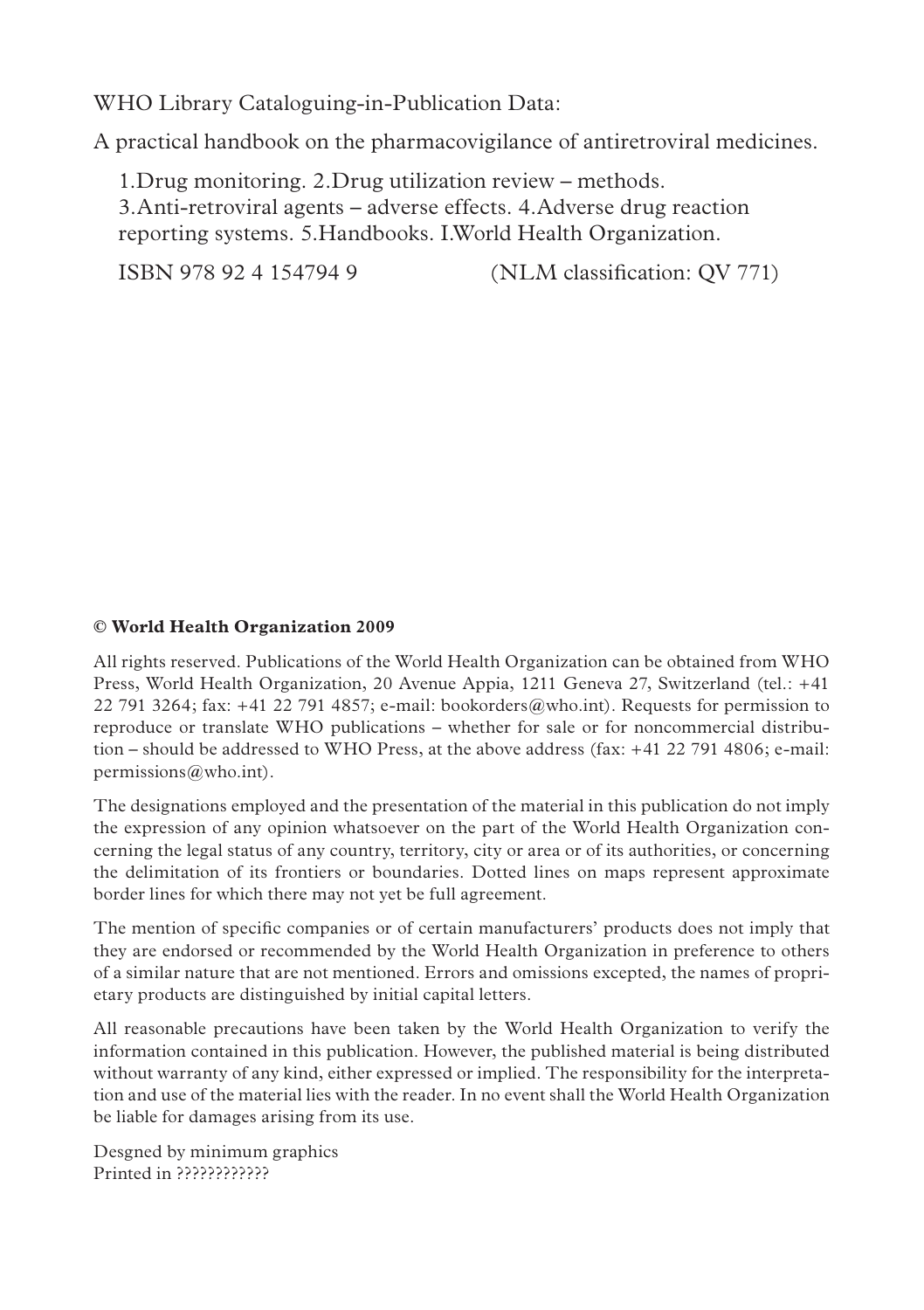# **Contents**

|    | Abbreviations                                  | хi                      |  |  |
|----|------------------------------------------------|-------------------------|--|--|
|    | <b>A.</b> Introduction                         | $\overline{1}$          |  |  |
| 1. | Pharmacovigilance                              | 1                       |  |  |
|    | 1.1<br>Definition                              | 1                       |  |  |
|    | 1.2<br>Explanation                             | $\overline{c}$          |  |  |
|    | 1.3 General aims                               | $\overline{2}$          |  |  |
|    | 1.4 Specific aims                              | 3                       |  |  |
|    | 1.5<br>Pharmacovigilance of antiretrovirals    | 3                       |  |  |
| 2. | Pharmacovigilance centre                       | 4                       |  |  |
|    | <b>B. Passive or active pharmacovigilance?</b> | $\overline{\mathbf{5}}$ |  |  |
| 1. | Passive pharmacovigilance                      | 5                       |  |  |
| 2. | <b>Active pharmacovigilance</b>                | 5                       |  |  |
|    | <b>C. Spontaneous reporting</b>                | $\boldsymbol{6}$        |  |  |
| 1. | <b>Introduction</b>                            | 6                       |  |  |
|    | Background<br>1.1                              | 6                       |  |  |
|    | Adverse reactions<br>1.2 <sub>2</sub>          | 6                       |  |  |
| 2. | <b>Objectives</b>                              | 6                       |  |  |
|    | The purpose of spontaneous reporting<br>2.1    | 6                       |  |  |
|    | Background to the methodology<br>$2.2\,$       | $\overline{7}$          |  |  |
|    | 2.3 Serious reactions                          | 8                       |  |  |
| 3. | <b>Minimum reporting requirements</b>          | 9                       |  |  |
|    | WHO criteria<br>3.1                            | 9                       |  |  |
|    | 3.2 Other practical conditions                 | 9                       |  |  |
| 4. | How to report                                  | 9                       |  |  |
|    | Reporting form<br>4.1                          | 9                       |  |  |
|    | 4.2 Other options for reporting                | 10                      |  |  |
| 5. | Where to report                                | 10                      |  |  |
| 6. | What to report<br>11                           |                         |  |  |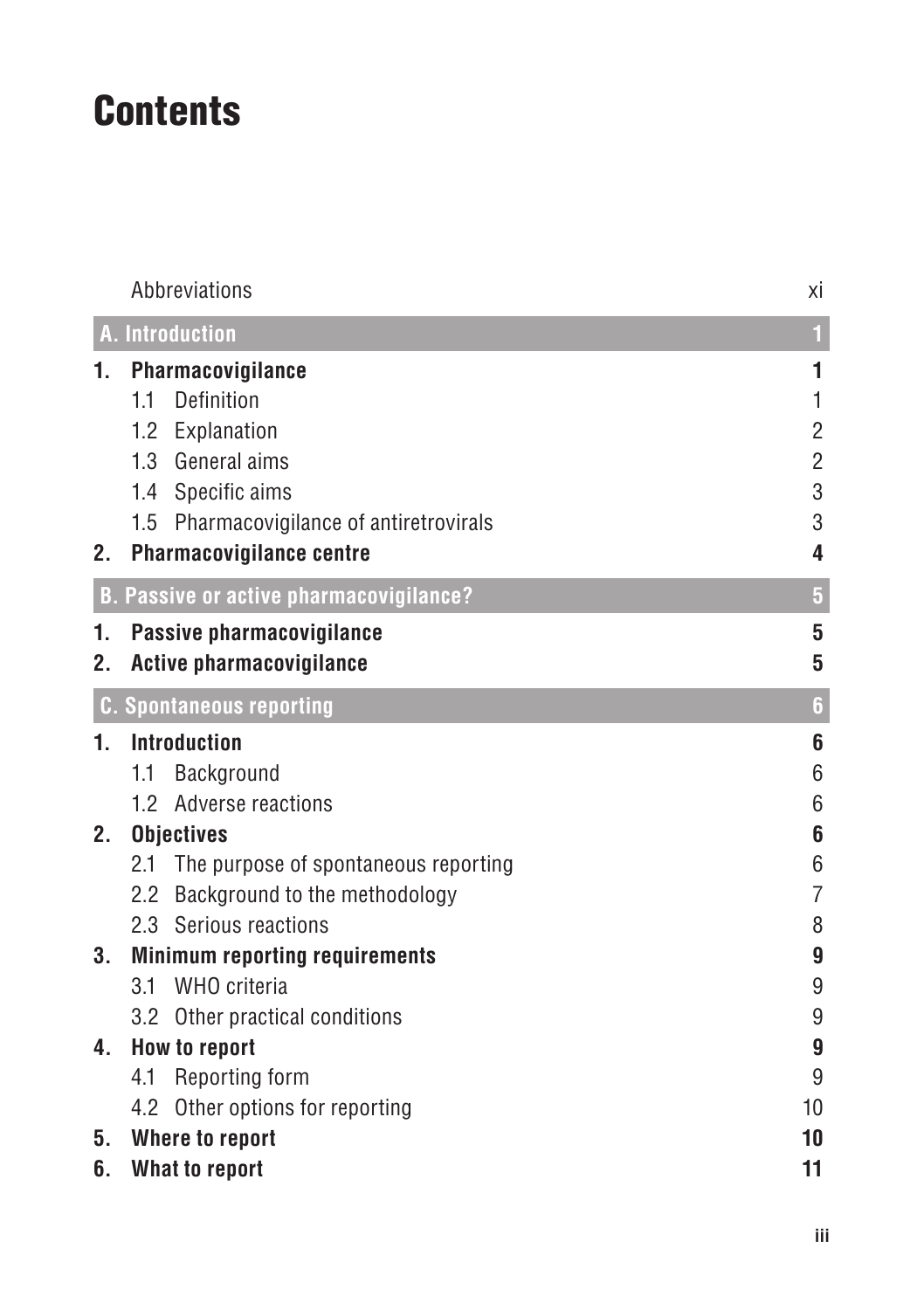|    | 6.1 | Essential data elements                  | 11 |
|----|-----|------------------------------------------|----|
|    |     | 6.2 Advice to reporters                  | 12 |
|    |     | 6.3 Follow-up when necessary             | 13 |
| 7. |     | When to report                           | 13 |
| 8. |     | Who should report                        | 13 |
| 9. |     | <b>Sharing the results</b>               | 14 |
|    | 9.1 | Individual, immediate                    | 14 |
|    | 9.2 | Relevant summaries or reviews            | 14 |
|    | 9.3 | Regular transmission to the WHO database | 14 |
|    |     | 10. Data entry                           | 15 |
|    |     | 10.1 Options                             | 15 |
|    |     | 10.2 VigiFlow                            | 15 |
|    |     | <b>D. Cohort Event Monitoring</b>        | 16 |
| 1. |     | <b>Introduction</b>                      | 16 |
|    | 1.1 | Event monitoring                         | 16 |
|    |     | 1.2 Description                          | 16 |
|    |     | 1.3 Objectives                           | 17 |
|    |     | 1.4 Selection of drugs to monitor        | 17 |
|    | 1.5 | <b>Basic processes</b>                   | 18 |
|    | 1.6 | Programme duration                       | 18 |
| 2. |     | Epidemiology                             | 19 |
|    | 2.1 | Observational                            | 19 |
|    |     | 2.2 Prospective                          | 19 |
|    | 2.3 | Inceptional                              | 19 |
|    | 2.4 | Dynamic                                  | 19 |
|    | 2.5 | Longitudinal                             | 19 |
|    | 2.6 | Descriptive                              | 20 |
| 3. |     | First step - Implementation              | 20 |
|    | 3.1 | First action                             | 20 |
|    |     | 3.2 Pilot exercise                       | 20 |
|    |     | 3.3 Sites and training                   | 20 |
|    |     | 3.4 Advocacy                             | 20 |
|    |     | 3.5 Reasons for monitoring               | 21 |
|    |     | 3.6 Approaches to advocacy               | 21 |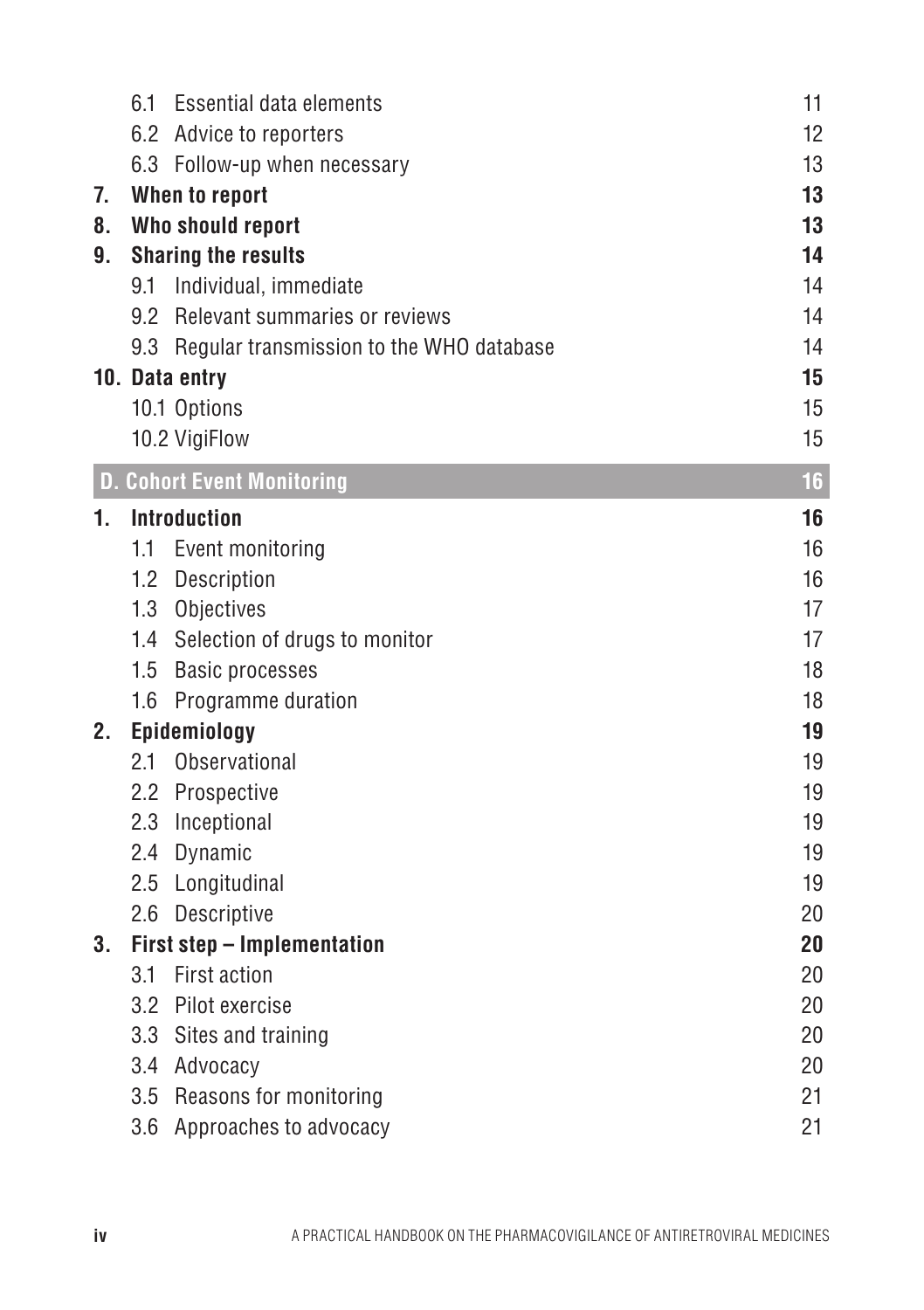| 4. |     | Second step - establishing the cohort(s)                    | 22 |
|----|-----|-------------------------------------------------------------|----|
|    | 4.1 | Numbers of patients                                         | 24 |
|    | 4.2 | Selection of patients                                       | 24 |
|    |     | 4.3 Patient identification                                  | 24 |
|    |     | 4.4 Other patient data                                      | 25 |
|    |     | 4.5 Background data                                         | 25 |
|    |     | 4.6 Controls or comparators                                 | 25 |
| 5. |     | Third step $-$ acquiring the data                           | 26 |
|    |     | The medicines                                               | 26 |
|    |     | 5.1 Details of administration of ARVs                       | 26 |
|    |     | 5.2 Concomitant medicines                                   | 27 |
|    |     | The events                                                  | 28 |
|    |     | 5.3 Principles of event reporting                           | 28 |
|    |     | 5.4 What kind of events?                                    | 28 |
|    |     | 5.5 Recording event details                                 | 29 |
|    |     | 5.6 Reporting forms (questionnaires)                        | 29 |
|    |     | 5.7 Logistics of data recording                             | 31 |
|    |     | 5.8 Frequency and duration of monitoring                    | 33 |
|    |     | 5.9 Reasons for lack of adherence                           | 35 |
|    |     | 5.10 How and where to send the completed questionnaires     | 35 |
|    |     | 5.11 Record linkage                                         | 36 |
| 6. |     | <b>Database for CEM</b>                                     | 36 |
|    |     | 6.1 Choice of database                                      | 36 |
|    |     | 6.2 Data elements/fields                                    | 37 |
| 7. |     | <b>Maximizing the reporting rate</b>                        | 39 |
|    | 7.1 | Prepare the ground                                          | 39 |
|    |     | 7.2 Removing barriers to reporting.                         | 39 |
|    |     | 7.3 Other health facilities                                 | 40 |
|    |     | 7.4 Feedback                                                | 40 |
| 8. |     | <b>General advice and information</b>                       | 40 |
|    | 8.1 | Don't ask for too much                                      | 40 |
|    |     | 8.2 Non-serious events                                      | 40 |
|    |     | 8.3 Be open-minded                                          | 41 |
|    |     | 8.4 Privacy                                                 | 41 |
| 9. |     | Fourth step - Clinical review                               | 41 |
|    | 9.1 | The event should be specific to be acceptable for recording | 41 |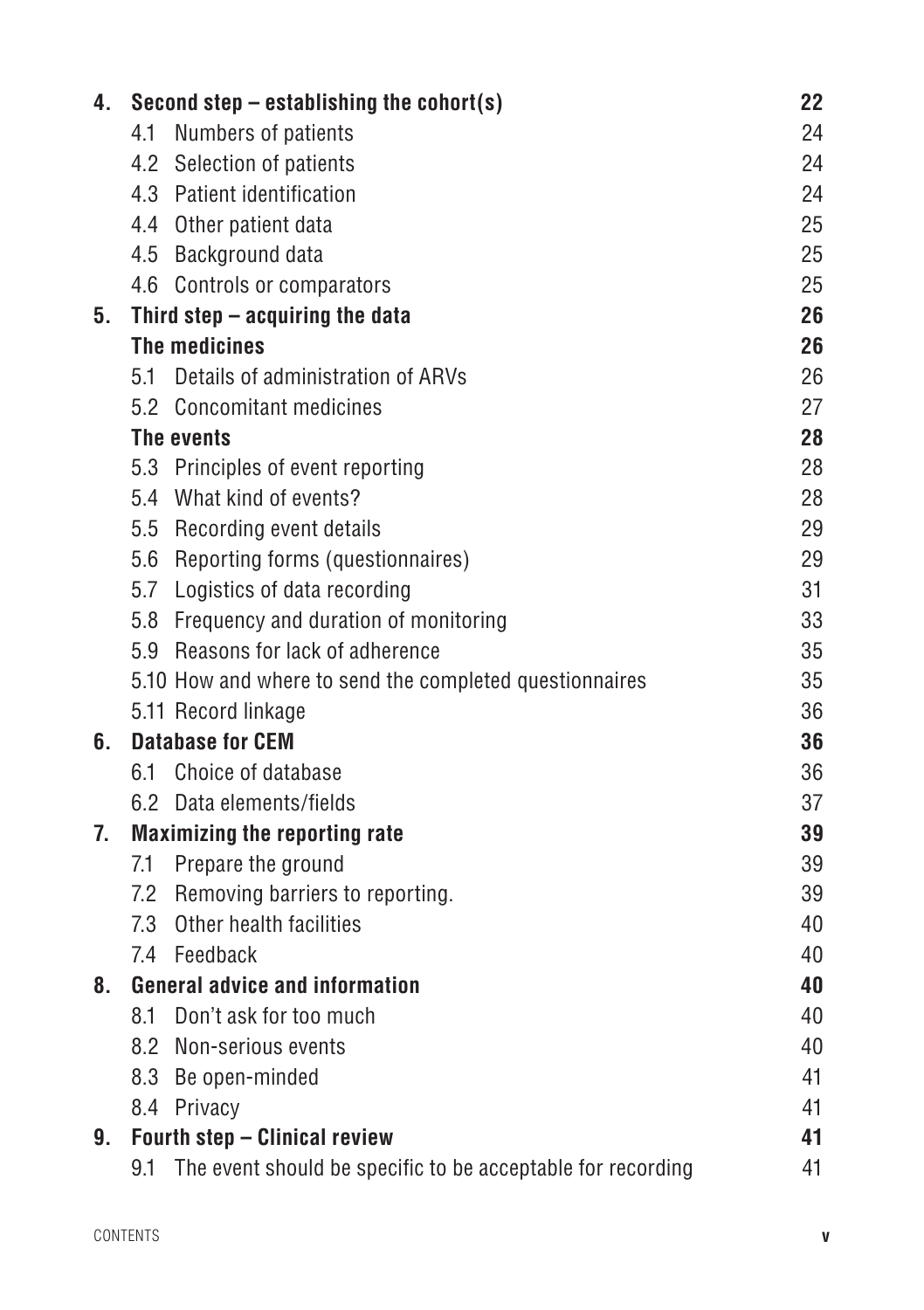|    | 9.2 Determining the event term                                  | 42       |
|----|-----------------------------------------------------------------|----------|
|    | 9.3<br>The events dictionary                                    | 42       |
|    | 9.4<br>Dictionary maintenance                                   | 44       |
|    | 9.5<br>Seriousness                                              | 44       |
|    | 9.6<br>Severity                                                 | 44       |
|    | Outcome of the event<br>9.7                                     | 45       |
|    | 9.8 Relationship to the medicine/regimen                        | 45       |
|    | <b>E. Data processing</b>                                       | 46       |
| 1. | Data entry                                                      | 46       |
|    | 1.1 Requirements                                                | 46       |
|    | 1.2 Standard formats                                            | 46       |
| 2. | <b>Quality control</b>                                          | 47       |
|    | 2.1 Control at entry                                            | 47       |
|    | 2.2 Systematic checks                                           | 47       |
| 3. | <b>Coding of medicines and diseases</b>                         | 47       |
|    | 3.1 WHO Drug Dictionary                                         | 47       |
|    | 3.2 ICD-10                                                      | 47       |
|    | 3.3 Standardized recording of event details                     | 47       |
|    |                                                                 |          |
| 4. | <b>Using CemFlow</b>                                            | 48       |
| 5. | <b>Collating and summarizing the events</b>                     | 48       |
|    | <b>F. Special types of event</b>                                | 50       |
| 1. | <b>Serious events</b>                                           | 50       |
| 2. | <b>Pregnancies</b>                                              | 50       |
|    | 2.1 Background                                                  | 50       |
|    | 2.2 CEM of pregnancy                                            | 51       |
|    | 2.3 Pregnancy register                                          | 52       |
|    | 2.4 Expectations from CEM monitoring of pregnancies             | 52       |
|    | 2.5 Verification of drug-effect                                 | 53       |
|    | 2.6 WHO pregnancy registry                                      | 53       |
| 3. | <b>Lactation exposure</b>                                       | 54       |
| 4. | <b>Deaths</b>                                                   | 54       |
| 5. | Lack of efficacy                                                | 55       |
|    | 5.1 Event terms                                                 | 55       |
| 6. | 5.2 Reasons for lack of efficacy<br><b>Late onset reactions</b> | 55<br>56 |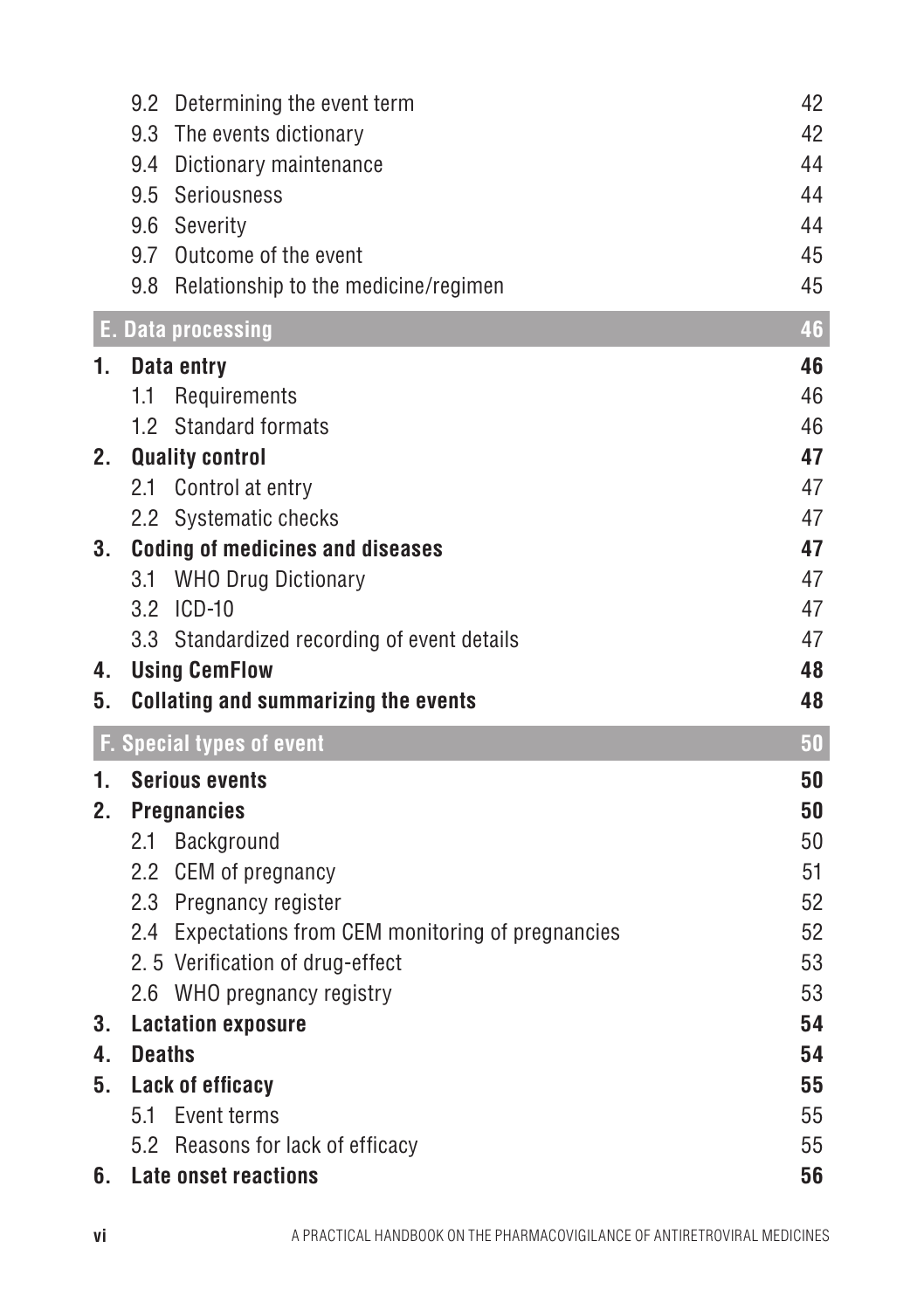| 7.      | <b>Concomitant morbid conditions</b><br>56 |                                                                               |    |  |  |  |
|---------|--------------------------------------------|-------------------------------------------------------------------------------|----|--|--|--|
|         |                                            | G. Relationship/Causality assessment                                          | 57 |  |  |  |
| 1.      |                                            | <b>Background</b>                                                             | 57 |  |  |  |
|         | $1.1 -$                                    | Two basic questions                                                           | 57 |  |  |  |
|         |                                            | 1.2 Objective and subjective assessments                                      | 57 |  |  |  |
|         |                                            | 1.3 General understanding                                                     | 57 |  |  |  |
| $2_{-}$ |                                            | Factors to consider when assessing the relationship between drug<br>and event | 58 |  |  |  |
|         | 2.1                                        | Did the event begin before the patient commenced the medicine?                | 58 |  |  |  |
|         |                                            | 2.2 Is there any other possible cause for the event?                          | 58 |  |  |  |
|         |                                            | 2.3 Is the duration to onset of the event plausible?                          | 58 |  |  |  |
|         |                                            | 2.4 Did the event occur after the commencement of some other medicine? 59     |    |  |  |  |
|         |                                            | 2.5 Did the event occur after the onset of some new illness?                  | 59 |  |  |  |
|         |                                            | 2.6 What is the response to withdrawal of the medicine (dechallenge)?         | 59 |  |  |  |
|         |                                            | 2.7 What is the response to rechallenge?                                      | 59 |  |  |  |
| 3.      |                                            | <b>Categories of relationship</b>                                             | 60 |  |  |  |
| 4.      |                                            | Requirements for inclusion of an event in a specific category                 | 60 |  |  |  |
|         | 4.1                                        | Certain                                                                       | 60 |  |  |  |
|         | 4.2                                        | Probable                                                                      | 61 |  |  |  |
|         |                                            | 4.3 Possible                                                                  | 61 |  |  |  |
|         |                                            | 4.4 Unlikely                                                                  | 62 |  |  |  |
|         |                                            | 4.5 Unclassified or conditional                                               | 62 |  |  |  |
|         |                                            | 4.6 Unassessable                                                              | 62 |  |  |  |
| 5.      |                                            | Processes for establishing the relationship                                   | 63 |  |  |  |
|         |                                            | 5.1 Result of dechallenge                                                     | 63 |  |  |  |
|         |                                            | 5.2 Result of rechallenge with the same medicine by itself                    | 63 |  |  |  |
|         |                                            | 5.3 Outcome of the event                                                      | 63 |  |  |  |
|         |                                            | 5.4 Clinical details                                                          | 64 |  |  |  |
|         |                                            | 5.5 Logic check                                                               | 64 |  |  |  |
|         |                                            | 5.6 Reactions and incidents                                                   | 64 |  |  |  |
|         |                                            | H. Signal identification                                                      | 65 |  |  |  |
| 1.      |                                            | <b>Introduction</b>                                                           | 65 |  |  |  |
|         | 1.1                                        | General approach                                                              | 65 |  |  |  |
|         |                                            | 1.2 Definition of a signal                                                    | 65 |  |  |  |
|         | 1.3                                        | Reference sources on adverse reactions                                        | 65 |  |  |  |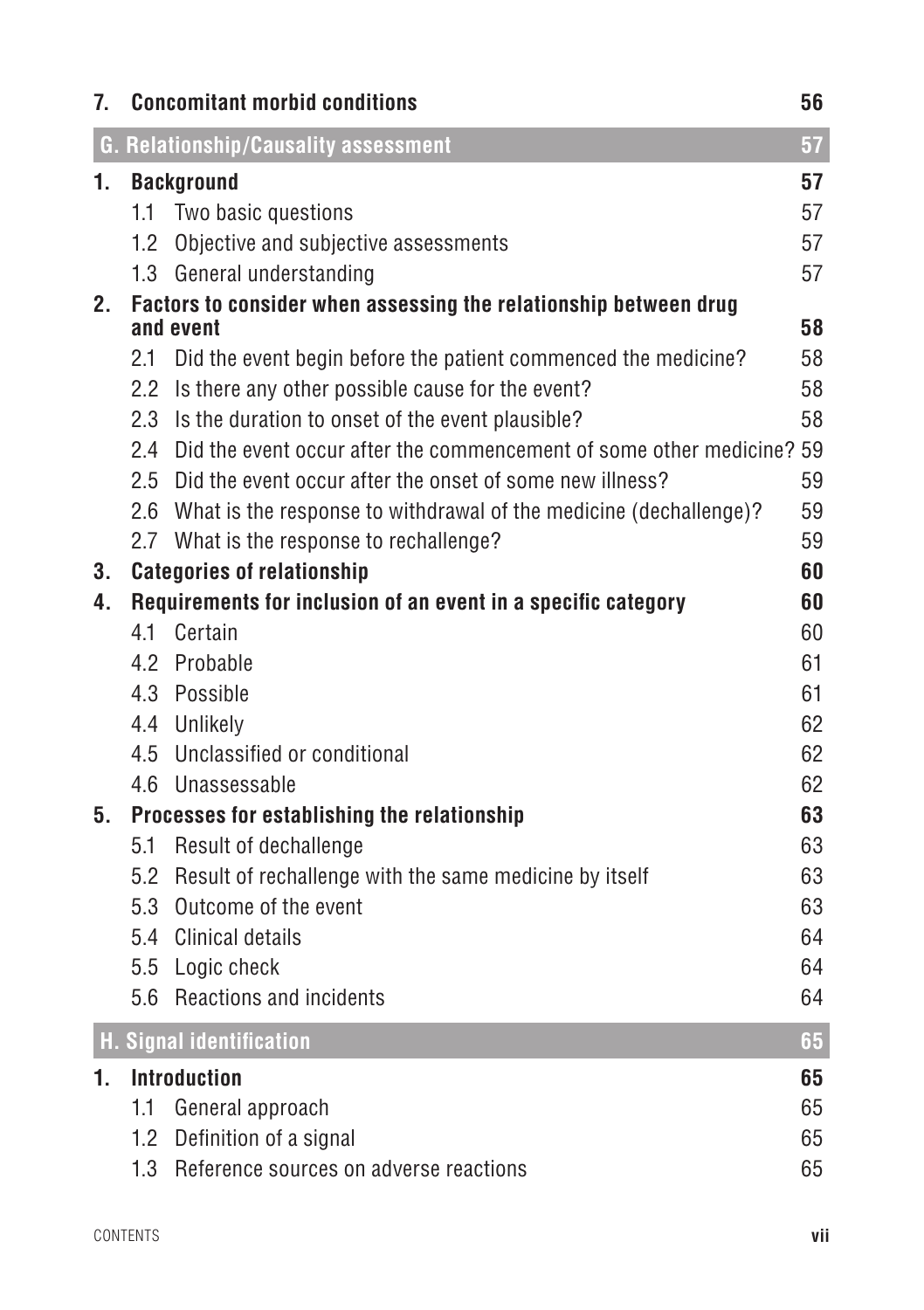| 73<br>73<br>73<br>74                         |
|----------------------------------------------|
|                                              |
| 74<br>74<br>74<br>74<br>75<br>75<br>75<br>75 |
| 77                                           |
| 77<br>77<br>77<br>77<br>78                   |
| 78<br>78<br>78<br>78<br>78<br>79             |
|                                              |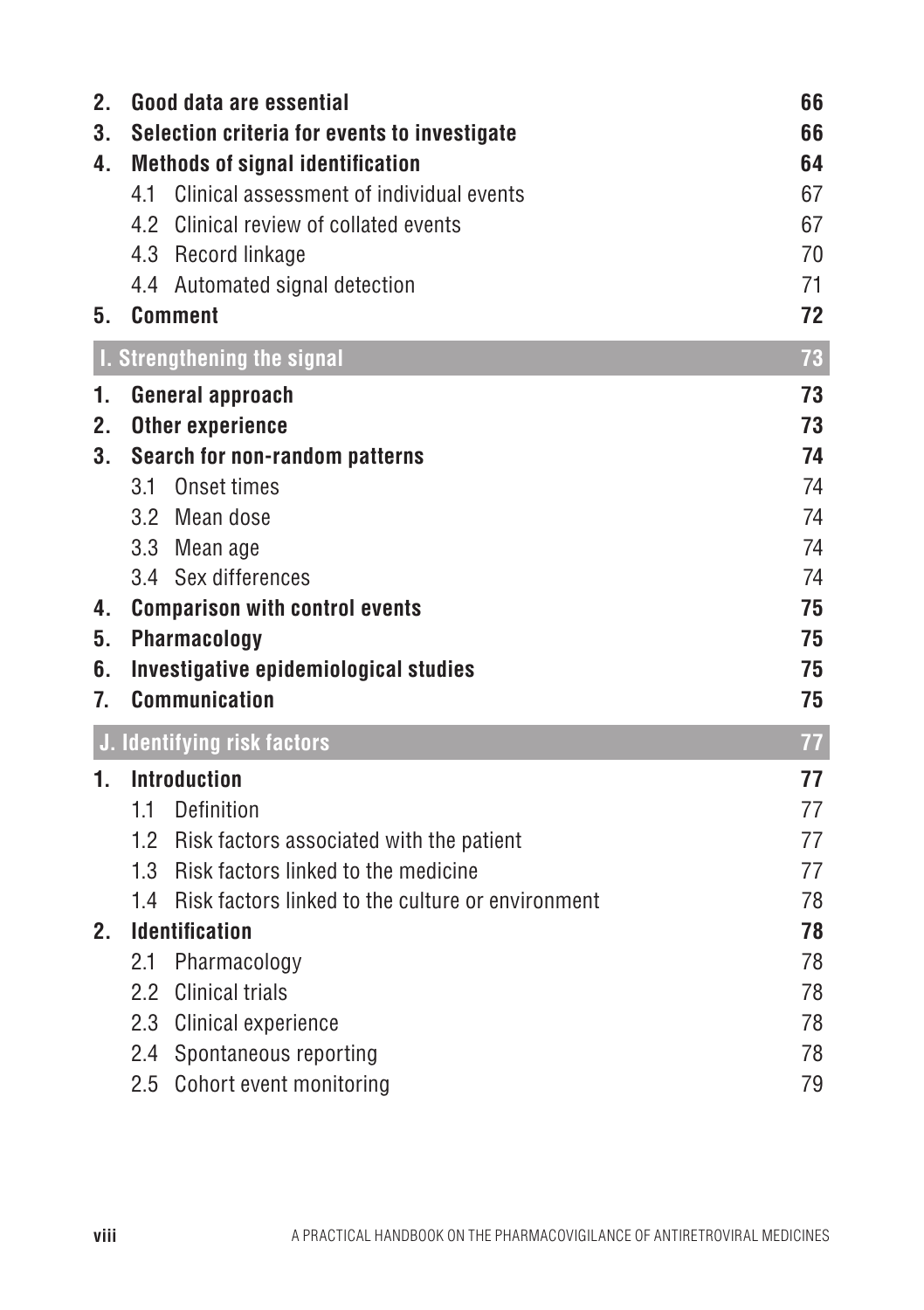|         | <b>K. Analyses</b>                                                                    | 80       |
|---------|---------------------------------------------------------------------------------------|----------|
| 1.      | <b>Data manipulation</b>                                                              | 80       |
|         | 1.1<br>Tabular                                                                        | 80       |
|         | 1.2 Graphic                                                                           | 80       |
| 2.      | <b>Statistical analyses</b>                                                           | 81       |
|         | The calculation of risk<br>2.1                                                        | 81       |
|         | 2.2 Attributable risk                                                                 | 81       |
|         | 2.3 Relative risk (RR) with confidence intervals (CI)                                 | 81       |
|         | 2.4 t-test for the comparison of means<br>2.5 Life-table analysis (survival analysis) | 81<br>81 |
|         | 2.6 Multiple logistic regression                                                      | 81       |
|         |                                                                                       |          |
|         | L. Differences between spontaneous reporting and CEM                                  | 82       |
| 1.      | <b>Cohort event monitoring</b>                                                        | 82       |
|         | 1.1<br>Advantages                                                                     | 82       |
|         | Disadvantages<br>$1.2^{\circ}$                                                        | 83       |
| 2.      | <b>Spontaneous reporting</b><br>2.1<br>Advantages                                     | 83<br>83 |
|         | 2.2 Disadvantages                                                                     | 83       |
|         |                                                                                       |          |
|         |                                                                                       |          |
|         | <b>M. Organization</b>                                                                | 84       |
| 1.      | Legislation                                                                           | 84       |
|         | 1.1 Legal authorization                                                               | 84       |
|         | 1.2 Conditional registration                                                          | 84       |
|         | 1.3 Regulation of professional standards                                              | 84       |
| $2_{-}$ | <b>Ethical issues</b>                                                                 | 85       |
|         | 2.1<br>Introduction                                                                   | 85       |
|         | 2.2 Prerequisites to collecting patient data                                          | 86       |
|         | 2.3 Training of staff                                                                 | 86<br>86 |
|         | 2.4 Security issues<br>2.5 Use of data                                                | 87       |
|         | 2.6 Confidentiality                                                                   | 87       |
|         | 2.7 Informed consent                                                                  | 87       |
| 3.      | <b>Structure</b>                                                                      | 88       |
|         | 3.1<br>Pharmacovigilance centre                                                       | 88       |
|         | 3.2 Centre staff                                                                      | 88       |
|         | 3.3 Field staff for CEM                                                               | 89       |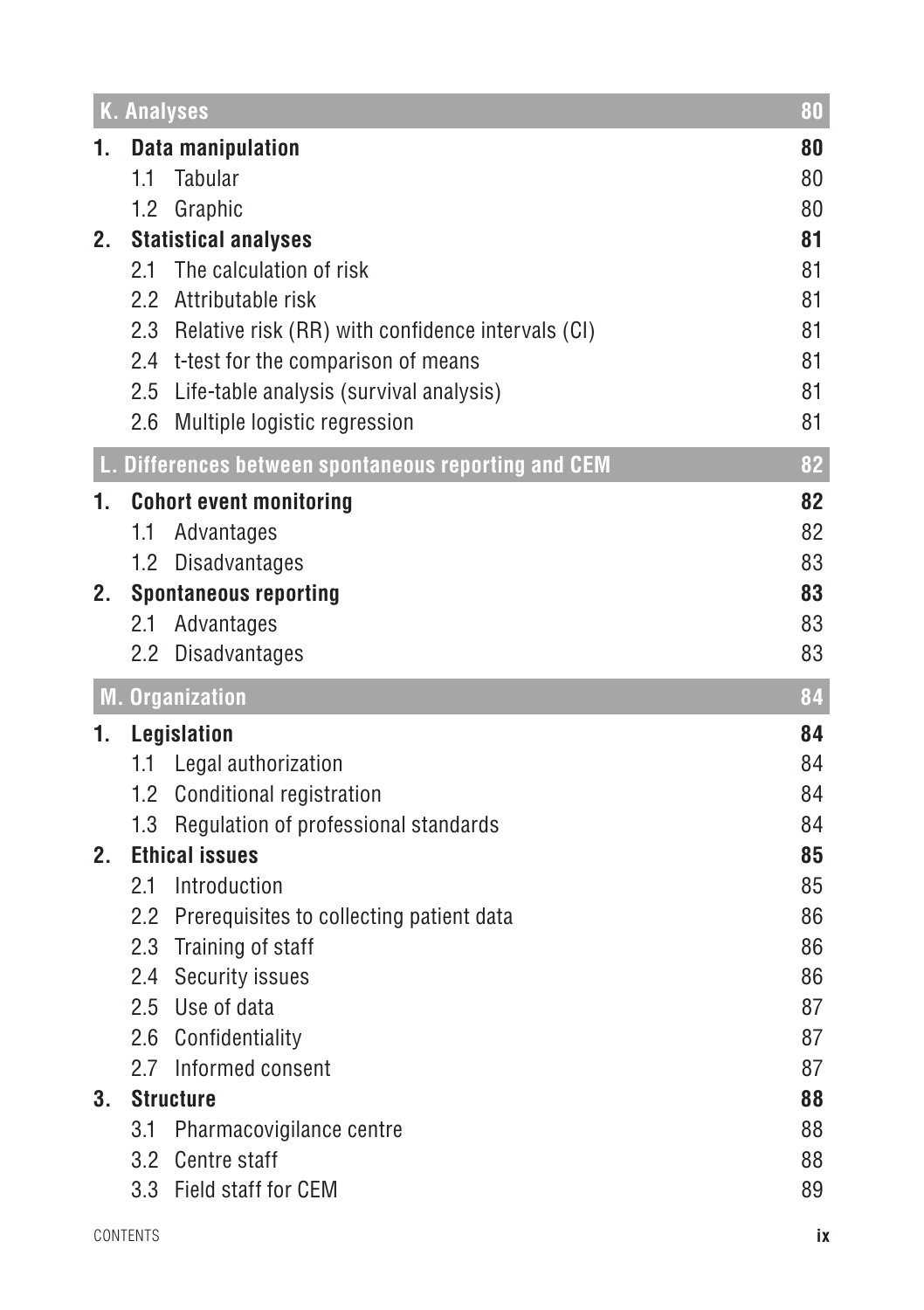| N. Communication  |                                                                          | 91  |
|-------------------|--------------------------------------------------------------------------|-----|
| <b>O. Annexes</b> |                                                                          | 92  |
| Annex 1.          | <b>Ghanaian Reporting Form for ARV medicines</b>                         | 93  |
| Annex 2.          | Power and sample size analysis for comparison of cohorts                 | 94  |
| Annex 3.          | Abbreviations for ARV medicines and regimens for ART                     | 97  |
| Annex 4.          | Monitoring questionnaires                                                | 99  |
| Annex 5.          | Patient card – suggested content                                         | 102 |
| Annex 6.          | Coding sheet for reviewing of events before data entry                   | 103 |
| Annex 7.          | Major clinical categories in events dictionary                           | 104 |
| Annex 8.          | Example of events collation                                              | 105 |
| Annex 9.          | Comparative events profiles                                              | 107 |
|                   | Annex 10. Pregnancy questionnaires A, B & C                              | 108 |
|                   | Annex 11. Example of collation of deaths (as events)                     | 111 |
|                   | Annex 12. Example of collation of eye events with COX-2 inhibitors       | 113 |
|                   | Annex 13. Example of collation of concomitant drug events with celecoxib | 116 |
|                   | Annex 14. Advice on communication                                        | 118 |
|                   | Annex 15. Resources                                                      | 122 |
|                   | Annex 16. Suggested standard operating procedures for CEM                | 127 |
| Glossary          |                                                                          | 129 |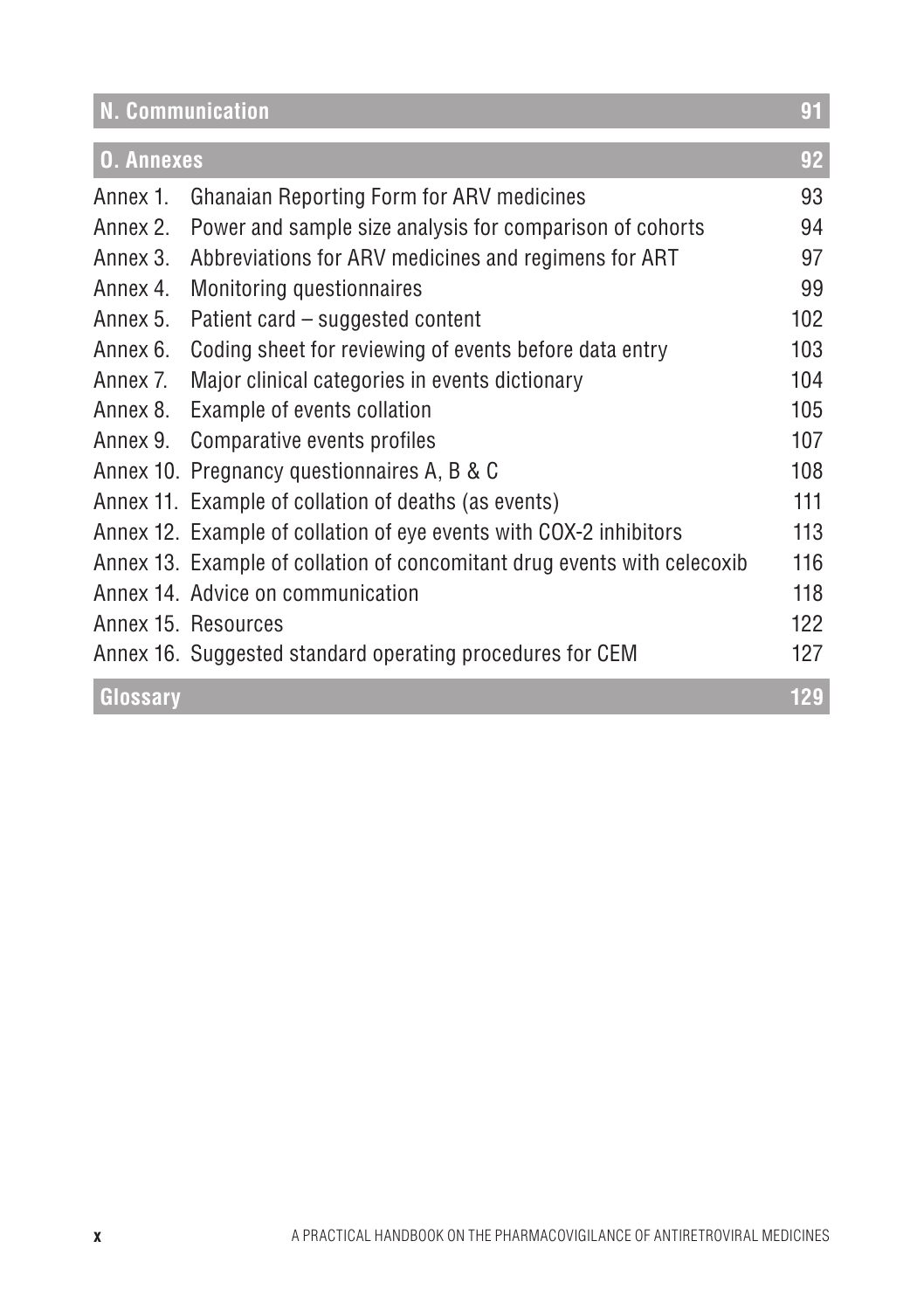# Abbreviations

| <b>ADRs</b>       | adverse reactions to medicines (adverse drug reactions)         |
|-------------------|-----------------------------------------------------------------|
| <b>ART</b>        | antiretroviral therapy                                          |
| <b>ARV</b>        | antiretroviral                                                  |
| <b>ATC</b>        | Anatomic Therapeutic Chemical (Classification for<br>medicines) |
| <b>BCPNN</b>      | Bayesian Confidence Propagating Neural Network                  |
| <b>CEM</b>        | cohort event monitoring                                         |
| CemFlow           | Cohort Event Monitoring data entry and analytical tool          |
| DD                | (WHO) Drug dictionary                                           |
| ICD <sub>10</sub> | WHO International classification of diseases version 10         |
| <b>IMAI</b>       | integrated management of adolescent and adult illness           |
| <b>ICSR</b>       | individual case safety report(s)                                |
| MedDRA            | Medical dictionary for drug regulatory activities               |
| O <sub>I</sub>    | opportunistic infection                                         |
| <b>IMMP</b>       | (The New Zealand) Intensive Medicines Monitoring<br>Programme   |
| <b>PEM</b>        | prescription event monitoring                                   |
| PvC               | Pharmacovigilance Centre                                        |
| <b>SOC</b>        | system organ class                                              |
| SOP               | standard operating procedure                                    |
| <b>UMC</b>        | the Uppsala Monitoring Centre                                   |
| VigiBase          | WHO database of individual case safety (ADR) reports<br>(ICSR)  |
| VigiFlow          | spontaneous reporting data entry and analytical tool            |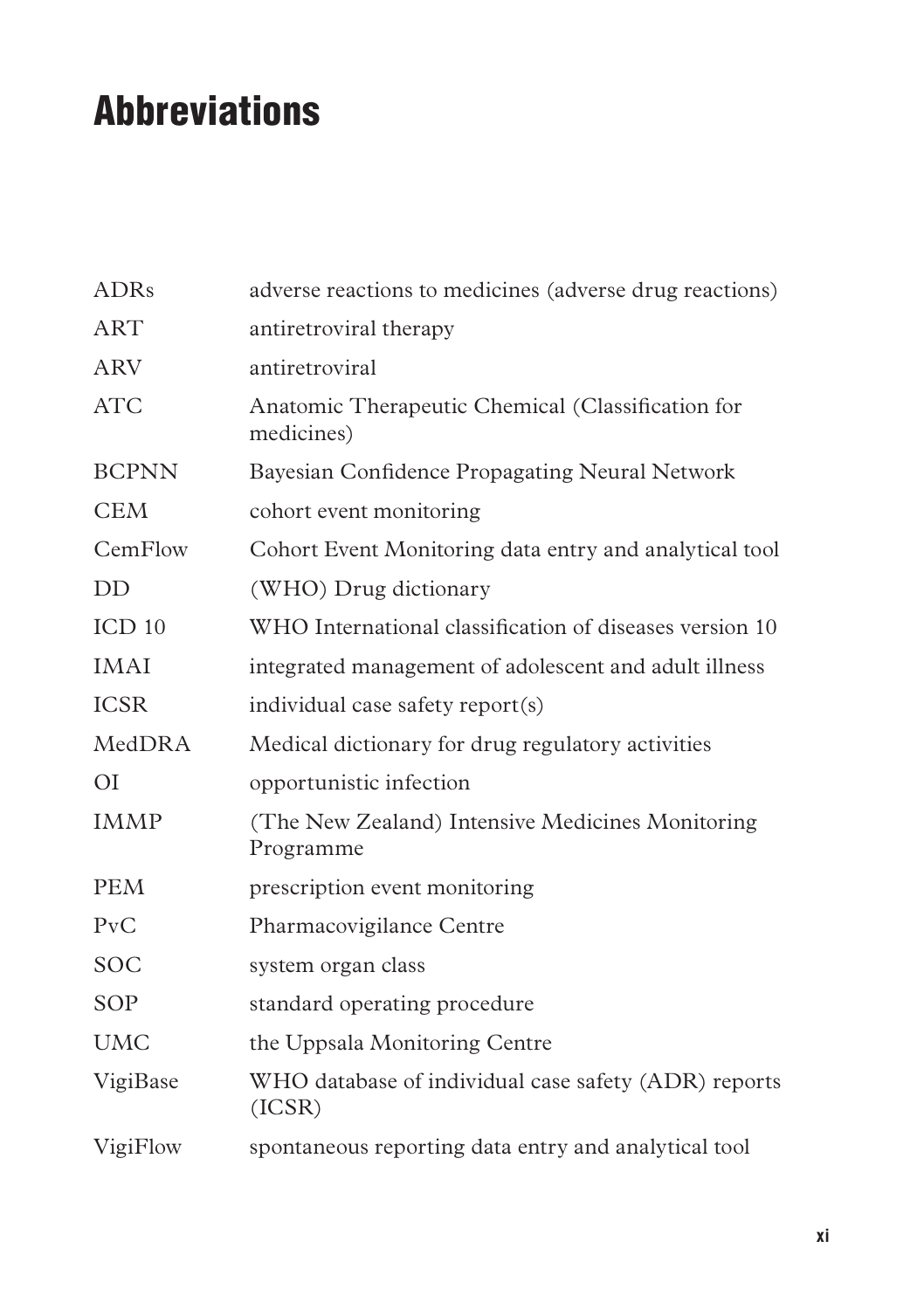| VigiMine   | data mining tool available as part of VigiSearch |
|------------|--------------------------------------------------|
| VigiSearch | search tool for searching the VigiBase database  |
| <b>WHO</b> | World Health Organization                        |
| WHO-ART    | WHO adverse reactions terminology                |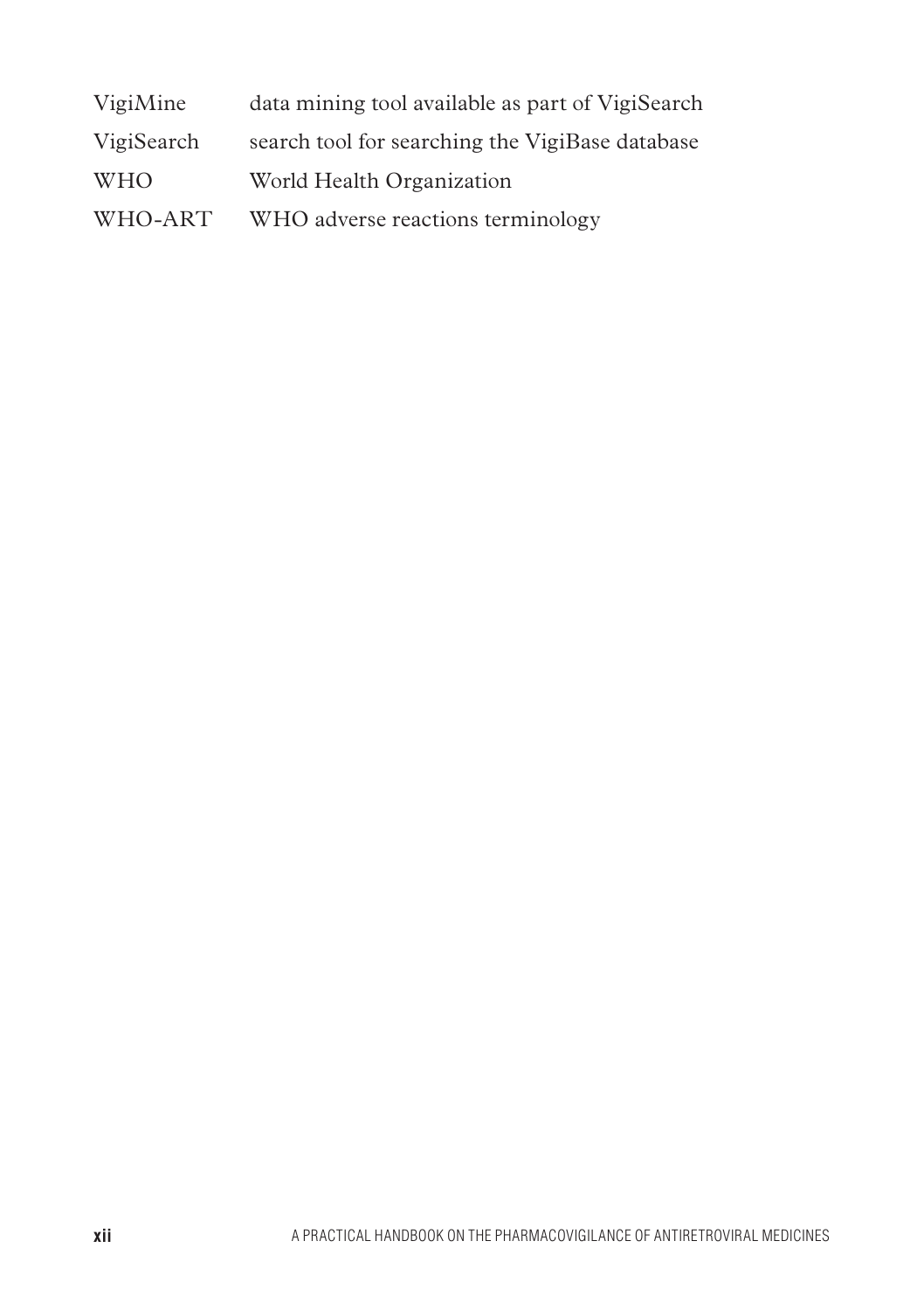# A. Introduction

This is a detailed manual giving a step by step approach to undertaking the pharmacovigilance of antiretrovirals. It is intended to be a source of practical advice for Pharmacovigilance Centres and health professionals involved in HIV/AIDS prevention and treatment programmes. A number of WHO publications are available that provide a background to pharmacovigilance and, as far as possible, that material will not be repeated here. Health officials, planners, the staff of Pharmacovigilance Centres, public health teams and all health workers should become familiar with these publications, which are:

- • *Safety of Medicines: A guide to detecting and reporting adverse drug reactions*
- • *The Importance of Pharmacovigilance: Safety Monitoring of medicinal products*
- Safety Monitoring of Medicinal Products: Guidelines for Setting Up and Run*ning a Pharmacovigilance Centre*
- • *The Safety of Medicines in Public Health Programmes: Pharmacovigilance an essential tool*
- • *Patient monitoring guidelines for HIV care and ART*
- • *Antiretroviral therapy for HIV infection in adults and adolescents: recommendations for a public health approach*
- • *Chronic HIV care with ARV therapy and prevention*

These booklets are available free from Quality Assurance and Safety of Medicines, WHO, Geneva, Switzerland (qsm@who.int).

## 1. Pharmacovigilance

#### **1.1 Definition**

Pharmacovigilance has been defined as: *The science and activities relating to the detection, assessment, understanding and prevention of adverse effects or any other drug-related problem* (WHO).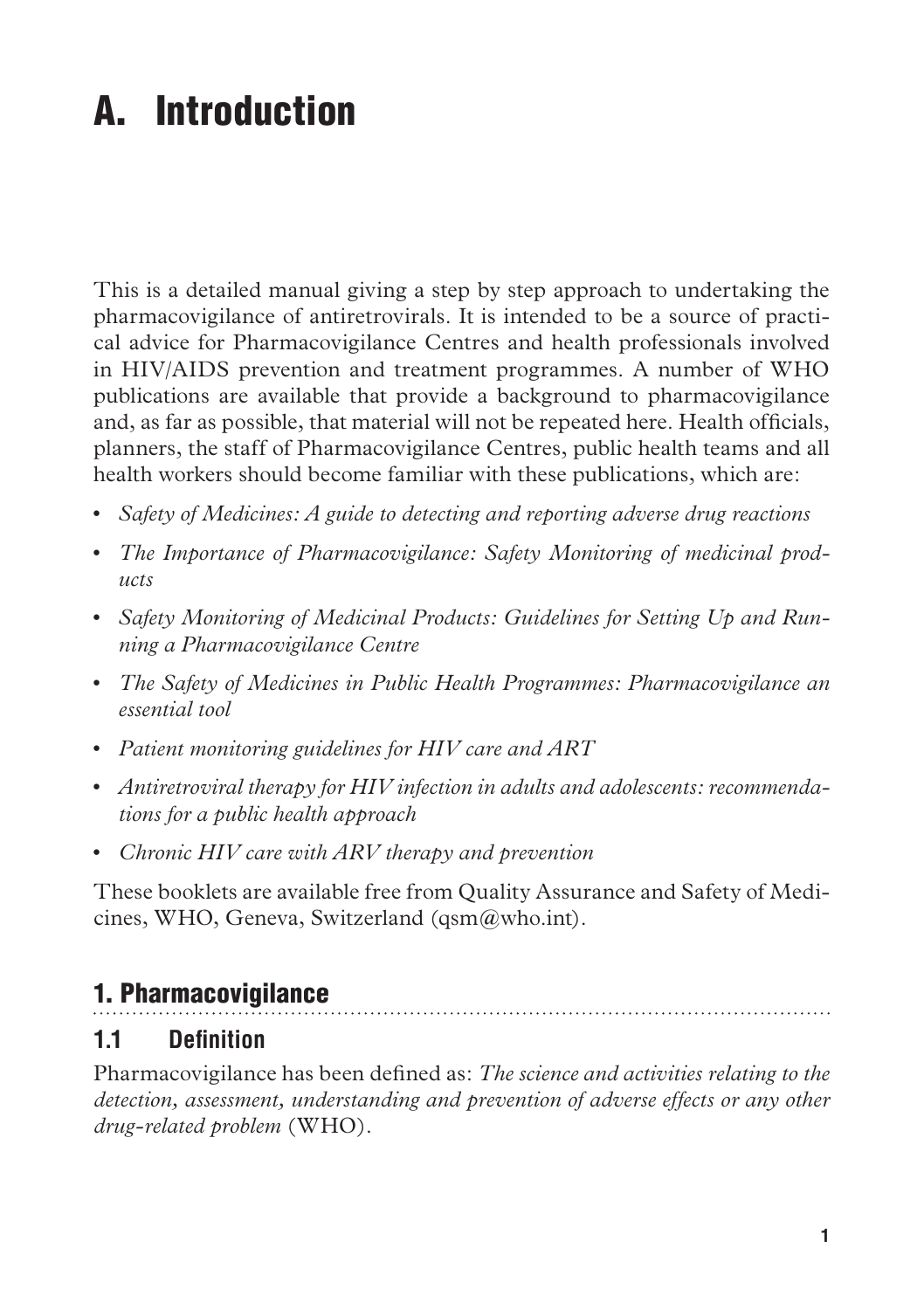# **1.2 Explanation**

Pharmacovigilance is an arm of patient care. It aims at getting the best outcome of treatment with medicines. No one wants to harm patients, but unfortunately, because of many different factors, any medicine will sometimes do this. Good pharmacovigilance will identify the risks in the shortest possible time after the medicine has been marketed and will help to establish and/or identify risk factors. When communicated effectively, this information allows for intelligent, evidence-based prescribing with potential for preventing many adverse reactions and will ultimately help each patient to receive optimum therapy at a lower cost to the health system.

The organizers of a monitoring programme for the safety of medicines used to treat HIV infection must have a clear sense of the questions they want to answer before developing their plan. It is only with clear goals in mind that one can design a proper data collection instrument and an analytical plan.

The following sections list the potential outcomes of monitoring which can be prioritized for goal-setting and selecting the most appropriate method(s) of safety surveillance in the programme.

## **1.3 General aims**

The general objectives of this handbook are to:

1.3.1 improve patient care and safety in relation to the use of medicines and all medical and paramedical interventions;

1.3.2 enhance public health programmes by collecting good information on the effects of medicines and develop early warning of problems which might affect the success of the programme;

1.3.3 improve public health and safety in relation to the use of medicines;

1.3.4 detect problems related to the use of medicines and communicate the findings in a timely manner;

1.3.5 contribute to the assessment of benefit, harm, effectiveness and risk of medicines, leading to the prevention of harm and maximization of benefit;

1.3.6 encourage the safe, rational and more effective (including cost-effective) use of medicines;

1.3.7 promote understanding, education and clinical training in pharmacovigilance and its effective communication to the public.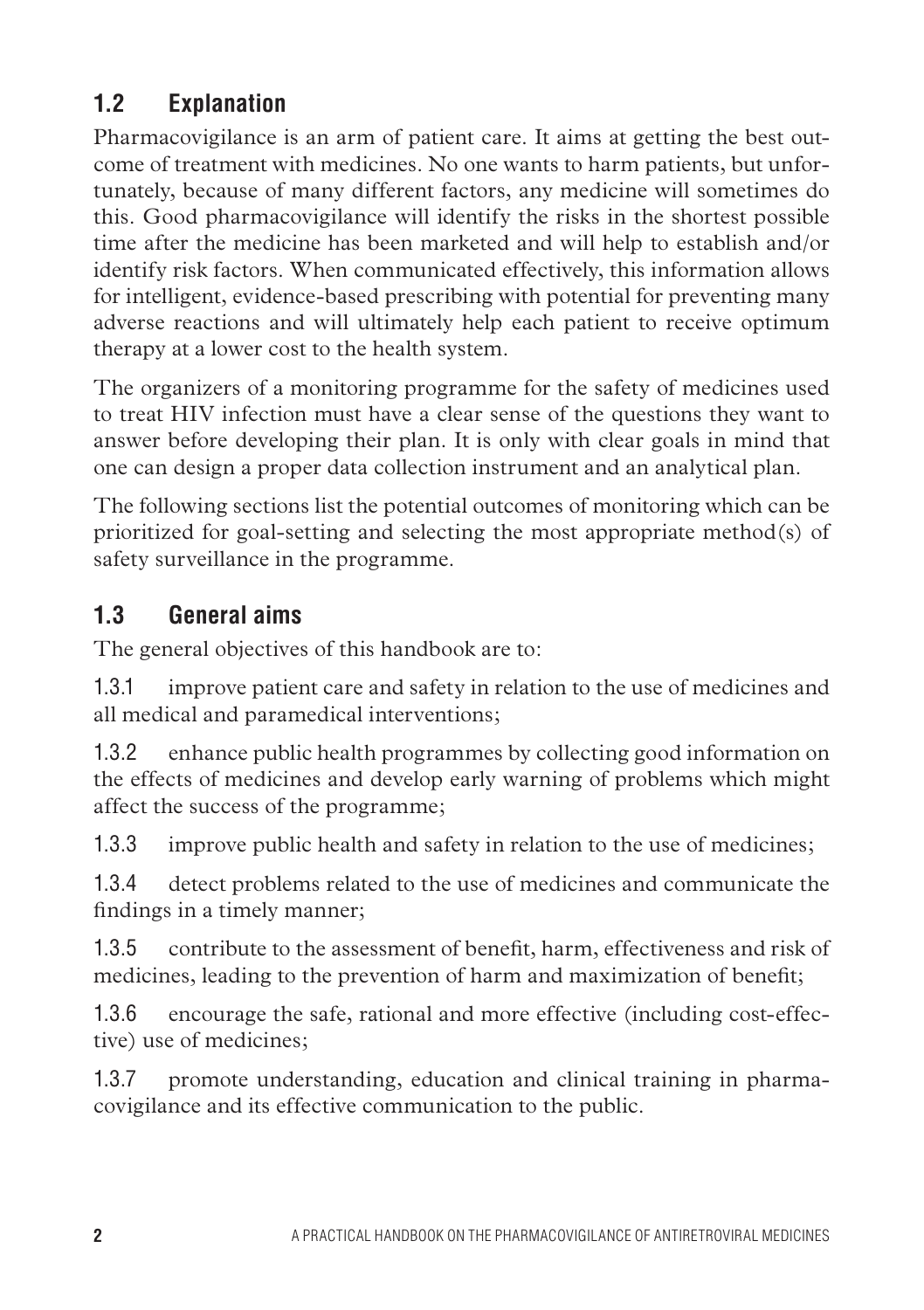## **1.4 Specific aims**

The specific aims of this Handbook are to enable:

1.4.1 the identification of signals of serious adverse drug reactions (ADRs) following the introduction of a new drug or drug combination;

1.4.2 the assessment of signals to evaluate causality, clinical relevance, frequency and distribution of ADRs in particular population groups;

1.4.3 the rapid identification of events that are likely to affect adherence to treatment and determination of their rates and the risk factors that make these events more likely with the aim of reducing their occurrence;

1.4.4 the calculation and evaluation of rates of events so that:

- 1.4.4.1 risk can be measured;
- 1.4.4.2 the safety of medicines can be compared and informed choices made;
- 1.4.4.3 risk factors can be clearly identified;

1.4.5 the communications with and recommendations to authorities and the public;

1.4.6 the appropriate response or action in terms of drug registration, drug use and/or training and education for health professionals and the public;

1.4.7 the measurement and evaluation of outcome of response or of action taken (e.g. reduction in risk, improved drug use, or improved outcome for patients experiencing a particular adverse reaction);

1.4.8 the appropriate feedback to the clinicians who provided the information.

#### **1.5 Pharmacovigilance of antiretrovirals**

There is considerable experience in the developed world with the use of antiretroviral medicines (ARVs). These medicines are associated with significant safety concerns including serious ADRs, with both short- and longterm effects. The outcome of these long-term adverse effects is unknown. The major events linked to the use of antiretroviral medicines include altered body fat distribution (lipodystrophy), anaemia and neutropaenia, hypersensitivity reactions, hepatic disorders, acute pancreatitis, altered bone structure (osteopaenia and osteoporosis), muscle damage (myopathy) of the newborn and lactic acidosis. These may damage confidence in any national ARV programme and affect patient adherence. With the erosion of confidence in the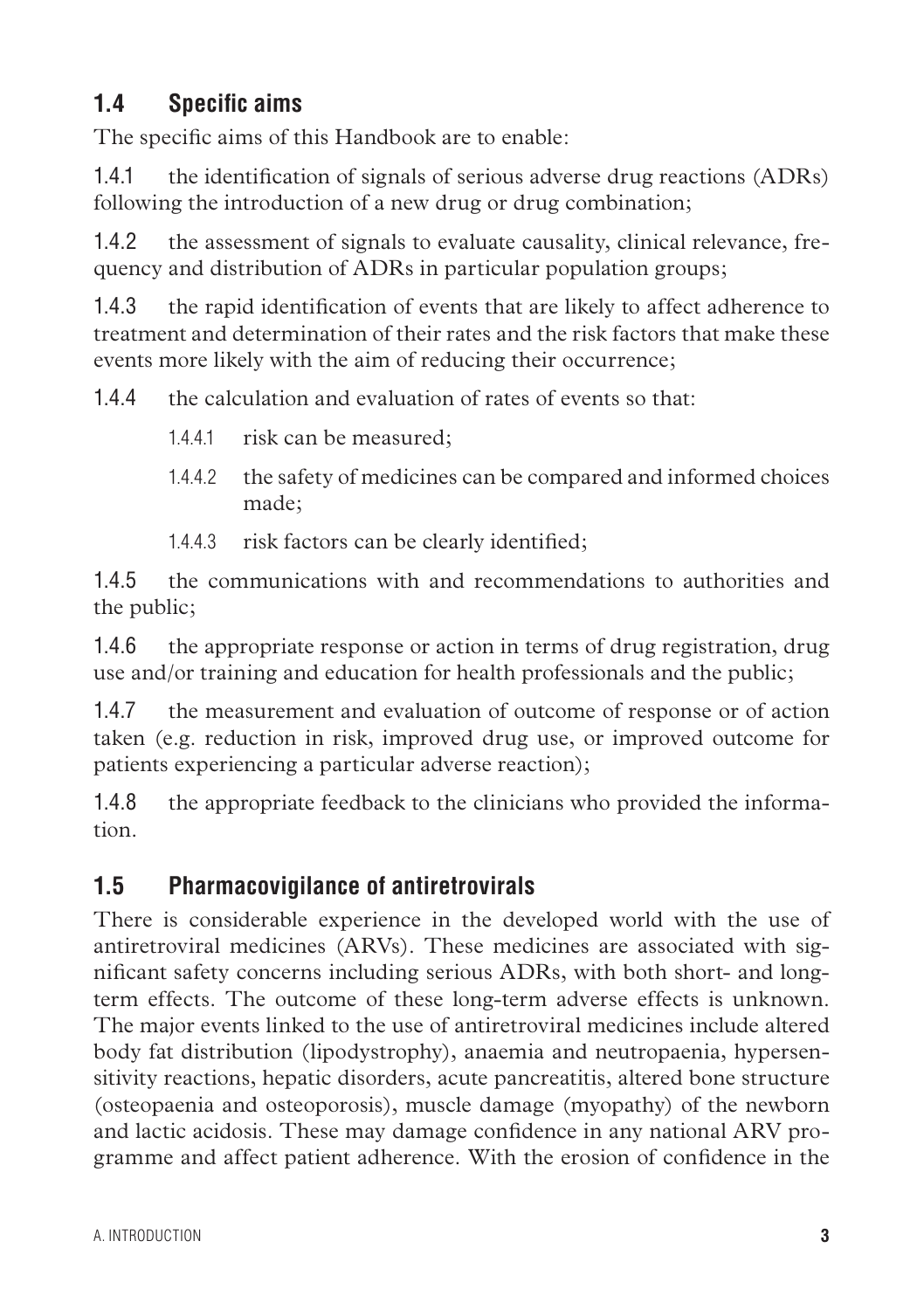safety of medicines and of the programme, patients may stop taking these lifeprolonging medicines leading to problems for themselves and for society as a whole. Poor adherence is known to lead to failure of therapy in the patient and in addition, to increase the possibility of development of drug-resistant viral strains leading to reduced efficacy.

Little is known about the toxicity profile of ARVs in developing countries. These countries have special factors and conditions that are very different from those of the developed world and medicine use and its safety may therefore vary considerably. The relevant factors and conditions include the existence of comorbid conditions such as a high prevalence of tuberculosis (TB), malaria and other infections of all types; malnutrition; reliance on traditional and/or alternative therapies; insufficient numbers of trained doctors and pharmacists; irrational use of prescription medicines; and likelihood of medicine interactions. In addition, some local systems for the delivery of health care may rely on people who have limited training, knowledge or expertise, and medicine regulatory systems that are either rudimentary or nonexistent and are not adequately equipped to deal with medicine safety issues.

The monitoring of ARVs in these populations is therefore of paramount importance, and methods of monitoring are the subject of this handbook.

# 2. Pharmacovigilance centre

The Pharmacovigilance Centre (PvC) of an individual country is responsible for meeting the requirements for pharmacovigilance of all medicines and is a centre of expertise for the art and science of monitoring and analysis, and use of the analysed information for the benefit of patients. National and any regional Pharmacovigilance Centres should be set up with the approval of the authority responsible for the regulation of medicines ("regulatory authority"). The centre may function within the regulatory authority, a hospital, an academic institution or as an independent facility such as a trust or foundation.

In the absence of a PvC, the HIV/AIDS programme should include in its budget, funding for catalysing and facilitating the establishment of a PvC, or for improving resources if an established PvC is incapable of coping with the demands of the pharmacovigilance of ARVs. This would be a legitimate and wise call on the funds of the programme because pharmacovigilance should result in better therapeutic management, more acceptable and safer treatment. Countries applying for grants to support ARV treatment should include pharmacovigilance of ARVs as a core component of their prevention and treatment programmes.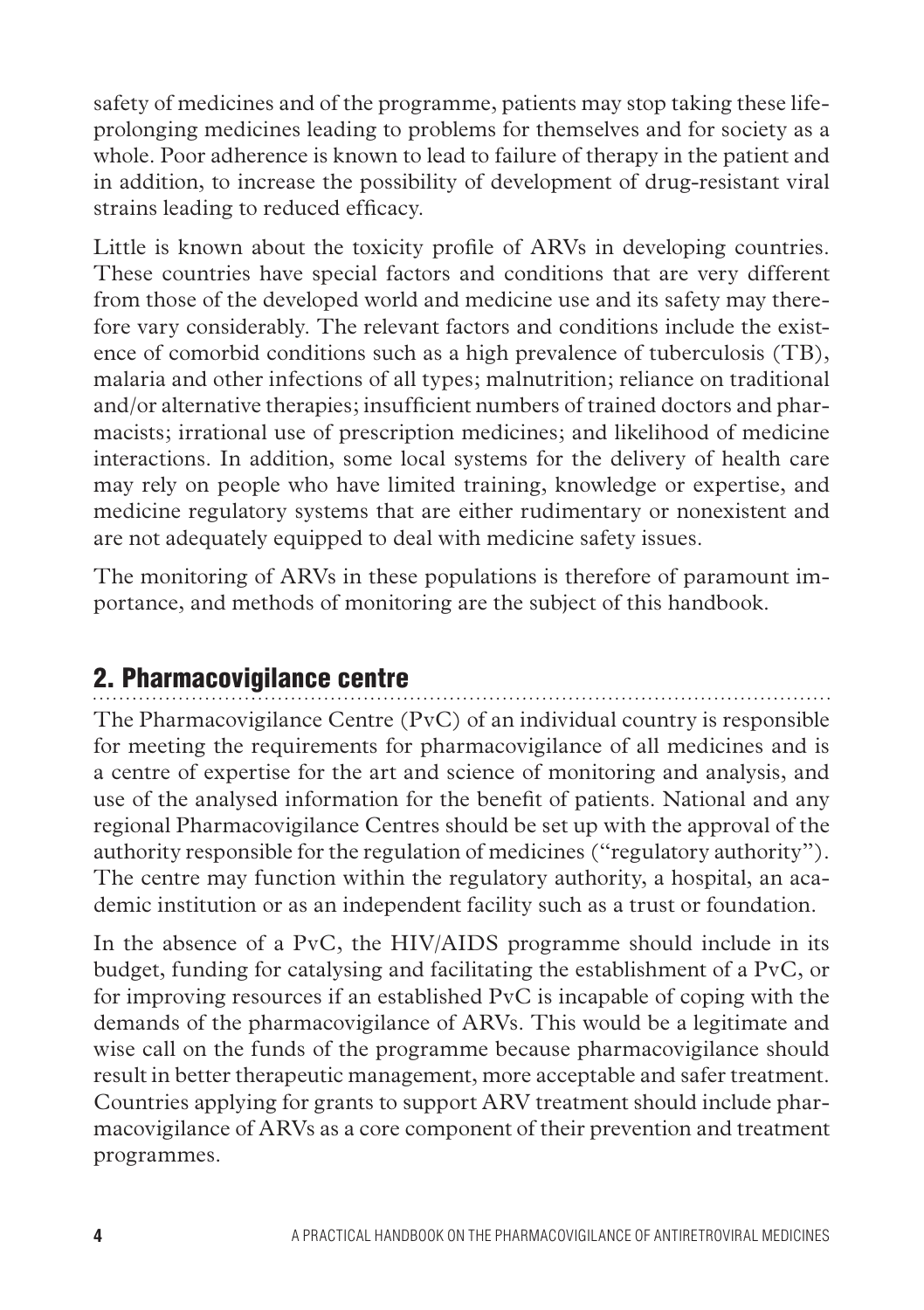# B. Passive or active pharmacovigilance?

# 1. Passive pharmacovigilance

Passive surveillance means that no active measures are taken to look for adverse effects other than the encouragement of health professionals and others to report safety concerns. Reporting is entirely dependent on the initiative and motivation of the potential reporters. This is the most common form of pharmacovigilance. It is commonly referred to as "spontaneous" or "voluntary" reporting. In some countries this form of reporting is mandatory. Clinicians, pharmacists and community members should be trained on how, when and what to report.

## 2. Active pharmacovigilance

Active (or proactive) safety surveillance means that active measures are taken to detect adverse events. This is managed by active follow-up after treatment and the events may be detected by asking patients directly or screening patient records. This surveillance is best done prospectively. Active pharmacovigilance is sometimes very descriptively referred to as **hot pursuit**. The most comprehensive method is cohort event monitoring (CEM). Cohort event monitoring is often referred to as prescription event monitoring (PEM), but this terminology is inappropriate where individual prescriptions with subsequent dispensing are not part of the process of provision of medicines. Examples of CEM are the Intensive Medicines Monitoring Programme (IMMP) in New Zealand and Prescription Event Monitoring (PEM) in England. A similar method is being used successfully in China to monitor contraceptives and includes monitoring in rural areas. CEM is an adaptable and powerful method of getting good comprehensive data.

Other methods of active monitoring include the use of registers, record linkage and screening of laboratory results in medical laboratories.

Methods for both passive (spontaneous reporting) and active pharmacovigilance (CEM) will be described. The essential and interesting tasks of causality assessment and signal identification are applicable to both methods of surveillance and will be covered in detail after the individual methods have been discussed.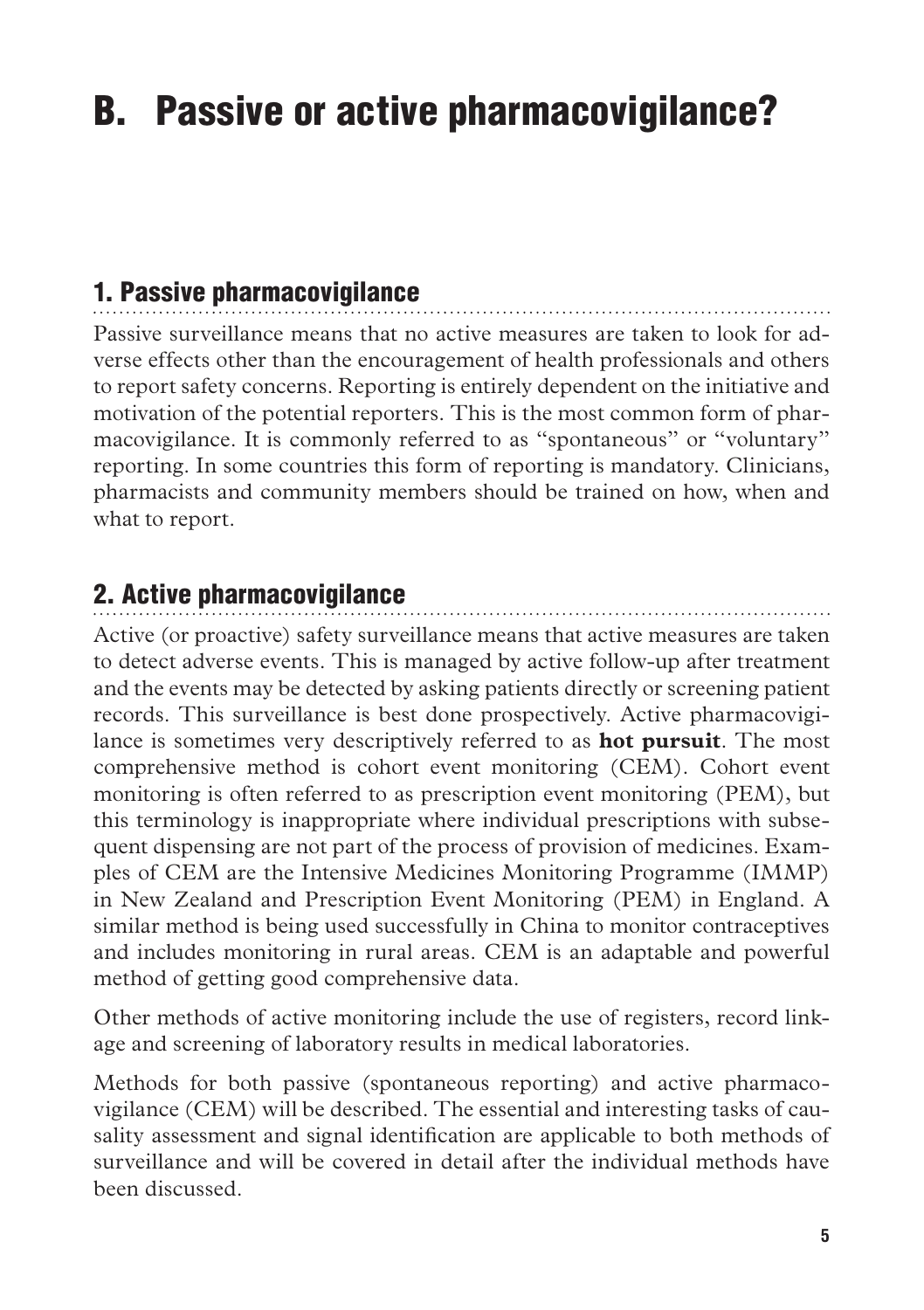# C. Spontaneous reporting

# 1. Introduction

## **1.1 Background**

#### 1.1.1 Definition of a spontaneous report

A spontaneous report is an unsolicited communication by health care professionals or consumers that describes one or more ADRs in a patient who was given one or more medicinal products and that does not derive from a study or any organized data collection scheme.

1.1.2 Throughout the world spontaneous reporting is the most common method of surveillance. It is the easiest to establish and the cheapest to run, but reporting rates are generally very low and subject to strong biases and there is no database of all users or information on overall drug utilization. These problems prevent the accurate assessment of risk, risk factors or comparisons between drugs. Nevertheless spontaneous reporting has played a major role in the identification of safety signals throughout the marketed lifetime of medicines in general.

## **1.2 Adverse reactions**

1.2.1 It should be noted that this method is for the reporting of suspected *adverse reactions* (and not events in general).

1.2.2 The definition of an adverse reaction is: a *response to a medicine which is noxious and unintended, and which occurs at doses normally used in man* (WHO).

# 2. Objectives

## **2.1 The purpose of spontaneous reporting**

Pharmacovigilance using a spontaneous reporting system is designed to detect ADRs not previously observed in preclinical or clinical studies, to improve understanding of the potential risks, including reactions resulting from drug interactions or drug effects in particular populations, and to help provide a basis for effective drug regulation, education and consequent changes in practices by prescribers and consumers.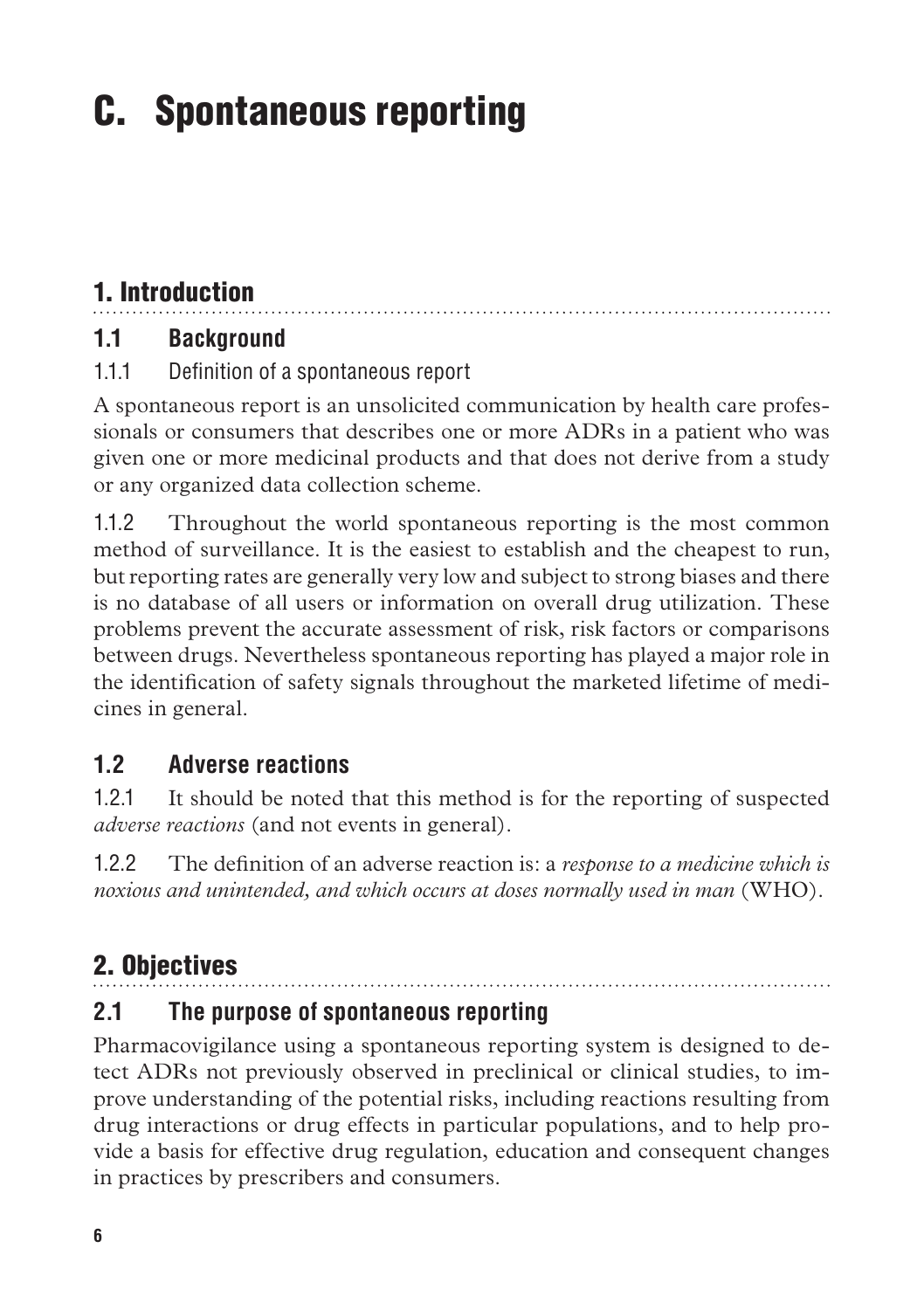## **2.2 Background to the methodology**

2.2.1 *A spontaneous report is an unsolicited communication by health care professionals or consumers that describes one or more ADRs in a patient who was given one or more medicinal products and that does not derive from a study or any organized data collection scheme*. A new term has been introduced that will supplant the use of 'spontaneous reports'. This is 'individual case safety reports (ICSR)'. This term will be used in this handbook.

2.2.2 ICSRs play a major role in the identification of signals of risk once a medicine is marketed. ICSRs can also provide important information on atrisk groups, risk factors (to a limited degree), and clinical features of known serious ADRs.

2.2.3 Spontaneous reporting is dependent on clinicians and other health professionals who need to be trained and encouraged to report details of suspected adverse reactions in patients on ARV treatment. Under-reporting is a serious problem with this method, but reporting can be intensified in selected units e.g. hospitals.

2.2.4 There is no standard global reporting form for ICSRs as the needs of countries differ and it is important that they are involved in developing their own form. If a national pharmacovigilance system is in place, then it is preferable to use the reporting form already in use. A variety of options for reporting should be considered: the formal reporting cards can be collected on a regular basis; mailed individually or in bulk; faxed; sent electronically by e-mail or on the Internet if the forms are made available in electronic format. Reports can also be made by telephone. Ease of reporting is a key factor in achieving a good rate of reporting.

2.2.5 Health professionals will need advice on what types of suspected adverse reactions to report. Most pharmacovigilance programmes request reports of all serious events which include death and congenital abnormalities (the international definition of seriousness is given in section 2.3.2 below), and in addition, all suspected reactions to new medicines. In general, deaths are very poorly reported. The particular requirements for ARV monitoring would need to be specified e.g. reactions that affect adherence, reactions of special interest, and all suspected reactions in children and pregnant women.

2.2.6 All ICSRs should first be sent to the pharmacovigilance centre in the country for evaluation. The processing of data will be the same as for cohort event monitoring. Spontaneous reporting for ARVs should be integrated with the national pharmacovigilance programme and regarded as an ongoing monitoring method to be continued after any special studies are completed.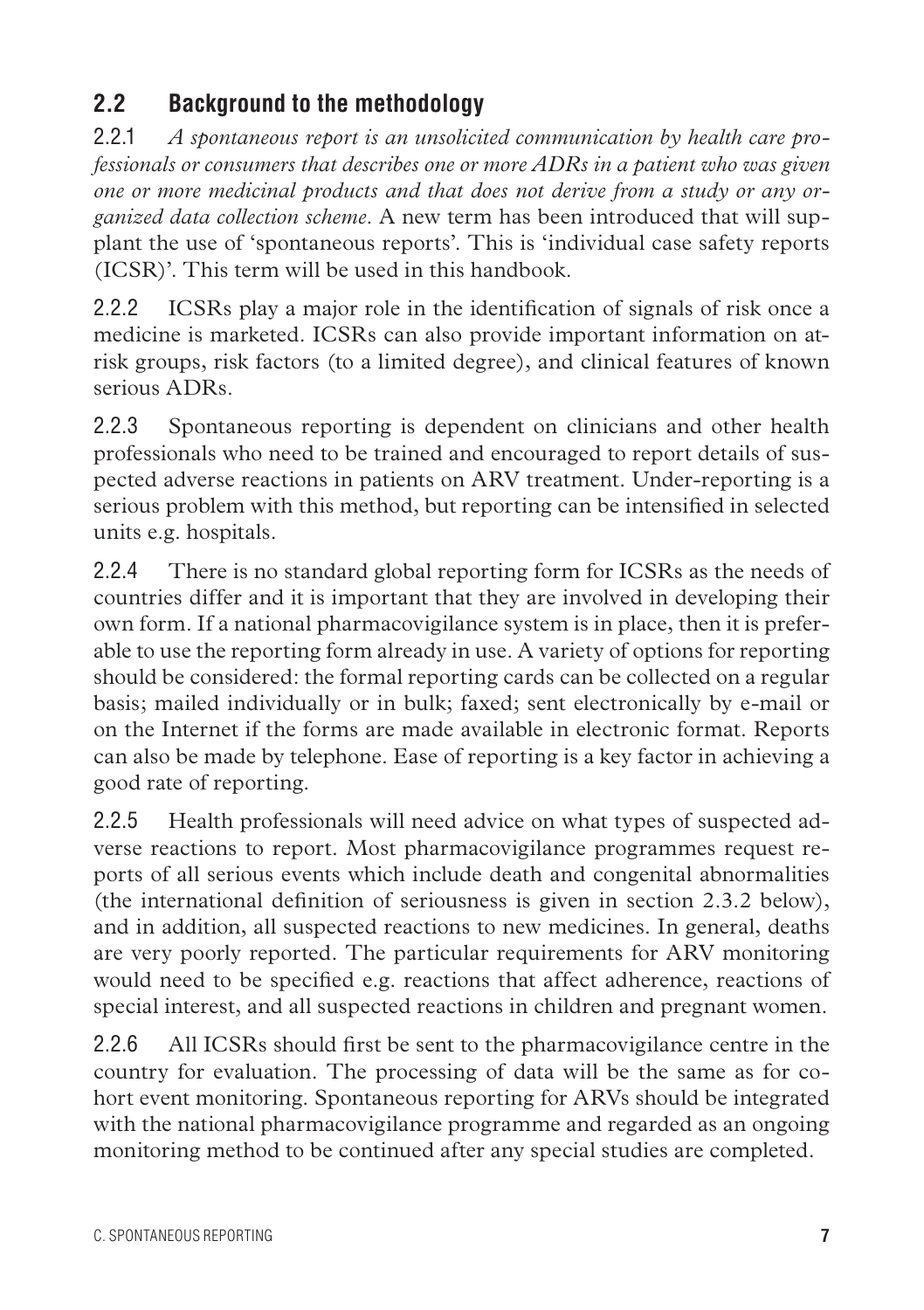2.2.7 The reports should then be forwarded by the PvC to the WHO Collaborating Centre for International Drug Monitoring (the Uppsala Monitoring Centre (UMC)) for entry into a global database that uses systematic methods for the detection of safety signals from ICSRs. These methods include the use of Bayesian Confidence Propagating Neural Network (BCPNN) and other techniques for signal detection. Data-mining techniques should always be used in conjunction with, and not in place of, analyses of single case-reports. Data-mining techniques facilitate the evaluation of ICSRs by using statistical methods to detect potential signals for further evaluation. Confounding factors that influence reporting of ICSRs are not removed by data-mining. The results of data-mining should be interpreted with the knowledge of the weaknesses of the spontaneous reporting system and, more specifically, the large differences in the ADR reporting rate for different medicines, at different times and in different countries and the many other potential biases inherent in spontaneous reporting. All signals should be evaluated while recognizing the possibility of false-positives. In addition, the absence of a signal does not mean that a problem does not exist.

#### **2.3 Serious reactions**

2.3.1 Much importance is placed on the reporting of serious reactions.

2.3.2 A serious adverse reaction is: any *untoward medical occurrence that at any dose results in death, is life threatening, requires or prolongs patient hospitalisation, results in persistent disability/incapacity, or is a congenital anomaly/birth defect* (International Conference on Harmonisation (ICH)).

2.3.3 The term "life-threatening" in the definition of "serious" refers to an event in which the patient was at risk of death at the time of the event; it does not refer to an event, which hypothetically might have caused death if it was more severe.

2.3.4 Medical and scientific judgement should be exercised in deciding whether other situations are serious, such as important medical events that may not be immediately life-threatening or result in death or hospitalization, but may jeopardize the patient or may require intervention to prevent one of the outcomes listed in the definition above. Examples include blood dyscrasias, convulsions not resulting in hospitalization or development of drug dependency or drug abuse.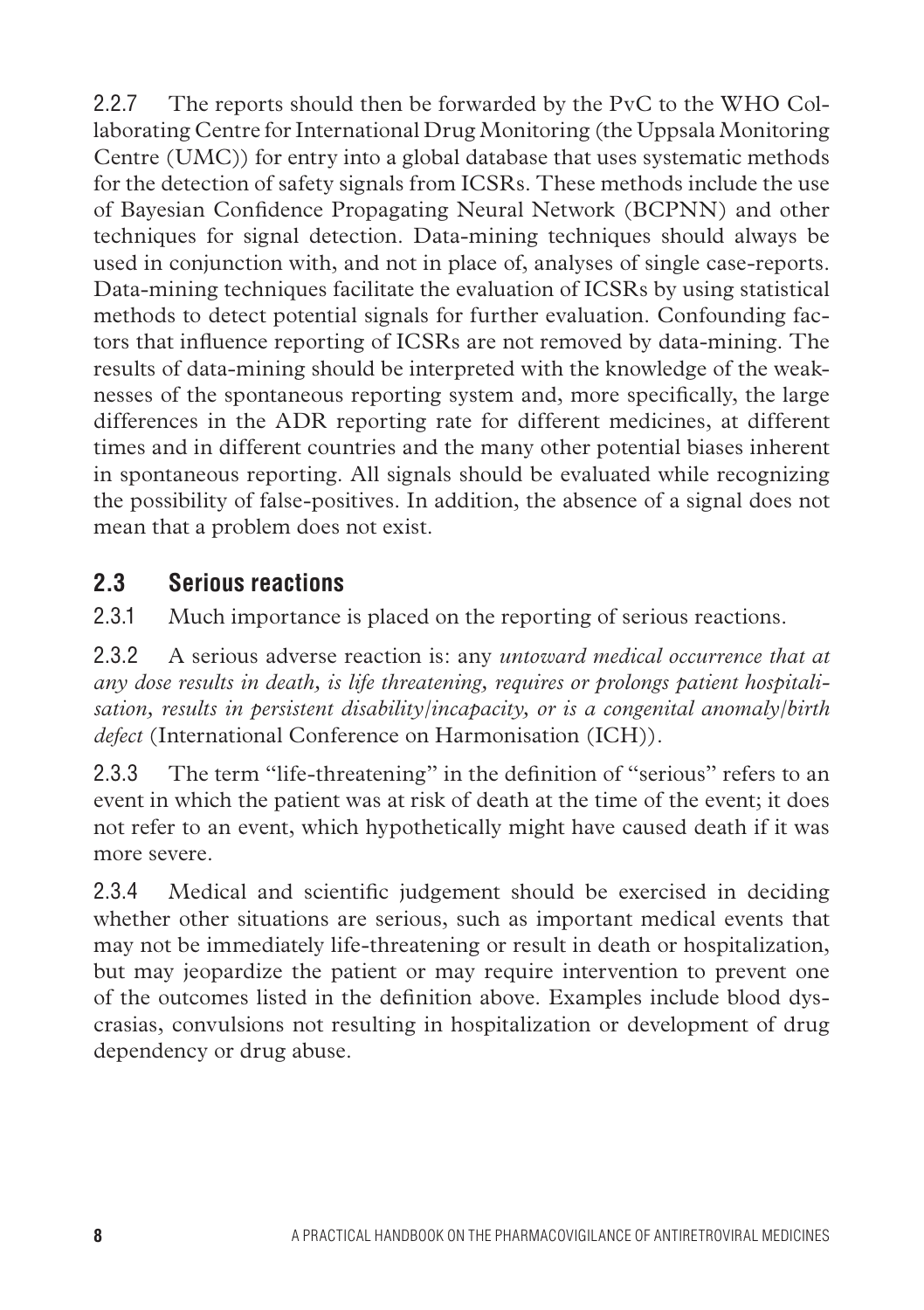# 3. Minimum reporting requirements

## **3.1 WHO criteria**

According to WHO criteria, the following basic information is required before a report is acceptable:

- 3.1.1 an identifiable source of information or reporter;
- 3.1.2 an identifiable patient;
- 3.1.3 name(s) of the suspected product(s);
- 3.1.4 a description of the suspected reaction(s).

# **3.2 Other practical conditions**

3.2.1 The system depends on written records using a standard reporting form. For this reason the reporter must be literate and the reporting system extends only to the clinic and dispensary level of the health care system.

3.2.2 Informal health care providers, because of their varying degrees of literacy, cannot act as reporters, but should play an important role in referring patients to health facilities where reports can be made.

# 4. How to report

# **4.1 Reporting form**

Over 100 different reporting forms are available. These have been developed individually by each country that has set up a PvC. To be effective a reporting form needs to be available in the local language(s) and have features relating it to the responsible authority e.g. a logo, and the address and contact details of the issuing institution. The form from Ghana (Annex 1) for use in monitoring ARVs is a good example.

4.1.1 PvCs will have, or should develop their own national reporting forms.

4.1.2 Forms should be simple and easy to complete.

4.1.3 They should not request too much information, particularly information that is difficult to find and record, or information that is unlikely to be used.

4.1.4 There should be sufficient space in which to describe the suspected reaction(s).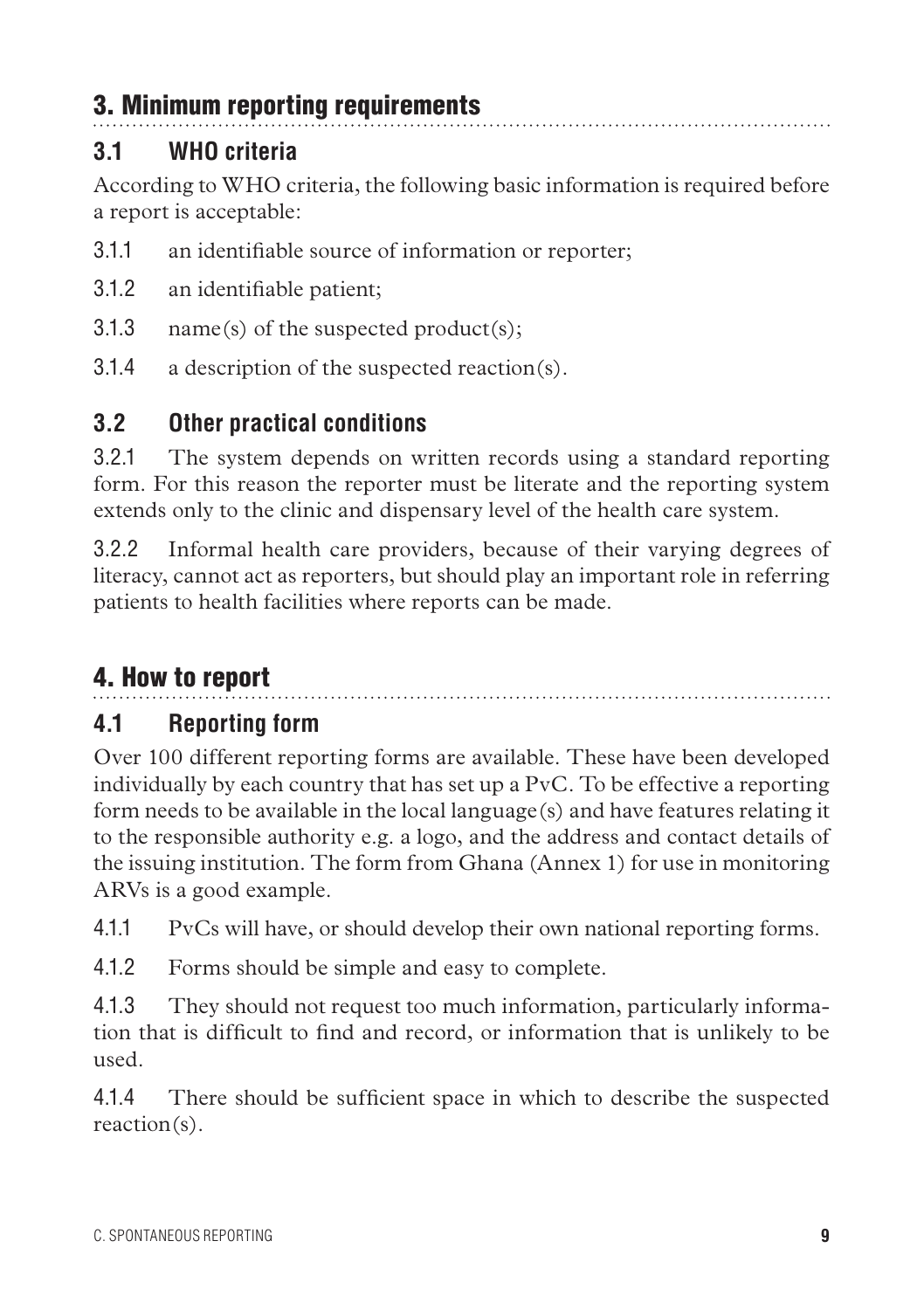4.1.5 They should be widely distributed to all health professionals including those who are treating HIV/AIDS and those who are working privately. Difficulty in finding a reporting form is a common barrier to reporting.

4.1.6 The forms should be printed on a single page and easily folded and sealed.

4.1.7 To facilitate postage, the return address should be printed on the outside, with postage pre-paid.

4.1.8 It is desirable to have only one type of reporting form available in the country for use for all medicines including ARVs.

# **4.2 Other options for reporting**

Reporting needs to be made as convenient as possible. If other methods are available, they may be preferred by some health professionals, but full confidentiality needs to be respected. Preferences may vary between clinics and hospitals, private or government facilities and public health programmes. Suitable methods might include:

4.2.1 *Telephone*. The person receiving the report should have a reporting form to record the details and make sure that essential data is not missing.

4.2.2 *Fax*. Sending reports by fax is equivalent to posting the report, but faster. A fax machine is a very important asset for a national PvC and its major sentinel sites.

4.2.3 *E-mail*. A written case-report submitted by e-mail may be acceptable. Further details can be obtained by follow-up. Reporting forms can be sent to reporters as e-mail attachments and they can be e-mailed, faxed or posted to the PvC when completed.

4.2.4 *The Internet*. An Internet site is a valuable asset for a PvC and a reporting form could be made available for downloading or for completion online (entering data through web-based data entry) if the site is secure.

# 5. Where to report

**5.1** Reports should be sent to the PvC.

**5.2** If it is not practical to send the forms directly to the centre, it may be necessary to arrange points of collection at other sites such as specific hospitals or clinics.

**5.3** The reports should be stored securely to maintain privacy.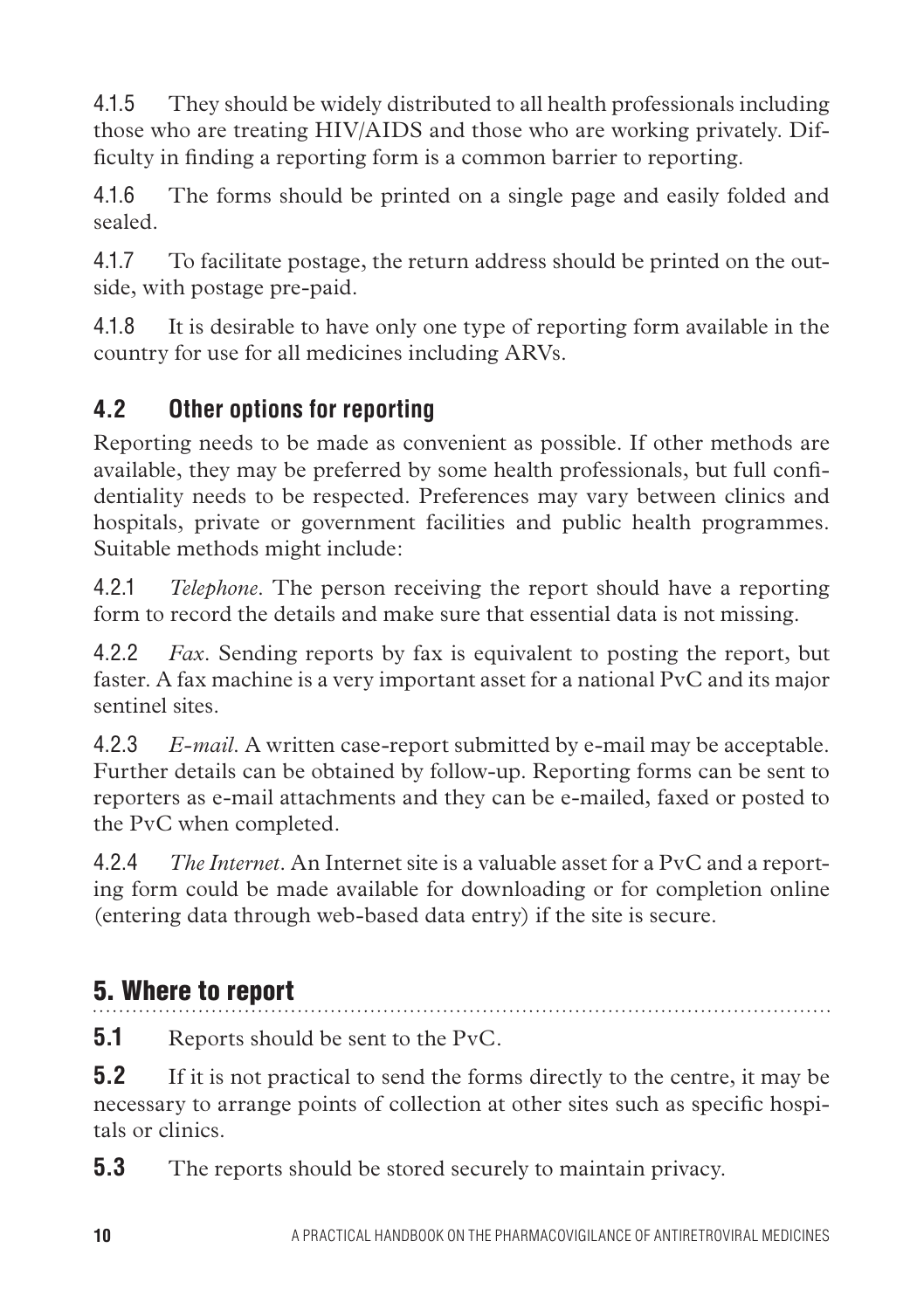## 6. What to report

#### **6.1 Essential data elements**

- 6.1.1 Patient details
	- 6.1.1.1 Health number: this may be a national identifier (preferred), hospital, clinic, or programme number.

- 6.1.1.2 Name: full name as an accurate identifier for follow-up purposes and avoidance of duplication.
- 6.1.1.3 Address: to allow for follow-up and accurate identification. This may take various forms depending on the location.
- 6.114 Sex.
- 6.1.1.5 Date of birth (preferred) or age (add 'est' if age is estimated).
- 6.1.1.6 Weight and height.
- 6.1.2 Patient medical history of significance examples
	- 6.1.2.1 Renal disease.
	- 6.122 Liver disease
	- 6.1.2.3 Malnutrition.
	- 6.1.2.4 Tuberculosis.
- 6.1.3 Details of medicines
	- 6.1.3.1 Name(s): (this may be brand or generic) and formulation (e.g. tablets, syrup, injection). Reporting the brand name gives more specific information. The use of standard abbreviations for ARV medicines or regimens would simplify recording. Recommendations on how best to record ARV therapy would need to be part of a standard operating procedure (SOP) for completion of the reports.
	- 6.1.3.2 Mode of administration (e.g. oral, rectal, injection).
	- 6.1.3.3 Indication(s) for use.
	- 6.1.3.4 Dose: for most medicines with fixed dosing, recording the total daily dose is appropriate. For ARVs, recommendations for recording dose should be part of an SOP and could be referred to by regimen for the appropriate age group. It is important to simplify recording as much as possible without sacrificing accuracy.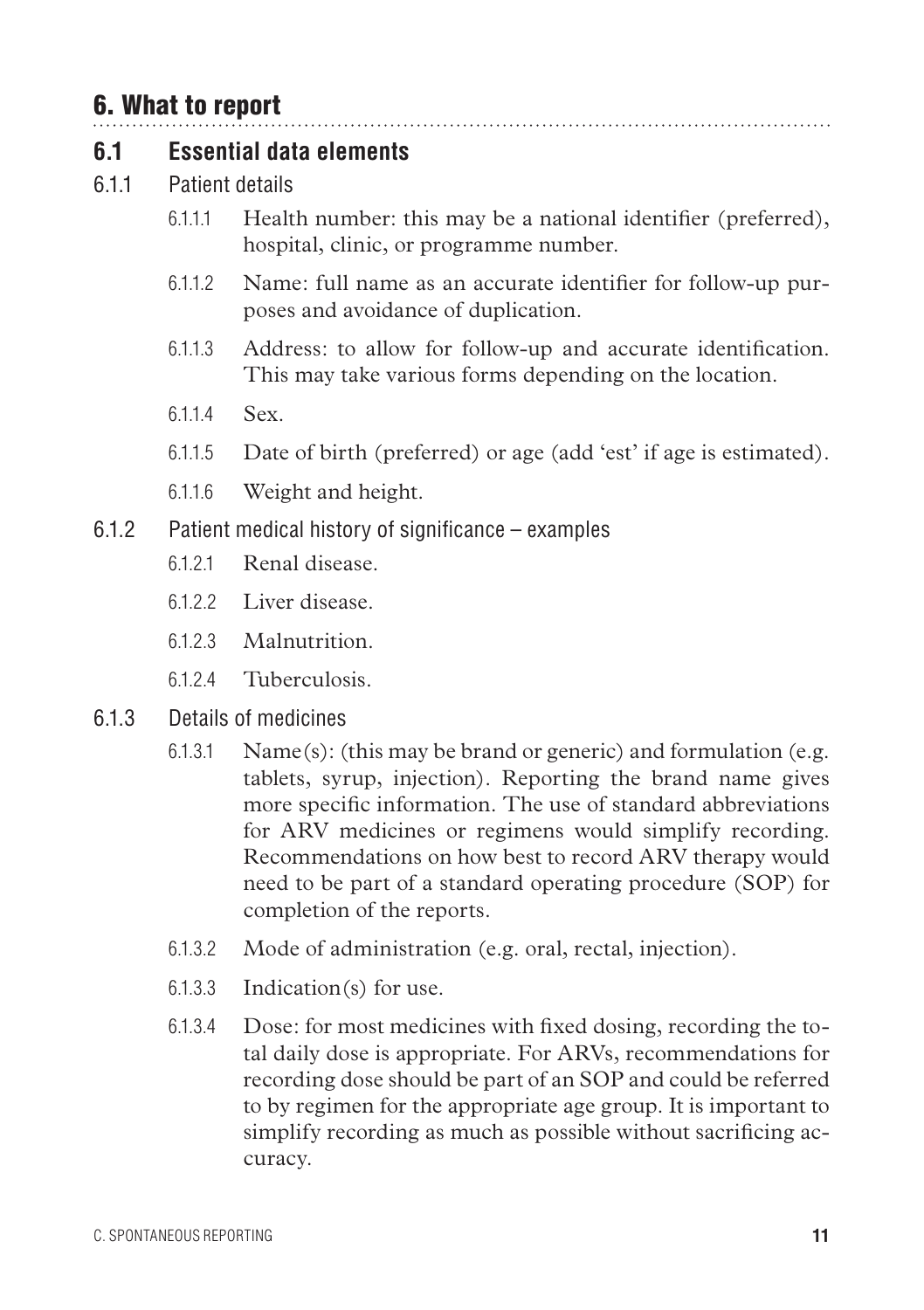- 6.1.3.5 Date of commencement.
- 6.1.3.6 Date of withdrawal.
- 6.1.3.7 Duration of use, if dates of commencement and withdrawal are not available.
- 6.1.3.8 All medicines being taken at the time of the event should be listed. Each suspect medicine can be indicated by an asterisk.
- 6.1.4 Reaction details
	- 6.1.4.1 Date of onset.
	- 6.1.4.2 Reporters should be asked to give a brief clinical description. They should not be asked to give the official pharmacovigilance reaction term.
	- 6.1.4.3 Laboratory test results if available, together with units.
	- 6.1.4.4 Outcome of event: resolved, resolving, no change, disabling, worsening, death (with date), congenital anomaly.<sup>1</sup>
	- 6.1.4.5 Effect of rechallenge (if any).2
- 6.1.5 Reporter details
	- 6.1.5.1 Name.
	- 6.1.5.2 Contact details.
	- 6.1.5.3 Status: e.g. physician, nurse, patient.
- 6.1.6 Date and place of report

#### **6.2 Advice to reporters**

- 6.2.1 Suggest that they report any adverse event of concern.
- 6.2.2 Report all suspected serious reactions. A serious reaction:
	- 6.2.2.1 results in death;
	- 6.2.2.2 is life-threatening;
	- 6.2.2.3 requires hospitalization or prolongation of hospitalization;
	- 6.2.2.4 results in persistent disability;
	- 6.2.2.5 is a congenital anomaly.

<sup>&</sup>lt;sup>1</sup> These terms are standard E2B terms, which should be adhered to.

<sup>&</sup>lt;sup>2</sup> Rechallenge is the voluntary or inadvertent re-administration of a medicine suspected of causing an adverse reaction.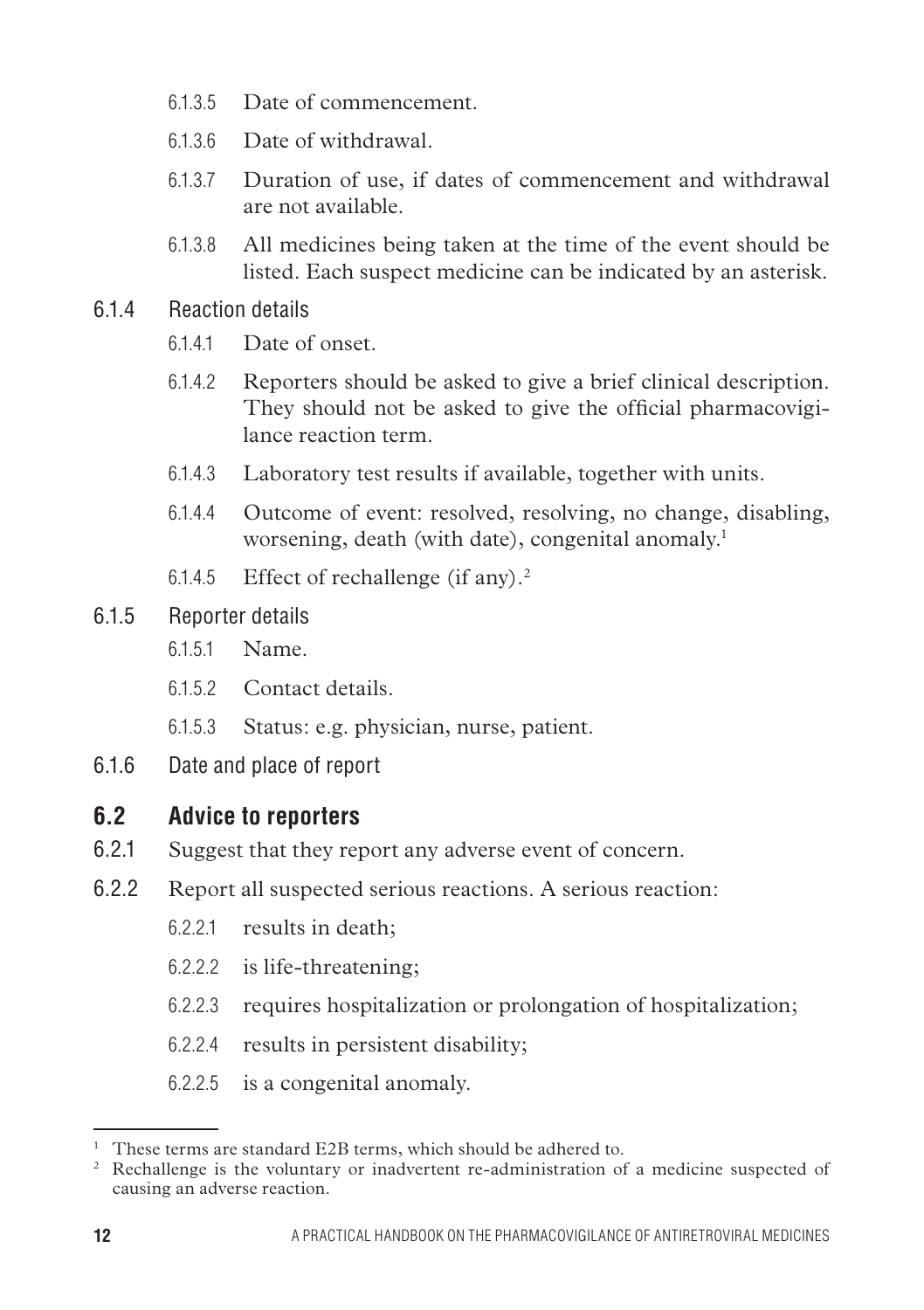6.2.3 Report persistent adverse reactions that could threaten adherence.

6.2.4 Advise reporters that they do not need to be sure that the medicine caused the event.

#### **6.3 Follow-up when necessary**

6.3.1 All reports of serious events should be followed up if details are incomplete. This may require the involvement of health professionals trained and appointed for this type of work.

6.3.2 Occasionally follow-up information is required to fully assess reports of non-serious events. Follow-up requests should be kept to a minimum because they can act as a deterrent to further reporting. Examples might be:

- 6.3.2.1 a request for essential missing details;
- 6.3.2.2 information on the final outcome;
- 6.3.2.3 the result of rechallenge;
- 6.3.2.4 the results of laboratory tests;
- 6.3.2.5 postmortem results from the health facility where autopsy is undertaken.

## 7. When to report

**7.1** A report should be completed as soon as possible after the reaction.

**7.2** It is better to advise reporters not to wait until final results and information such as hospital letters are received, because the report may be forgotten. These additional details can be sent to the PvC later.

## 8. Who should report

The following is a list of potential reporters. They may work in the public or private health sectors.

- **8.1** Physicians.
- **8.2** Pharmacists.
- **8.3** Nurses.

**8.4** Other (literate) health and community workers should be encouraged to detect and report, preferably to the clinician who prescribed the treatment, or directly to the PvC.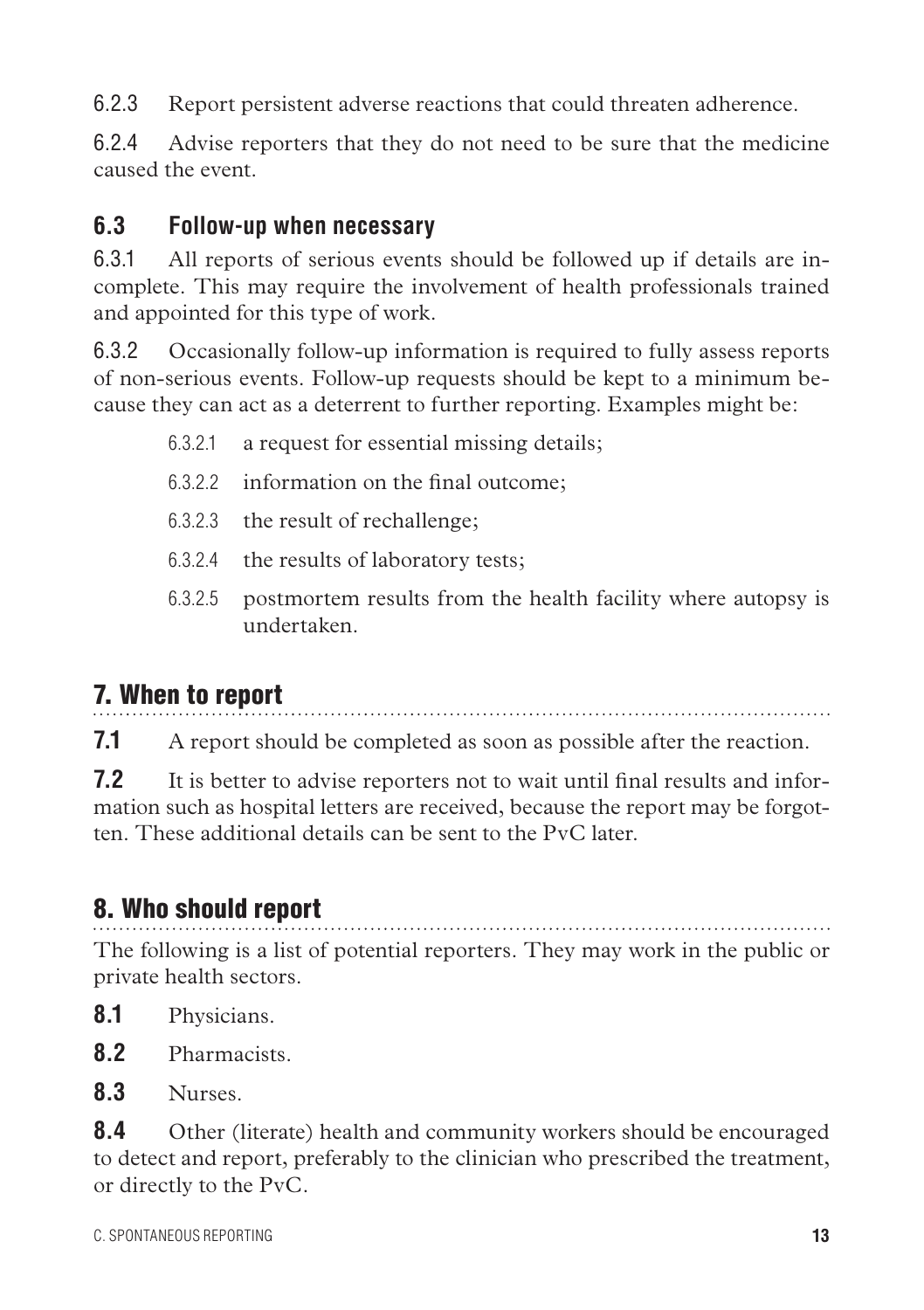- **8.5** Public health programmes.
- **8.6** Pharmaceutical companies.
- **8.7** Patients or patient representatives.

# 9. Sharing the results

## **9.1 Individual, immediate**

9.1.1 Anyone who sends in a report should receive a letter of thanks and further reporting forms.

9.1.2 In addition, the letter should provide some brief information about the reaction reported, such as, but not normally including all, of the following:

- 9.1.2.1 number of reports of the reaction in the centre's database;
- 9.1.2.2 number of reports of the reaction in the WHO database;
- 9.1.2.3 information from the literature;
- 9.1.2.4 the importance of the reaction in the management of HIV/ AIDS cases;
- 9.1.2.5 the safety or risk of further administration to the patient;
- 9.1.2.6 the possibility of preventing the reaction in other patients by indicating potential risk factors.

#### **9.2 Relevant summaries or reviews**

9.2.1 From time to time, the Centre should prepare a summary of the reactions reported and/or safety reviews of the ARVs being used.

9.2.2 These should be distributed widely as bulletins or newsletters, including to national programme managers.

9.2.3 News items should be prepared for the local media on overall effectiveness and safety, or about particular issues that have arisen.

## **9.3 Regular transmission to the WHO database**

Details of reports should be sent for international analysis to the WHO Collaborating Centre for International Drug Monitoring (UMC). The use of VigiFlow (described below) simplifies this procedure.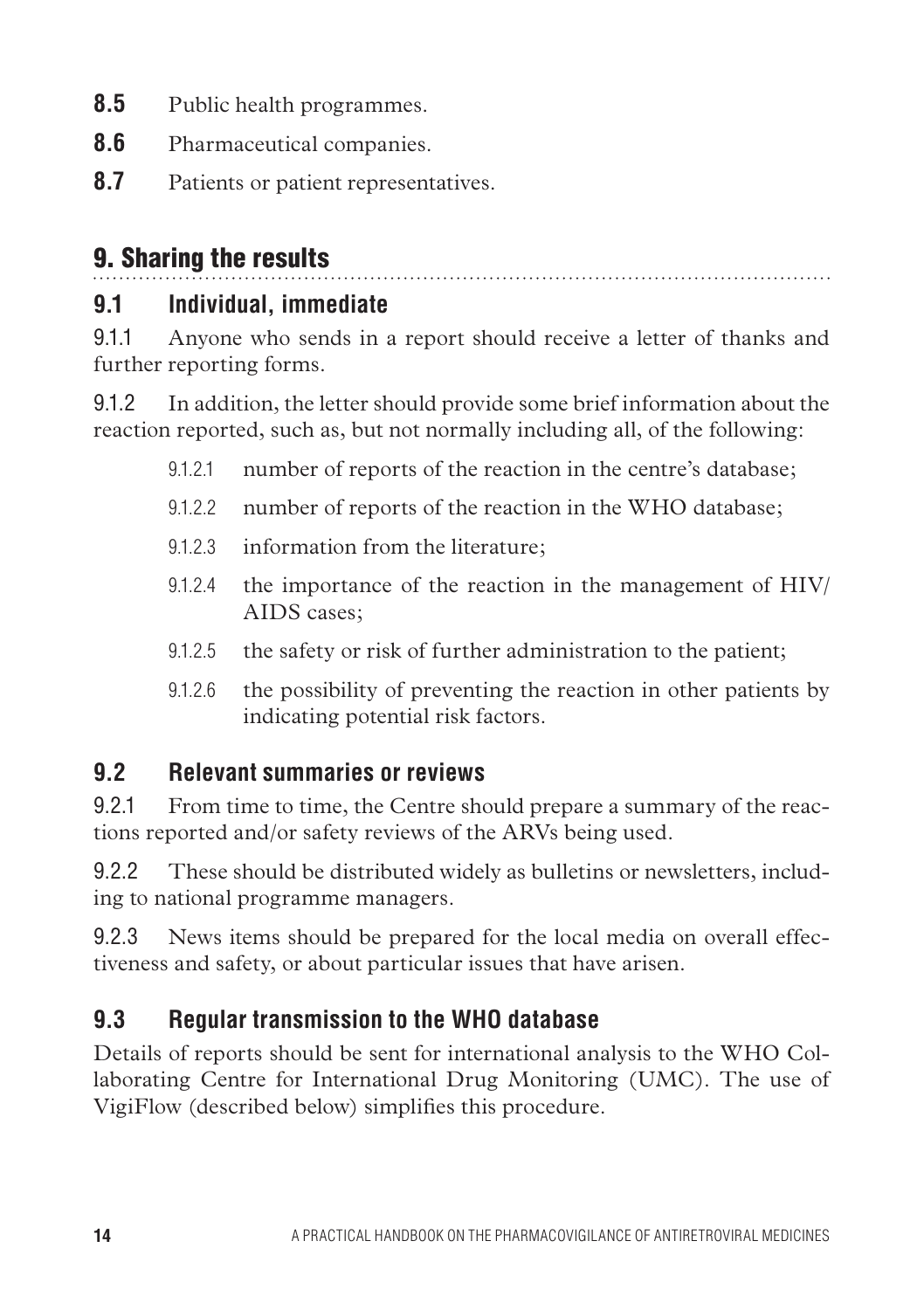# 10. Data entry

## **10.1 Options**

There are few, if any, commercial software products available to suit the needs of PvCs for data entry, storage and analysis. The UMC can provide access to VigiFlow which is a tool designed for these functions. It is the best option available.

. . . . . . . . . . . . . . . . . . .

#### **10.2 VigiFlow**

10.2.1 It is web-based and requires no local support or maintenance.

10.2.2 VigiFlow provides an online database for the use of the PvC. Data entered are confidential to, and are owned by the country that enters them. The PvC decides what data can be transferred to the international WHO database (VigiBase) and when it will be transferred.

10.2.3 VigiFlow provides for standardized entry of data from reports.

10.2.4 It has built-in error avoidance features.

10.2.5 It provides access to a search and statistics database online.

10.2.6 National data can be accessed and used by the local PvC.

10.2.7 Standardized outputs are available for:

10.2.7.1 summary tabulations;

10.2.7.2 a range of standard statistical analyses.

10.2.8 The data can be exported to a local country database (e.g. Excel) for ad hoc searches and to meet local analytical requirements.

10.2.9 It provides live access to up-to-date terminologies:

10.2.9.1 WHO Drug Dictionary (DD) and MedDRA;

10.2.9.2 WHO Adverse Reactions Terminology (WHO-ART).

10.2.10 The completed reaction reports can be easily exported to the WHO database (VigiBase).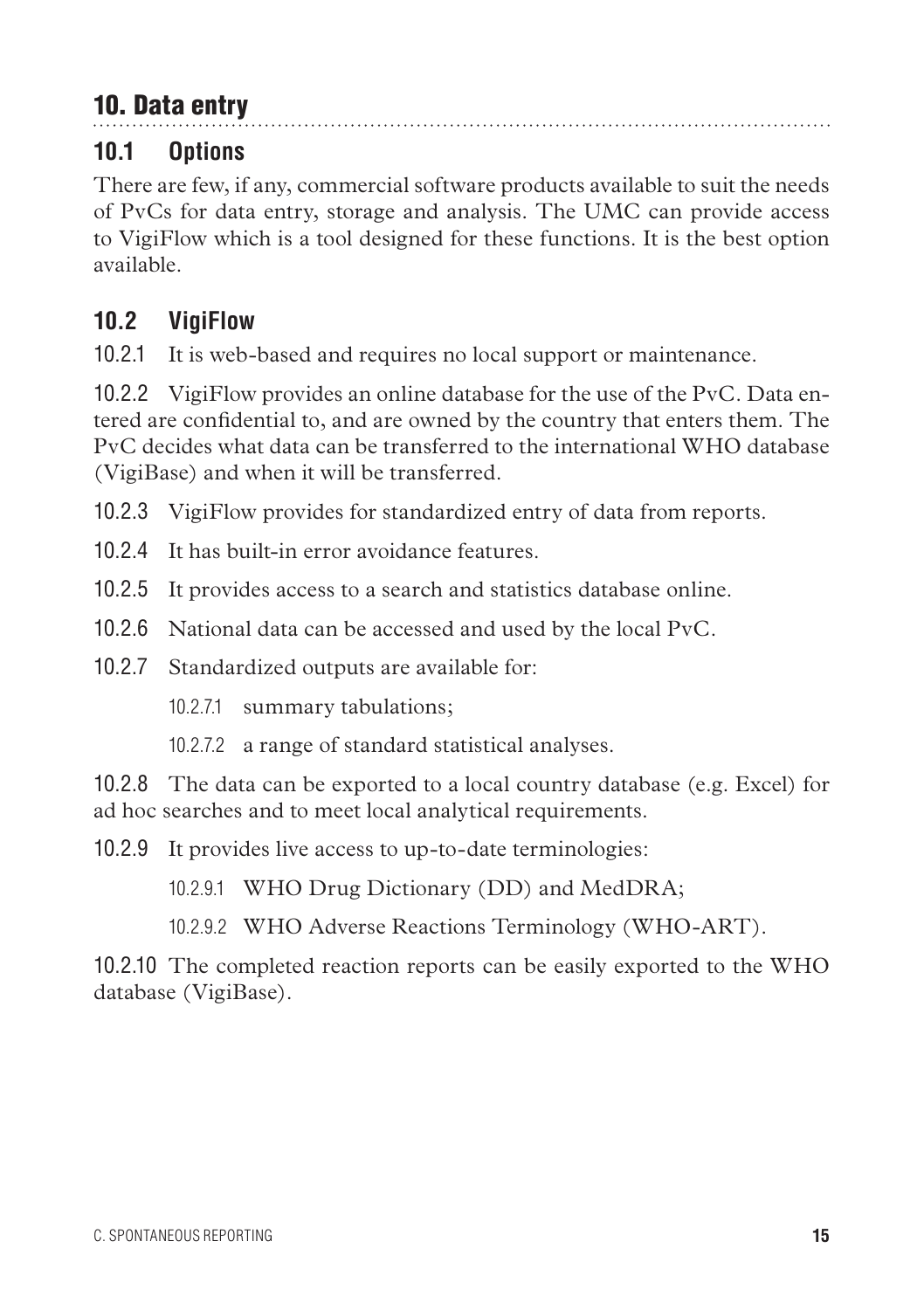# D. Cohort event monitoring

# 1. Introduction

#### **1.1 Event monitoring**

- 1.1.1 Definition
	- 1.1.1.1 An adverse event (sometimes called an adverse experience) is defined as, "*Any untoward medical occurrence that may present during treatment with a pharmaceutical product but which does not necessarily have a causal relationship with this treatment.*"
	- 1.1.1.2 Explanation

An event is any new clinical experience that occurs after commencing treatment with a medicine regardless of its severity or seriousness and without judgement on its causality. (Favourable events may be recorded as an indication of an unexpected therapeutic effect.)

- 1.1.1.3 Cohort event monitoring (CEM) records all clinical events and not just suspected adverse reactions.
- 1.1.2 Event monitoring involves:
	- 1.1.2.1 actively asking for reports of the events;
	- 1.1.2.2 systematically asking for reports of the events.

#### **1.2 Description**

1.2.1 Cohort event monitoring (CEM) is a prospective, observational, cohort study of adverse events associated with one or more medicines.

1.2.2 This methodology is often referred to as prescription event monitoring (PEM), but this terminology is inappropriate when individual prescription with subsequent dispensing by pharmacists is not part of the process of supplying medicines to patients. In most developing countries, the treatment of HIV is not provided on a prescription basis. Examples of CEM methodology are the Intensive Medicines Monitoring Programme (IMMP) in New Zealand and PEM run by the Drug Safety Research Unit in England.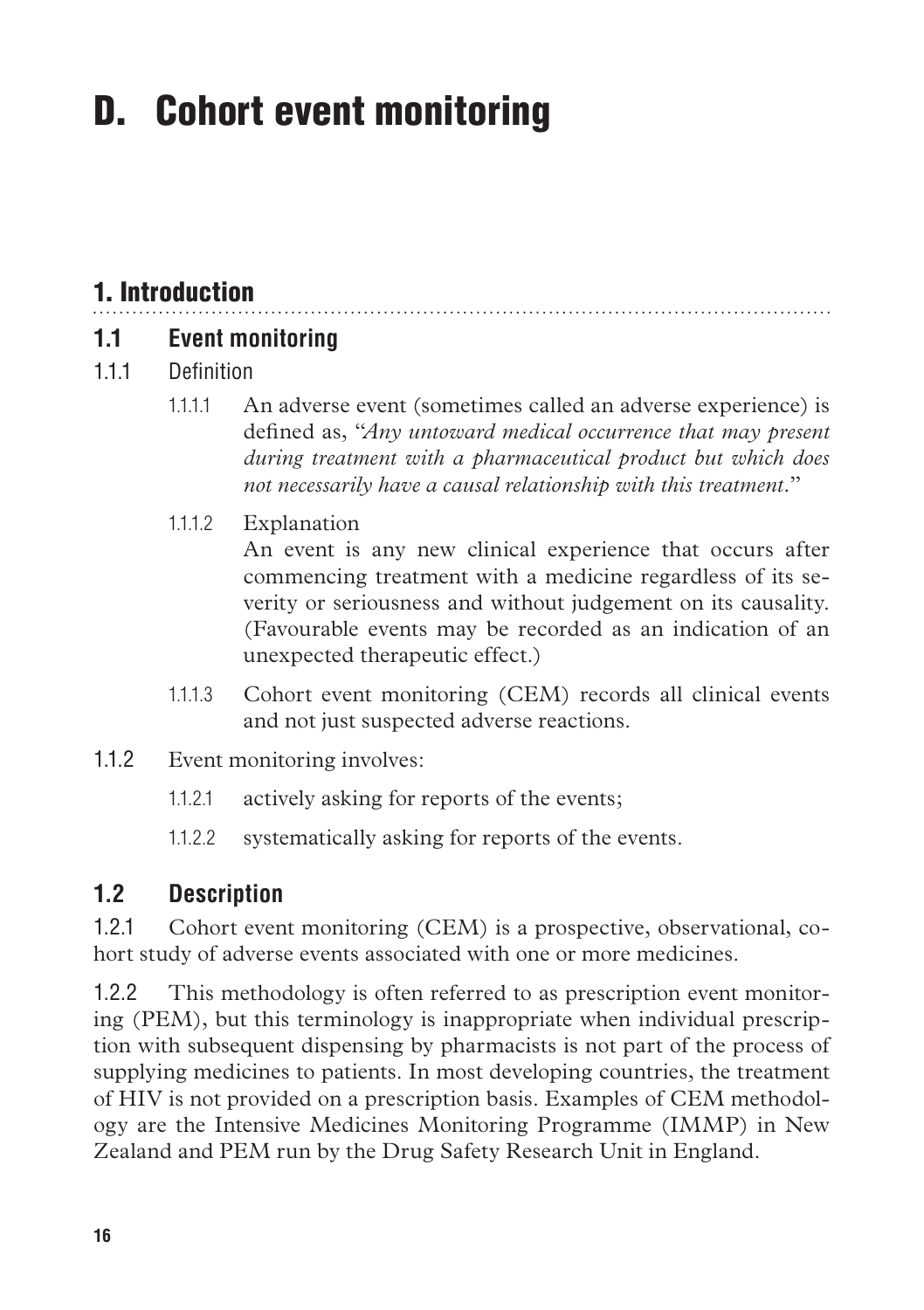1.2.3 A CEM programme is essentially an observational study, in normal clinical practice, of a new medicine in the early postmarketing phase, but it can be used for older medicines. (see PEM in Mann R, Andrews E, eds. *Pharmacovigilance*, 2nd ed. Chichester, John Wiley, 2007).

1.2.4 Its basic function is to act as an *early warning system* of problems with new medicines, although it will provide much more.

## **1.3 Objectives**

1.3.1 The objectives of spontaneous reporting (see section C.2) are also objectives of CEM. The aims of CEM include the following, either in addition to, or more effectively than for spontaneous reporting.

1.3.2 Provide incidence rates for adverse events as a measure of risk.

1.3.3 Characterize known adverse reactions.

1.3.4 Detect signals of unrecognized reactions.

1.3.5 Detect interactions with other medicines, complementary and alternative medicines, foods and concomitant diseases.

1.3.6 Identify risk factors and thus provide evidence on which to base effective risk management.

1.3.7 Assess safety in pregnancy and lactation.

1.3.8 Provide a measure of comparative risks between medicines.

1.3.9 Provide cohorts for further study of safety issues if required in the future.

1.3.10 Detect inefficacy, which might be due to:

1.3.10.1 faulty administration;

1.3.10.2 poor storage conditions;

1.3.10.3 poor quality product;

1.3.10.4 counterfeit product;

1.3.10.5 interactions.

## **1.4 Selection of drugs to monitor**

1.4.1 It is intended that each of the different ARV regimens (combination ARV therapies) in use for the prevention and treatment of HIV will be monitored as a single treatment entity. Appropriate analyses at a later date will signal or determine the relationship between specific drugs–event combinations.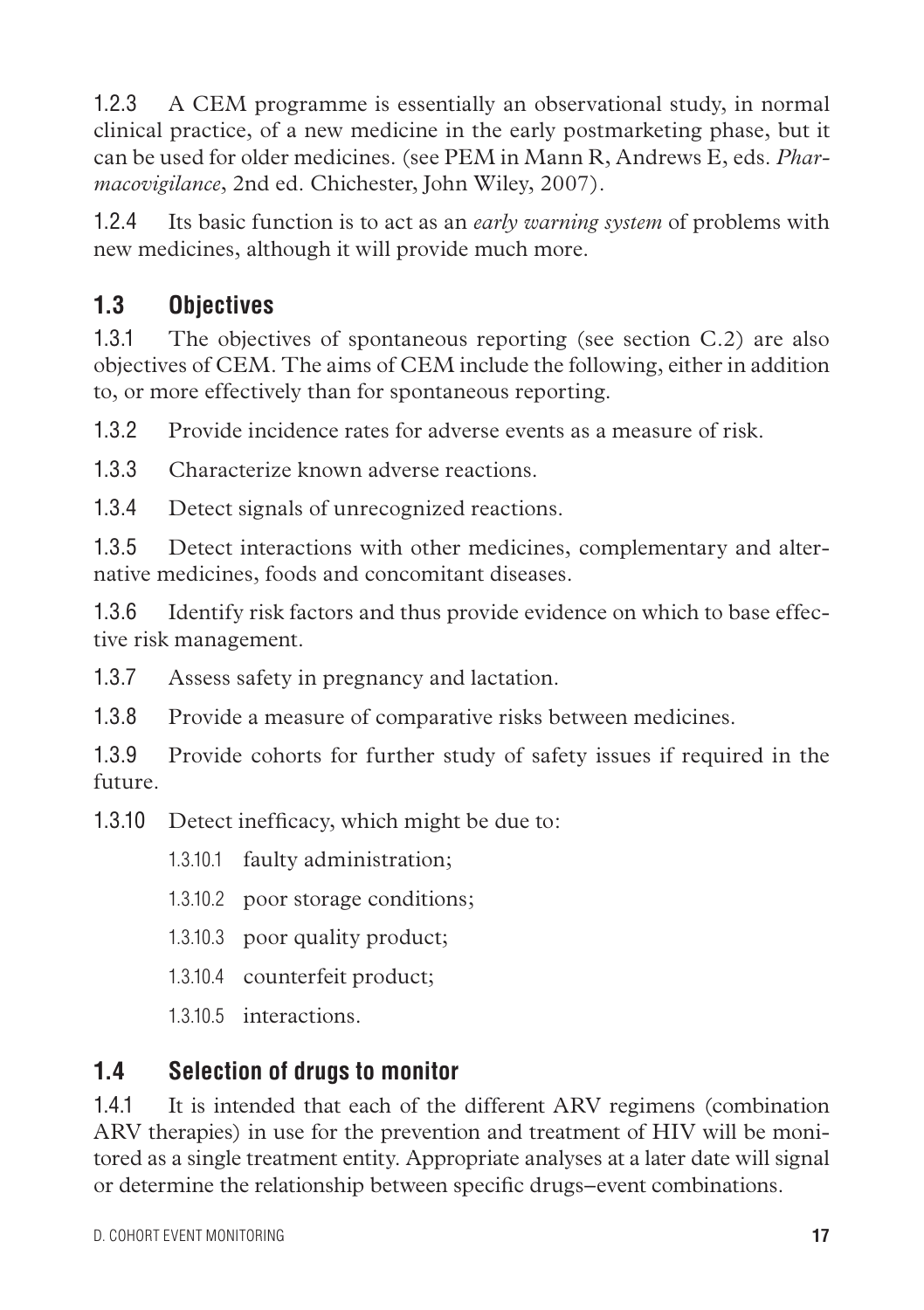1.4.2 A drug substitution in any regimen creates a new treatment entity.

#### **1.5 Basic processes**

- 1.5.1 Establishing a cohort of patients for each drug and/or drug regimen.
- 1.5.2 Recording adverse events experienced by patients in the cohort(s).

#### **1.6 Programme duration**

1.6.1 For most medicines other than ARVs the duration of monitoring is limited. It should be considered in terms of:

- 1.6.1.1 the duration of treatment to be monitored in individual patients; and
- 1.6.1.2 the duration of the programme as a whole, which is determined (in part) by reaching the desired cohort size.

1.6.2 For short-term therapy (e.g. for malaria), these two considerations are decided, respectively, according to:

- 1.6.2.1 the length of treatment required for the illness, plus an additional period in which delayed reactions might become evident (e.g. one month);
- 1.6.2.2 the length of time required to recruit the target population for the cohort. Each patient must be monitored from the commencement of treatment and new patients are added to the cohort as their treatment begins.
- 1.6.3 For long-term therapy:
	- 1.6.3.1 treatment for individual patients is monitored for a period that is considered to be appropriate for the identification of both short-term and long-term term effects (e.g. for an antihypertensive this might be 4 years);
	- 1.6.3.2 the programme will continue until the target cohort population is reached (e.g. 10 000).
- 1.6.4 For ARV therapy:
	- 1.6.4.1 treatment for individual patients is life-long;
	- 1.6.4.2 serious toxicities can develop after prolonged exposure to ART in terms of years;
	- 1.6.4.3 it is important to understand the natural history of serious toxicities;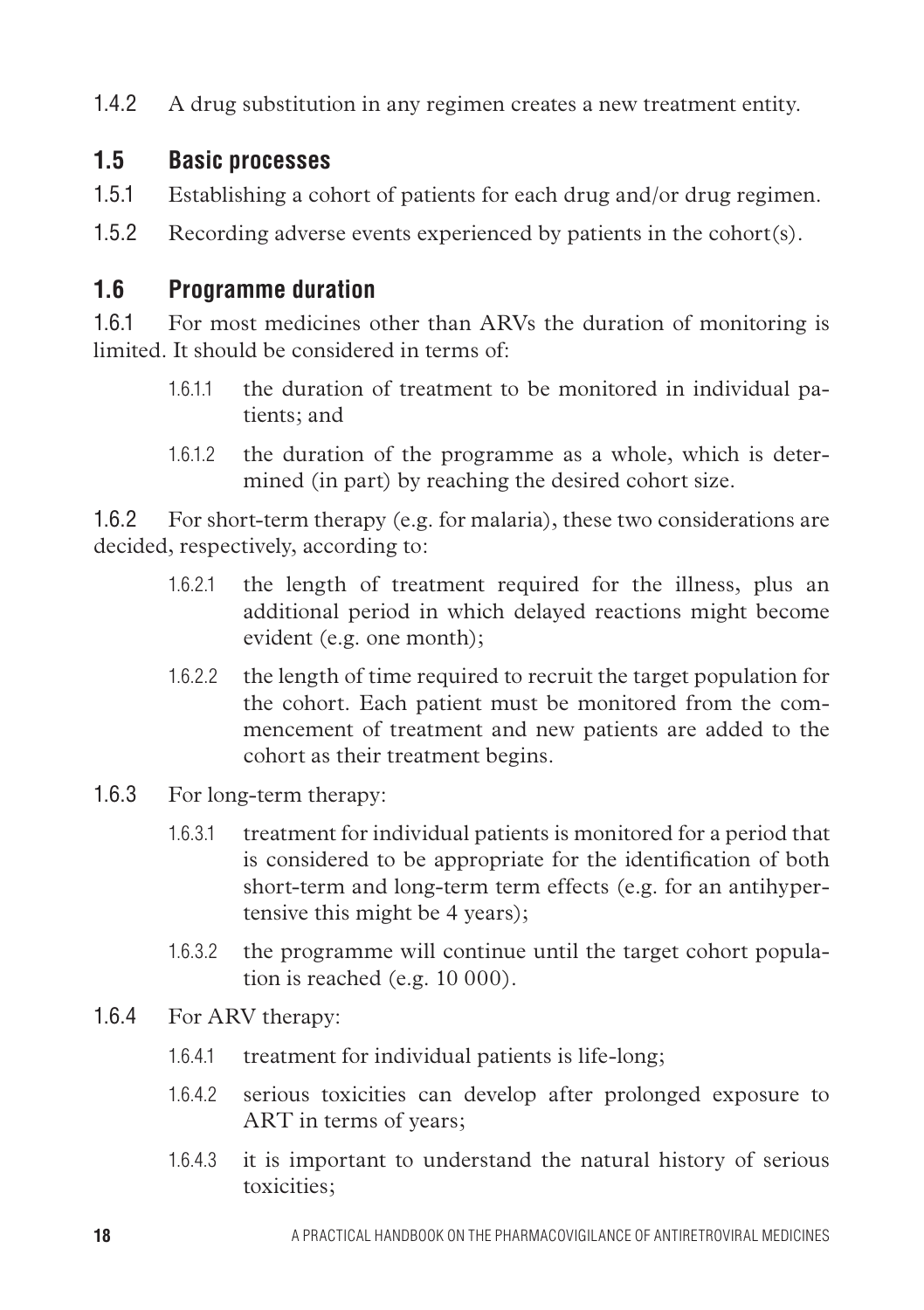1.6.4.4 monitoring will therefore need to be prolonged, at least for particular subgroups of the cohort.

1.6.2 If there is particular interest in certain subgroups e.g. pregnant women or children or those who experience an event of concern, then monitoring may need to continue for a longer period to get sufficient numbers to evaluate these subgroups at a satisfactory level of statistical significance.

1.6.3 A practical approach is to review the data at regular intervals (e.g. 3-monthly). Trends may then be observed that indicate the need for an extension of monitoring.

# 2. Epidemiology

The key epidemiological characteristics of CEM can be described as:

# **2.1 Observational**

This means that the studies are "*non-interventional*" and are undertaken in real-life situations. Patients are not selected according to any criteria: all patients who receive ART are included until the desired cohort size is achieved. This includes patients of all ages, those with other diseases and those on other medicines. Treatment is given according to the usual local guidelines.

# **2.2 Prospective**

This means that CEM is planned before the patients are treated and ART is monitored until the end of the programme, or until they cease to receive treatment for whatever reason.

# **2.3 Inceptional**

This has a similar meaning to prospective: that every patient is followed-up for adverse events from the time of commencement of their treatment.

# **2.4 Dynamic**

This means that new patients are added as the study continues until such time as there are sufficient numbers in the cohort.

# **2.5 Longitudinal**

This means that the occurrence of any events in patients are observed over a period of time until the end of the programme, or until they cease to receive treatment with the monitored medicines.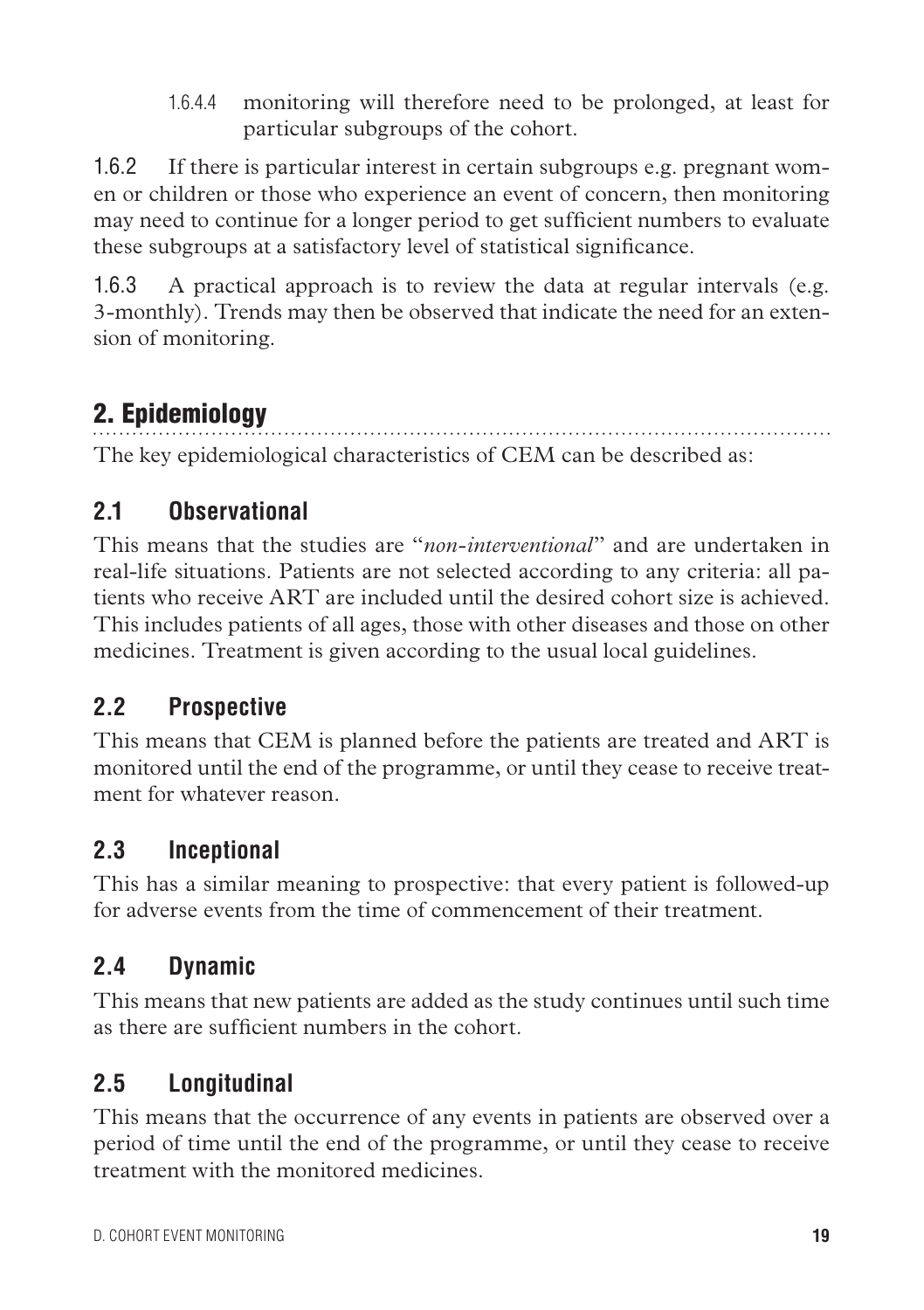# **2.6 Descriptive**

This means that all events are identified and described, their frequency is measured and their distribution in different subgroups of interest in the cohort is recorded and analysed.

# 3. First step – implementation

The implementation step has to be performed well if a CEM study is to succeed.

To ensure this it is necessary to do the following:

## **3.1 First action**

Appoint a full-time CEM coordinator.

## **3.2 Pilot exercise**

Aim at running an initial pilot programme.

## **3.3 Sites and training**

Select appropriate sentinel sites, with trained teams and adequate resources to perform CEM.

# **3.4 Advocacy**

*See notes on communication in section N and Annex 14.*

Using the most appropriate means, all stakeholders must be fully informed of the:

3.4.1 reasons for monitoring (see next section: D3.5);

3.4.2 methodology as it involves them;

3.4.3 value of safety monitoring and the advantages of CEM;

3.4.4 contribution it will make to the health of the population (improving benefit and reducing risk);

3.4.5 potential for increasing the effectiveness of public health programmes;

3.4.6 potential for reducing health costs for the community and government;

3.4.7 contribution CEM programmes can make to the knowledge of ARV medicines and their safety in any particular country and internationally.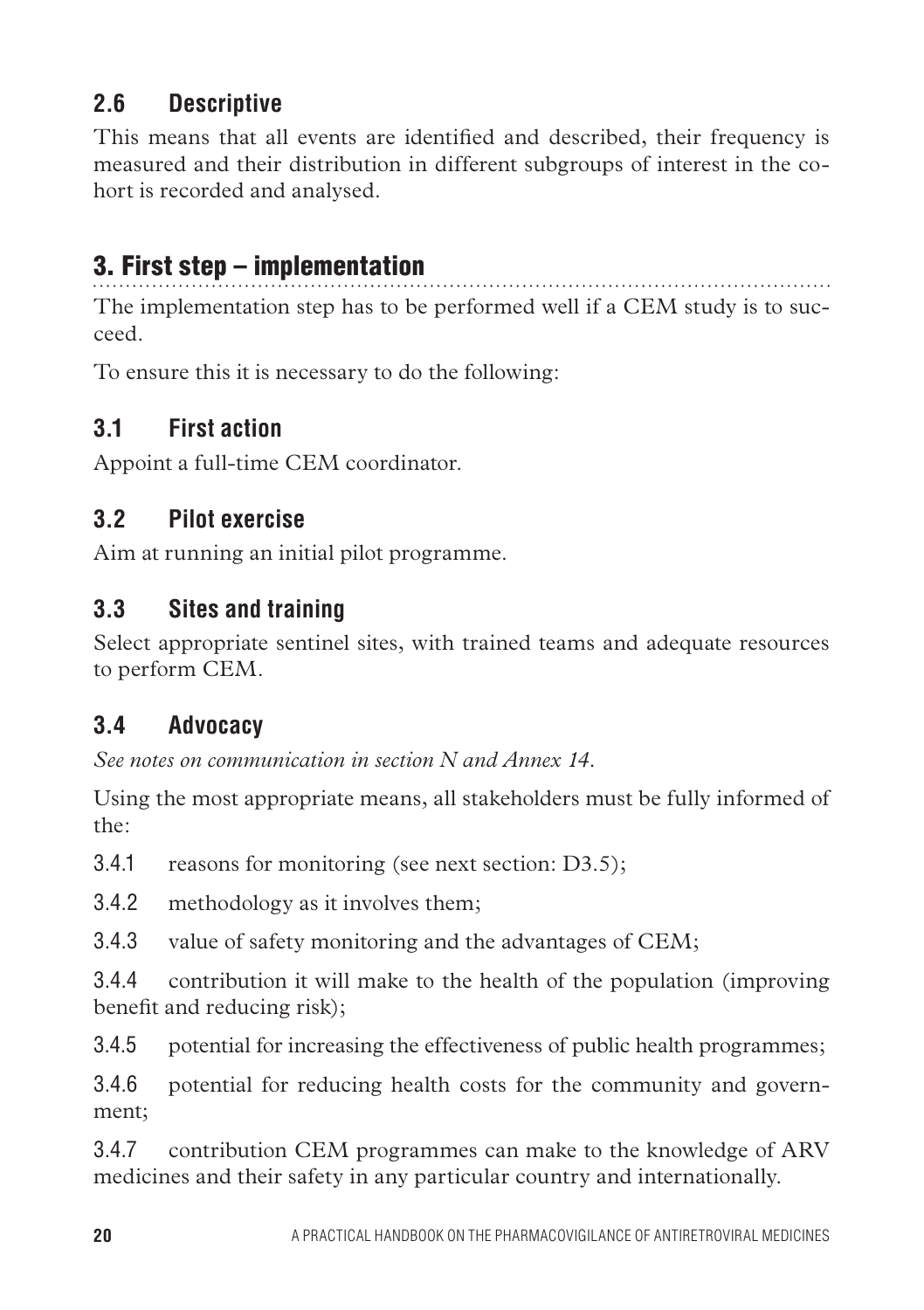# **3.5 Reasons for monitoring**

The following objectives need to be emphasized as the motivation for providing the data requested. They are similar to the objectives in D1.3, but have a promotional and advocacy emphasis rather than a descriptive one.

3.5.1 The earliest possible recognition of new adverse reactions, including interactions.

3.5.2 To measure risk (incidence), including comparative risk of different ART regimens or individual medicines.

3.5.3 To identify risk factors for the important reactions so that appropriate risk management can be applied and the risk of harm minimized.

3.5.4 To assess safety in pregnancy and lactation.

3.5.5 To provide evidence for:

- 3.5.5.1 effective risk prevention and management;
- 3.5.5.2 safer use of ARVs;
- 3.5.5.3 benefit or harm assessment of different regimens or products;
- 3.5.5.4 evidence-based regulatory action.

3.5.6 To provide cohorts for the future investigation of safety concerns that have arisen from monitoring or reports in the literature.

#### **3.6 Approaches to advocacy**

These need to be adapted for the target audience.

3.6.1 Personal meetings with people of influence in government and the ministry of health, regulatory authorities, academic institutions, hospitals, public health programmes, WHO offices, professional associations, the pharmaceutical industry, the privacy commissioner, the community and the media.

3.6.2 Give presentations at meetings of professional groups e.g. hospital doctors, nurses and pharmacists. This is best achieved at one of their regular meetings.

3.6.3 Produce and distribute leaflets for health professionals and patients.

3.6.4 Produce posters for patients and the community and distribute them to hospitals and clinics.

3.6.5 Cultivate good relationships with key media journalists on newspapers, magazines, radio and television and discuss your work as a newsworthy activity and to create a culture of medicines safety in civil society.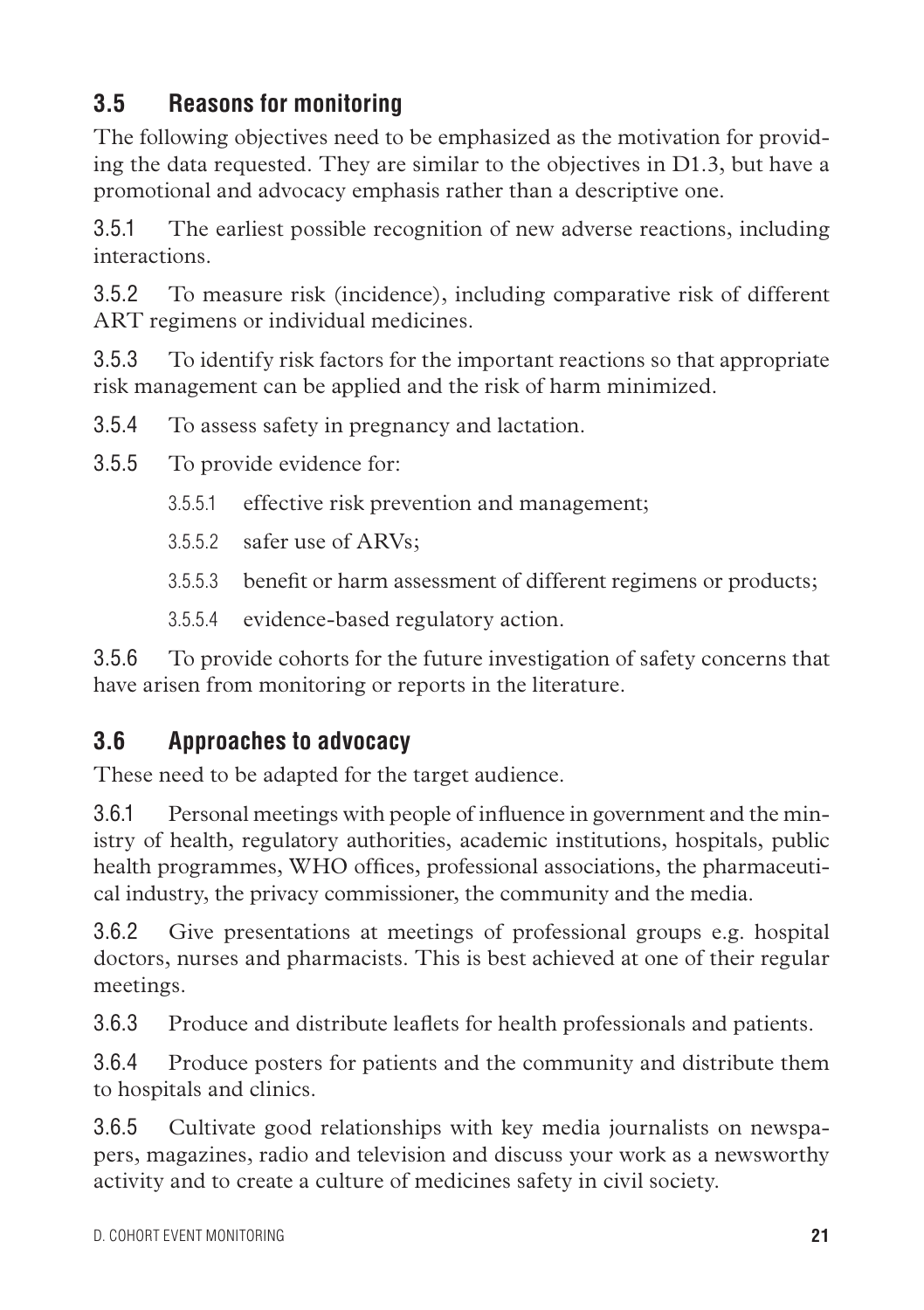3.6.6 Encourage a feeling of collegiality and collaboration among health professionals in the interests of the health of the community, rather than taking an authoritarian approach.

3.6.7 Develop the detailed application of CEM methodology in consultation with the health workers in the hospitals and clinics.

# 4. Second step — establishing the cohort(s)

#### **4.1 Numbers of patients**

- 4.1.1 Factors to consider
	- 4111 See section D1.6.
	- 4.1.1.2 With CEM in general, a cohort of 10 000 patients is usually recommended. This gives a 95% chance of identifying a specific event that has an incidence of 1:3000 (uncommon or rare). Normally several events are needed to alert to a signal, or help evaluate a problem.
	- 4.1.1.3 A cohort of 3000 patients gives a 95% chance of identifying a single event with an incidence of 1:1000.
	- 4.1.1.4 If a comparator study is being undertaken, greater numbers will be needed if the background incidence in the community is high (as with diarrhoea) and it is desired to detect statistically significant differences between the comparators.
	- 4.1.1.5 Concomitant medicines: larger numbers might be needed to detect differences between patients on specific medicines (e.g. anti-tuberculous) and the other patients.
	- 4.1.1.6 Other health problems e.g. malnutrition: larger numbers might be needed to detect differences in these patients.
	- 4.1.1.7 Table 1 is useful for deciding on numbers, or estimating the statistical probability of a result with a particular number of patients.

#### 4.1.2 Desirable cohort size

Taking the above factors into consideration, and because of the complexity of the issues surrounding the clinical care of patients with HIV, it would seem desirable to aim for a cohort of 15 000–20 000.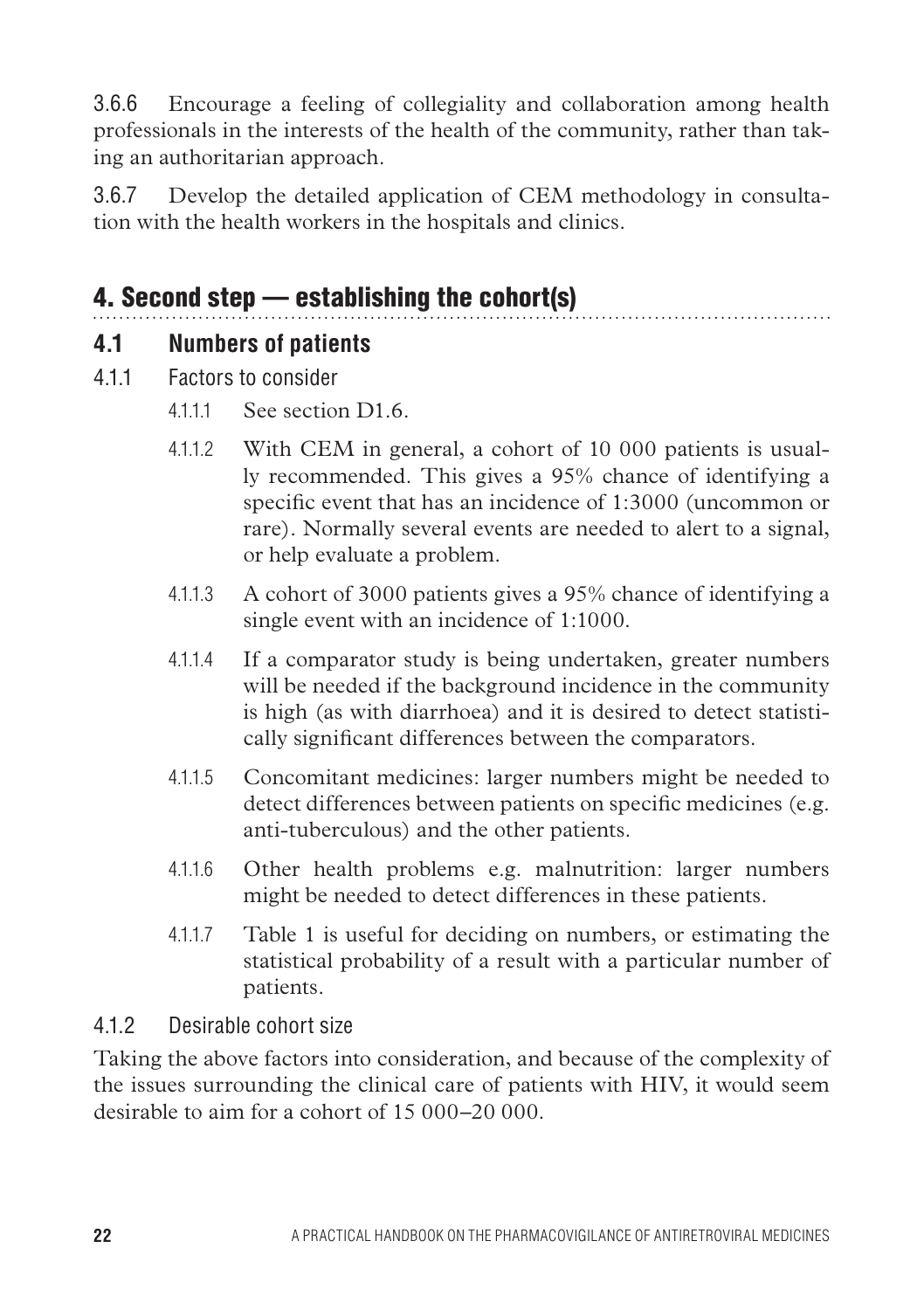#### TABI F 1

#### **Relationship between sample size and probability of observing an adverse event (AE). Per cent probability of observing at least one AE in the sample by AE expected incidence**

|                     | Expected AE incidence: 1 event out of  patients |        |        |        |        |       |       |
|---------------------|-------------------------------------------------|--------|--------|--------|--------|-------|-------|
| Sample size         | 100                                             | 200    | 500    | 1000   | 2000   | 5000  | 10000 |
| 200                 | 86.47                                           | 63.21  | 32.97  | 18.13  | 9.52   | 3.92  | 1.98  |
| 300                 | 95.02                                           | 77.69  | 45.12  | 25.92  | 13.93  | 5.82  | 2.96  |
| 500                 | 99.33                                           | 91.79  | 63.21  | 39.35  | 22.12  | 9.52  | 4.88  |
| 700                 | 99.91                                           | 96.98  | 75.34  | 50.34  | 29.53  | 13.06 | 6.76  |
| 1 0 0 0             | 100.00                                          | 99.33  | 86.47  | 63.21  | 39.35  | 18.13 | 9.52  |
| 1500                | 100.00                                          | 99.94  | 95.02  | 77.69  | 52.76  | 25.92 | 13.93 |
| 2000                | 100.00                                          | 100.00 | 98.17  | 86.47  | 63.21  | 32.97 | 18.13 |
| 3 0 0 0             | 100.00                                          | 100.00 | 99.75  | 95.02  | 77.69  | 45.12 | 25.92 |
| 5 0 0 0             | 100.00                                          | 100.00 | 100.00 | 99.33  | 91.79  | 63.21 | 39.35 |
| 7000                | 100.00                                          | 100.00 | 100.00 | 99.91  | 96.98  | 75.34 | 50.34 |
| 10 000              | 100.00                                          | 100.00 | 100.00 | 100.00 | 99.33  | 86.47 | 63.21 |
| 12 000              | 100.00                                          | 100.00 | 100.00 | 100.00 | 99.75  | 90.93 | 69.88 |
| 15 000              | 100.00                                          | 100.00 | 100.00 | 100.00 | 99.94  | 95.02 | 77.69 |
| 20 000              | 100.00                                          | 100.00 | 100.00 | 100.00 | 100.00 | 98.17 | 86.47 |
| 20 000 <sup>a</sup> | 100.00                                          | 100.00 | 100.00 | 100.00 | 99.72  | 76.19 | 32.33 |

a Per cent probability of observing at least 3 AEs in the sample by AE expected incidence.

*Note:* The per cent probabilities to observe at least 1 AE and 3 AEs were calculated using binomial distribution.

As can be seen from Table 1, a sample size of 3000 patients gives a 95% probability of identifying a particular adverse event occurring at a rate of 1:1000, but for a meaningful assessment, at least three events usually need to be identified: hence the higher objective of obtaining a sample of 10 000 patients. However, the identification of one serious event can be clinically significant.

In relation to the comparison of two medicines (or regimens), two more tables and a graph are presented in Annex 2 as a guide to the cohort numbers required to reach sufficient statistical power to identify significant differences in the incidence of particular events. The minimum acceptable statistical power is 80%.

- Table 1 (above) shows the sample size required to identify statistically significant differences when the incidence is 0.1% (1:1000) in one of the comparators.
- • Annex 2 (table A2.1 and A2.2) shows the power that can be achieved with different cohort sizes when the incidence of the event of interest in one of the comparators is 1%.
- • Annex 2 (Figure 1):the graph illustrates the power that can be achieved at various levels of difference (RR) for comparison of an event in two medicines with cohort sizes of 1500.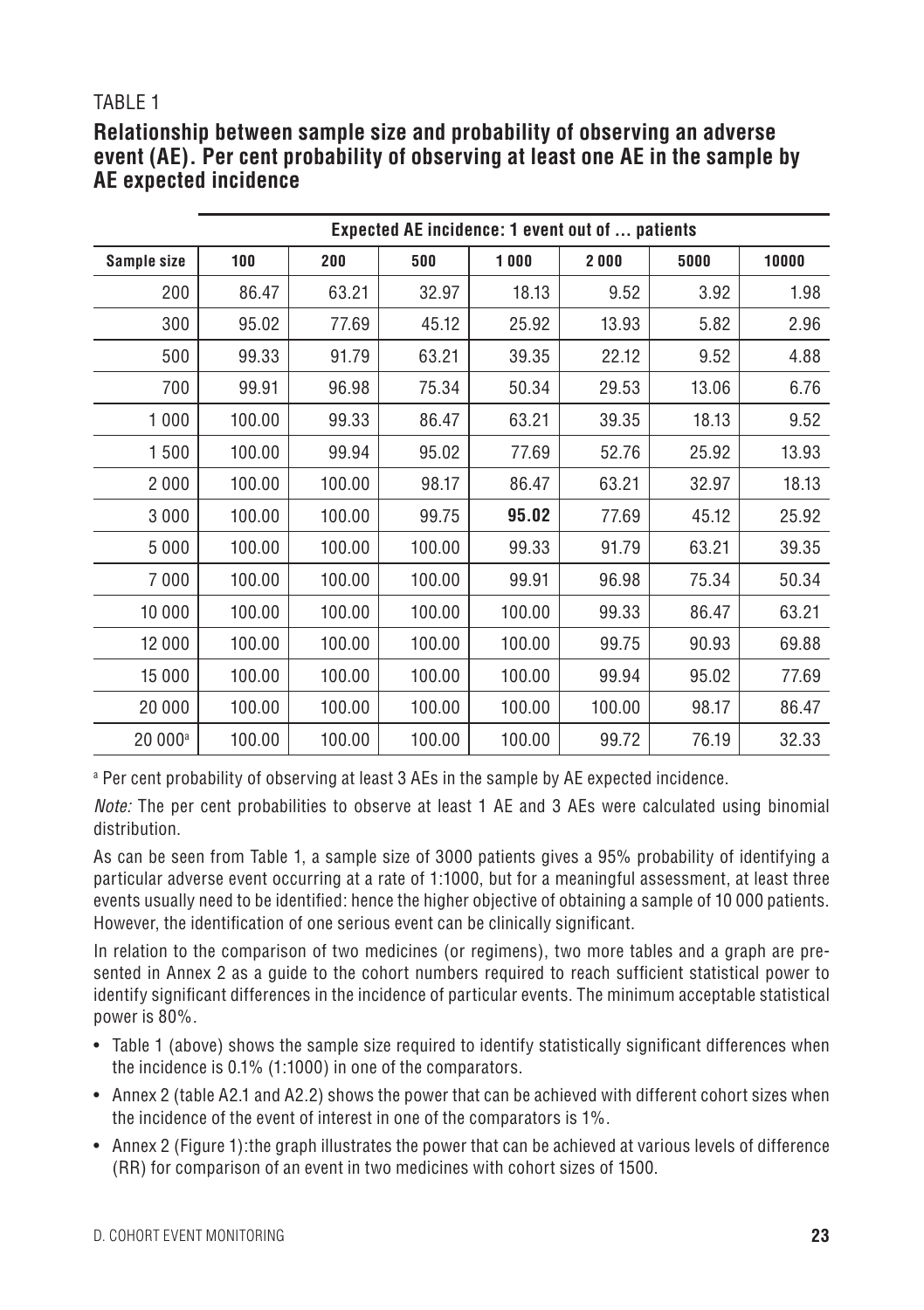## **4.2 Selection of patients**

#### 4.2.1 Logistics

- 4.2.1.1 Decisions will need to be made as to where the patients will be recruited and where the monitoring will be performed:
	- the patients might be recruited from all health facilities involved in treatment of HIV infections;
	- patients might be recruited from selected health facilities that are representative of the whole country, designated as "*sentinel monitoring sites*";
	- from a practical point of view, sentinel sites may be selected where there is good infrastructure, good facilities and record keeping.

#### 4.2.2 Inceptional

Patients must be monitored from the start of treatment (see section D2.3). Patients not seen at the beginning of their treatment should be excluded from the study.

- 4.2.3 Subgroups of interest
	- 4.2.2.1 Children: In order to determine any risks or risk factors specific to children, the whole population of users will need to be monitored to enable comparison of children with the adults in the cohort.
	- 4.2.2.2 Tuberculosis or other specific comorbidity: In order to determine any risk factors specific to patients with tuberculosis or another specific comorbidity, the whole population of users will need to be monitored to enable comparison with the cohort members who do not have tuberculosis or another disease of interest.
	- 4.2.2.3 Pregnancy: If the only interest in monitoring was in outcomes in pregnant women, then patient selection could be restricted to women of child-bearing age.

#### **4.3 Patient identification**

4.2.1 See section C6.1.1.

4.2.2 It is vital that patients can be identified accurately. Inaccurate identification will result in: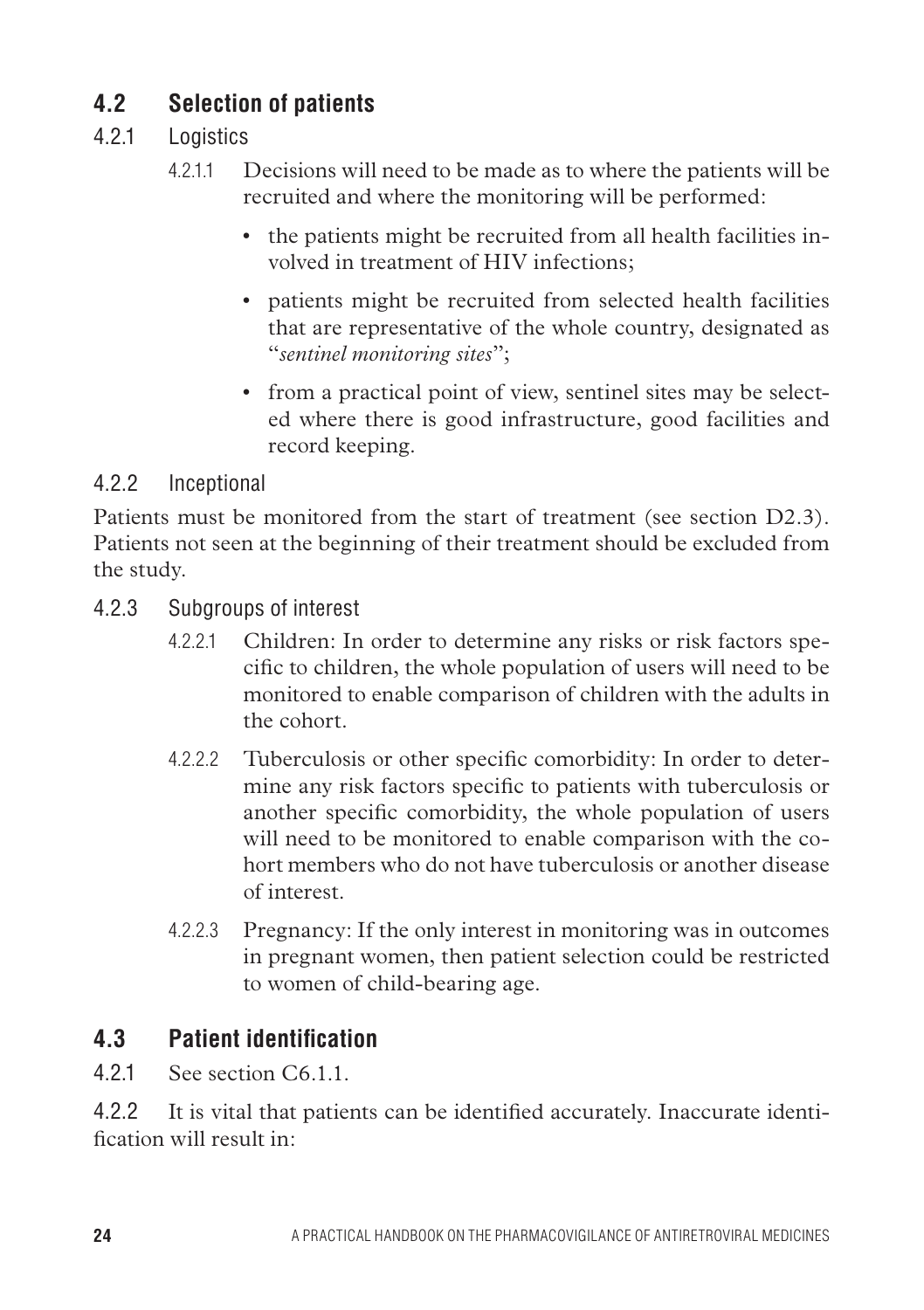- 4.2.2.1 duplicate entries in the database leading to inflated numbers in the cohort and inaccurate statistics;
- 4.2.2.2 difficulties in follow-up.

# **4.4 Other patient data**

- 4.4.1 Age at the time of treatment (date of birth to help identification).
- 442 Sex.
- 4.4.3 Weight and height for body mass index.
- 4.4.4 Patient clinic identification number for file or card.

### **4.5 Background data**

4.5.1 History of significant illness (e.g. liver disease, kidney disease).

4.5.2 Other diseases present at the time of treatment (e.g. tuberculosis, anaemia).

### **4.6 Controls or comparators**

#### 4.6.1 Proper control cohorts

Two treatment groups would need to be matched and treated under the same conditions at the same time in a blinded fashion. This would create an artificial situation and interfere with the recommendations for first-line treatment. Such a study would be a research project and would no longer be an observational (non-interventional) study. It would not be a true pharmacovigilance activity.

4.6.2 Comparator cohorts. A CEM programme involving two (or more) ARV regimens, given to patients in the same population, and which took into account drug substitution, might provide a useful comparison of the medicines involved. Comparisons could be made of two regimens in two groups of the same population over the same period, or of consecutive treatments in the same patients who have had drug substitutions or changed regimens. Because the patients in the different cohorts are not strict controls, comparisons would have to be made with caution due to the likely presence of confounders.

4.6.3 Pre-treatment control period. Before a decision is made to treat a new patient, a baseline assessment is undertaken and the patient is reviewed again after an interval (often one month), when a decision on whether or not to treat is made. For patients who are to be treated, any adverse events that occurred during the assessment period should be recorded. It is helpful to give patients a notebook in which they can record any health problems over this period.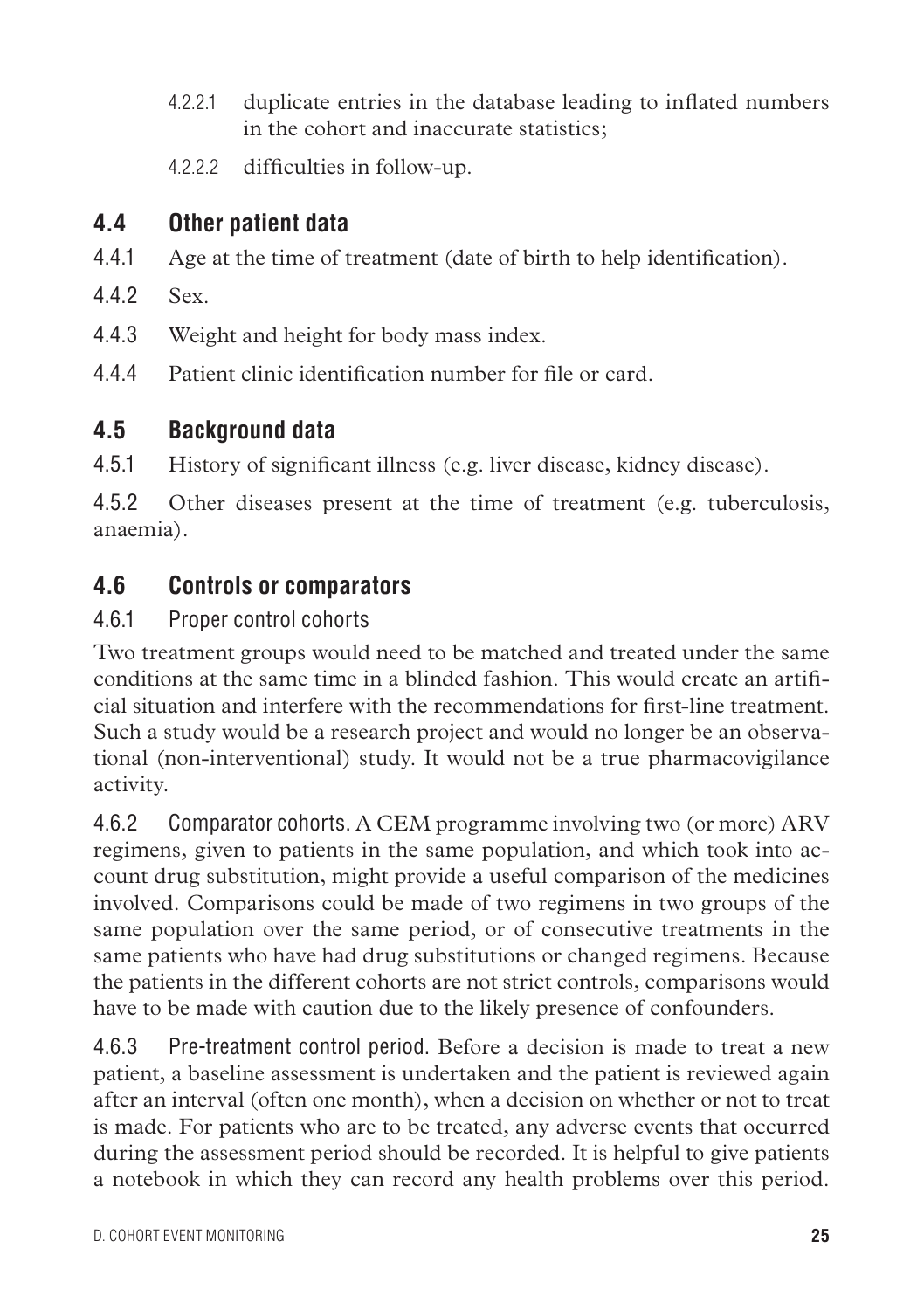These events recorded before treatment can serve as an accurate control for the events occurring after treatment. This would be the most satisfactory method of controlling for background noise.

# 5. Third step – acquiring the data

The medicines

### **5.1 Details of administration of ARVs**

- 5.1.1 Treatment details:
	- 5.1.1.1 name of each medicine: the standard abbreviations should be used for each medicine e.g. AZT, 3TC, NVP (see Annex 3, Table 1 for list of abbreviations);

- 5.1.1.2 the standard abbreviations for regimens may be recorded if this is more convenient (see Annex 3, Table 2);
- 5.1.1.2 total daily dose should be recorded for each medicine, even if the patient is receiving the standard adult regimen;
- 5.1.1.3 date of commencement of treatment of each medicine;
- 5.1.1.4 date of withdrawal or cessation of any medicine: if any, or all of the medicines were stopped temporarily for any reason, a stop date and a restart date should be recorded.
- 5.1.2 Treatment adherence:
	- 5.1.2.1 record complete or incomplete adherence;
	- 5.1.2.2 record reason(s) for incomplete adherence using codes in footnote<sup>1</sup>
- 5.1.3 Reasons for cessation of ART:
	- 5.1.3.1 poor adherence;
	- 5.1.3.2 lost to follow-up;
	- 5.1.3.3 death (give date & cause: see section F4.);
	- 5.1.3.4 suspected adverse reaction/allergy;

<sup>&</sup>lt;sup>1</sup> 1, toxicity/side-effects; 2, share with others; 3, forgot; 4, felt better; 5, too ill; 6, stigma/privacy issues; 7, drug out of stock; 8, patient lost/ran out of pills; 9, delivery/travel problems; 10, cost; 11, alcohol; 12, depression; 13, pill burden; 14, other.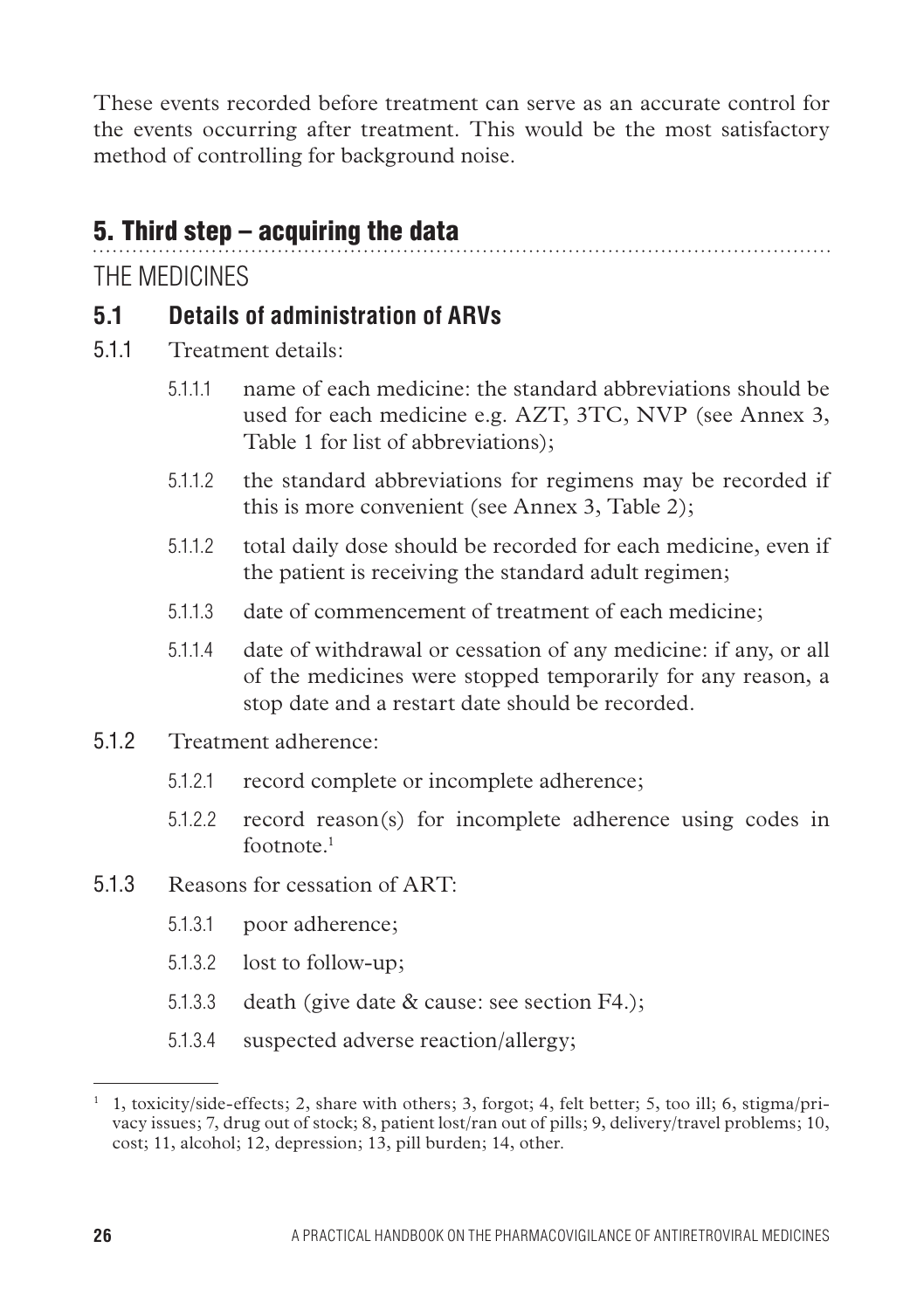5.1.3.5 lack of effect (based on clinical assessment or viral load);

5.1.3.6 other (describe).

5.1.4 Effectiveness:

- 5.1.4.1 did the patient's condition improve as expected ("yes" or  $\lq\lq$ "(no");
- 5.1.4.2 if the patient's condition did not improve as expected, please comment.

### **5.2 Concomitant medicines**

5.2.1 All medicines taken during ART, either in the short or long term, should be listed. This includes vaccines.

- 5.2.2 Record the following information on each concomitant medicine:
	- 5.2.2.1 name: generic preferred;
	- 5.2.2.2 any traditional medicine(s) ("yes" or "no");
	- 5.2.2.3 indication for use;
	- 5.2.2.4 dose and frequency of administration;
	- 5.2.2.5 date started; if long term and the date is uncertain, record, "long term";
	- 5.2.2.6 date stopped (record "continues" if not stopped).

5.2.3 In respect of taking **traditional medicines**, the questionnaires simply ask the patients to answer "yes" or "no". This is because many patients would not know the name of the traditional medicine they were taking. Many of these medicines have a number of poorly defined constituents of variable quality and quantity and a similar name may be used for quite different products. If the analysis did show an important event associated with the use of traditional medicine, then elucidating the problem would require a special research study. However, if CEM staff and the HIV clinicians believe that patients would know about those traditional medicines that are well recognized and commonly used, then these could be recorded. This would add some specificity, but recording them would need to be a local decision.

5.2.4 It is important to record **vaccines** as concomitant medicines, because of the possibility of adverse interactions with ARVs. Also, it is worth noting that the response to vaccines in immunocompromised patients is somewhat unpredictable.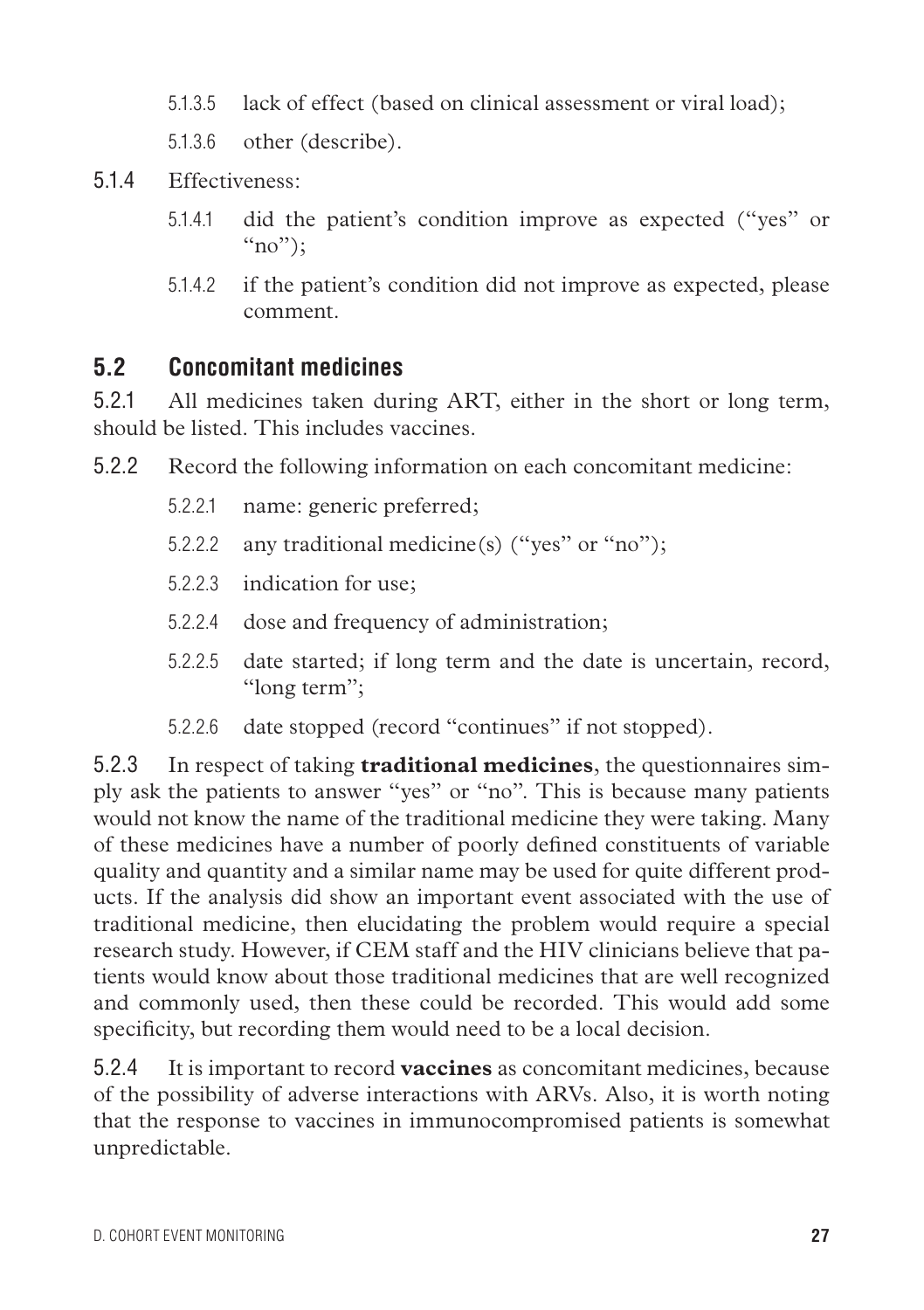THF **EVENTS** 

# **5.3 Principles of event reporting**

5.3.1 *All adverse events* are requested to be recorded and not just suspected adverse reactions. Clinicians or recorders should be asked to make no judgement on causality.

- 5.3.1.1 These events will be recorded on the "*Treatment review questionnaire*". The logistics of this will be described in section D5.7
- 5.3.1.2 Normal clinical terms or descriptions should be used. There should be no attempt to apply the official adverse event terminology (see section D9.3).
- 5.3.1.3 Should a clinician wish to apply a term that meets an accepted definition, this should be done, but the term should be qualified as meeting the definition by recording "(defined)" alongside the term. These terms will then be entered into the database as meeting the definition. Any other use of the same term not qualified as "defined", will be entered and qualified as "not defined".

5.3.2 "*Adverse events*" (see definition section D1.1.1) are asked to be reported because there are **always** unexpected or unrecognized adverse reactions. If only suspected reactions are reported, then those which are unexpected and unrecognized are likely to be missed.

5.3.3 *All clinical events* experienced by each patient should be recorded. This includes unexpected improvement of concomitant disease (favourable event) as well as adverse events.

5.3.4 *Pre-treatment*: All events occurring in the assessment period (between the baseline assessment and treatment initiation) should be recorded, including those from the patient's diary. These control events will be recorded on the "*Treatment initiation questionnaire*".

5.3.5 *Post-treatment*: At follow-up visits any new events or worsening of preexisting conditions that have occurred since treatment began should be recorded on the "*Treatment review questionnaire*".

### **5.4 What kind of events?**

Health professionals should be asked to record the following types of events:

5.4.1 All **new** events even if minor.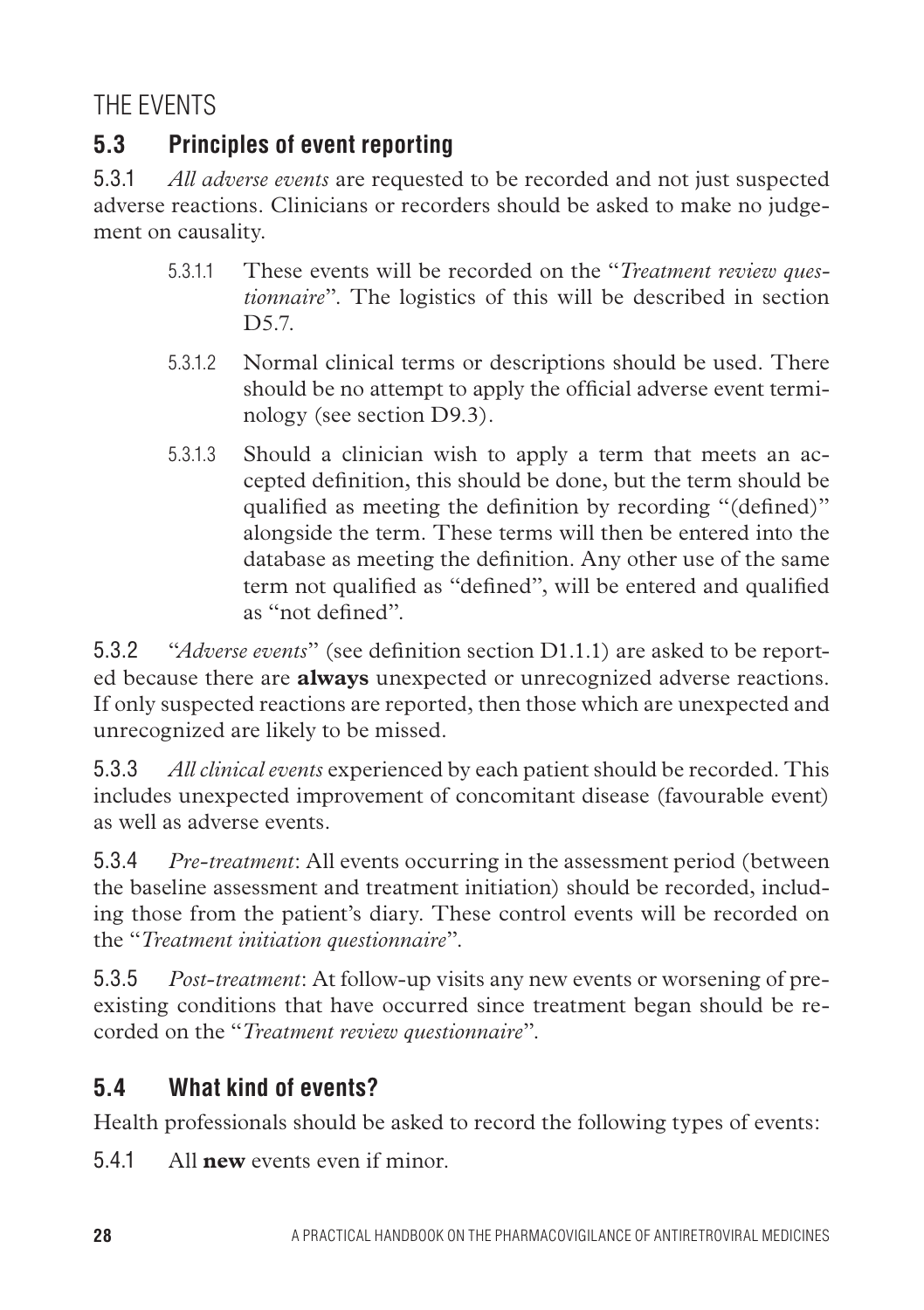5.4.2 **Change** in a pre-existing condition.

5.4.3 Abnormal **changes** in laboratory tests compared with a previous examination.

- 5.4.4 Lack of **effectiveness**.
- 5.4.5 **Admission** to hospital with date and cause.
- 5.4.6 The first observation of **pregnancy** of any duration.
- 5.4.7 An infant breastfed by a mother on ART (**lactation exposure**).
- 5.4.8 **Accidents**.
- 5.4.9 All **deaths** with date and cause.

# 5.4.10 Possible **interactions**.

- 5.4.10.1 Include pharmaceutical or traditional medicines.
- 5.4.10.2 Remember oral contraceptives and alcohol.

5.4.10.3 Be aware of the possibility of food–drug interactions.

# **5.5 Recording event details**

5.5.1 *A brief description* of each event is usually all that is necessary. These event descriptions will be reviewed later by a Clinical Reviewer and standard adverse event terminology will be applied then. The clinician does not need to know, or refer to, the standard event terminology.

5.5.2 *Standardized codes* can be used for common events as per WHO guidelines for HIV care (see Table  $2$ ).<sup>1</sup>

# **5.6 Reporting forms (questionnaires)**

There are three questionnaires for routine monitoring. The data elements are discussed in detail in section D6.2 (Annex 4). There are additional questionnaires for monitoring pregnancy (see section F2).

5.6.1 The baseline questionnaire

This is used to record:

- 5.6.1.1 patient details, including demographic data (not all of these are repeated in subsequent questionnaires);
- 5.6.1.2 any current treatment;

<sup>&</sup>lt;sup>1</sup> Patient Monitoring Guidelines for HIV Care and ART, 2006.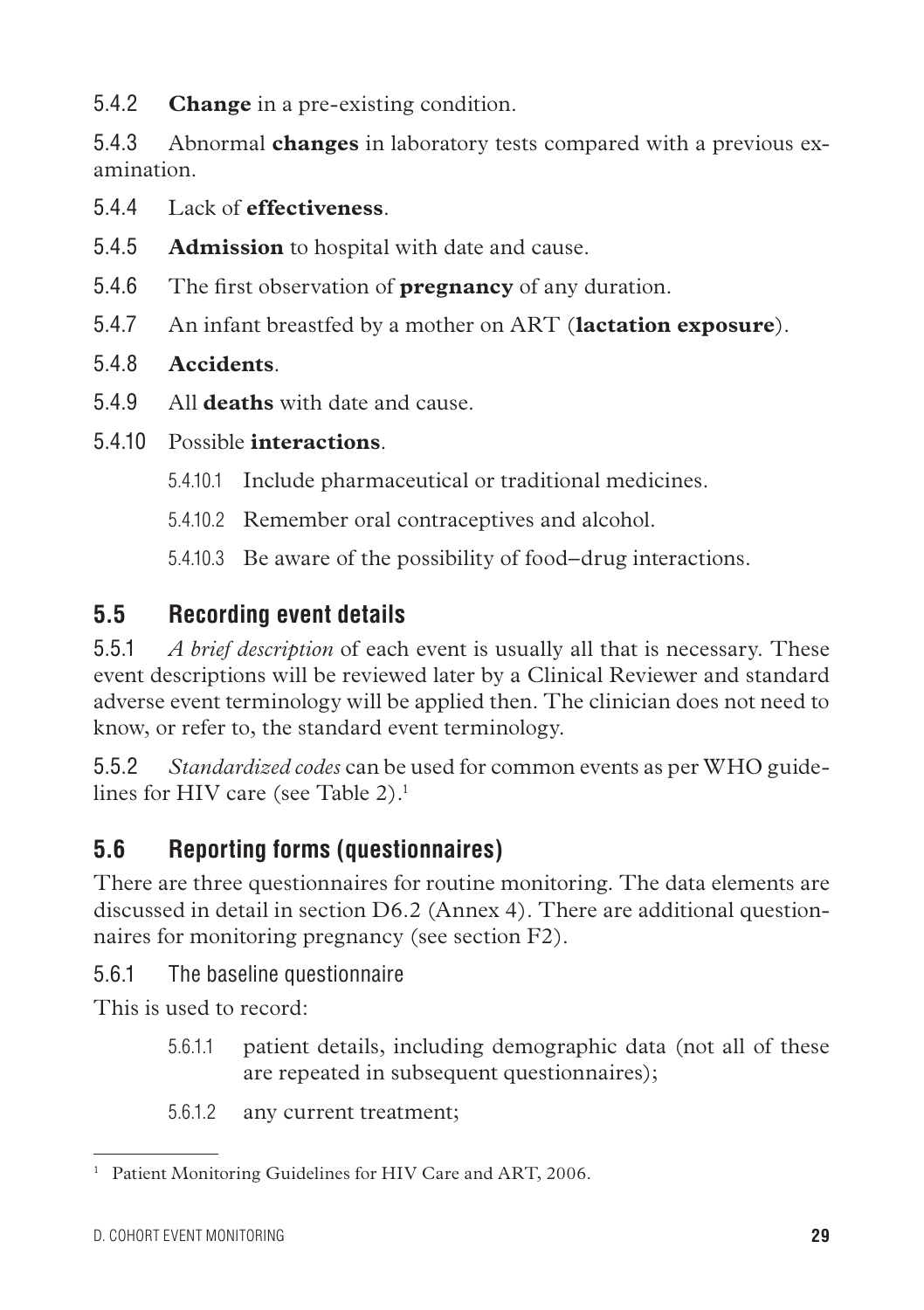#### TABI F 2 **Standardized codes for common events**

| <b>Commonly recognized</b>      | Opportunistic or other problems                         |
|---------------------------------|---------------------------------------------------------|
| <b>N</b> ausea                  | Zoster                                                  |
| <b>D</b> iarrhoea               | Pneumonia                                               |
| <b>Fatique</b>                  | <b>DE</b> mentia/Enceph                                 |
| Headache                        | <b>Thrush oral/vaginal</b>                              |
| <b>BN</b> burning/numb/tingling | <b>DB</b> difficult breathing                           |
| Rash                            | <b>IRIS</b> Immune reconstitution inflammatory syndrome |
| Anaemia                         | <b>Weight loss</b>                                      |
| <b>AB</b> dominal pain          | <b>UD</b> urethral discharge                            |
| <b>Jaundice</b>                 | <b>PID</b> pelvic inflammatory disease                  |
| <b>FAT</b> changes              | <b>GUD</b> genital ulcer disease                        |
|                                 | Ucers – mouth or other                                  |

- 5.6.1.3 past conditions of importance;
- 5.6.1.4 laboratory test results.

#### 5.6.2 The treatment initiation questionnaire

This is used to record:

- 5.6.2.1 the above details; plus
- 5.6.2.2 any events during the pre-treatment control period;
- 5.6.2.3 comorbid conditions.
- 5.6.3 The treatment review questionnaire
	- 5.6.1.2 This is the post-treatment (or follow-up) questionnaire. It is for recording the follow-up information on events and outcomes of treatment at each review.
	- 5.6.1.3 A new questionnaire should be completed at each follow-up visit.

#### 5.6.4 Local requirements

The questionnaires may need to be adapted for local use, in particular to give them a local flavour.

5.6.5 Standardization of questionnaires

Although the format of the questionnaires may be adapted to local prefer-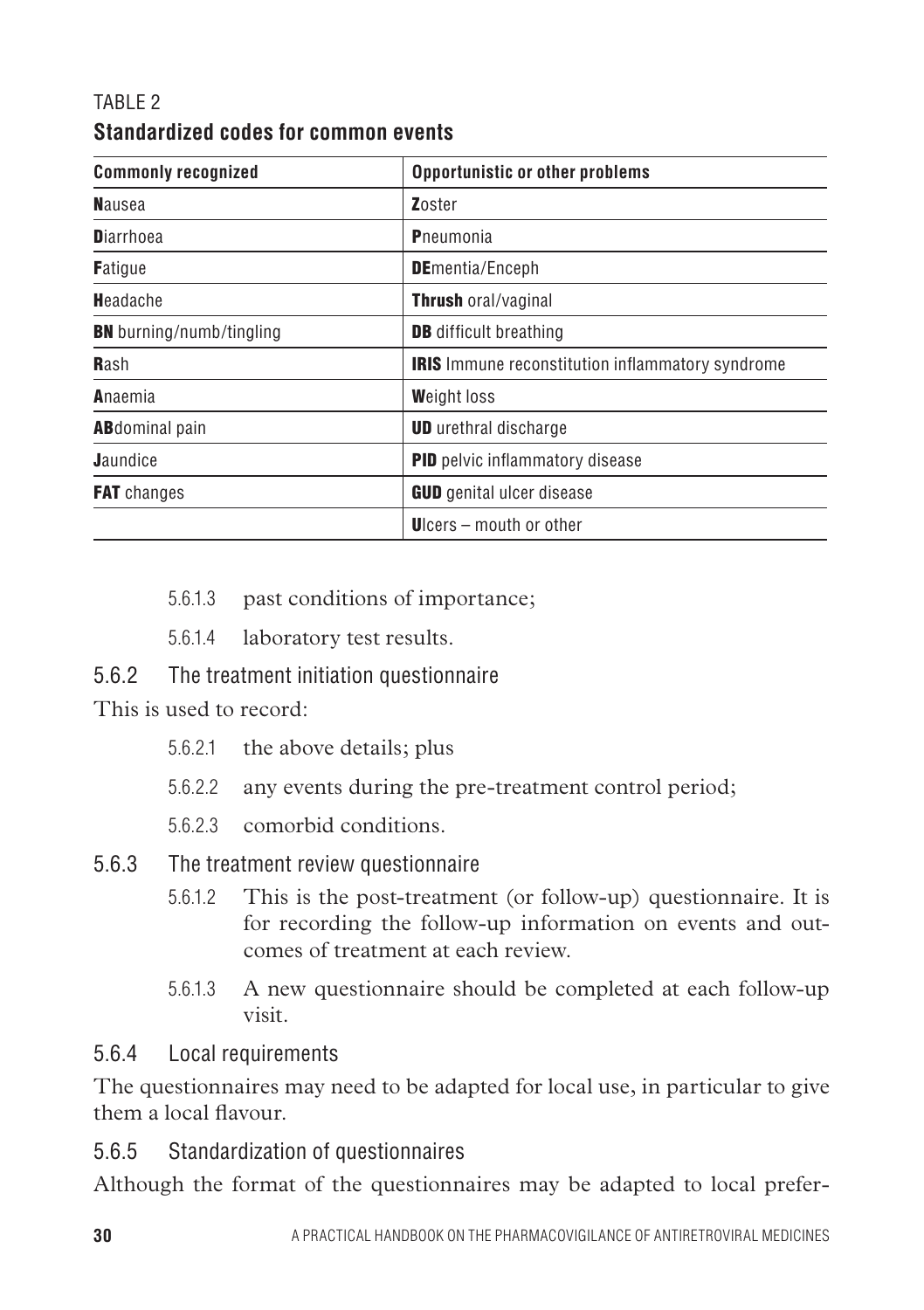ences, it is important that the data fields remain unchanged. This will allow aggregation of data across regions or countries enabling valid comparisons. The international aggregation of data will also allow more powerful statistical analyses of the larger numbers in the combined cohorts. This includes **data mining** at the UMC.

# **5.7 Logistics of data recording**

### 5.7.1 Background

HIV clinics are frequently under-resourced and over-busy. It is therefore extremely important to avoid adding to the burdensome demands on the clinicians and other health workers running the clinics. However it should be remembered that pharmacovigilance is an essential arm of patient care and when done properly, has the potential to **reduce risk and improve benefit** for the patients and ultimately to **reduce costs** to the system. This is achieved by the provision of data that will allow:

- 5.7.1.1 the identification of risk factors for serious reactions. This will enable better selection of medicines for individual patients and avoidance of troublesome and costly adverse reactions;
- 5.7.1.2 the early identification of previously unrecognized adverse reactions, which will allow preventive action that will minimize the effect of these problems in the patient population and the adverse publicity that can arise from a delay in recognition;
- 5.7.1.3 the measurement of the comparative safety of different medicines and regimens of ART.
- 5.7.2 Planning
	- 5.7.2.1 Administrators and programme managers need to be aware of these advantages and provide the resources to undertake adequate pharmacovigilance.
	- 5.7.2.2 CEM can provide the necessary data better than spontaneous reporting and do so relatively quickly.
- 5.7.3 Recording of data
	- 5.7.3.1 With CEM in the IMMP and PEM, the data are recorded from existing records following each patient visit. Where clinics have an adequate system for recording events, this could be done with ART monitoring. This may require the recording of types of events that are not normally recorded (see requirements for event recording, section D1.1). Clinical staff would need to be trained to perform this more comprehensive re-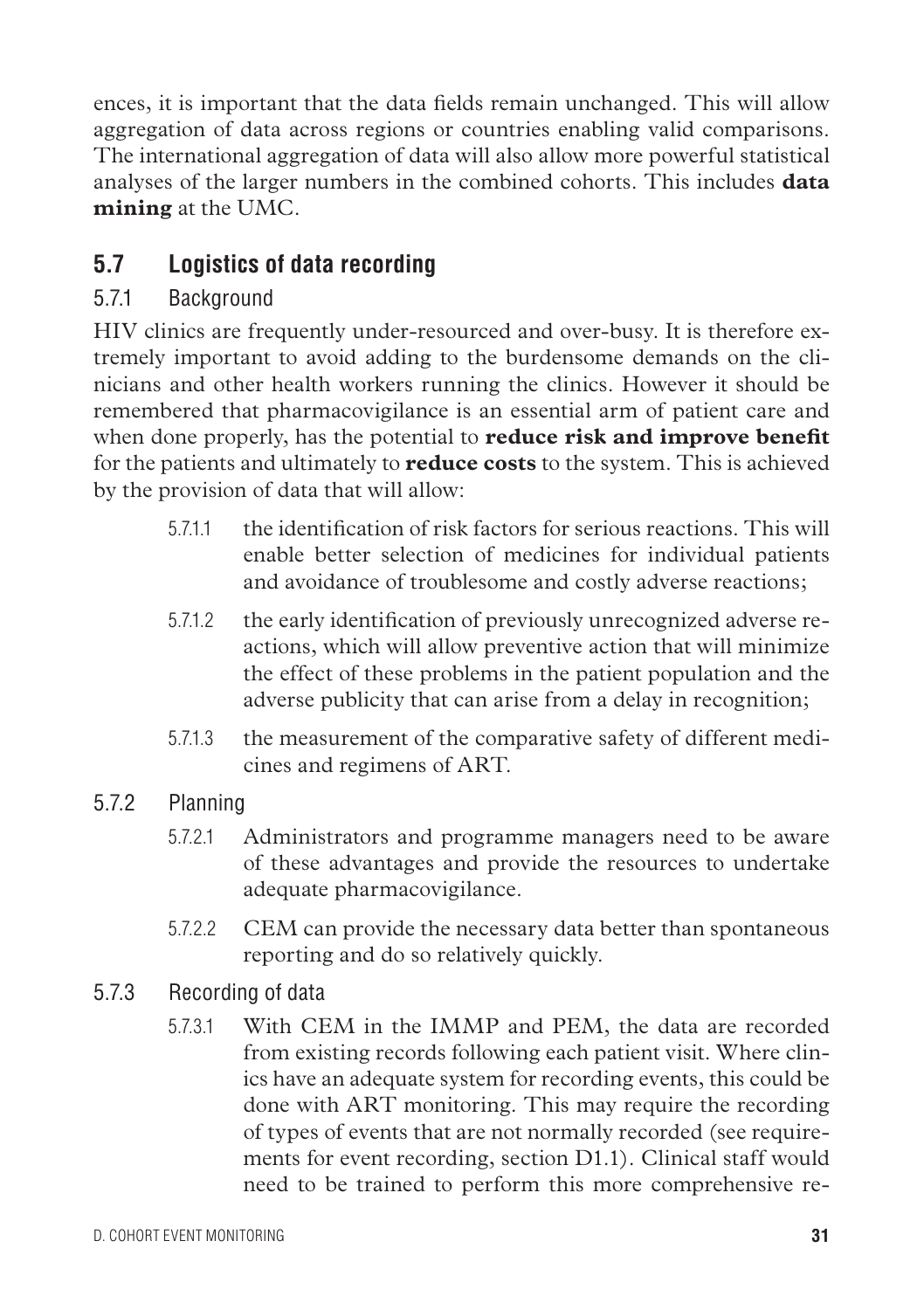cording and would need to understand that this goes beyond the advice often found in guidelines to keep the recording of data to an essential minimum. All events data are necessary.

- Recording data from the patient diary will need to be undertaken while the patient is still present. This also provides the opportunity for clarifying the meaning of any entries.
- Recording of the events from existing records should be performed as soon as possible after the patient consultation.
- Recording should be done by a health professional who is familiar with clinical terminology (e.g. a nurse) and this person should be trained and employed for this work (under the title of "data recorder").
- • At sites with advanced facilities, it may be possible to record or extract the required data electronically.
- 5.7.3.2 Where clinic records are inadequate for the data extraction required, other methods of recording will need to be developed to suit the local site. This should be done in consultation with clinic staff. Some possibilities are:
	- the recording of non-clinical data (e.g. patient ID and demographics) by support staff while the recording of clinical data is done by the clinicians;
	- • the recording of non-clinical data by support staff while the recording of clinical data given by the clinician during the consultation process is done by a trained data recorder;
	- the recording of all data on medicines by the pharmacist or a pharmacist assistant.
- 5.7.3.3 Where the workload of a clinic cannot cope with daily recording, it might be preferable to undertake monitoring only at certain clinic sessions e.g. every morning, or on specific days of the week such as Tuesdays and Thursdays, or on the first 20 patients each day.

#### 5.7.4 Sentinel sites

In planning CEM, sentinel sites should be chosen where resources are adequate, or can be provided, and where staff are willing to participate with appropriate support.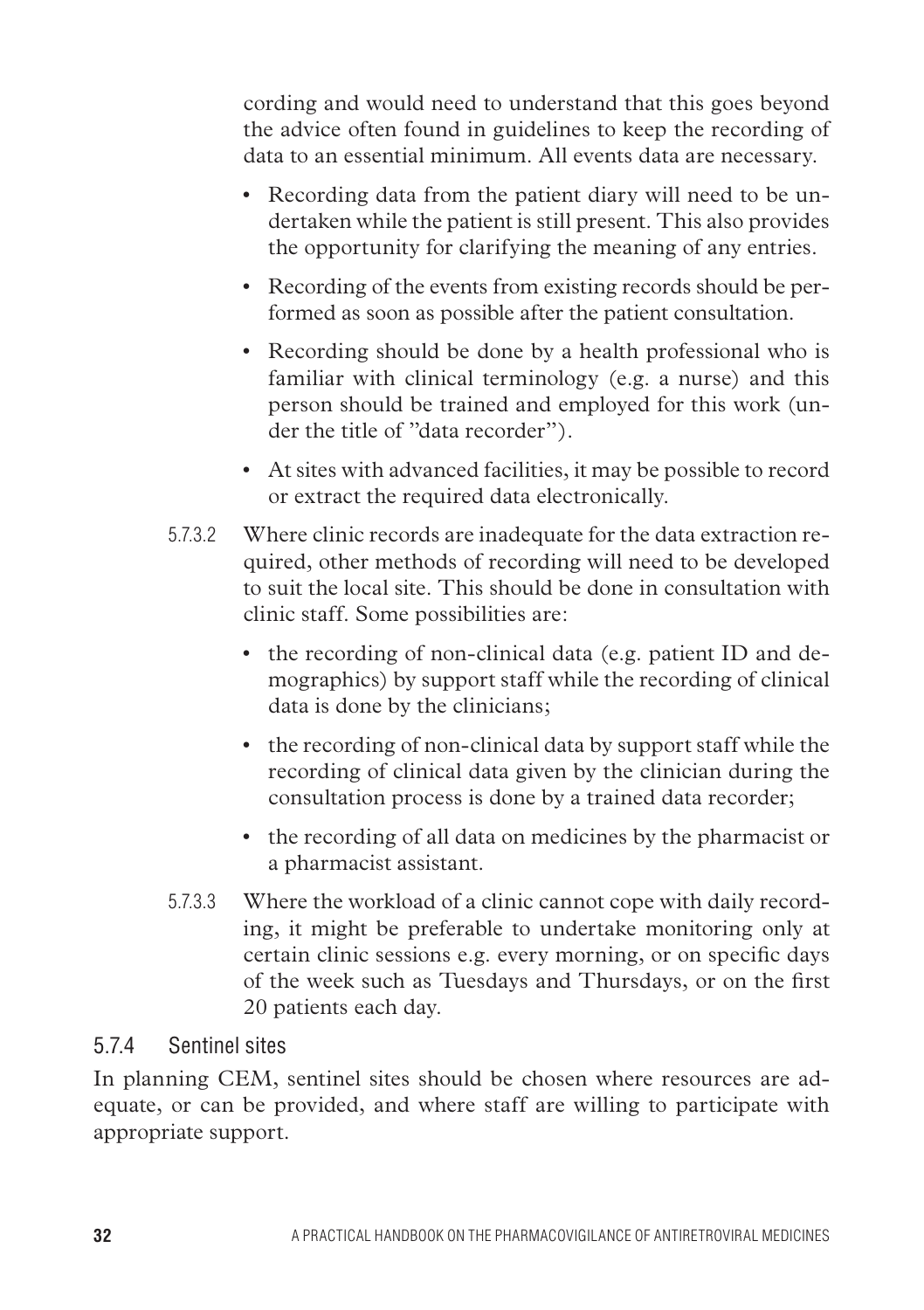#### 5.7.5 Duplicate pads

Consideration should be given to printing the questionnaires in pads on duplicate self-copying (NCR) paper.

- 5.7.5.1 Separate pads would be needed for each of the three questionnaires.
- 5.7.5.2 It would be an advantage to have them colour-coded.
- 5.7.5.3 The forms should look as attractive and professional as possible. This communicates that the system is professionally organized and encourages compliance with the programme.
- 5.7.5.3 When the forms are completed in the clinic, the top copy of each form should be sent to the PvC for data processing (by the CEM Focal Person) and the duplicate copy retained in the health facility with the patient's record, where possible, or in another specified location.
- 5.7.5.4 A standard operating procedure (SOP) would need to be developed for collecting, storing and forwarding the forms.
- 5.7.5.5 An SOP, properly supervised, should:
	- reduce the likelihood that forms will be lost:
	- ensure that copies of the questionnaires are retained in the health facility for reference;
	- ensure that the questionnaires would reach the PvC soon after completion and the data manager for the CEM programme would have the opportunity to instigate procedures for checking up on follow-up questionnaires not received at the expected time.

### **5.8 Frequency and duration of monitoring**

- 5.8.1 Routine monitoring
	- 5.8.1.2 The frequency of recording monitoring data will be mainly dependent on the normal schedule of assessment and followup at the clinic
	- 5.8.1.3 If patients are requested to return monthly or quarterly, then events should be recorded at these scheduled visits.
	- 5.8.1.4 When the patient's condition and treatment has become stable, recording could be reduced to 6-monthly or annually.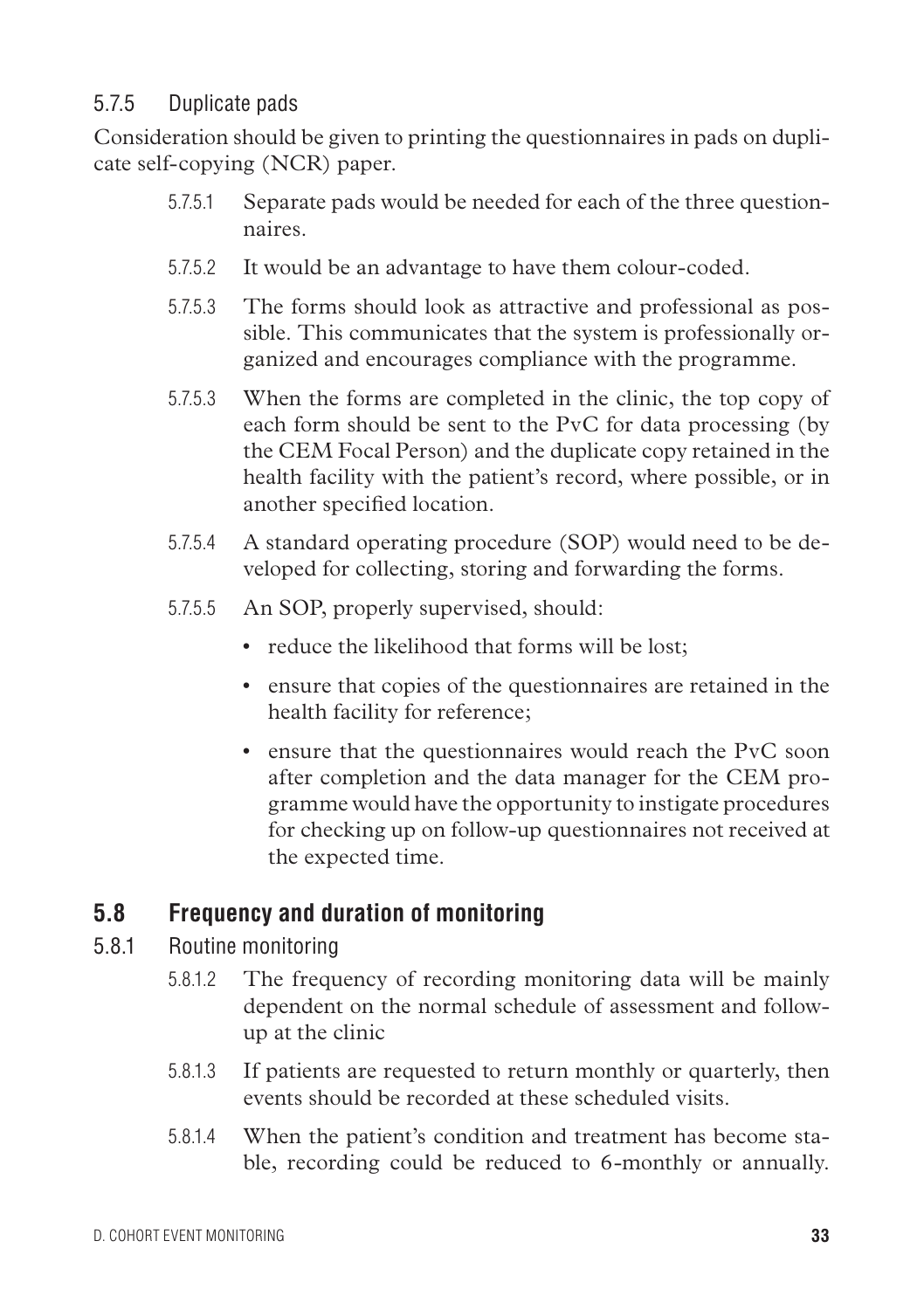This would be dependent on the decision of the CEM team in consultation with the clinical team.

### 5.8.2 Termination of routine monitoring

The data from monitoring should be analysed and reviewed at regular intervals, preferably no less frequently than every three months. Trends can then be identified and when it is clear that no new problems are arising, a decision can be made to stop routine monitoring. In view of the known delayed onset of some toxicities, it is suggested that routine monitoring continue for at least four years.

#### 5.8.3 Long-term monitoring

There are a number of reasons why certain subgroups of the cohort should have long-term and perhaps indefinite monitoring. There is a need to:

- 5.8.3.1 monitor patients with **specific toxicities**, in order to understand better the natural history of the problems;
- 5.8.3.2 monitor patients with specific **comorbidities** e.g. tuberculosis. Greater numbers may be required to establish the pattern of long-term outcomes and give sufficient statistical power to enable risk factors to be identified and determine possible interactions between ART and therapy for tuberculosis or other diseases;
- 5.8.3.3 to define more clearly adverse reactions and the risk factors specific to **children**. Comparison with the adults in the cohort may not be definitive if the number of children in the original cohort is small;
- 5.8.3.4 continue to monitor patients on **specific regimens** or with specific substitutions to achieve sufficient numbers to make valid comparisons;
- 5.8.3.5 monitor women of child-bearing potential to achieve greater numbers of subjects who become pregnant while on ART and enable assessment of the outcome.

#### 5.8.4 Non-attenders

Good coordination with the clinic health workers needs to be established in order to obtain information on any events that occur in patients who have lost mobility and are unable to attend the clinic, or have been admitted to hospital, or have died, or have been lost to follow-up for some other reason, which could include severe or serious adverse reactions. An SOP should be developed to facilitate this.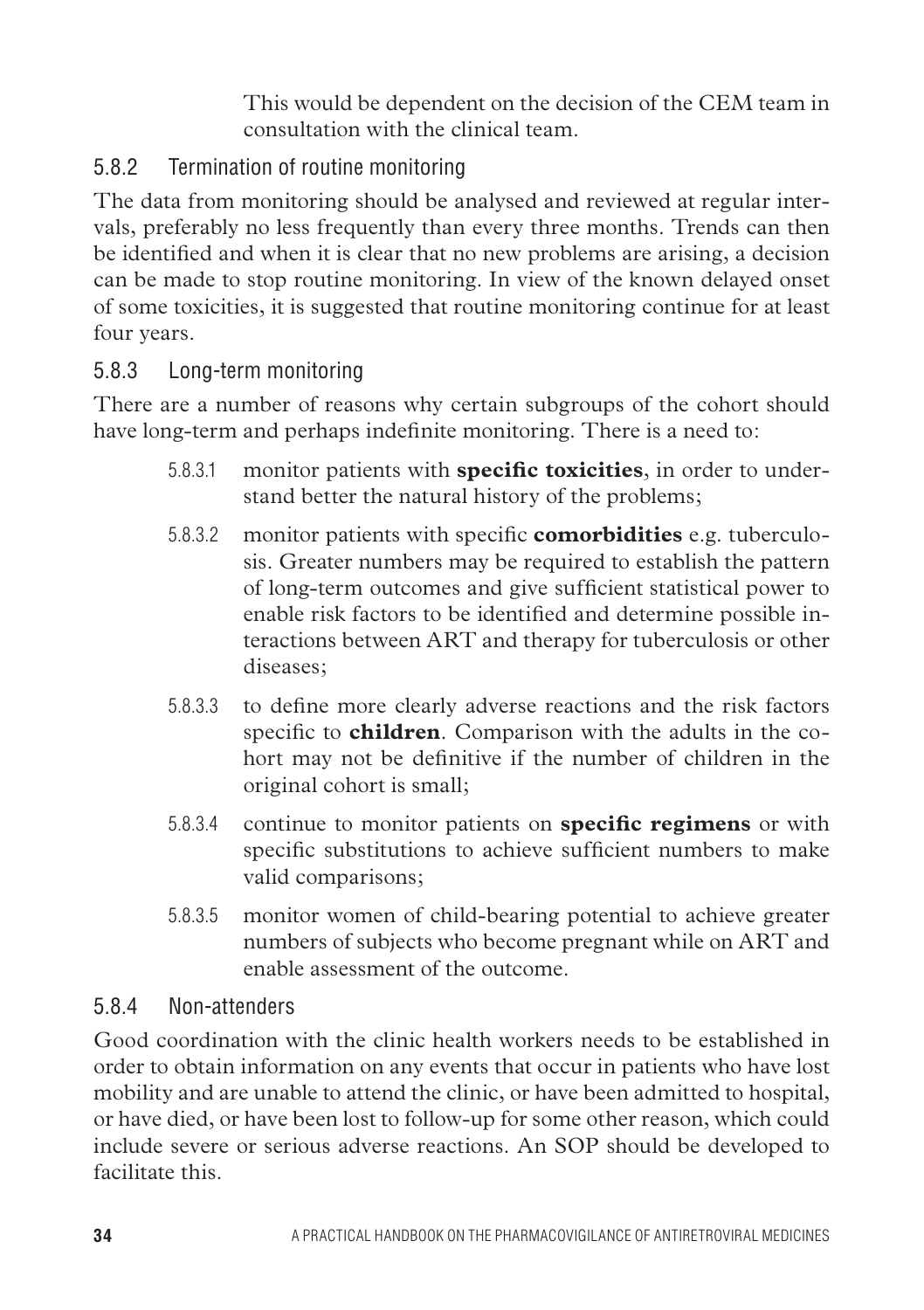### **5.9 Reasons for lack of adherence**

It is important to document the reasons for incomplete adherence or non-adherence to the treatment schedule. These should be recorded on the *Treatment review questionnaire*. WHO guidelines suggest the use of the following codes:

- 1. toxicity/side-effects
- 2. share with others
- 3. forgot
- 4. felt better
- 5. too ill
- 6. stigma, disclosure, privacy issues
- 7. drug stock out—dispensary
- 8. patient lost/ran out of pills
- 9. delivery/travel problems
- 10. inability to pay
- 11. alcohol
- 12. depression
- 13. other … describe.

### **5.10 How and where to send the completed questionnaires**

5.10.1 The completed questionnaires need to be sent to the national or regional PvC according to an agreed procedure. There the events will be assessed and the information entered into a database.

5.10.2 The method of sending the questionnaires needs to be planned with each health facility, ranging from hospitals to rural clinics and an SOP prepared for each facility.

- 5.10.2.1 It may be desirable for rural clinics to send their reports to district hospitals and for district hospitals to send them to referral hospitals which will then send them to the PvC. However, some other method may suit local circumstances better. An appropriate chain of communication needs to be established and everyone involved should be well informed about it.
- 5.10.2.2 The questionnaires should be stored securely so that they cannot be accessed by unauthorized people.
- 5.10.2.3 An appropriate frequency for sending the reports needs to be established, e.g. weekly, and the role of checking on the transfer of the reports along the chain needs to be assigned to a suitable person (e.g. Field Coordinator).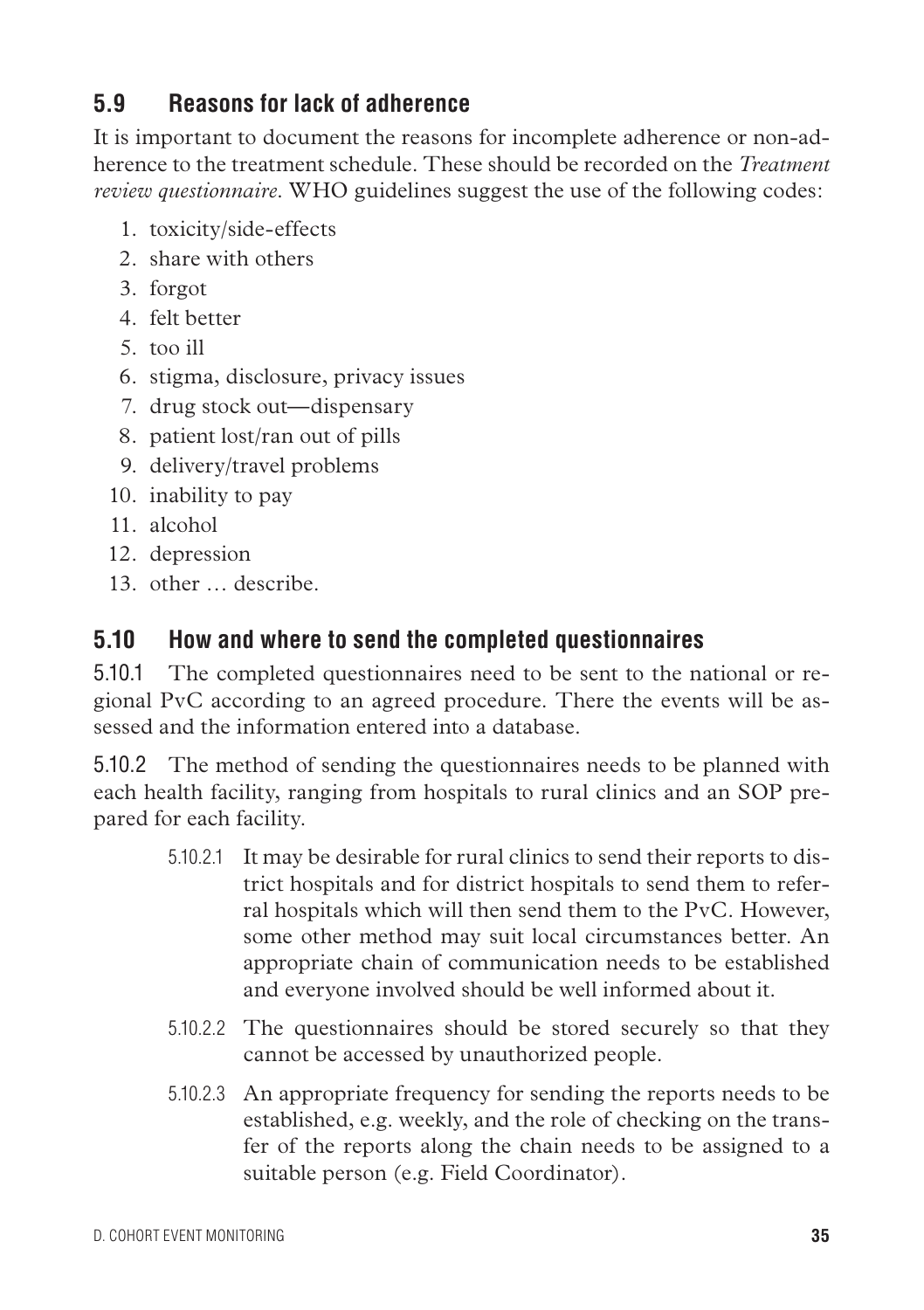5.10.2.4 An SOP should be prepared and made known to everyone involved.

# **5.11 Record linkage**

Record linkage is another method of active surveillance that may be used to supplement or check information received on the CEM questionnaires.

5.11.1 This is a method of searching different health databases electronically using unique patient identifiers.

5.11.2 The unique patient identifiers (or national health numbers) must be in use nationally to enable national registers of deaths or diseases to be searched. The identifying health number must be recorded with the patient details in the cohort database.

5.11.3 Examples of databases that may be available for searching using the health identifiers are:

- 5.11.3.1 register of deaths;
- 5.11.3.2 register of congenital abnormalities;
- 5.11.3.3 cancer registers;
- 5.11.3.4 other specialist registers, e.g. myocardial infarction.

5.11.4 In the absence of national numbers, other identifying numbers (e.g. hospital numbers) if available, can be recorded in the patient cohort data. It would then be possible to use these numbers to search registers maintained by the hospital (e.g. a teaching hospital) or another facility that has health (or disease) registers.

# 6. Database for CEM

### **6.1 Choice of database**

6.1.1 The UMC has developed CemFlow for this purpose and it is recommended. A broadband Internet connection is necessary. WHO is investigating the possibility of providing good Internet access to those PvCs that do not have it. The same principles apply to the use of CemFlow as to VigiFlow used for spontaneous reporting (see section A10.2). CemFlow provides for entry of cohort data as well as the events and also provides programmes for statistical analyses.

6.1.2 Microsoft Access could be used, but is difficult to manage and not wholly satisfactory.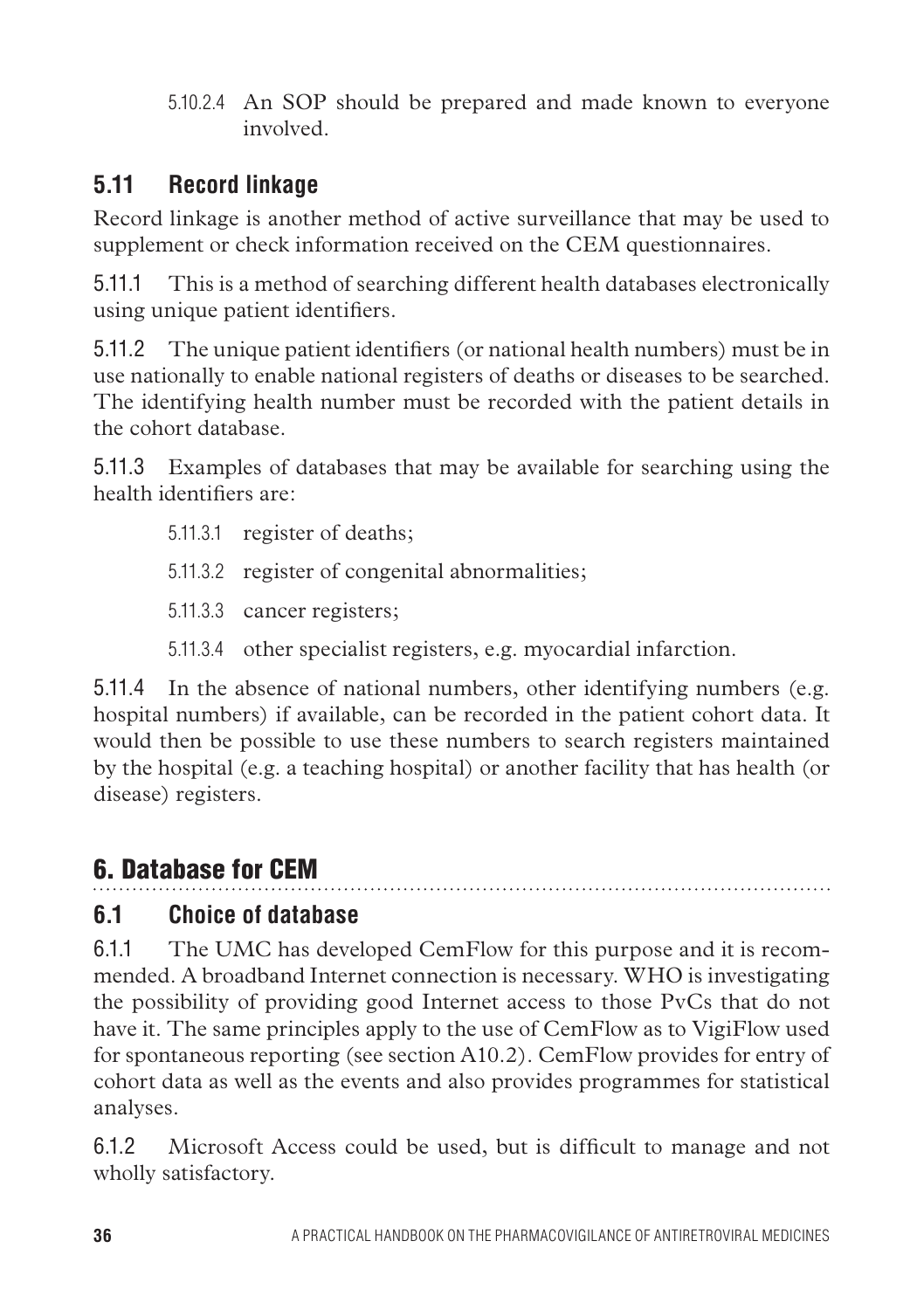6.1.3 Purpose-built databases can be programmed using the software, SAS. This requires a person with expertise in this software.

6.1.4 A relational database is desirable that can link separate smaller databases for analysis as required. A single database with all the data would be too big to manage.

### **6.2 Data elements/fields**

6.2.1 It is desirable to have separate databases for the:

- 6.2.1.1 cohorts with all patient data;
- 6.2.1.2 medicines with all details of use;
- 6.2.1.3 events with dates and outcomes;
- 6.2.1.4 reporters (treatment providers) with contact details.

6.2.2 Fields required in the database need to allow for entry of all the data elements included in the questionnaires. Some of the data from the questionnaires require the application of dictionary terms and codes and also relationship assessment (see section G).

6.2.3 Data elements included are:

- 6.2.3.1 Patient
	- name, first name and family name;
	- unique ID number (see 6.2.3.2);
	- clinic number:
	- address or contact details;
	- gender;
	- date of birth and/or age;
	- weight and height;
	- pregnancy status, if applicable.
- 6.2.3.2 Patient ID numbers

There are usually two or more patient ID numbers available which allow patients to be identified accurately. This helps to avoid confusion between the identity of patients in the database making sure the correct data are assigned to the correct patient. Use of ID numbers also helps to keep cohort numbers accurate and hence the statistics derived from the data.

• **Unique country ID numbers** allow patient records to be accessed, and where possible, linked to other medical information at a higher level for analysis at the district or country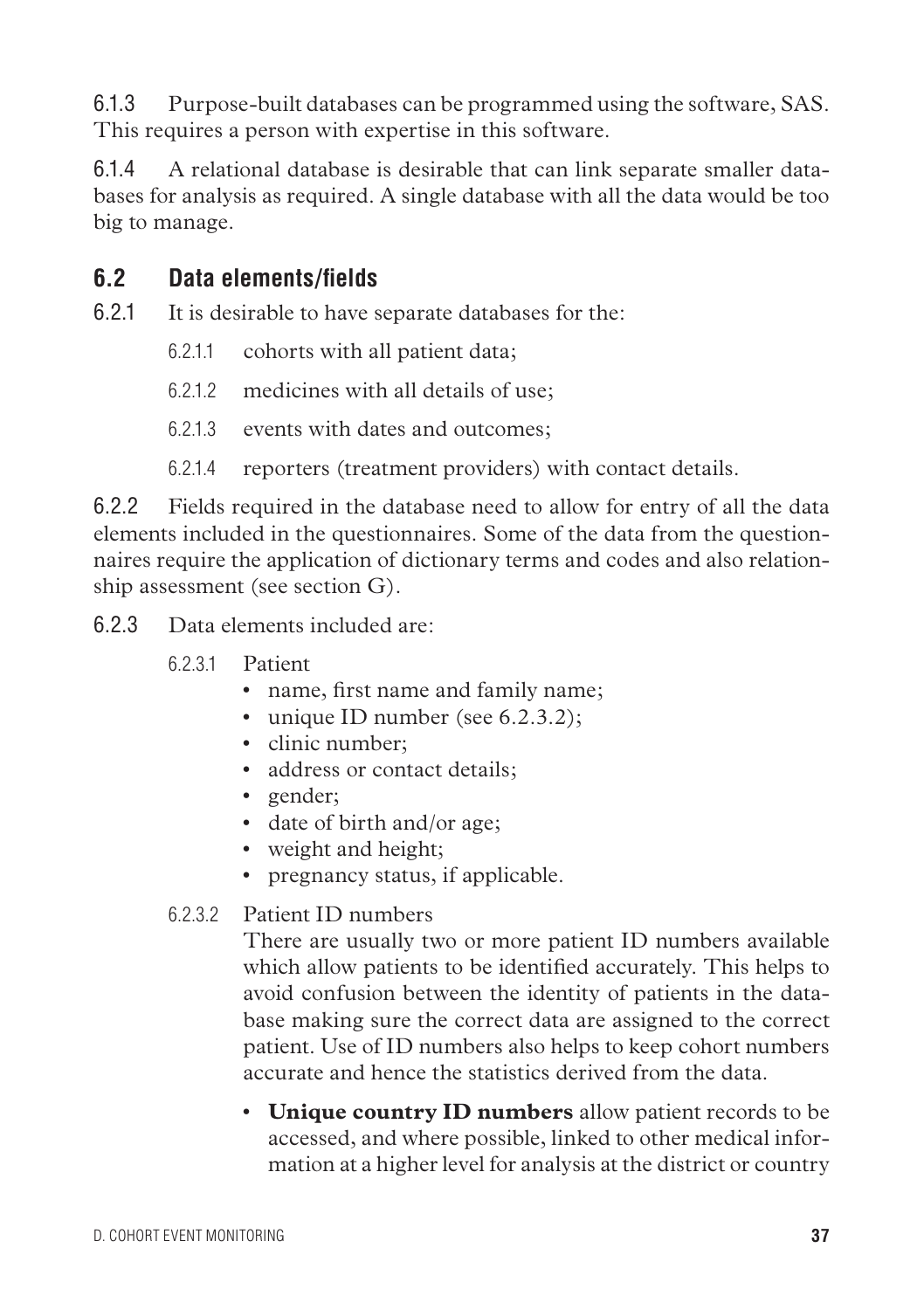level (record linkage – see section D5.11). To avoid providing multiple unique numbers to one person, it is necessary to be able to match patients to their prior records and ID. This requires the use of other identifying information such as name, date of birth, telephone number, address and date ART was started, to be stored with the assigned unique number. These personal data are also necessary when a person's unique number cannot be found. The unique patient number is a single identifier that is permanently assigned and cannot be applied to any other person. Patients may already have unique numbers for general medical care, such as a national health number or patient medical card, or from receipt of other social services within a country.

- The **patient clinic ID number** is the patient record or chart number (non-unique) that most health facilities issue upon patient registration. This enables the correct patient records to be retrieved.
- Both numbers should be recorded on the questionnaires.
- In analyses and when information is shared within the country, use of the ID numbers without personal data helps to preserve patient identity and privacy. The ID numbers are not used in published data.

#### 6.2.3.3 Medicine(s)

Medicines must be identified correctly and recorded appropriately as follows:

- identified using the WHO Drug Dictionary name and Anatomic Therapeutic Chemical (ATC) code;
- indication for use (WHO International classification of diseases version 10 (ICD-10) code);
- dose;
- date of commencement;
- quantity supplied;
- instructions for use;
- date of stopping treatment;
- date of withdrawal;
- date of dose reduction;
- • date of rechallenge; and
- • concomitant medicines with details of administration and dates.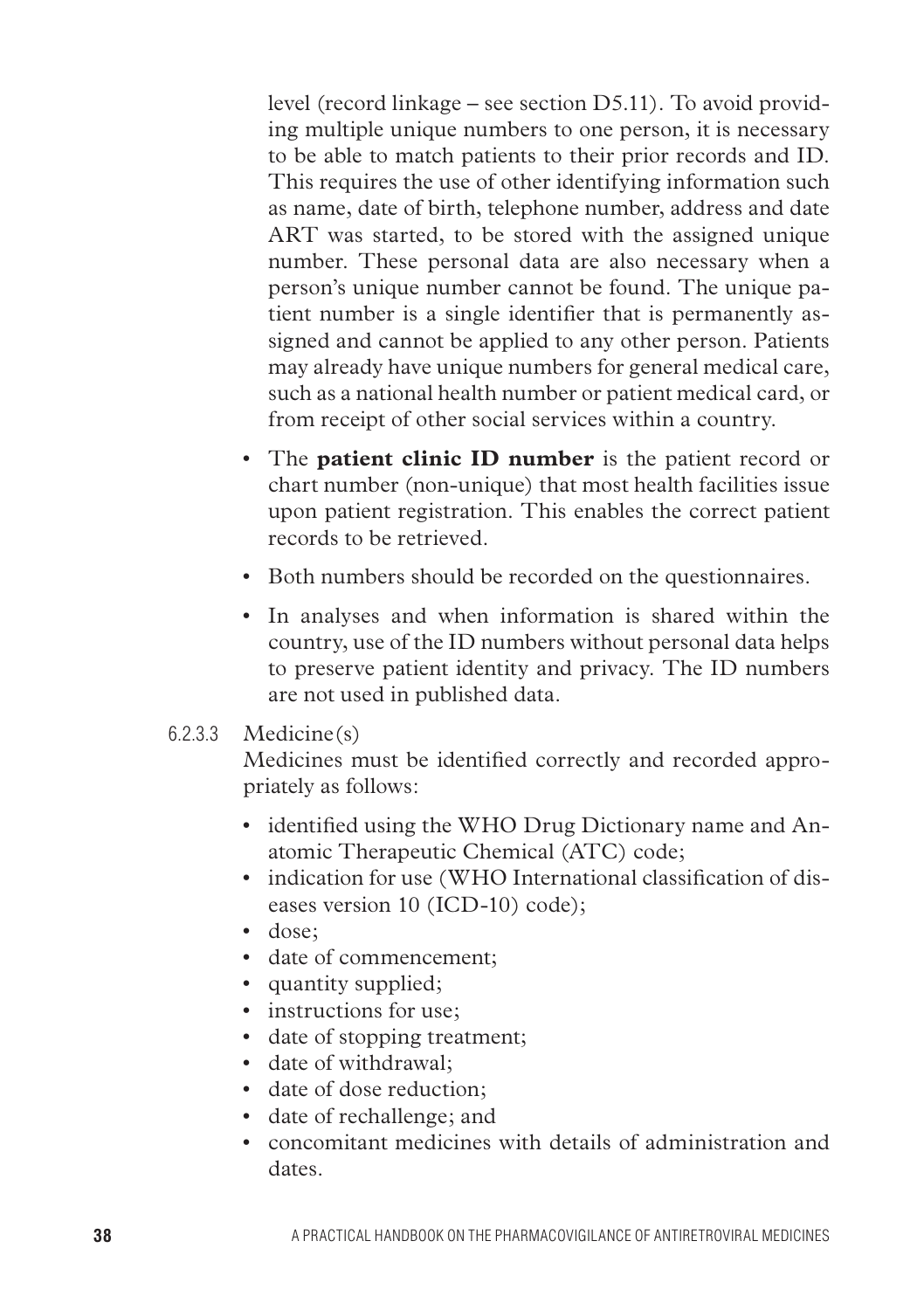6.2.3.4 Events

(see sections D.1.1 and D.5.3).

- **report number**: each treatment review questionnaire that has events recorded should be given a report number and this number should be recorded with the events. The report numbers for CEM should link with the report numbering system given for ICSRs (spontaneous reports) in the PvC;
- event term(s) from the events dictionary;
- date of onset:
- effect of dechallenge (withdrawal of medicine);
- effect of rechallenge;
- severity; $1$
- seriousness (see section A2.3);
- outcome:
- relationship.
- 6.2.3.4 Contact details of CEM Focal Person at the health facility (or treatment provider/reporter):
	- name:
	- status (e.g. doctor or nurse);
	- hospital or clinic name, telephone and fax number.

# 7. Maximizing the reporting rate

# **7.1 Prepare the ground**

In all the planning phases and communications with health professionals, health workers and public health staff, it is important to try to develop a culture of collaboration: working together for the successful management of ART in the safest possible way for the patients.

# **7.2 Removing barriers to reporting**

The following means of removing barriers need to be considered.

7.2.1 Ensure an adequate supply of readily available questionnaires.

7.2.2 Make sure everyone is adequately briefed on the importance and value of CEM and understands the basic methodology.

7.2.3 Arrange the completion of the forms in such a way as to minimize any disruption to the normal flow of work in the clinic (see section D5.7.3).

<sup>&</sup>lt;sup>1</sup> Severity is coded as not severe, mild, moderate, or severe.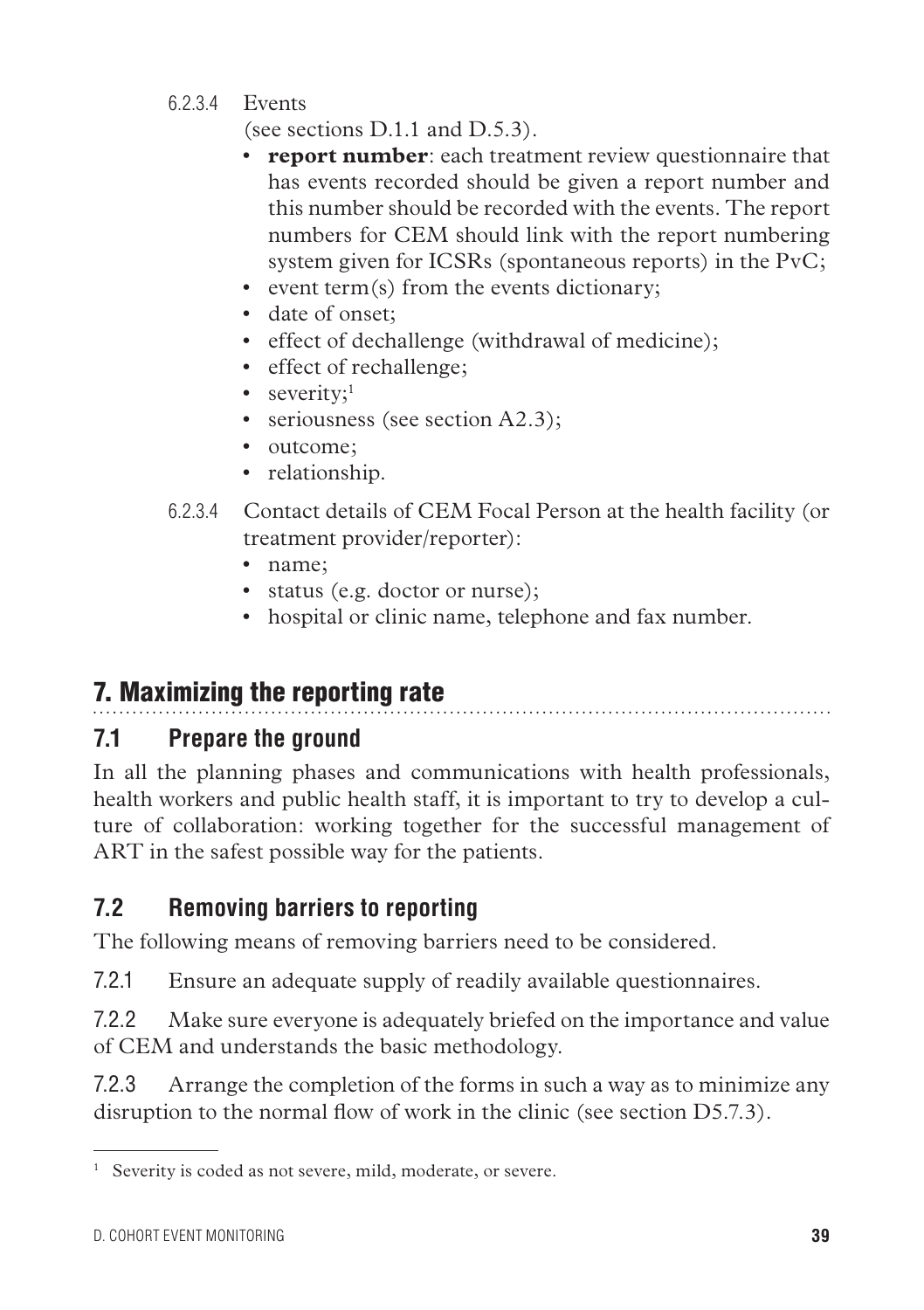7.2.4 Don't ask for information that is not absolutely necessary for pharmacovigilance purposes.

7.2.5 Don't ask for information that might take a long time to find, e.g. batch numbers, unless it is very important.

# **7.3 Other health facilities**

Patients may need to visit health facilities other than their regular HIV clinic. For event reporting to be complete, reports of all health events are needed from these facilities. It is suggested that patients be given an ID card with instructions to any other health professional to contact the patient's regular clinic and advise them of any problem(s), so that they can be recorded in the patient's data and included in the monitoring programme. The essential information to be included on the card is shown in Annex 5. The card should be designed locally and printed in the local language.

# **7.4 Feedback**

Good feedback will encourage compliance by the health professionals and health workers. They will need regular information to be sent to them by the PvC. This information needs to be relevant and helpful to their work. Occasional meetings to discuss the results are valuable.

# 8. General advice and information

### **8.1 Don't ask for too much**

8.1.1 The more you ask for the less you will get.

8.1.2 All events are essential, but the necessity for other data needs to be weighed carefully.

8.1.3 Increased data increases the workload and the cost.

8.1.4 Some information is best requested by follow-up when the necessity for it can be explained and interest created by the problem being explored.

### **8.2 Non-serious events**

It is important to include these because:

- 8.2.1 They might indicate a serious problem.
- 8.2.2 They might affect adherence, e.g. nausea.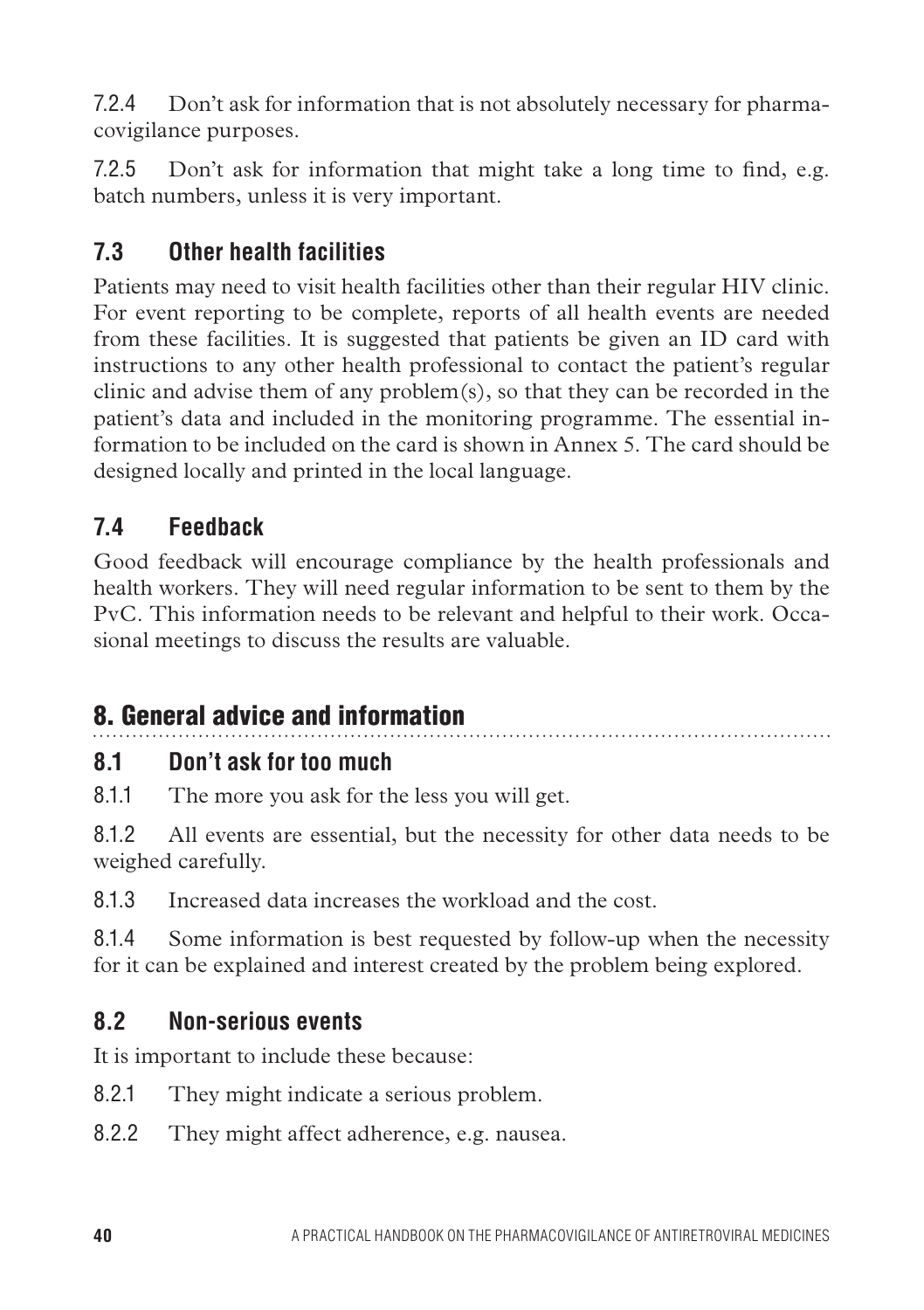8.2.3 If common, they might be more important to public health than rare, but serious problems.

#### **8.3 Be open-minded**

8.3.1 Predictions of safety, if based only on spontaneous reporting, are unreliable.

8.3.2 Unexpected reactions will occur.

8.3.3 Avoid preconceived ideas on safety.

8.3.4 **All events data** should be collected and analysed in a totally **objective** manner.

# **8.4 Privacy**

8.4.1 Given basic precautions to maintain confidentiality, patients will give greater priority to safety concerns.

8.4.2 Security and confidentiality of data is the essential requirement. Other ethical requirements should not prevent CEM taking place or reduce its functionality, because it is unethical not to pursue those methods that are essential to safety assessment and the protection of patients.

8.4.3 Ethical issues are discussed in section M.2.

# 9. Fourth step — clinical review

This involves the following activities at the monitoring centre:

- assessing the clinical details and determining the appropriate event terms;
- determining the duration to onset of each event;
- recording data on dechallenge and rechallenge (if any);
- determining severity and seriousness;
- recording the outcome of each event;
- • undertaking a relationship assessment for each event as the first step in establishing causality.

### **9.1 The event should be specific to be acceptable for recording**

For example, sometimes a "stomach upset" is reported, but this description is too vague. It could mean dyspepsia, nausea, vomiting, diarrhoea, or some other specific event.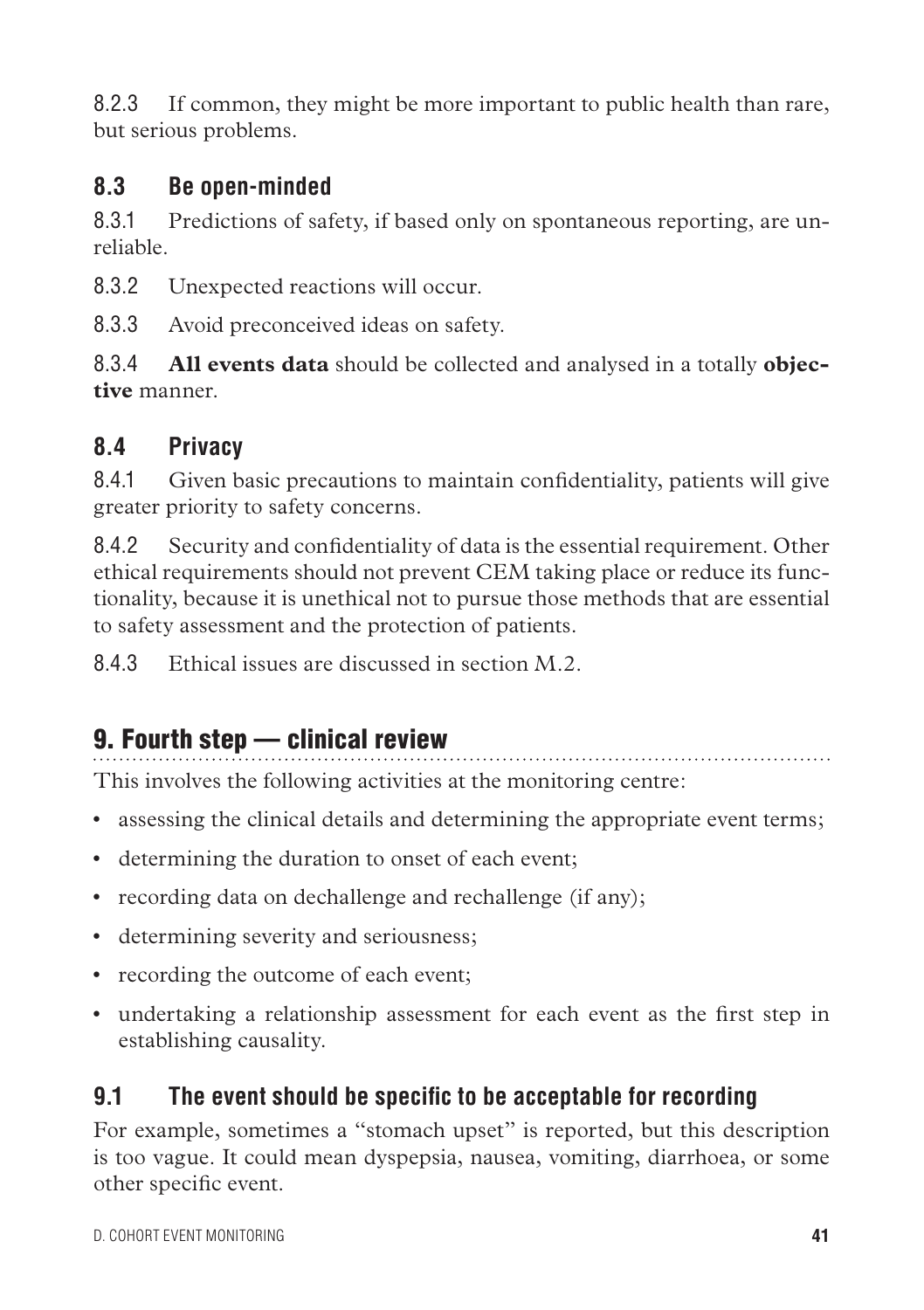# **9.2 Determining the event term**

9.2.1 A person with clinical expertise (the CEM Clinical Supervisor) in the CEM unit of the PvC should review the details of the events described on the questionnaire.

9.2.2 The first decision to be made is which Clinical Group(s) (equivalent to System Organ Class), would be the most appropriate in which to record the event(s). e.g. alimentary or respiratory.

9.2.3 The most appropriate term should then be selected from the particular Clinical Group in the WHO event dictionary.

9.2.4 With CemFlow the event terms are available online and are easily found and selected.

9.2.5 If however, there seems to be no appropriate term for a reported event, a new term can be entered. In choosing a new term, a standard medical term should be selected from ICD 10, another dictionary (e.g. MedDRA or WHO-ART) or from a textbook or the literature. This additional term is reviewed during dictionary maintenance and added to the dictionary if approved, or another appropriate term applied. Definitions will be added as necessary.

9.2.6 If it is not possible to use CemFlow, the selected terms should be recorded for later data entry on a coding sheet (see section E3.4.2 and Annex 6).

# **9.3 The events dictionary**

### 9.3.1 The need

The need for an **events** dictionary arises because the readily available dictionaries are **reaction** dictionaries related to the spontaneous reporting of suspected adverse reactions rather than of events.

### 9.3.2 Standard terminology

It is important to use standard terms so that data can be compared between CEM programmes run in different regions or countries and/or at different times.

- 9.3.3 Why have a specific events dictionary?
	- 9.3.3.1 Event monitoring requires a dictionary of clinical events, many of which will not be reactions.
	- 9.3.3.2 Many event terms are not found in standard reaction dictionaries (WHO-ART, MedDRA).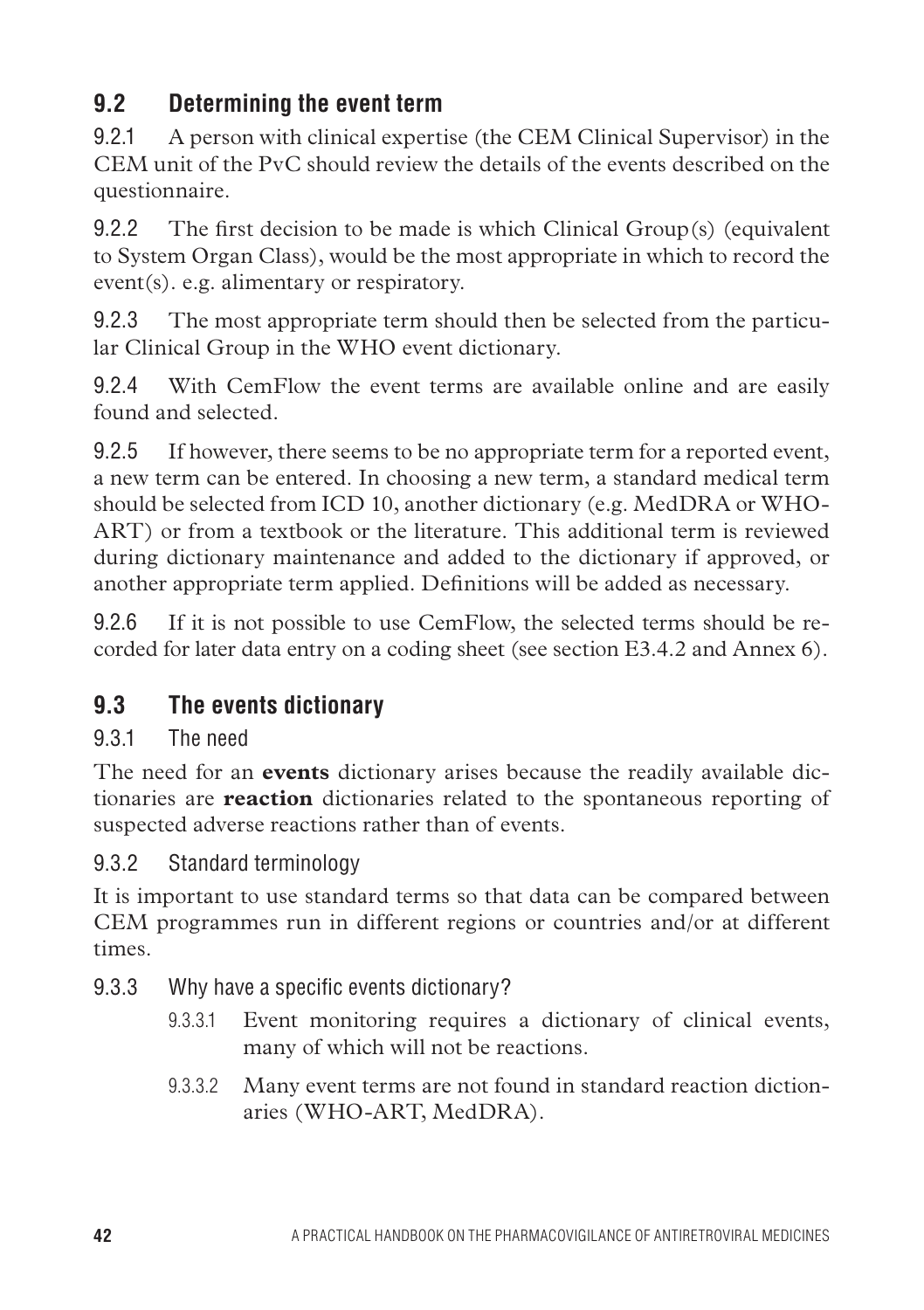- 9.3.3.3 Clinical events, rather than suspected reactions, need to be recorded in order to identify unexpected reactions.
- 9.3.3.4 Event monitoring of new medicines in developing countries will produce many new event terms that are not in standard (Western) reaction dictionaries because of:
	- different combinations of ARVs used in a public health approach adopted by WHO in resource-limited countries;
	- different medicines being used in common practice given concomitantly with ART, e.g. artemisinin combination therapies for malaria;
	- • different comorbid conditions e.g. malnutrition or parasitic infestations;
	- the common use of traditional medicines;
	- • different ethnicity, diet and living conditions.
- 9.3.4 The structure of the dictionary
	- 9.3.4.1 Event terms are organized in a hierarchical structure of five levels that arrange the terms in clinically related groupings through to the lowest level.
	- 9.3.4.2 The structure is used to collate and display the events in a clinically meaningful manner.
	- 9.3.4.3 The major Clinical Categories are listed in Annex 7.
	- 9.3.4.4 The Clinical Categories include Deaths, Pregnancy exposure, Lactation exposure and Concomitant medicines so that these will be displayed routinely after automated collation.
- 9.3.5 The clinical and epidemiological value of the dictionary
	- 9.3.5.1 To create a clinical collation of events that enables a visualization of the pattern of morbidity in the cohort.
	- 9.3.5.2 To present a clinical collation of events that provides a key to rapid signal identification.
	- 9.3.5.3 The listings of collated events can be presented with rates for individual events and for their groupings.
	- 9.3.5.2 The collation of events from the control period provides a picture of the background morbidity in the community.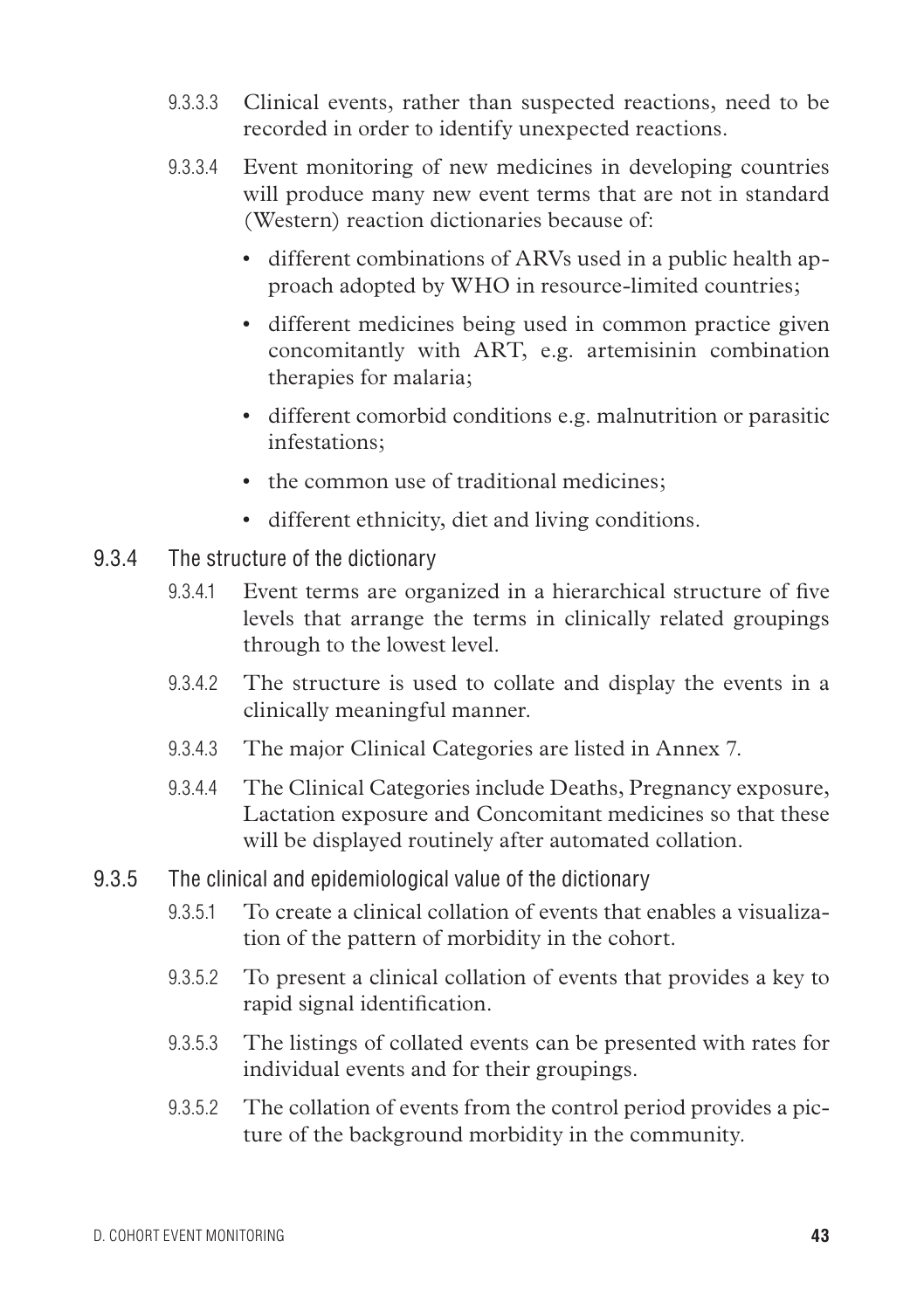# **9.4 Dictionary maintenance**

9.4.1 New terms may be added to the country CEM database by the clinical reviewers of the reports, but when the reports with new terms are forwarded to the UMC, these new terms will be flagged for consideration by a central standardizing committee, which will give feedback on the terms approved. This committee will consult with HIV/AIDS experts as appropriate to help determine the best term.

9.4.2 The dictionary will be rapidly adaptable to meet the day-to-day needs of the event monitoring programmes.

9.4.3 Some definitions are built into the dictionary and these will be added to. For HIV-specific terms, definitions will be sought from HIV/AIDS experts.

9.4.4 Any new *reaction* terms (as opposed to incidents) found necessary will be included in WHO-ART and mapped to MedDRA. Where there are no matching terms in MedDRA, a request will be made for their inclusion.

# **9.5 Seriousness**

9.5.1 This is defined in section C2.3 and C6.2.2 and each event should be routinely recorded as either serious or not serious.

9.5.2 If serious, then the reason for this choice of description should be given. Codes can be used to indicate this e.g. "H" for hospitalization or prolongation of hospital stay. Suggested codes are listed in the footnote.<sup>1</sup>

# **9.6 Severity**

9.6.1 Severity does not have the same meaning as seriousness. A patient can experience a severe event that is not serious e.g. pruritus.

9.6.2 Severity is a subjective assessment made by the patient and/or the clinician. Although subjective, it is nevertheless useful in identifying reactions that may affect adherence.

9.6.3 There is no international agreement on the use of the term severity, but one recommendation for recording severity in WHO HIV guidelines is to classify as "not severe, mild, moderate, severe".

<sup>&</sup>lt;sup>1</sup> Seriousness codes: D, died; L, life threatening; H, hospitalization; Dis, permanent disability; C, congenital anomaly.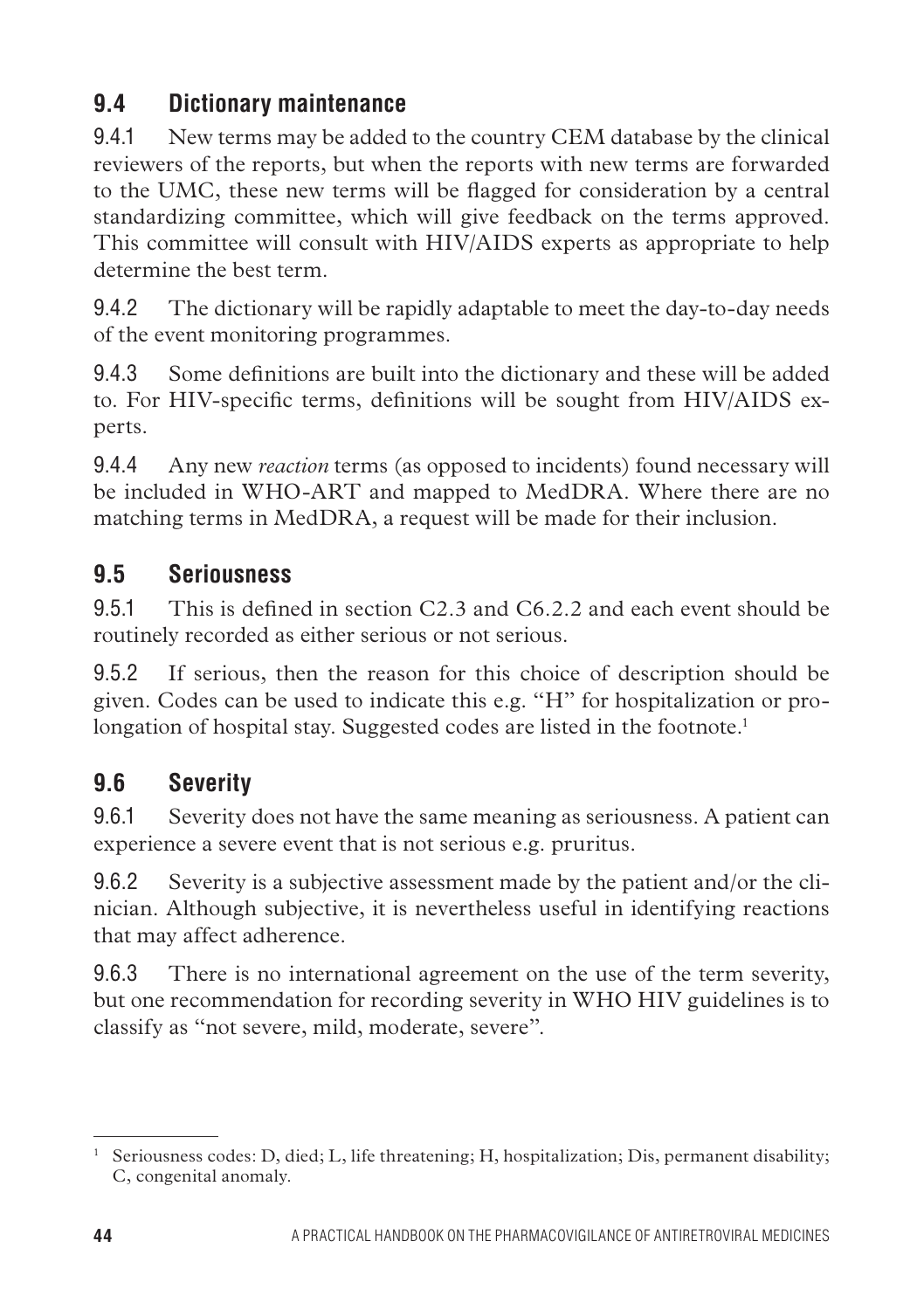### **9.7 Outcome of the event**

9.7.1 The types of outcome to be recorded are as follows, along with codes that can be used to simplify recording:

| R1             | resolved;                            |
|----------------|--------------------------------------|
| R <sub>2</sub> | resolving;                           |
| <b>RS</b>      | resolved with sequelae;              |
| <b>NR</b>      | not resolved;                        |
| DR             | died due to adverse reaction;        |
| DC             | died – medicine may be contributory; |
| DN             | died – not related to medicine;      |
| DU             | died – cause unknown.                |

9.7.2 Normally recording the outcome is a matter of recording the outcome entered on the questionnaire, but at times clinical judgement is required, e.g. when recording deaths.

### **9.8 Relationship to the medicine/regimen**

This is discussed in section G.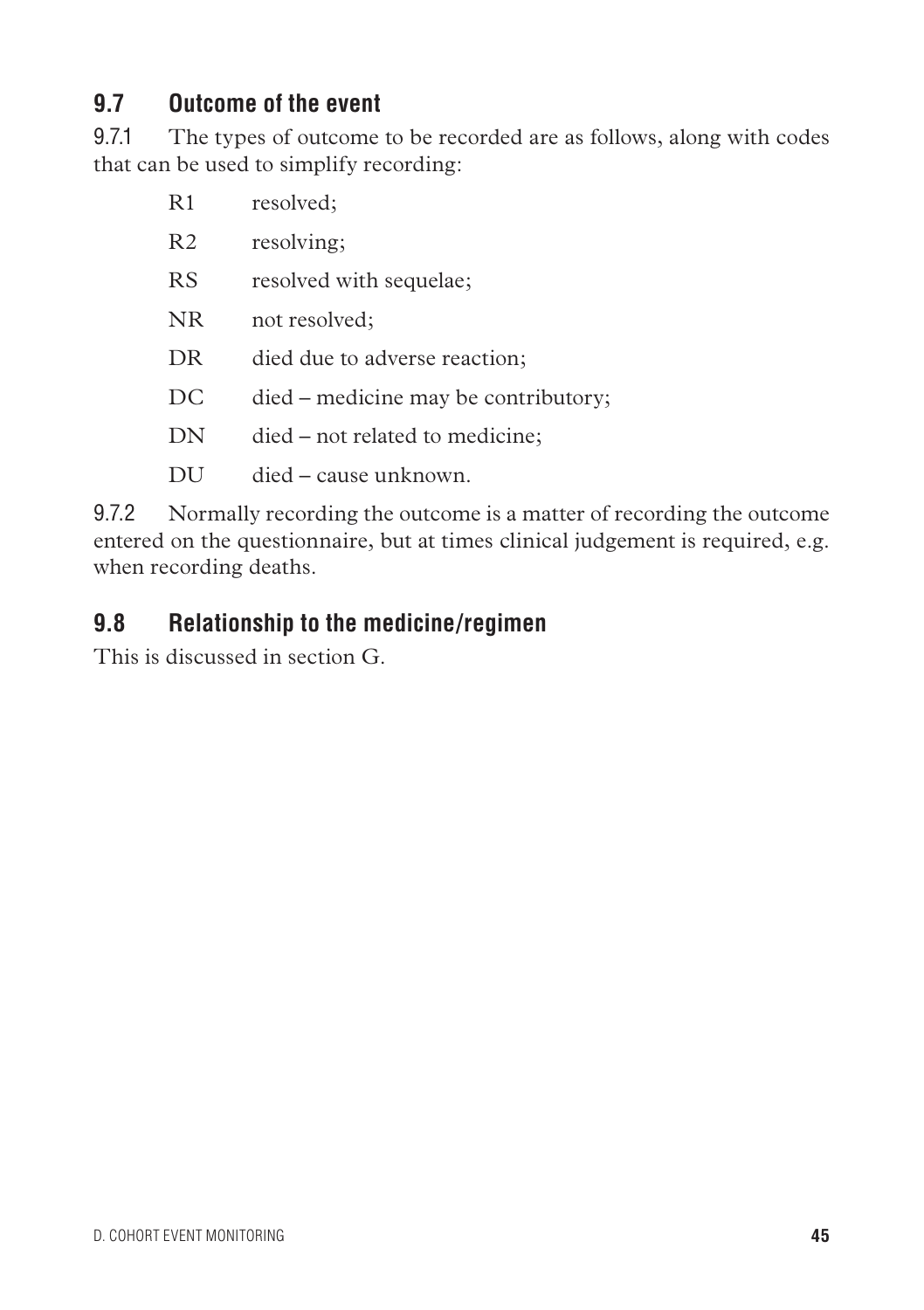# E. Data processing

# 1. Data entry

### **1.1 Requirements**

1.1.1 Data must be accurate.

1.1.2 Data processors must be trained and supervised until their level of skill is acceptable.

1.1.3 Data processors need to be given good tools (a good computer and suitable office furniture). It is an exacting job.

1.1.4 Share the vision and share the results with the data processors. Help them to see that they are a vital part of the team.

#### **1.2 Standard formats**

The use of standard formats is a means of reducing error.

- 1.2.1 Methods
	- 1.2.1.1 Use input masks so that anything other than predetermined terms will be rejected.
	- 1.2.1.2 Use field controls so that certain values can only be entered in a selected way.
	- 1.2.1.3 Use drop-down lists for standard choices.

#### 1.2.2 Examples

- 1.2.2.1 Date format: dd/mm/yyyy.
- 1.2.2.2 Numbers: restrict number of digits to what is appropriate for values entered into particular fields, e.g. age – restrict to 2 digits.
- 1.2.2.3 Use WHO Drug Dictionary codes for medicines and ICD-10 codes for diseases.
- 1.2.2.4 Drop-down lists: use M or F for sex; doses  $-$  mg, ml, etc; names of hospitals and clinics; units for laboratory values.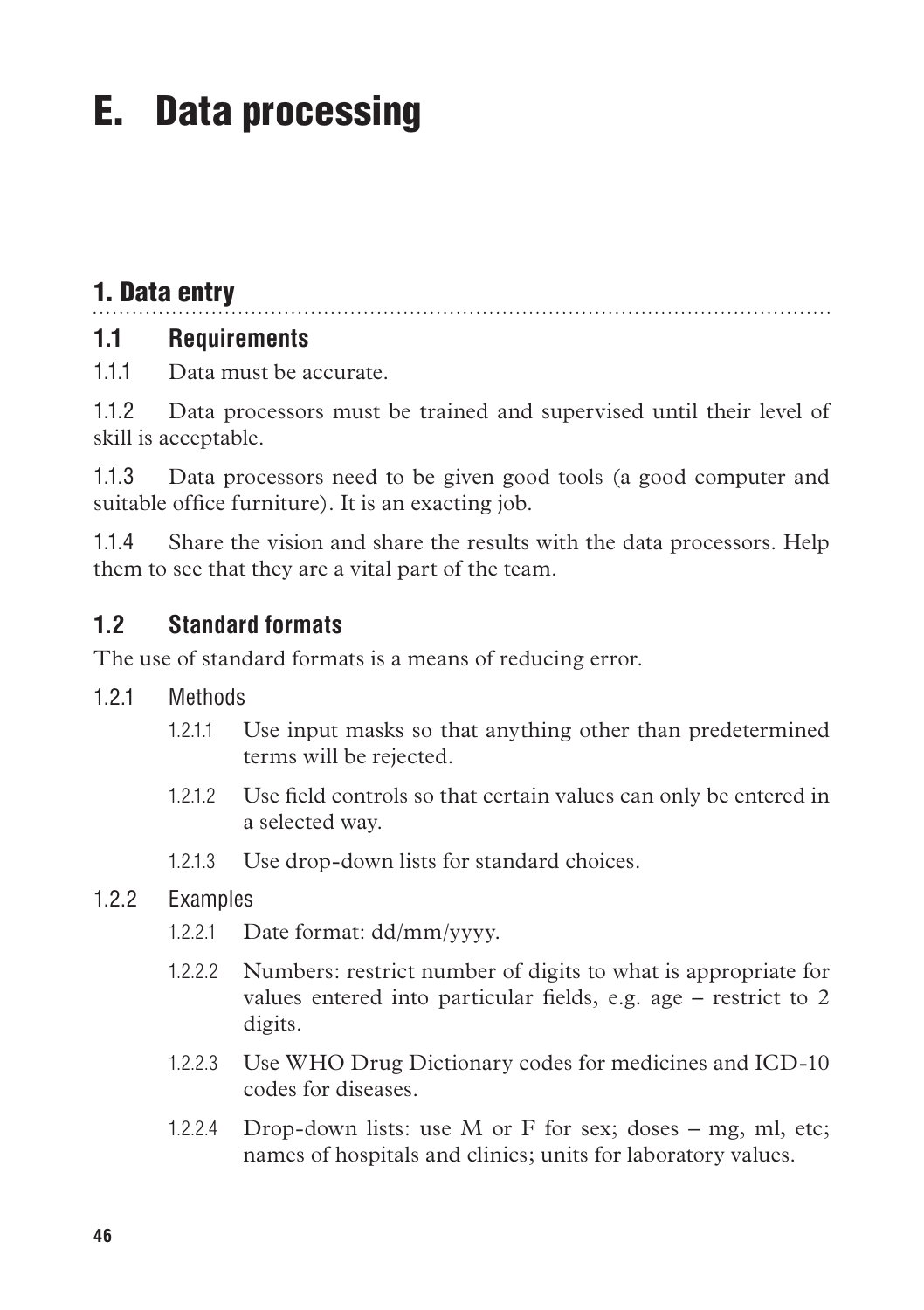# 2. Quality control

# **2.1 Control at entry**

2.1.1 Use field controls and standard formats as in E1.2.

2.1.2 The use of codes, e.g. ICD-10 or ATC codes results in fewer errors than does typing in names.

# **2.2 Systematic checks**

2.2.1 Print lists of data regularly e.g. every morning or every week (depending on the volume of data) and do a manual check of the different fields. Examples of what to look for include:

- 2.2.1.1 dates that are improbable;
- 2.2.1.2 male sex with female name;
- 2.2.1.3 similar names (e.g. Joe and Joseph) with the same date of birth who could be the same patient.

2.2.2 Sort the data by important fields in turn and check each printout.

2.2.3 Apparent inaccuracies need to be checked against the original data which may need to be corrected.

2.2.4 The computer counts slight differences separately and will inflate the numbers if there are duplications due to inaccuracies.

# 3. Coding of medicines and diseases

This is only necessary if working in the absence of CemFlow.

# **3.1 WHO Drug Dictionary**

Select drug names or codes from the WHO Drug Dictionary.

# **3.2 ICD-10**

Use the ICD-10 for diseases that are recorded as indications for treatment or diseases recorded in the medical history. (The ICD is also a useful source of acceptable event names.) These codes are accessible in CemFlow.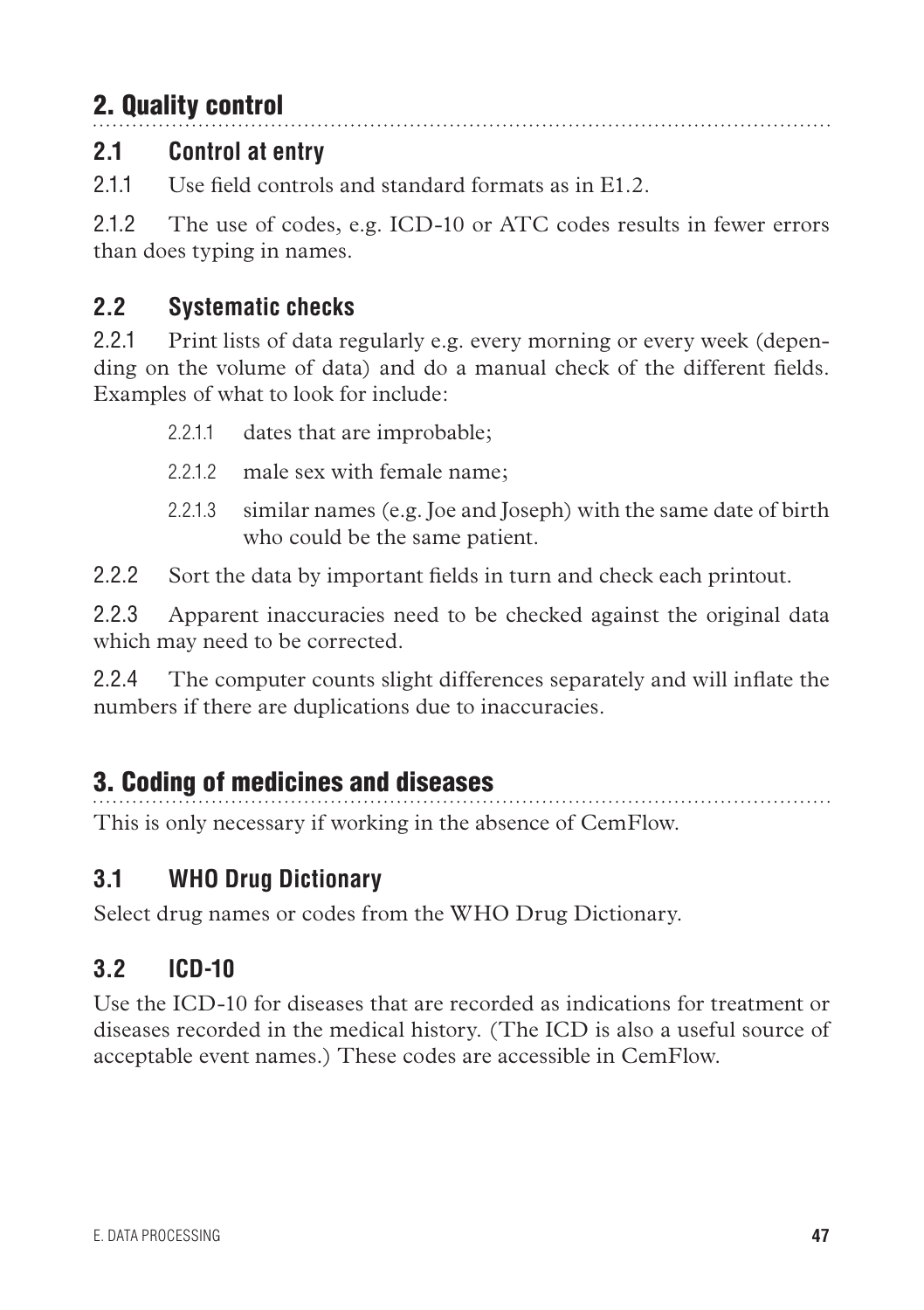# **3.3 Standardized recording of event details**

### 3.3.1 CemFlow

CemFlow is the preferred method of data entry. The clinical reviewer can enter clinical details directly on a "reviewer's screen" during the review process. The head of the PvC or the CEM Clinical Coordinator can apply to the UMC for access and user registration for CemFlow (email: info $@$ who-umc.org).

### 3.3.2 Coding sheet

In the absence of CemFlow, a coding sheet is a useful tool for facilitating review and recording the clinical details in a report. An example is provided in Annex 6.

3.4.3.1 The coding sheet should be completed before data entry. This speeds up data entry and reduces error. With a completed coding sheet a data processor is able to enter these clinical details instead of the clinical reviewer.

3.4.2 Use of CemFlow or a coding sheet by reviewers ensures a systematic and standard approach to reviewing the events reported on the questionnaires.

# 4. Using CemFlow

Data processing as described above is very much simplified with the use of CemFlow.

**4.1** It has built-in drop-down lists for data entry.

**4.2** It has built-in quality control checks.

**4.3** There is built-in access to dictionaries and codes.

**4.4** It requires a standardized approach to data entry including the reviewer's assessment of each event.

**4.5** With the use of CemFlow, a coding sheet is not necessary.

# 5. Collating and summarizing the events

This should be seen as a regular function of the data manager.

**5.1** The events are sorted by the event dictionary codes.

**5.2** When a printout is made, the events listing will reveal the clinical pattern of the events that have occurred.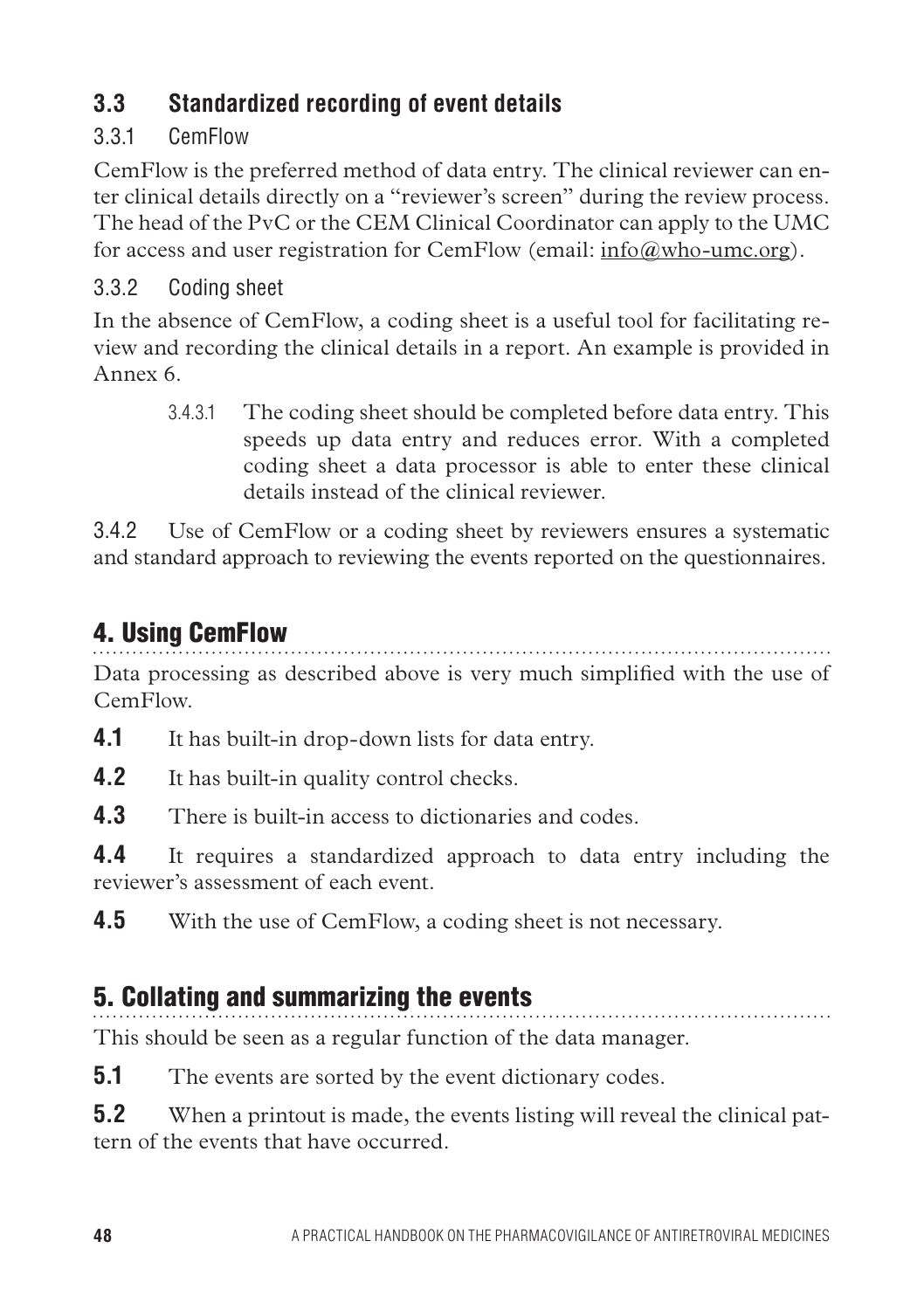**5.3** This should be done at regular intervals during CEM – monthly is suggested.

**5.4** This collated events listing is one of the programmed reports on CemFlow and can be produced at any stage.

**5.5** This events collation should incorporate the following fields:

5.5.1 event;

5.5.2 sex;

5.5.3 age at the time of the event;

5.5.4 dose;

5.5.5 duration to onset in days, hours or minutes;

5.5.6 relationship, coded as follows: 1 (certain), 2 (probable), 3 (possible), 4 (unlikely), 5 (unclassified), 6 (unclassifiable);

5.5.7 report ID number;

5.5.8 death;

5.5.9 withdrawal of medicine.

**5.6** The collation will provide the earliest means of identifying signals simply by observation of the clinical patterns of events. This method of signal identification is very sensitive.

**5.7** A sample page of **collated events** can be seen in Annex 8.

#### **5.8** Constructing **event/risk profiles**:

5.8.1 This is done by graphically representing the rates of events in each clinical category, but can also be performed on groups of related events within a category.

5.8.2 It is particularly useful for comparing two or more medicines or regimens.

5.8.3 A sample page of comparative event profiles can be seen in Annex 9.

5.8.4 To develop a risk profile, only those events coded as having a relationship of 1, 2 or 3 should be included. This results in a profile of those events with a plausible relationship and illustrates the actual risk pattern better than an events profile which includes all events, including those with an "unlikely" relationship.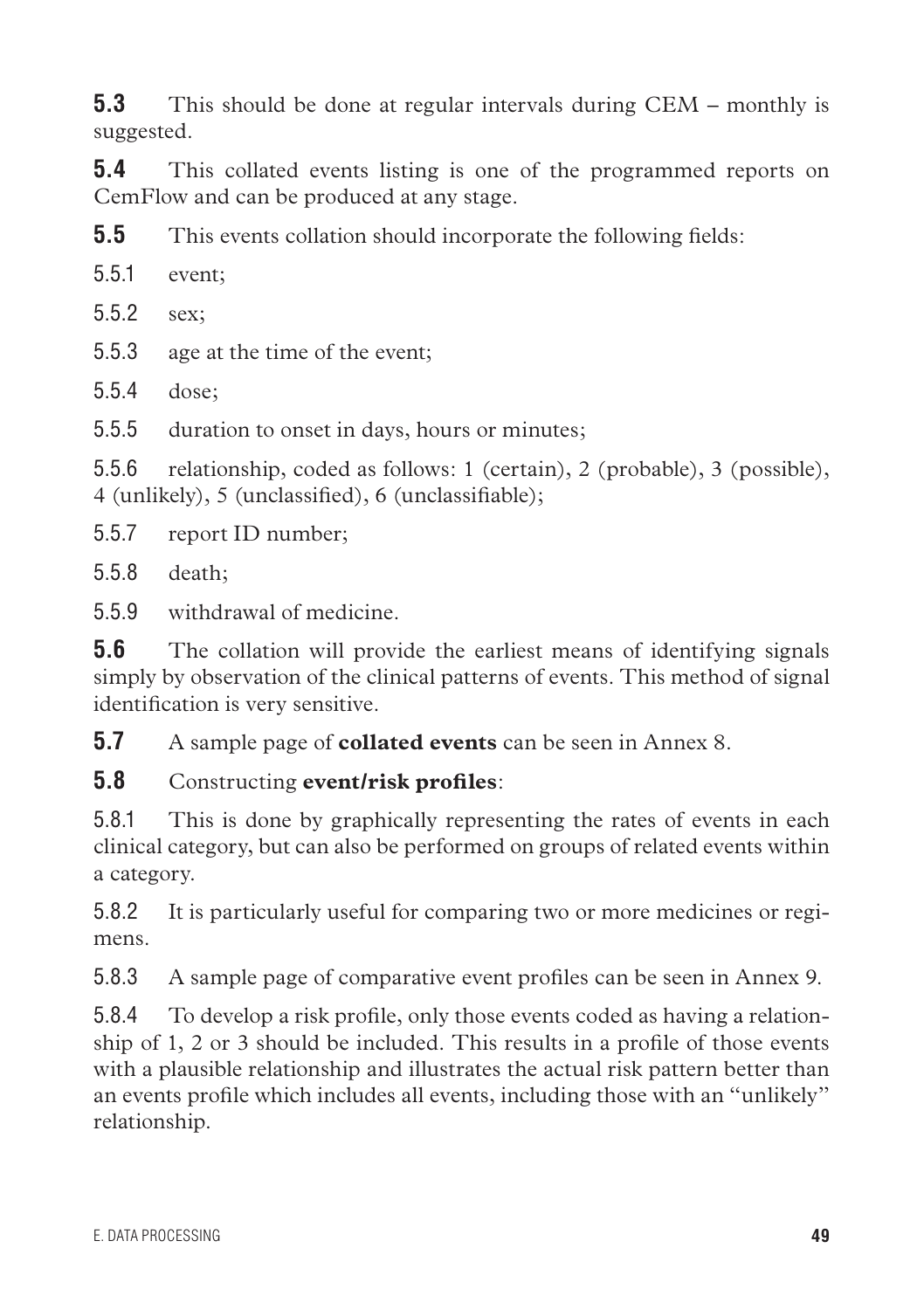# F. Special types of event

# 1. Serious events

**1.1** These are defined in sections C2.3 and C6.2. See also D9.4.

**1.2** Details of serious events should be sent immediately to the HIV programme manager and the CEM Clinical Reviewer in the PvC where they will be fully assessed and appropriate action taken.

**1.3** A process needs to be defined for each health facility to follow so that there is no delay. National drug regulatory authorities often have in place standard operating procedures and clear timelines for transmission of casereport forms in case of serious adverse events. Regulatory requirements for reporting should be integrated into the procedures for CEM.

# 2. Pregnancies

# **2.1 Background**

2.1.1 "*While it may be desirable to initiate ART after the first trimester in order to minimize the potential for teratogenicity, the benefit of early therapy clearly outweighs any potential foetal risks and therapy should be initiated in such cases.*" (*Antiretroviral therapy for HIV infection in adults and adolescents: Recommendations for a public health approach*. WHO. 2006:45)

2.1.1 The stimulus for pharmacovigilance was the thalidomide disaster. Initially the only method available was spontaneous reporting. This methodology could identify a major effect, but less frequent effects could go unidentified, at least for a time.

2.1.2 A very important aspect of CEM of ARVs is obtaining more information on safety in pregnancy, particularly with new medicines and those with which there has been limited experience. In general, "*There is only limited information about the safety of ART for pregnant women and their infants.*" (Quoted from above reference.)

2.1.4 The success of obtaining outcomes of exposure during pregnancy depends on the vigour of follow up.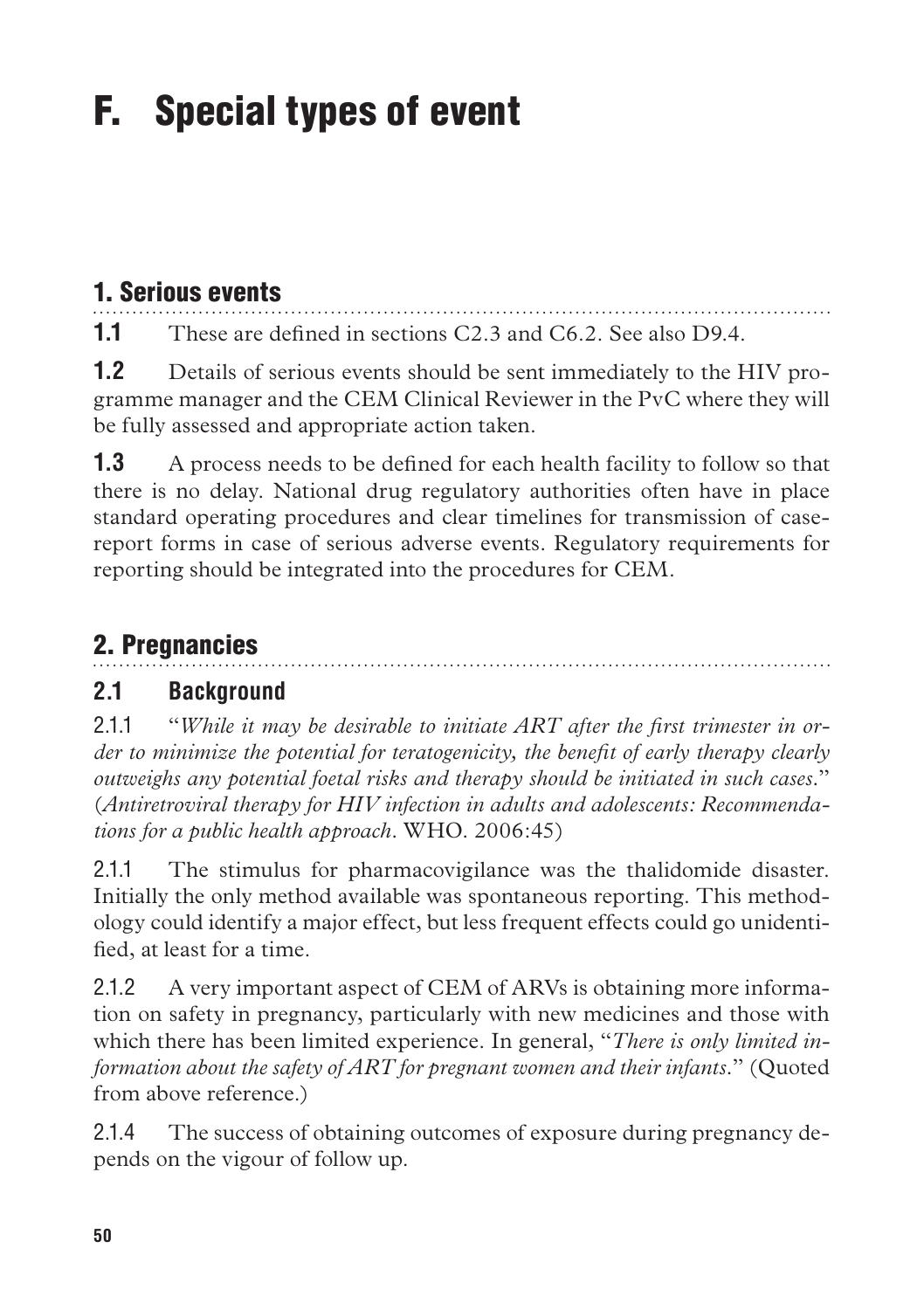# **2.2 CEM of pregnancy**

2.2.1 Three follow-up questionnaires have been designed to facilitate the gathering of outcome information following exposure to ARVs during pregnancy.

2.2.1.1 Initial Pregnancy Questionnaire (A) Annex 10.

This form is to record baseline details on pregnancy when the woman is diagnosed as pregnant while on ART, or when ART is initiated during pregnancy. Completing the questionnaire and forwarding it for data entry will help ensure follow-up. Alerts can be programmed for the expected follow-up time and appropriate action taken if a progress questionnaire does not come through.

- 2.2.1.2 Pregnancy Progress Questionnaire (B) Annex 10. This questionnaire is designed to detect abnormalities of the progress of the pregnancy, including foetal death and pregnancy-related problems in the woman. It should be completed at intervals during the pregnancy, either at each follow-up visit to the HIV clinic or at the antenatal clinic, according to the protocol established locally.
- 2.2.1.3 Pregnancy Outcome Questionnaire (C) Annex 10. It is recommended that the infant is examined at birth or postnatally, at three months and at one year. Ideally, an examination by a paediatrician at one year should be undertaken with the aim of detecting any major internal abnormalities e.g. cardiac abnormalities. The examinations at three months and one year serve as additional checks, which will be of value because some congenital abnormalities are not obvious at birth, or if missed at birth, should be identified later.

2.2.2 All women who are known to be pregnant on ART should be followed up to find out the outcome of the pregnancy and the health status of the infant.

- 2.2.2.1 An SOP needs to be developed for each site where monitoring is taking place to ensure that every woman known to be pregnant is followed up by a health worker using the Pregnancy Progress Questionnaire and the Pregnancy Outcome Questionnaire.
- 2.2.2.2 Coordination and collaboration should be developed with antenatal, birthing and paediatric units.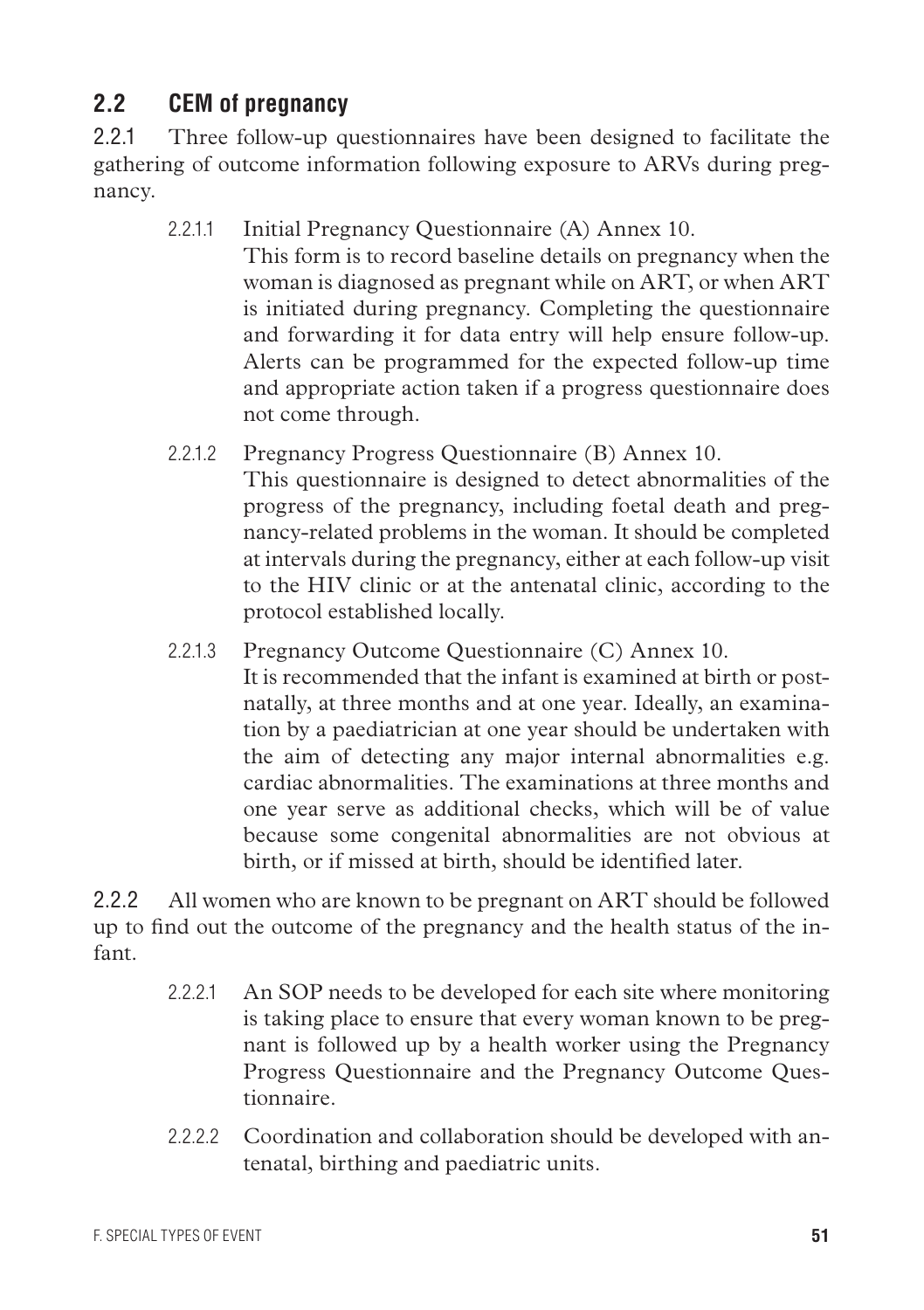2.2.4 At delivery and/or during a postnatal visit, the Pregnancy Outcome Questionnaire should be completed.

- 2.2.4.1 An SOP needs to be developed for each health facility to ensure that the Pregnancy Outcome Questionnaire is completed for every woman in the cohort who has given birth and that it is returned to the PvC.
- 2.2.4.2 Coordination and collaboration should be developed with the birthing and paediatric units.

# **2.3 Pregnancy register**

2.3.3 The most convenient way of compiling a pregnancy register is to enter details of all pregnancies into the special Clinical Category, "*Pregnancy exposure*" in the events database. (This will happen automatically with CemFlow.) The event (pregnancy) is coded for this at the time of data entry. This category should be reviewed with the regular general collation of events and as required.

- 2.3.4 The fields that should be incorporated in the pregnancy register are:
	- 2.3.4.1 ID details and report number;
	- 2.3.4.2 age of mother;
	- 2.3.4.3 duration of pregnancy on date of first exposure to ARVs;
	- 2.3.4.4 outcome of pregnancy, including miscarriage or stillbirth;
	- 2.3.4.5 duration of pregnancy at parturition;
	- 2.3.4.4 outcome for fetus or newborn.

2.3.5 Any congenital abnormalities should be reported immediately to the clinical coordinator/reviewer for CEM at the PvC who should in turn, advise the HIV programme manager. Further investigation should follow.

2.3.6 The CEM clinical reviewer in the PvC should review the register regularly and ensure that all follow-up procedures have been undertaken, or attempted. An SOP should be developed for this.

# **2.4 Expectations from CEM monitoring of pregnancies**

2.4.1 Using a CEM pregnancy register cannot exclude teratogenicity and is unlikely to confirm any particular congenital abnormality as being due to the medicines taken. This requires investigation by a specialist team.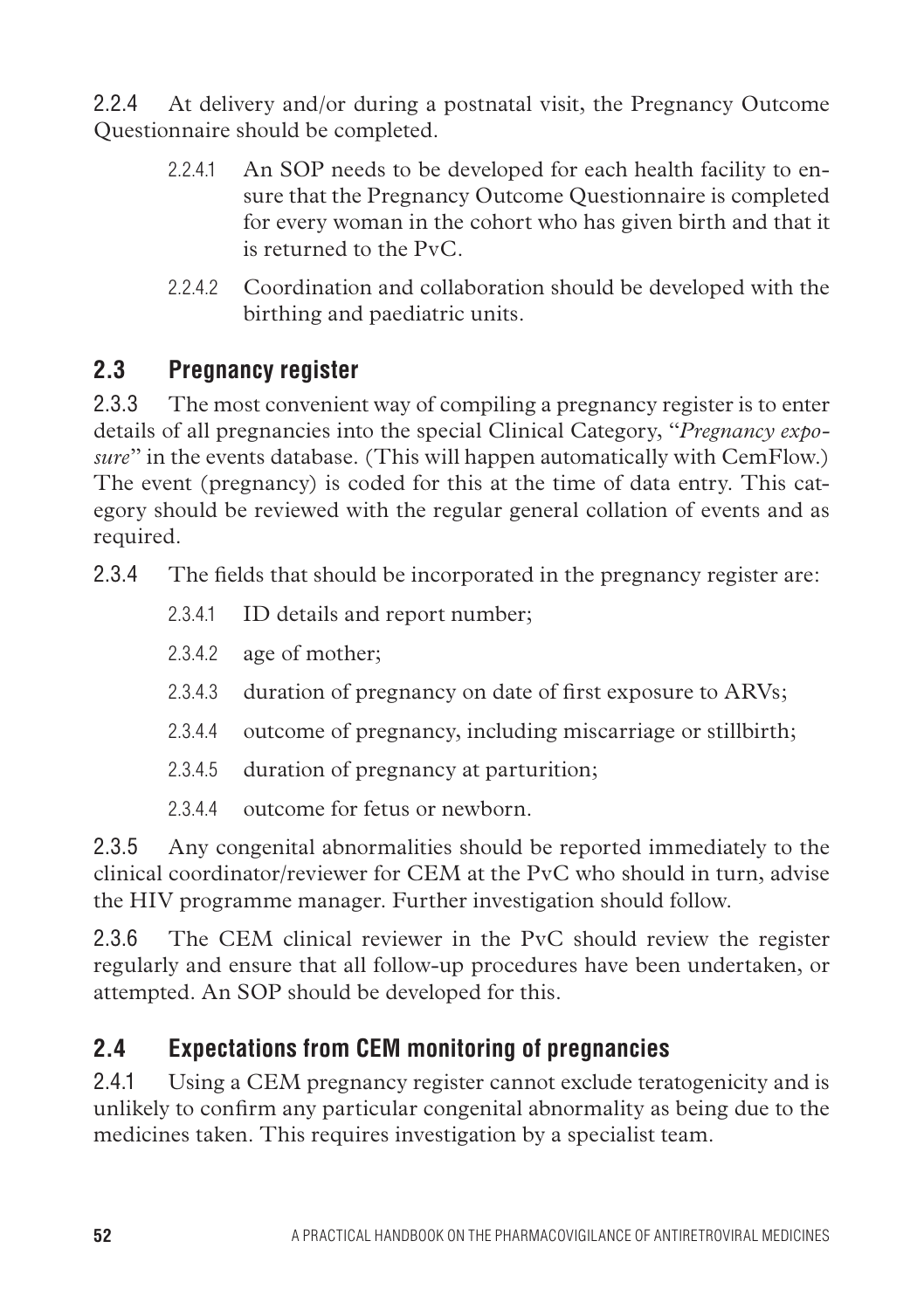2.4.2 A CEM pregnancy register will function as a case-finding programme. If there are several reports of congenital abnormality of a similar type, this can signal a possible teratogenic effect, which would need to be investigated further.

2.4.3 An unexpectedly high number of abnormalities of a similar type (compare thalidomide) could give strong evidence of a teratogenic effect and a general alert and regulatory action might be warranted.

2.4.4 If there are several reports of congenital abnormality of a similar type, data analysis might be able to point to a suspect regimen or medicine.

2.4.5 Depending in part on the numbers of pregnant women monitored, the absence of any apparent congenital abnormalities is reassuring, but is not conclusive of safety, particularly from uncommon problems.

2.4.6 CEM should signal common problems, which, of course, are more important than uncommon problems, because they affect more infants.

2.4.7 Rates of any congenital abnormality can be compared with background rates for that country or region, if these are available.

# **2.5 Verification of drug-effect**

2.5.1 If congenital abnormalities are noted in any infant, then this finding should be followed up in an attempt to establish causality. This is a specialist activity that should be initiated by the PvC in consultation with its Expert Safety Review Panel (Advisory Committee)<sup>1</sup> and/or the WHO programme on pregnancy registries.

2.5.2 A specialized pregnancy register, which could be used to conduct studies on reports received including a control cohort, would be needed to validate a signal or establish an effect which is uncommon.

# **2.6 WHO pregnancy registry**

2.6.1 The WHO Special Programme for Research and Training in Tropical Diseases and the WHO department "*Making Pregnancy Safer*" are assessing the feasibility of setting up a pregnancy registry in Africa. A protocol is available for countries interested in incorporating such a registry into their programmes.2 The registry is being tested in several countries.

<sup>&</sup>lt;sup>1</sup> The Expert Safety Review Panel (or Advisory Committee) is a committee of experts that considers important safety issues and gives advice to the PvC and regulatory authority. The Committee's composition and role is described in *The safety of medicines in public health programmes: pharmacovigilance an essential tool*. World Health Organization 2006:38.

<sup>2</sup> It can be obtained from TDR: http://apps.who.int/tdr/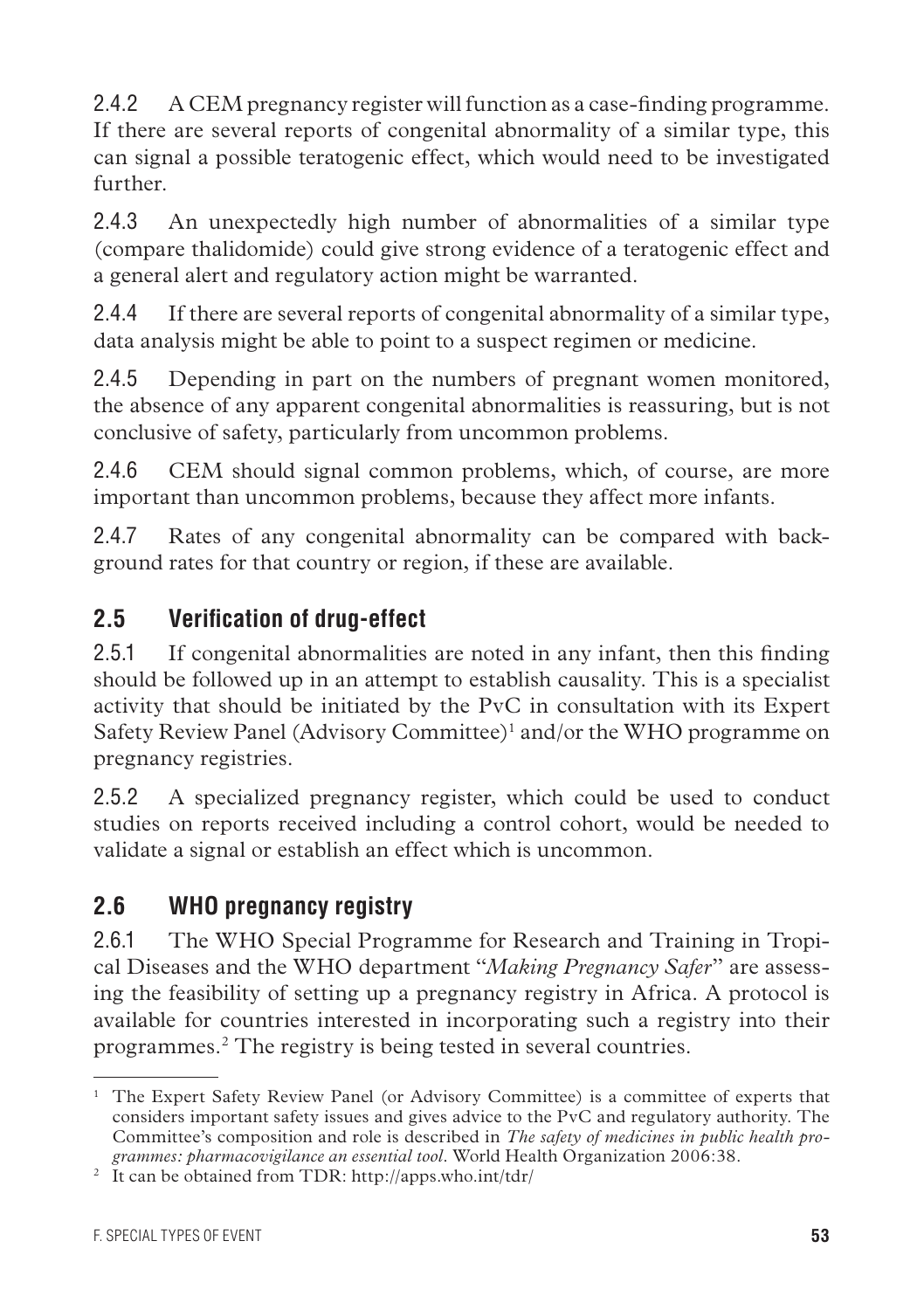2.6.2 The basic methodology is that of a controlled prospective observational cohort study of randomly selected pregnant women with control cohorts.

2.6.3 Such a programme is not normal pharmacovigilance, and health professionals responsible for ART should consult the relevant WHO department for two possible reasons:

- 2.6.3.1 to consider developing such a programme for women of childbearing potential on ART;
- 2.6.3.2 to offer collaboration and request assistance in running a CEM pregnancy register. Collaboration could include:
	- WHO training of staff in appropriate follow-up procedures;
	- WHO offering trained staff to undertake or assist with follow-up;
	- WHO providing training of staff in surface examination for the detection of major congenital abnormalities;
	- WHO advice on referral to a specialist investigation team to follow up a signal;
	- sharing of the CEM data.

# 3. Lactation exposure

3.1.1 Questions about exposure of an infant to breast milk from a woman on ART are included in the questionnaires.

3.1.2 At follow-up, women on ART who are breastfeeding need to be asked about any events they have observed in their infant.

3.1.3 The outcome for every infant exposed during lactation should be recorded. If there have been no events, it is important to record, "*no effect*" as the outcome.

3.1.4 Details of exposure during lactation should be incorporated in the special clinical category called "*Lactation exposure*" at the time of data entry in order to establish a register with outcomes.

# 4. Deaths

**4.1** All deaths should be followed up to assess the cause, even if it seems most unlikely that death was related to the medicine.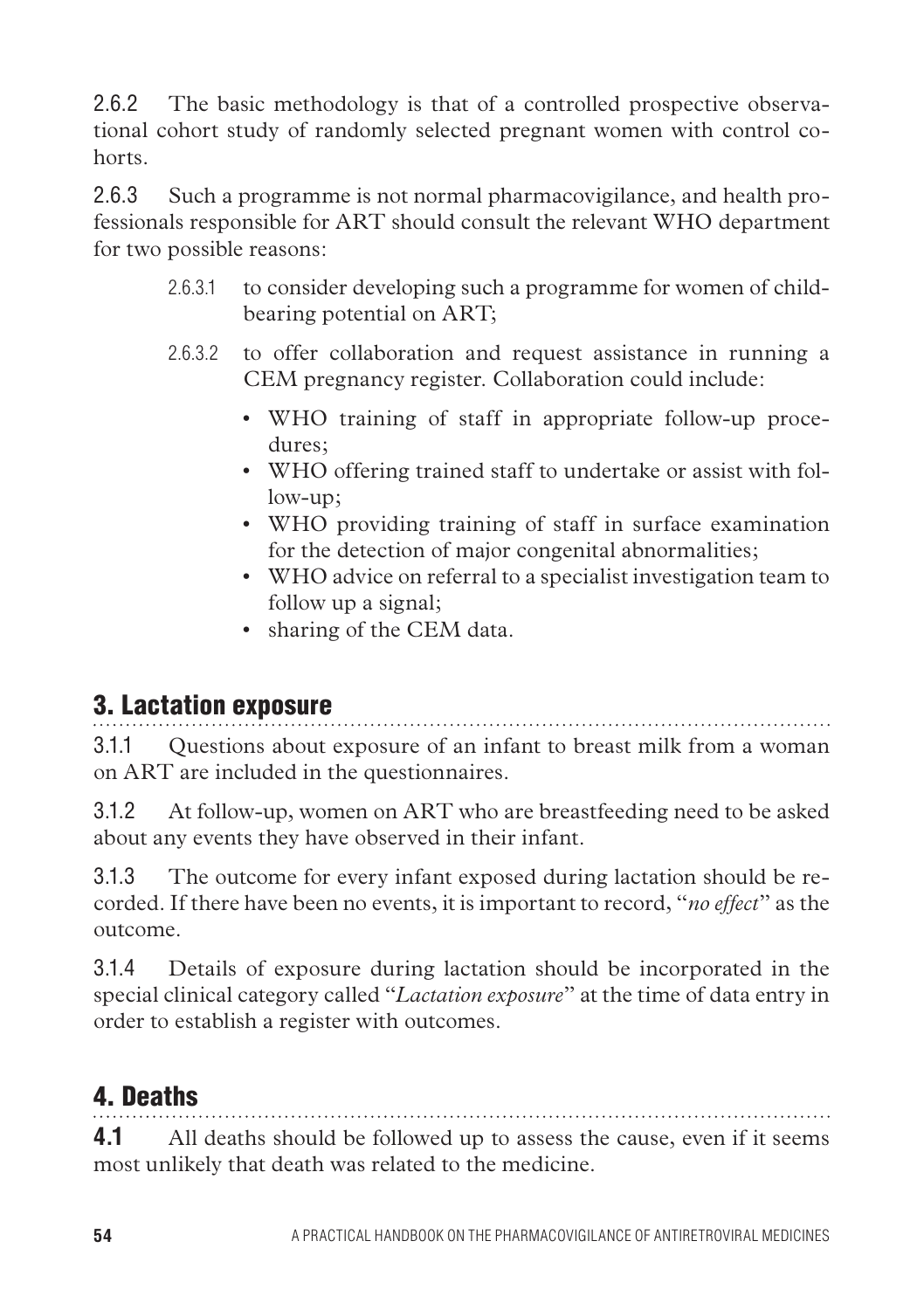**4.2** Deaths should be entered in a special clinical category at data entry to compile a register for regular review with each collation of events. This facilitates assessment. A sample listing of deaths is included in Annex 11.

**4.3** With CEM, death rates can be calculated. This has particular advantages.

4.3.1 Importantly, death rates can be used to measure changes in outcomes.

4.3.2 Death rates can be compared between comparators. Differences may demonstrate greater effectiveness or greater safety. Numbers need to be adequate to make valid comparisons.

# 5. Lack of efficacy

### **5.1 Event terms**

51.1 Lack of expected efficacy should always be recorded as an event. The following event terms should be used as appropriate:

5.1.1.1 "medicine ineffective";

5.1.1.2 "therapeutic response decreased".

### **5.2 Reasons for lack of efficacy**

5.2.1 These are important events to record. Possible reasons for lack of effect are as follows:

- 5.2.1.1 did not retain the medication because of vomiting or severe diarrhoea;
- 5.2.1.2 lack of adherence to treatment schedule;
- 5.2.1.3 inadequate dose;
- 5.2.1.4 poor quality medication;
- 5.2.1.5 counterfeit medication;
- 5.2.1.6 incorrect diagnosis;
- 5.2.1.7 interactions reducing blood levels;
- 5.2.1.8 drug resistance.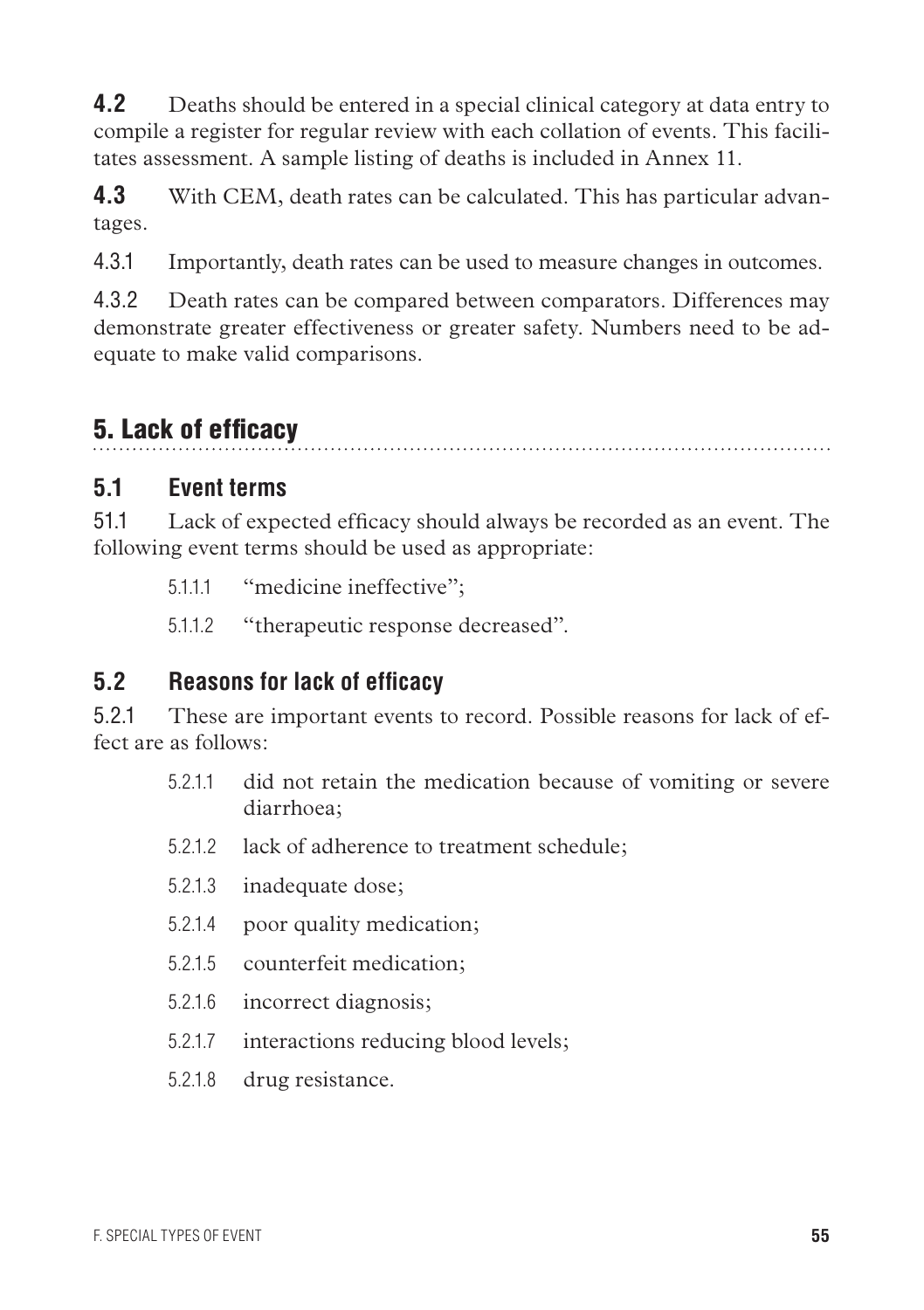# 6. Late onset reactions

**6.1** A number of important and serious adverse reactions to ART are late in onset or progressively worsen over time e.g. lipodystrophy.

**6.2** Because the complete evolution of some of these problems is not fully characterized, a decision may be made by the clinical programme managers to extend monitoring of these particular patients until the natural history of the problem is evident or until the risks to the patients are unacceptable.

**6.3** In the latter case a decision may be made to monitor these patients after the suspect treatment is withdrawn in order to develop an understanding of the degree of reversibility of the problem.

**6.4** Special event terms and definitions may be needed to record changes as a toxicity progresses. The clinical experts should suggest what terms are needed and they can be added to the event dictionary.

# 7. Concomitant morbid conditions

**7.1** Patients may be more susceptible to particular adverse reactions if they also have other health problems, either because of the concomitant condition or from the interaction of the ART with medicines being used to treat the other condition(s). Examples of concomitant illnesses that may result in such problems are: tuberculosis, malnutrition and malaria.

**7.2** Concomitant conditions should therefore always be recorded and they can then be tested statistically as risk factors for events of interest.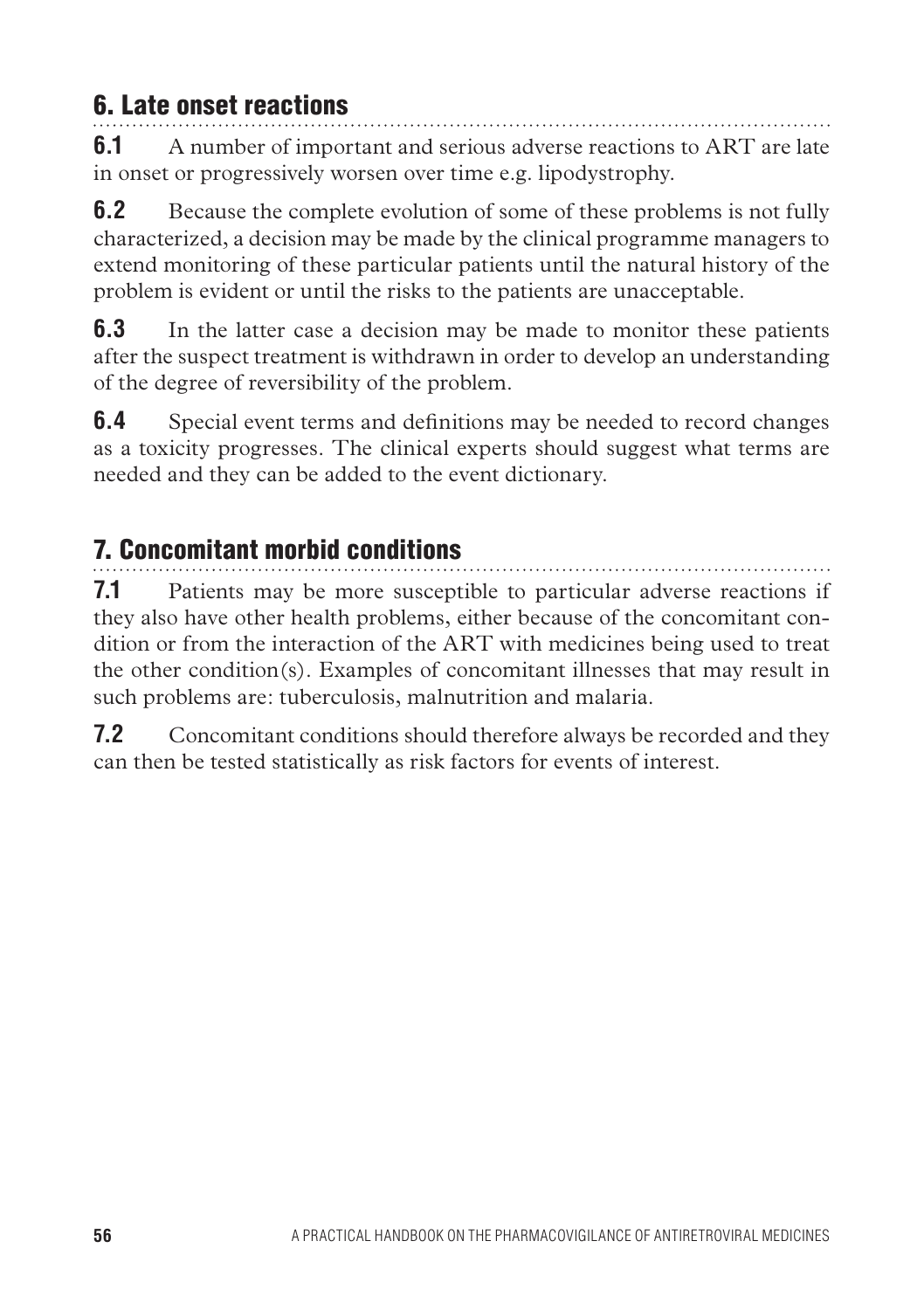# G. Relationship/causality assessment

# 1. Background

# **1.1 Two basic questions**

These questions need to be addressed separately.

- 1.1.1 Is there a convincing relationship between the drug and the event?
- 1.1.2 Did the drug actually cause the event?

# **1.2 Objective and subjective assessments**

1.2.1 The objective phase

This takes into account actual observations and establishes the **relationship** (see sections G.2 and G.4, below).

### 1.2.2 The subjective phase

This is the process of making an attempt to establish a firm opinion about **causality** in those events for which a close relationship has been established. It takes into account the plausibility of the drug being the cause of the event, after having considered the (known) pharmacology, other experience with the medicine or related medicines, and inferences made from epidemiological observations and statistical evaluations (see section I3 and J2.5).

# **1.3 General understanding**

1.3.1 Establishing causality is a process which begins by examining the relationship between the drug and the event.

1.3.2 The relationship of a single case-report can be established, but it may not be possible to establish a firm opinion on causality until a collection of such reports is assessed or new knowledge is gained.

1.3.3 The ultimate goal of assessment of each event, or a cluster of events being treated as a signal, is an answer to the question: *Did the drug cause the event(s)*? Yes or no?

1.3.4 Causality for individual reports, even those with a close relationship, can seldom be established beyond doubt and our assessments are based on probability.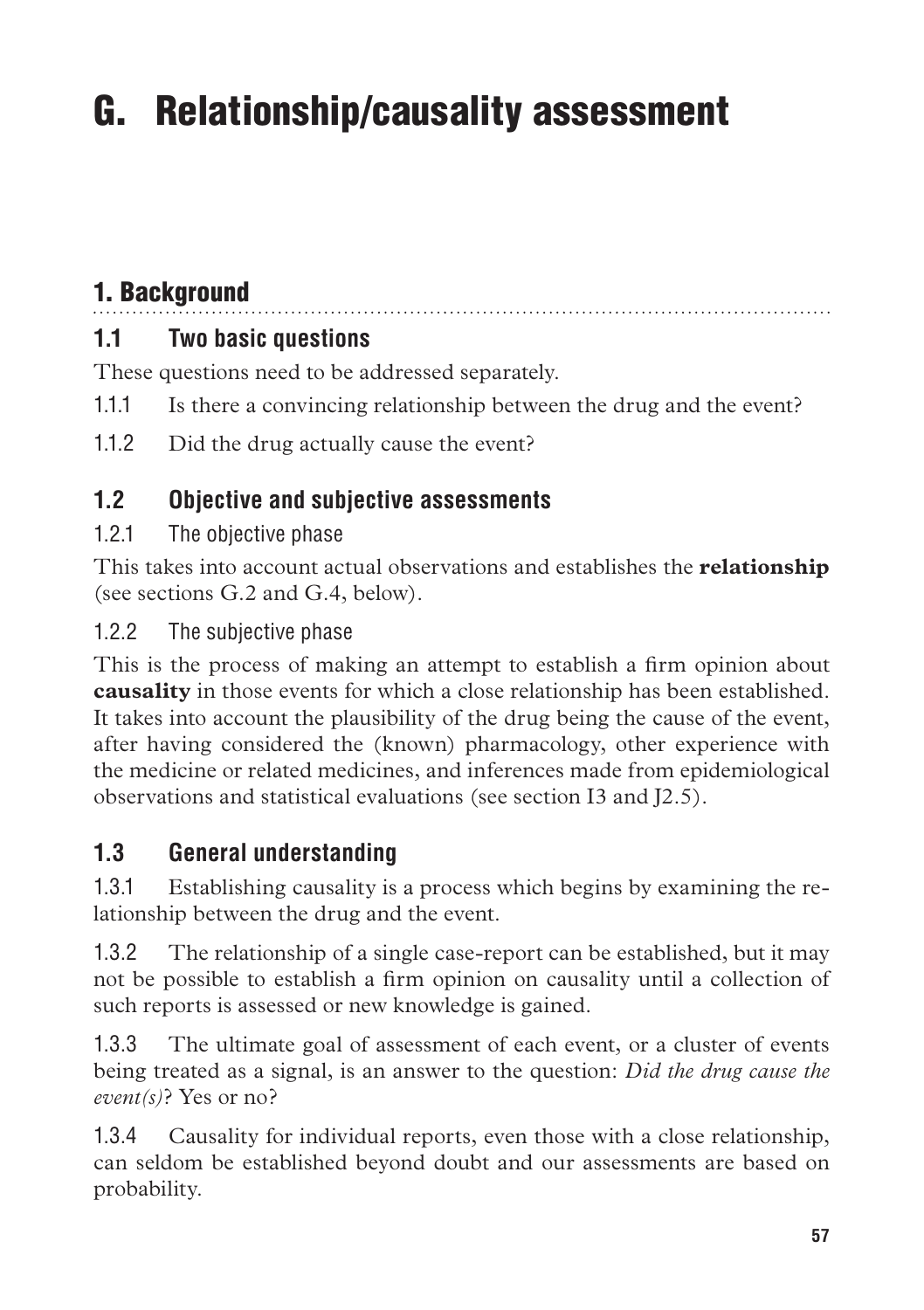1.3.5 A causality assessment should be seen as provisional and subject to change in the light of further information on the case, or new knowledge coming from other sources.

### 2. Factors to consider when assessing the relationship between drug and event

# **2.1 Did the event begin** *before* **the patient commenced the medicine?**

This may seem an obvious consideration, but reports are received in which this has not been taken into account, and a careful check has then revealed that the event preceded the use of the suspect medicine and therefore there was no relationship.

### **2.2 Is there any other possible cause for the event?**

- 2.2.1 Could the event be due to the illness being treated?
- 2.2.2 Could it be due to some other co-existent disease?
- 2.2.3 Could it be due to some other medicine being used concurrently?

### **2.3 Is the duration to onset of the event plausible?**

2.3.1 Is the event likely to have occurred in the time frame in question?

2.3.2 Did it occur too quickly to be related to the particular medicine, taking into account its pharmacological action?

2.3.3 Did the patient take the medicine for a long time without any problems? (Delayed reactions after long-term exposure do occur, but most reactions will occur soon after the patient starts to take the medicine.)

2.3.4 The nature of the event should be considered when assessing the significance of the period of exposure, for example:

- 2.3.4.1 some events take a long time to develop (e.g. cancer);
- 2.3.4.2 some develop quickly (e.g. nausea and headache);
- 2.3.4.3 allergic reactions to first-time exposure to a drug generally take around 10 days to appear. On repeat exposure they may occur immediately.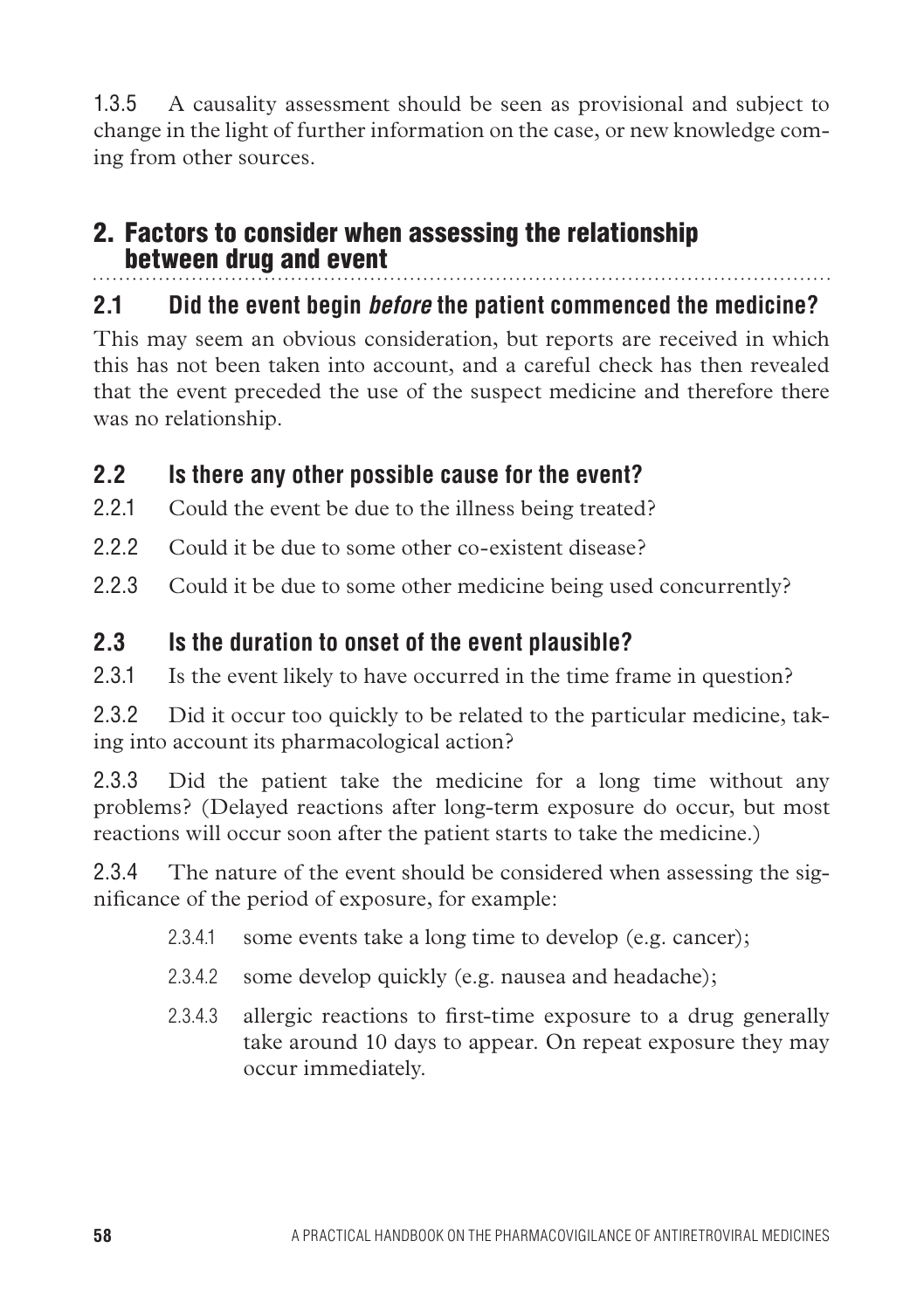### **2.4 Did the event occur after the commencement of some other medicine?**

If the event began shortly after commencing another medicine, then two possibilities should be considered.

2.4.1 The new medicine may have caused the event.

2.4.2 There may have been an interaction between the two drugs and the interaction caused the event.

# **2.5 Did the event occur after the onset of some new illness?**

If so, the event may be due to the new illness.

# **2.6 What is the response to withdrawal of the medicine (dechallenge)?**

- 2.6.1 Did the patient recover?
- 2.6.2 Did the patient improve?
- 2.6.3 Was there no change?
- 2.6.4 Did the patient get worse?

2.6.5 Is the response to dechallenge unknown? If this is the case, then it should always be recorded as unknown.

If more than one medicine has been withdrawn, and if rechallenge is considered appropriate, it should be performed with only one medicine at a time.

# **2.7 What is the response to rechallenge?**

Conditions for a positive rechallenge are:

2.7.1 the patient recovered on initial withdrawal;

2.7.2 the patient developed the same problem again when re-exposed to the same medicine alone, although it may be of different severity;

2.7.3 the patient recovered when the medicine was withdrawn once again;

2.7.4 it should be noted that it is not always safe to subject the patient to a rechallenge;

2.7.5 if the response to rechallenge is unknown, this should be recorded.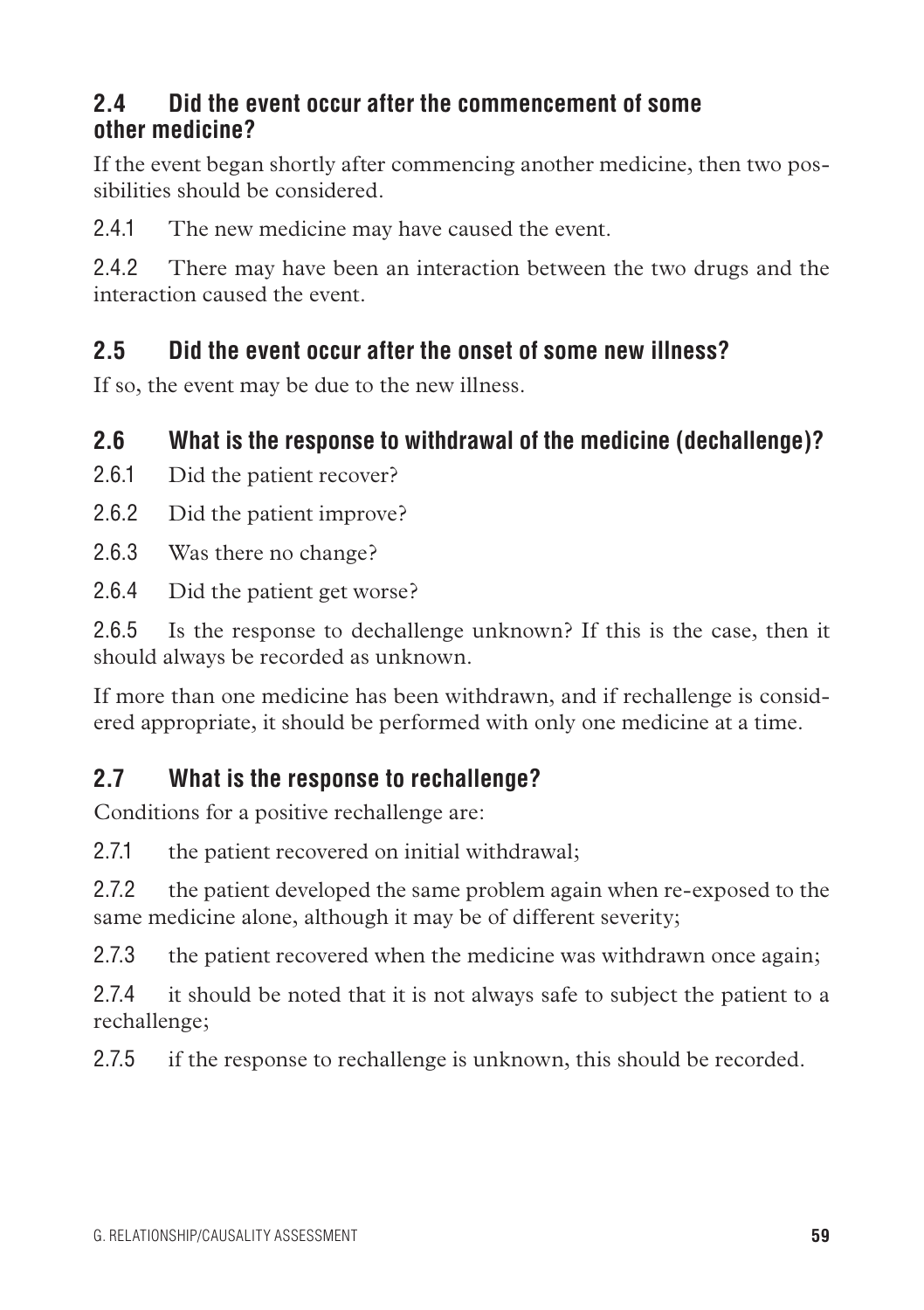# 3. Categories of relationship

There are six standard categories of relationship between drug and event. These are the same as the causality categories in the WHO International Drug Monitoring Programme:

- **3.1** certain (or definite);
- **3.2** probable;
- **3.3** possible;
- **3.4** unlikely;
- **3.5** unclassified (or conditional);
- **3.6** unassessable (or unclassifiable).

# 4. Requirements for inclusion of an event in a specific category

### **4.1 Certain**

4.1.1 The event is a specific clinical or laboratory phenomenon.

4.1.2 The time elapsed between the administration of the drug and the occurrence of the event is plausible. (*Requirement*: dates of drug administration and date of onset of the event must be known.)

4.1.3 The event cannot be explained by concomitant disease or any other drug or chemical. (Requirement: Details of other medicines taken must be known. The report must also state if there were no other medicines in use. If this is unknown, then doubt exists and the event cannot be included in this category.)

4.1.4 The patient recovered within a plausible length of time following withdrawal of the drug. (*Requirement*: The date of withdrawal of the drug and the time taken for recovery should be known. If these dates are unknown, then doubt exists and the event cannot be included in this category.)

4.1.5 The same event recurred following rechallenge with the same drug alone. (*Requirement*: The report must state the outcome of rechallenge. If this is unknown, then doubt exists and the event cannot be included in this category.)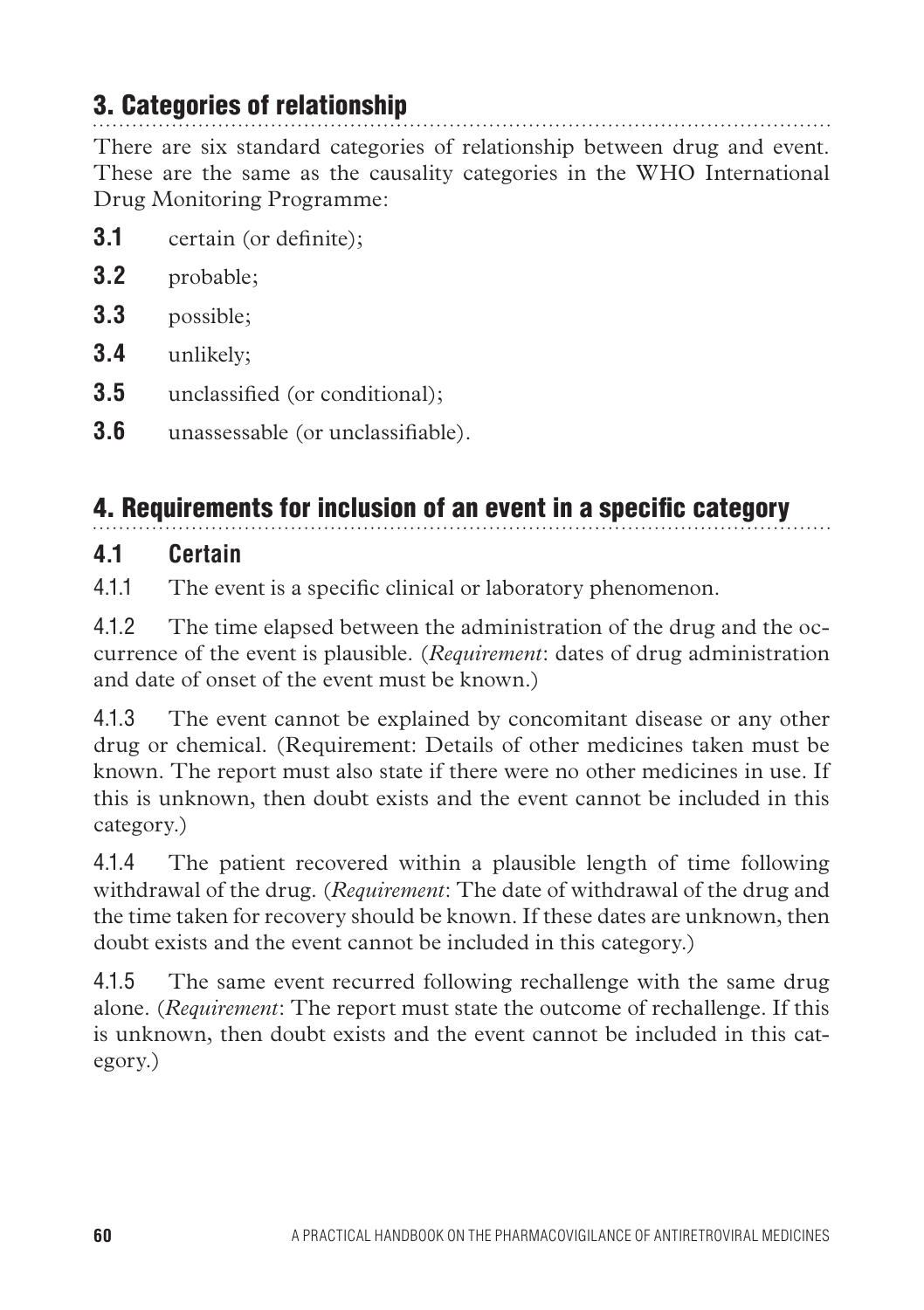## **4.2 Probable**

4.2.1 The event is a specific clinical or laboratory phenomenon.

4.2.2 The time elapsed between the administration of the drug and the occurrence of the event is plausible. (The dates of drug administration and date of onset of the event must be known.)

4.2.3 The event cannot be explained by concurrent disease or any other drug or chemical. (Details of other medicines taken must be known. The report must also state if there were no other medicines in use. If this is unknown, then doubt exists and the event cannot be included in this category.)

4.2.4 The patient recovered within a plausible length of time following withdrawal of the drug. (The date of drug withdrawal and the time taken for recovery should be known.)

4.2.5 Rechallenge did not occur, or the result is unknown.

## **4.3 Possible**

4.3.1 The time elapsed between the administration of the drug and the occurrence of the event is plausible. (The dates of drug administration and date of onset of the event must be known.)

4.3.2 The outcome of withdrawal of the suspect medicine is not known, and/or the medicine might have been continued and the final outcome is not known; and/or

4.3.3 there might be no information on withdrawal of the medicine; and/ or

4.3.4 the event could be explained by concomitant disease or use of other drugs or chemicals; and/or

4.3.5 there might be no information on the presence or absence of other medicines.

4.3.6 *Deaths* cannot be coded as probable because there is no opportunity to see the effect of withdrawal of the drug. If there is a plausible time relationship, a death should be coded as possible.

4.3.7 In addition to deaths, there is a further group of events that do not fit the relationship assessment process and the coding can vary. Consider the following examples:

4.3.7.1 *Myocardial infarction*. Many patients recover from this event as part of the natural history of the disease and, with very few exceptions, recovery is not a response to withdrawal of a drug.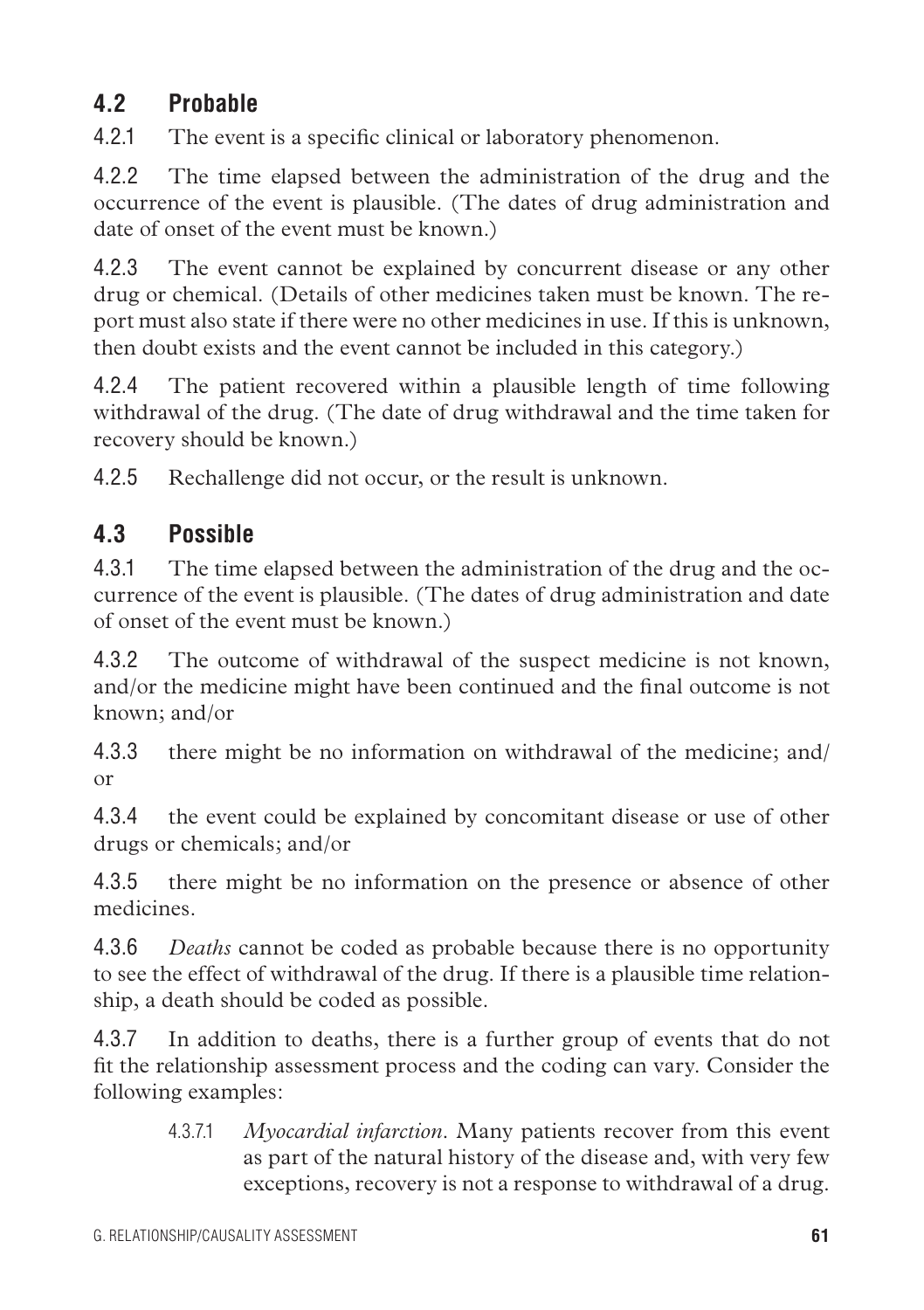Hence the result of "dechallenge" is meaningless. This type of reaction may be coded as "possible".

- 4.3.7.2 *Stroke*. Some patients recover fully, some partially, some remain severely disabled and some die. All these outcomes are part of the natural history of the disease and, with very few exceptions, are unrelated to drug withdrawal. Again, the result of "dechallenge" is usually meaningless. This type of reaction may be coded as "possible".
- 4.3.7.3 *Acute anaphylaxis immediately following an injection*. Here there is an obvious direct relationship, but the usual parameters for establishing relationship, e.g. dechallenge do not apply. In this example, the best category for the relationship is "certain".

## **4.4 Unlikely**

4.4.1 The event occurred with a duration to onset that makes a causal effect improbable with the drug being considered. (The pharmacology of the drug and nature of the event should be considered in arriving at this conclusion.); and/or

4.4.2 the event commenced before the first administration of the drug; and/ or

4.4.3 the drug was withdrawn and this made no difference to the event when, clinically, recovery would be expected. (This would not apply for some serious events such as myocardial infarction, or events causing permanent damage.); and/or

4.4.4 it is strongly suggestive of a non-causal relationship if the drug was continued and the event resolved.

## **4.5 Unclassified or conditional**

These are reports with insufficient data to establish a relationship and more data are expected. This is a temporary repository, and the category for these events will be finalized when the new data become available.

## **4.6 Unassessable**

4.6.1 An event has occurred in association with a drug, but there are insufficient data to make an assessment.

4.6.2 Some of the data may be contradictory or inconsistent.

4.6.3 Details of the report cannot be supplemented or verified.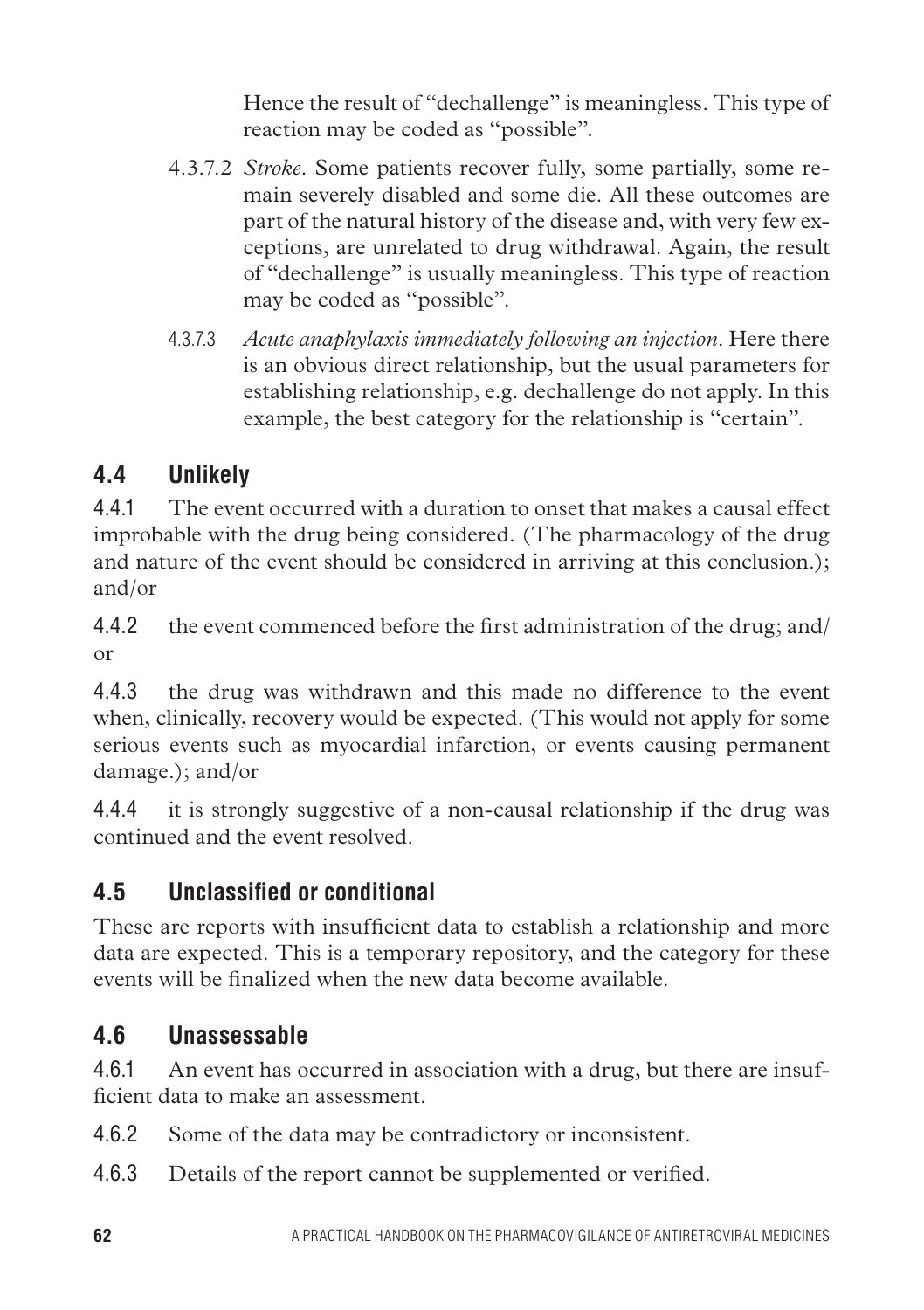## 5. Processes for establishing the relationship

The use of CemFlow ensures a methodical approach to relationship assessment. If this cannot be used because of a poor Internet connection, use of a coding sheet before data entry (referred to in section E.3.4) is very helpful (see Annex 6 for an example). The following should be recorded systematically.

## **5.1 Result of dechallenge**

Select the most appropriate outcome:

- 5.1.1 event resolved;
- 5.1.2 resolving;
- 5.1.3 resolved with sequelae;
- 5.1.4 not resolved;
- 5.1.5 worse;
- 5.1.6 death;
- 5.1.7 unknown;
- 5.1.8 no dechallenge (medicine continued).

## **5.2 Result of rechallenge with the same medicine by itself**

Select the most appropriate outcome:

- 5.2.1 recurrence of problem;
- 5.2.2 no recurrence;
- 5.2.3 unknown;
- 5.2.4 no rechallenge.

## **5.3 Outcome of the event**

Select the most appropriate term:

- 5.3.1 resolved;
- 5.3.2 resolving (as at a recorded date);
- 5.3.3 not resolved;
- 5.3.4 worse;
- 5.3.5 patient died;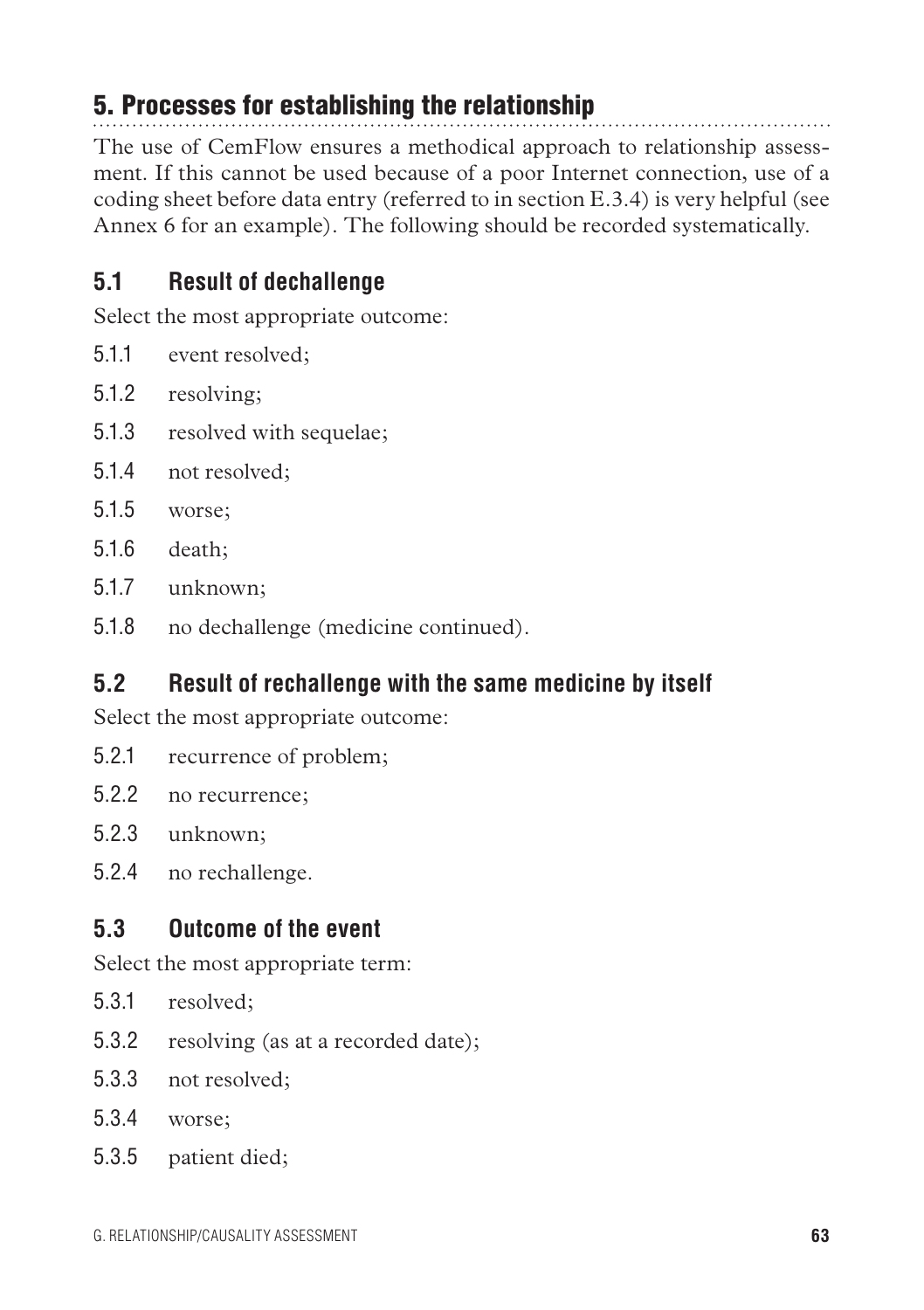- 5.3.6 permanent disability;
- 5.3.7 unknown.

## **5.4 Clinical details**

- 5.4.1 concomitant disease(s);
- 5.4.2 relevant patient history, e.g. liver disease or renal disease;
- 5.4.3 previous exposure to same medicine(s):
	- 5.4.3.1 yes or no?
	- 5.4.3.2 any reaction to previous exposure yes or no?

5.4.3.3 if "yes", record the reaction term(s) for previous reaction(s).

## **5.5 Logic check**

It is very easy to make mistakes in assigning a relationship. The final step should be a check on your logic. Some of the considerations are as follows:

5.5.1 you should not have a relationship of "certain" if there has been no rechallenge, or the outcome of rechallenge is unknown;

5.5.2 you should not have a relationship of "probable" if there has been no dechallenge or the result of dechallenge is unknown;

5.5.3 you should not have a relationship of "probable" if the outcome of the event is unknown;

5.5.4 you should not have a relationship of "probable" if there are other possible causes of the event.

## **5.6 Reactions and incidents**

It is useful for analytical purposes to divide the events into two groups.

5.6.1 Those events with a relationship coding of definite, probable or possible can be aggregated and referred to as "reactions" because the event is likely to be related to the medicine(s).

5.6.2 Those events with a relationship coding of unlikely, can be referred to as "incidents" because they appear to be incidental to the use of the medicine.

5.6.3 The following equation simplifies the concept and is consistent with the definition of "events": *events = reactions + incidents*.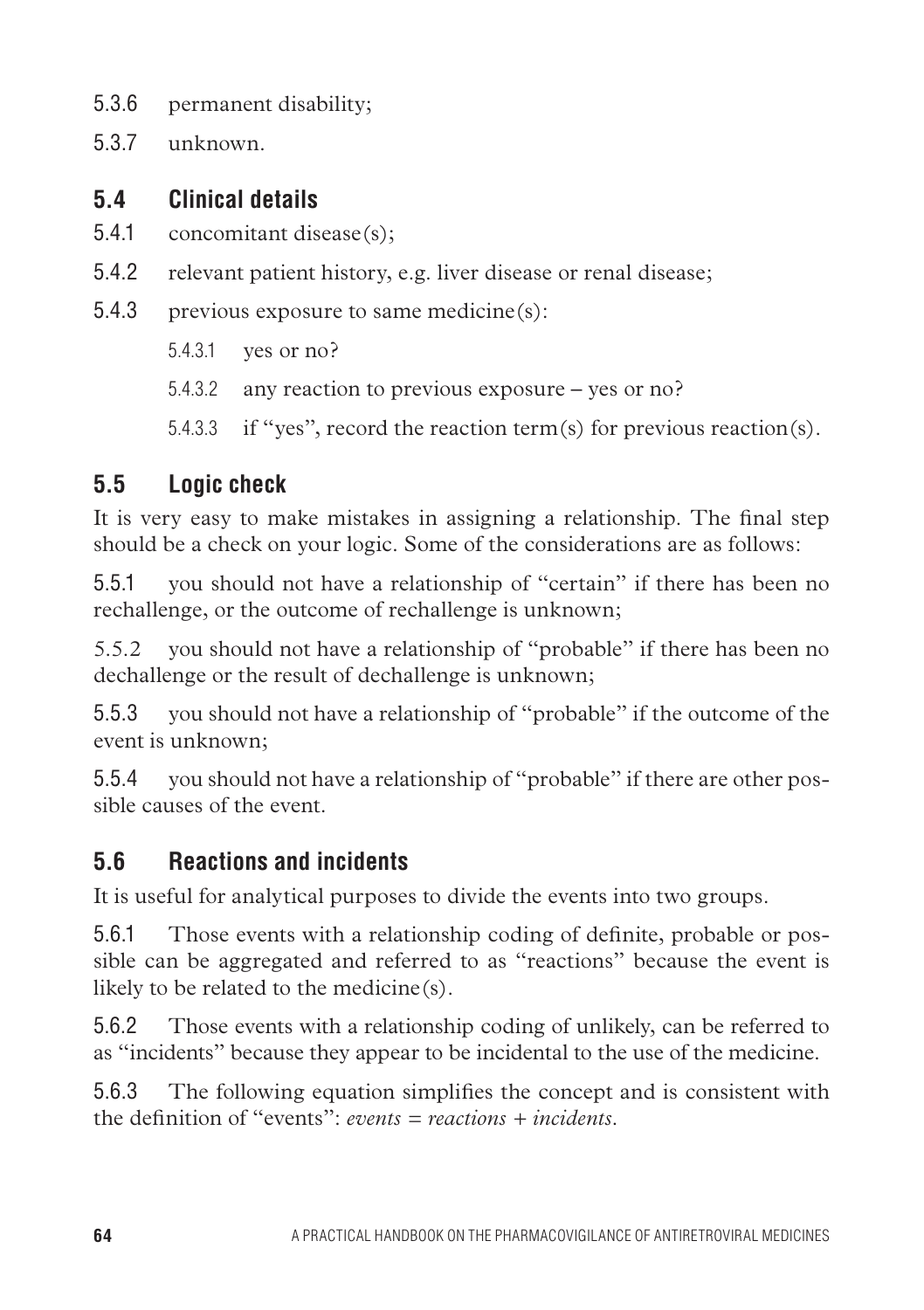# H. Signal identification

(*For spontaneous reporting or cohort event monitoring*)

## 1. Introduction

## **1.1 General approach**

The identification of signals in the PvC's, or another database, of adverse events or suspected adverse reactions requires careful review of individual reports and events. Careful, informed, routine, systematic and standardized clinical review of the Centre's reports with the recording and appropriate collation of good data provides the quickest and most satisfying way of identifying previously unsuspected adverse reactions. Following through the whole process from relationship assessment, to signal identification, to signal strengthening, to communicating the findings is essential.

## **1.2 Definition of a signal**

1.2.1 "*Reported information on a possible causal relationship between an adverse event and a drug, the relationship being unknown or incompletely documented previously*."

1.2.2 Alternatively, there are several events (or sometimes a single event) with a strong relationship ("certain" or "probable" and sometimes "possible") and there does not seem to be good evidence anywhere of it being recognized as a reaction.

1.2.3 There may be one or two case-reports in the literature, but this is insufficient as validation and the signal needs to be strengthened.

## **1.3 Reference sources on adverse reactions**

1.3.1 *Martindale, The Complete Drug Reference* is probably the most reliable source.

1.3.2 *The Physicians Desk Reference (PDR)* is also useful. However, the entries are mainly data sheets provided by pharmaceutical companies and contain many references to possible reactions that are not validated and the information is often difficult to interpret.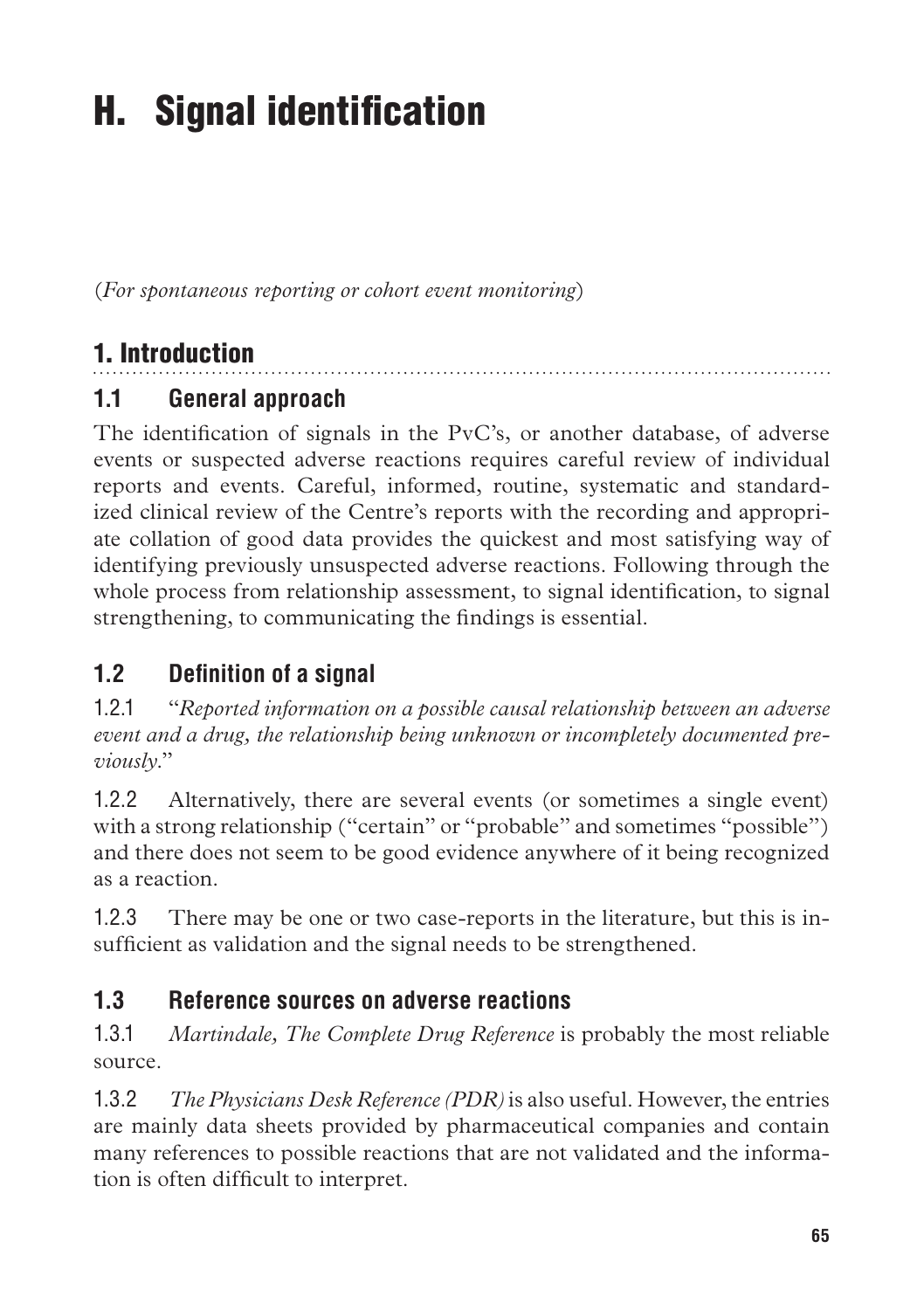1.3.3 *Micromedex online drug reference* is a reliable source of information.

1.3.4 If there is not good evidence of an event being recognized as an adverse reaction in two or more of the above-mentioned references, then, if warranted clinically, it should be investigated further as a possible signal.

## 2. Good data are essential

**2.1** The data in the report(s) need to be of good quality if a signal of a new adverse reaction is to be considered.

**2.2** There should be sufficient data to fully assess the relationship of the drug to the event. The strongest signals will have several reports with a "certain" or "probable" relationship. A signal may possibly be identified from one very good "certain" report. If there are no "certain" reports, at least three "probable" reports would be necessary for a signal.

**2.3** The first reports with a "certain" or "probable" relationship are called "**index cases**".

**2.4** Cases with a "possible" relationship can only provide supporting evidence. A group of unexpected deaths coded as "possible" forms an exception to this general rule and will need to be taken seriously.

**2.5** Cases coded as "unclassified" or "unassessable" should not be considered in the investigation of a signal.

**2.6** A group of "unlikely" reports may occasionally produce a signal of an unexpected reaction that was not recognized at the time of clinical assessment. However, they should not be included in the assessment of a signal for which there are reports with certain, probable or possible relationships because they are different and could mask the characteristics of the signal being investigated.

## 3. Selection criteria for events to investigate

**3.1** There are good data.

**3.2** The event is clinically relevant.

**3.3** There have been several reports of the event that show a credible and strong relationship with the drug (certain or probable).

**3.4** If validated, the event is of sufficient importance or interest to:

3.4.1 require regulatory action;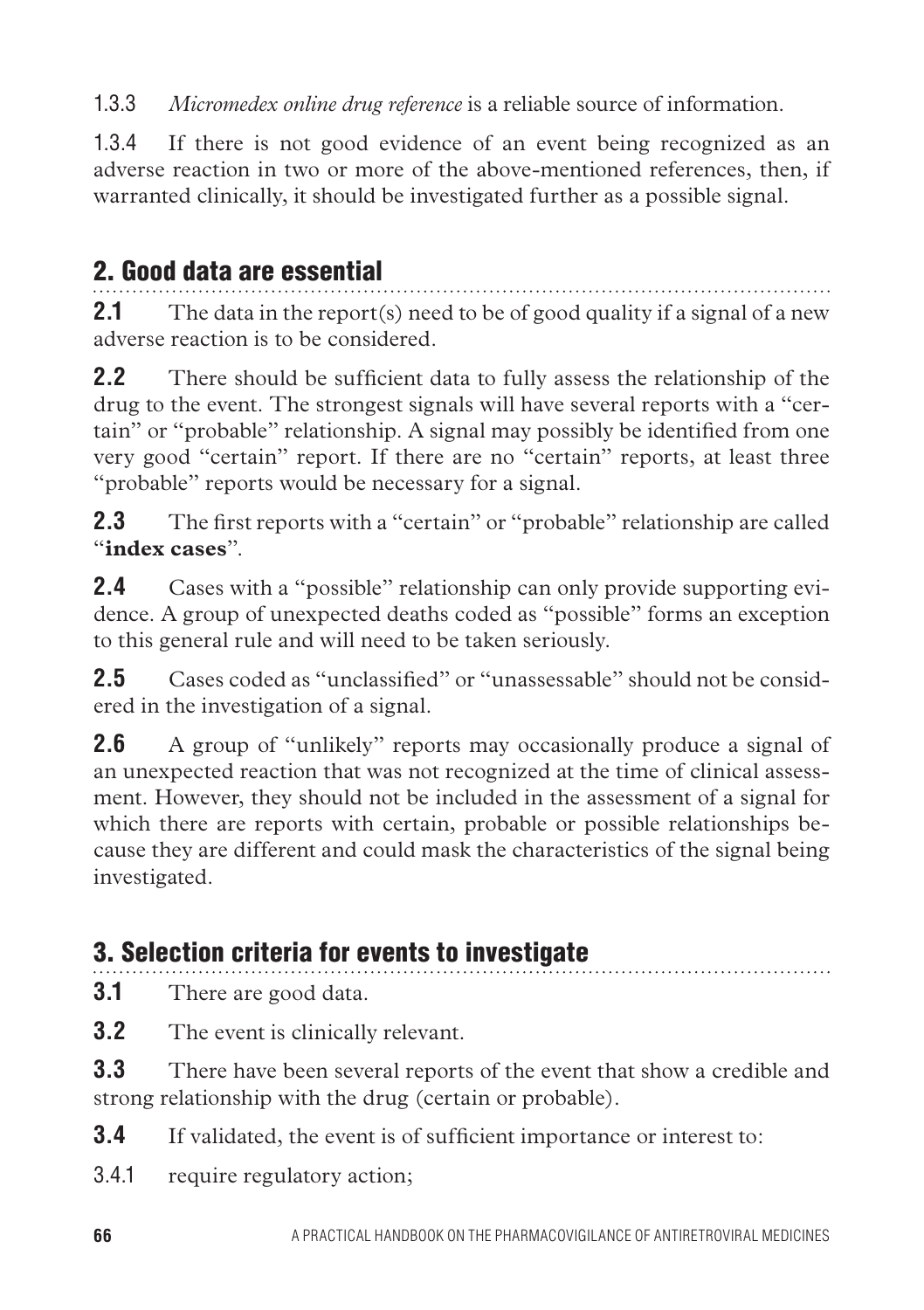- 3.4.2 require advice to prescribers;
- 3.4.3 be of scientific importance.

## 4. Methods of signal identification

- • clinical assessment of individual events
- clinical review of collated events
- record linkage
- automated signal detection.

#### **4.1 Clinical assessment of individual events**

4.1.1 Careful, routine, standardized clinical assessment of individual reports, as described in section G, with alertness to the possibility of a signal, offers the quickest method of identifying signals.

4.1.2 This approach should be taken during routine review of incoming reports.

- 4.1.2.1 During routine assessment of reports, if an assessor identifies an event and thinks that it could be a new type of adverse reaction, a search should be undertaken for records of other similar events to confirm the opinion.
- 4.1.2.2 First, the database should be checked for other similar reports or clinically related terms.
- 4.1.2.3 Then the adverse reaction should be checked in the reference sources (section 1.1.3).
- 4124 If there is no reference to the occurrence of the event as an adverse reaction, proceed with its investigation.

## **4.2 Clinical review of collated events**

#### 4.2.1 Regular review

All the events in the database for the drug(s) of interest (or class of drugs) should be reviewed at regular intervals e.g. each month.

#### 4.2.2 Clinical presentation

This is facilitated by collating (sorting) the events by means of a computer programme into a clinically orientated structure so that the overall clinical picture of events occurring with the drug or regimen can be viewed. This is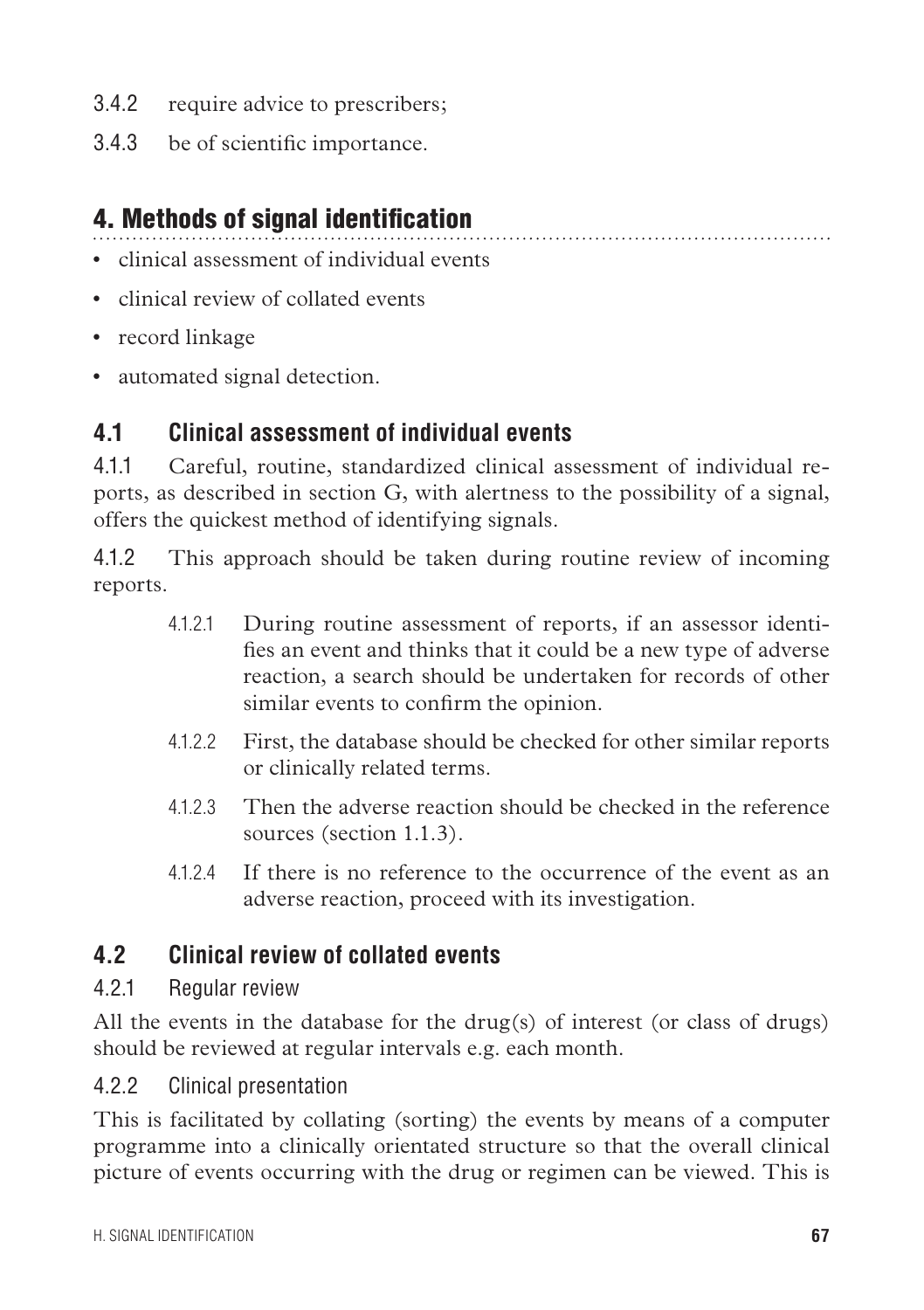accomplished by sorting the event terms by the events dictionary codes (see section D.9.3).

- 4.2.3 Collating the events
	- 4.2.3.1 By this stage, the individual events have been assessed, and each event should have had a term applied to it that is selected from the events dictionary. There is a dictionary code for each of these terms and this should be added to the database with the terms during data entry. Using CemFlow the application of the code is automated.
	- 4.2.3.2 The dictionary terms are coded in such a way that clinically related events appear together when the events are sorted by code.
	- 4.2.3.3 The events can then be printed out or seen on the computer monitor in a systematic clinical structure. Groups of related events are then seen clearly.
	- 4.2.3.4 Example: for the investigation of cardiac failure as a possible signal, all possibly related events and conditions that might be associated with heart failure should be considered together. These would include cardiac failure aggravated, cardiac failure right, congestive heart failure, cardiac failure left, dyspnoea (assessed as of cardiac origin), peripheral oedema, jugular venous pressure increased, cardiomegaly, cardiomyopathy and heart valve disorders. The whole group of events should then be taken into consideration. (See Annex 8 for such an events collation.)
	- 4.2.3.5 The events dictionary terms are coded in this clinically relevant way.
	- 4.2.3.6 Annex 12 is a table which illustrates the collation of events in a clinical hierarchy and which also shows a signal.
		- The table A12.1 shows eye events reported as being associated with COX-2 inhibitors from the IMMP in New Zealand.
		- The listing demonstrates a signal of disturbance of vision including temporary blindness and visual field defect. All but one of the events listed under "Visual acuity" form part of the signal. There is one report that is "certain" and 12 "probable" reports. That makes a strong signal. There were four reports with a "possible" relationship which give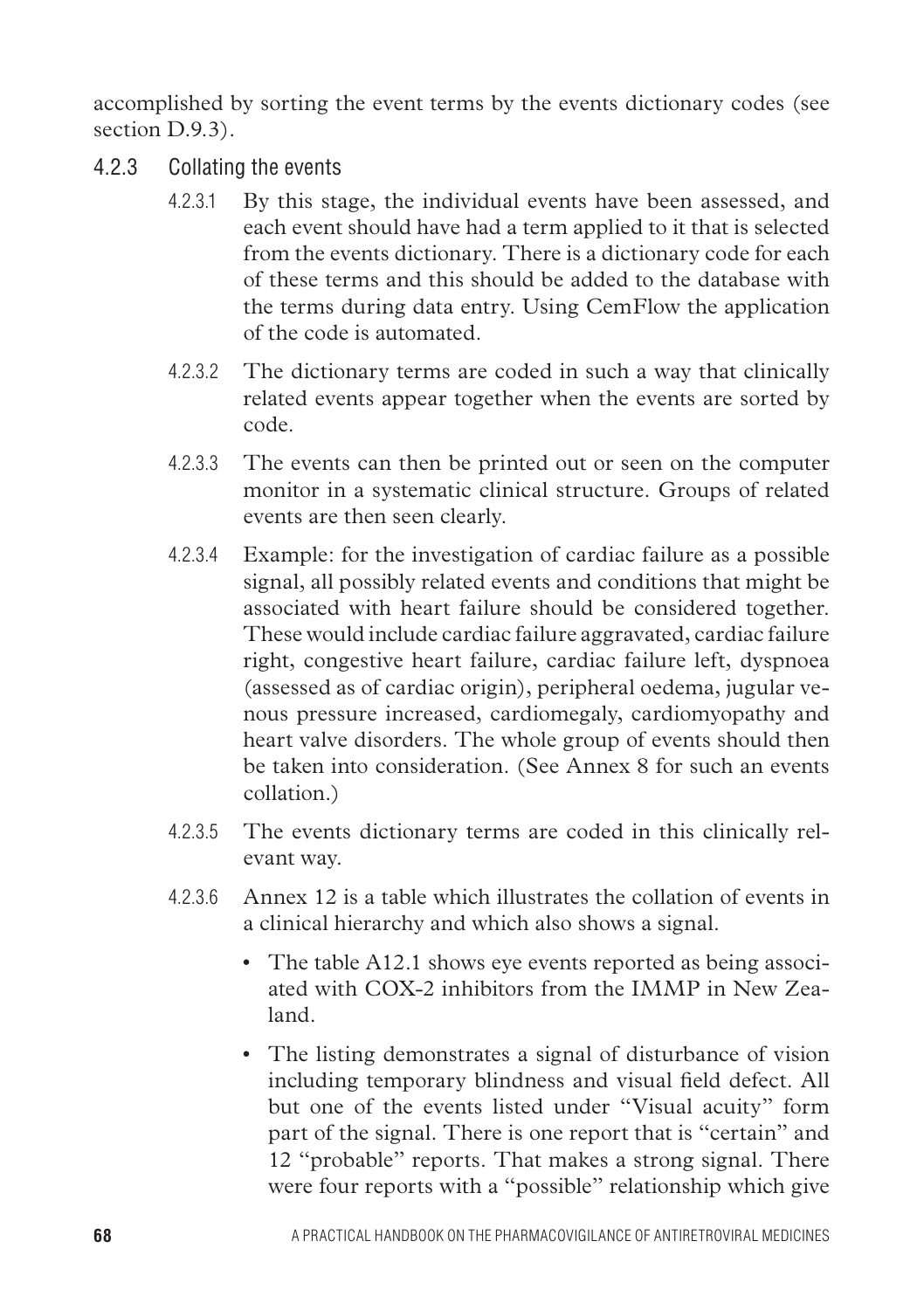supporting evidence. There was also one report that is "unlikely" because there was another cause for the event. The reports under "Disturbance" are also likely to be related to this signal.

• This signal was published and is a good illustration of how to develop and validate a signal. (Coulter DM, Clark DWJ. Disturbance of vision by COX-2 inhibitors. *Expert Opinion on Drug Safety*, 2004, 3:607–614.)

#### 4.2.4 Special reports

At the time of collation of all the events in the database into their clinical groups and sub-groups, using CemFlow, four special reports will be produced in addition to the general collation:

- 4.2.4.1 concomitant medicines. These are listed in the report together with the events reported while they were in use;
- 4.2.4.2 pregnancy register;
- 4.2.4.3 lactation exposure;
- 4244 dieds.

This perhaps unusual term is used to indicate that the patients died from whatever cause (and the causes will be listed) without any implication of an adverse effect of the medicine. This is necessary for event monitoring where the recording of events implies no cause and effect relationship. Death is an event and is recorded as 'died'. The use of the term, 'Deaths' might carry the implication that the death was caused by the monitored medicine or regimen and this is to be avoided because of the risk of creating a drug scare.

- 4.2.5 Special types of event
	- 4.2.5.1 Deaths should be entered with the cause(s) given. The death event is termed 'died'. The causes of death should be collated within this category in the same way as events generally, using the dictionary code, so that they appear in clinically meaningful groupings. Any clinical patterns associated with death can then be seen easily. Rigorous validation procedures should then be applied to any suspicious patterns forming a signal (see section H1). An example of a collated listing of patients who died is shown in Anney 11.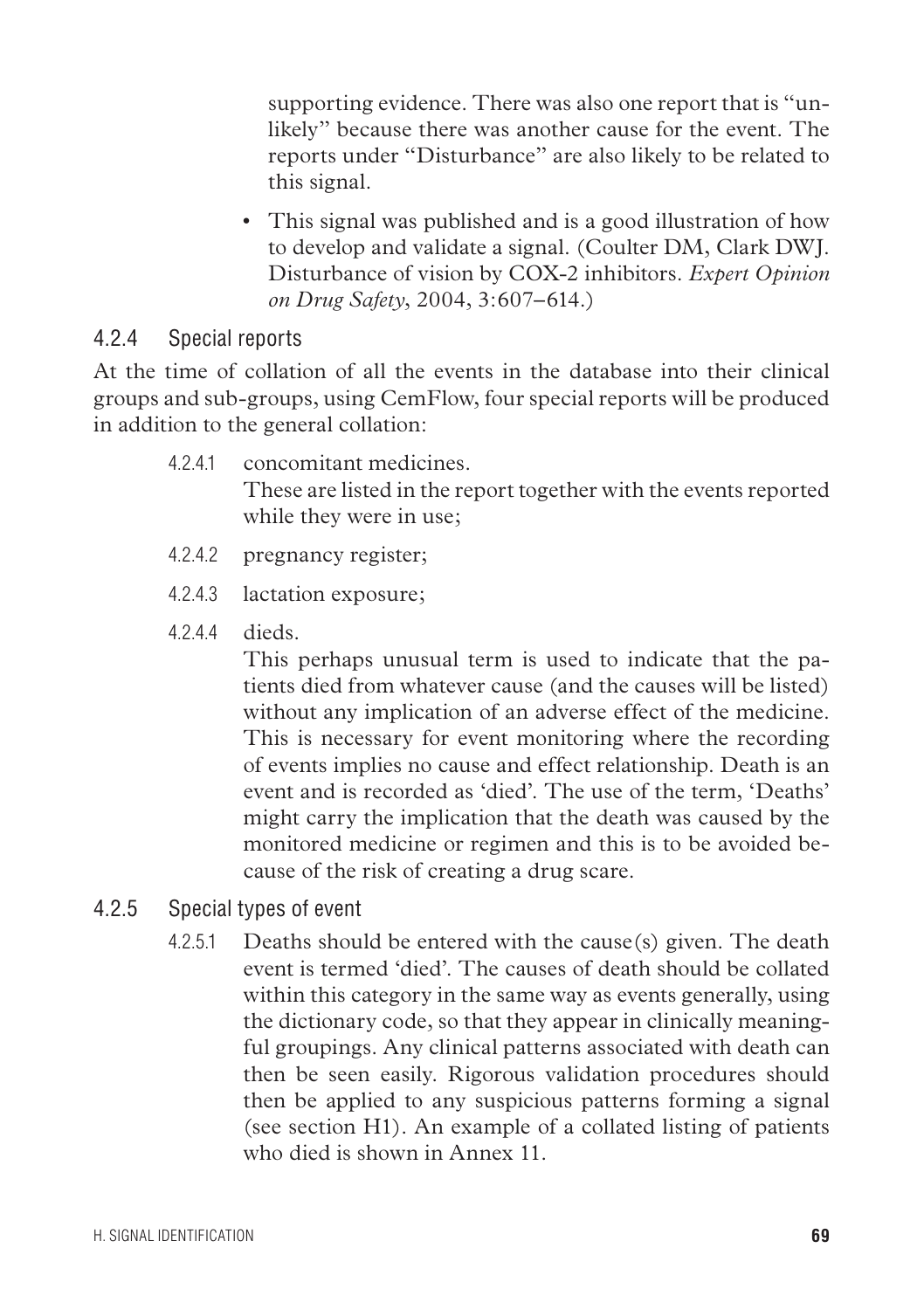- 4.2.5.2 Signals of interactions: All medicines used in association with the monitored medicines or regimen will be entered into the database and listed in a special report called "Concomitant medicines" at the time of the general collation. Each additional medicine is listed together with the events that occurred while it was being used, in order to facilitate visual signal identification of possible interactions. It is a record of events occurring with more than one medicine used. An example of a listing of Concomitant medicines is shown in Annex 13.
- 4.2.6 Review of events coded "unlikely"
	- 4.2.6.1 There is always the possibility that unexpected reactions have been coded as "unlikely" and represent missed signals.
	- 4.2.6.2 These events should be examined regularly for any unexpected patterns. If unexpected patterns emerge, they should be treated as signals and investigated as in section I.

#### **4.3 Record linkage**

4.3.1 Record linkage depends on the availability of a unique identifier for patients in the health system or in hospital records.

4.3.2 This same identifier must also be recorded with the patient details in the cohort database.

4.3.3 It can then be used as a tool to gather additional events data such as details of hospital admission.

4.3.4 The process involves matching the patient identifiers in the cohort with patient identifiers in any available databases or registers (e.g. register of deaths or hospital admissions).

4.3.5 When the patient records are linked in this way, it is possible to see, for example:

- 4.3.5.1 if the patient has died and the date and cause of death;
- 4.3.5.2 if the patient has been admitted to hospital and the diagnoses;
- 4.3.5.3 if the patient has been diagnosed with a disease of special interest for which a register has been created.

4.3.6 The results of the linkage are then reviewed and added to the records of events for the patients in the cohort. An unexpectedly high rate of a par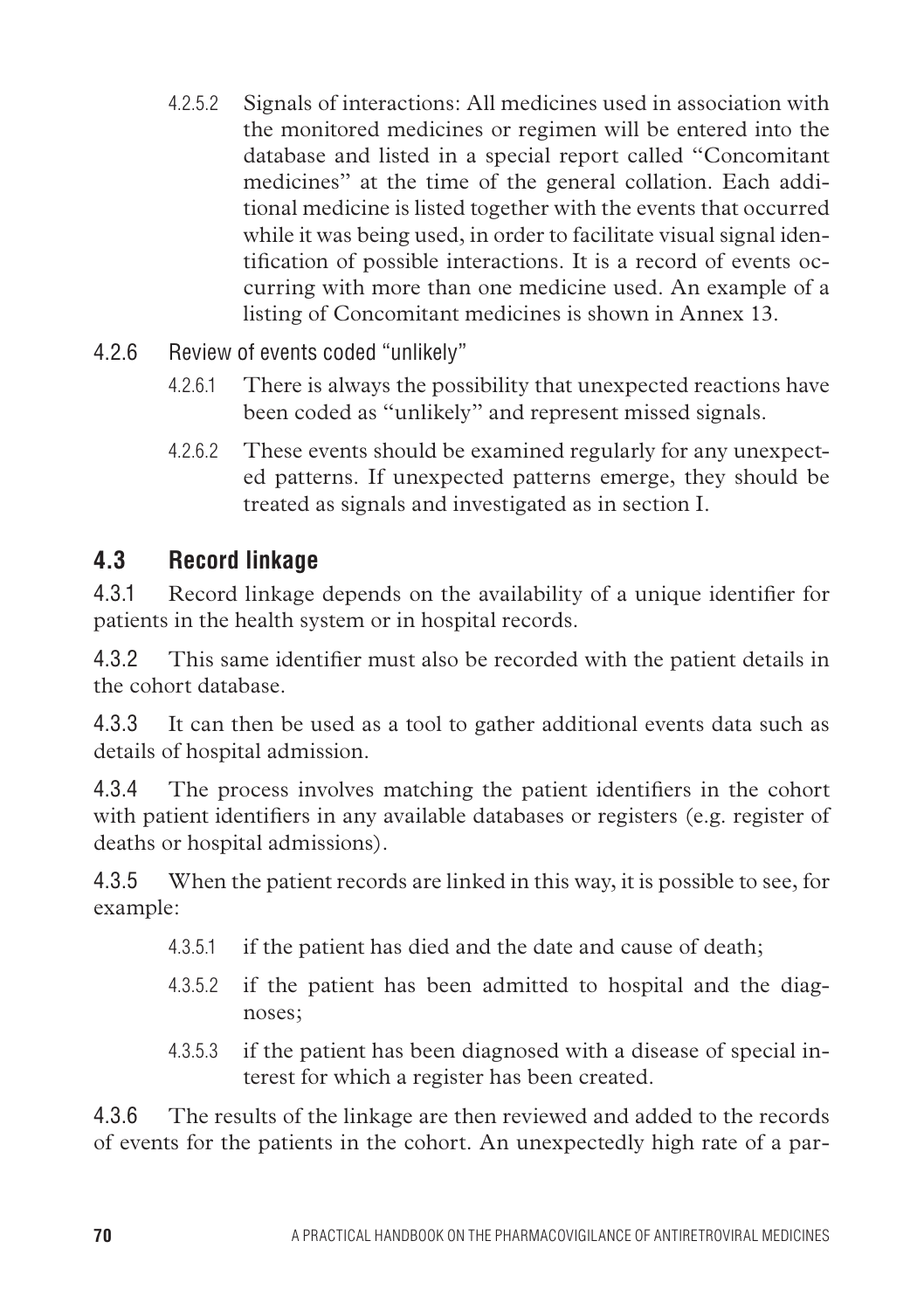ticular event (e.g. dystonic reactions or liver damage identified from hospital discharge diagnoses), may represent a signal.

## **4.4 Automated signal detection**

- 4.4.1 Methods
	- 4.4.4.1 The UMC regularly scans the WHO database for potential signals using its automated data mining program, the Bayesian Confidence Propagation Neural Network (BCPNN). This produces **Information Component** (IC) values for drug–event combinations. These can be plotted as graphs over time to examine any trend. A positive signal will have IC values that become more significant over time as more cases are included. This represents worldwide experience in the world's largest database.
	- 4.4.4.2 The UMC will run this programme on request to investigate a particular drug–event combination of interest to the programme. This **data mining** technique is also available to users of CemFlow as one of the analytical tools.
	- 4.4.4.3 **Proportional reporting ratios** (PRR). This is a method that uses software to measure the proportion of reports in the database with a particular drug–event combination and compares this proportion with that for the same event in the reports for all other drugs combined. If the PRR for a particular drug–event combination is significantly high, and it is not a recognized reaction, it may represent a signal.

#### 4.4.2 Usefulness

- 4.4.2.1 Automated methods can strengthen a signal identified by clinical evaluation.
- 4.4.2.2 They may identify signals that were missed during assessment of the reports and later review.
- 4.4.2.3 The BCPNN runs on all reported events worldwide and there is therefore a greater chance of finding more reports of the suspect drug–event combination. It is performed routinely.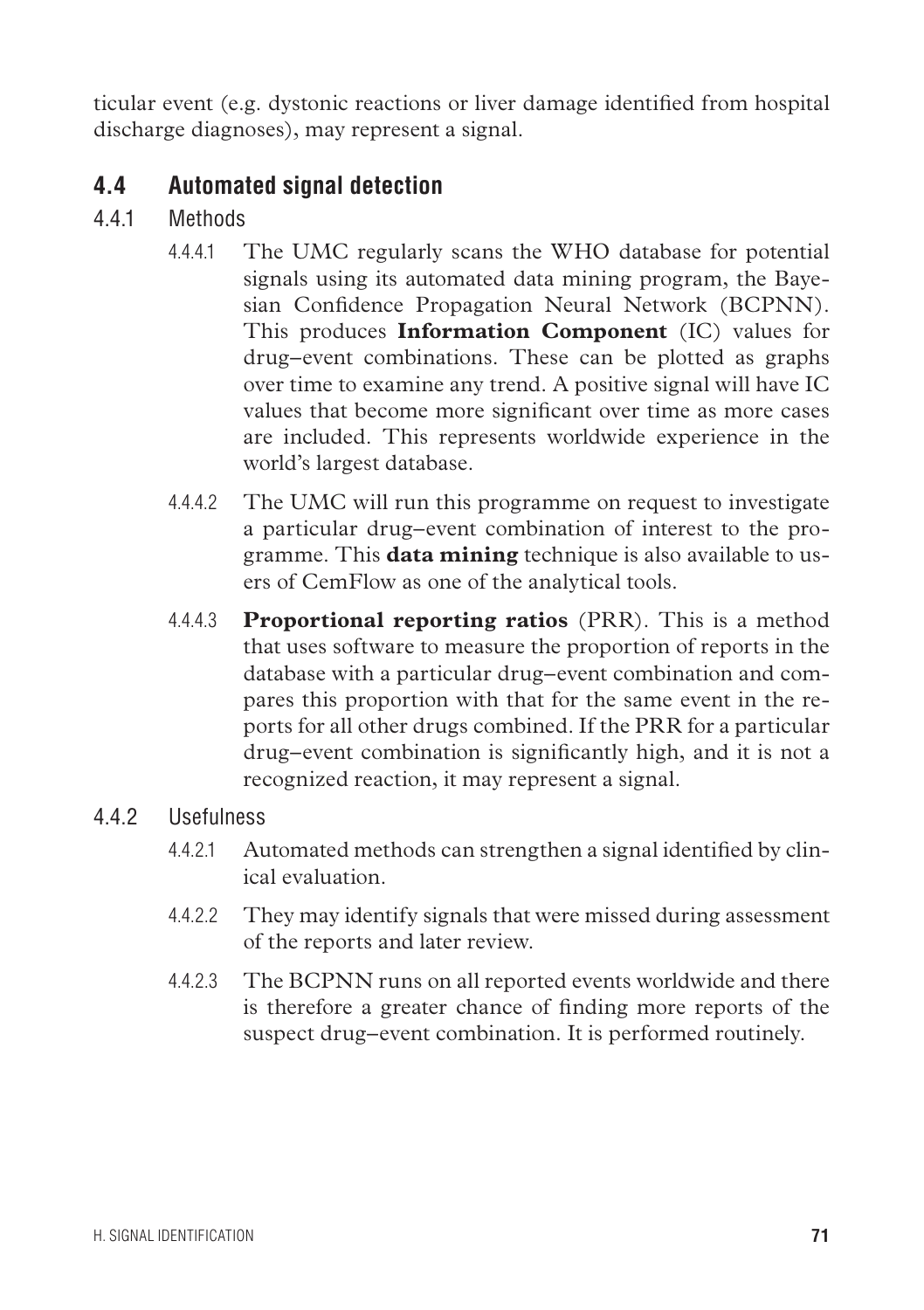## 5. Comment

**5.1** Identifying signals in "real time" by clinical evaluation during routine assessment and regular review of the events in the database for a drug, will find most signals earlier than automated methods will.

**5.2** PRR methods are more reliable in large databases, but are still somewhat experimental and lack reliability.

**5.3** All signals identified from statistical programmes (BCPNN or PRR) require subsequent clinical evaluation.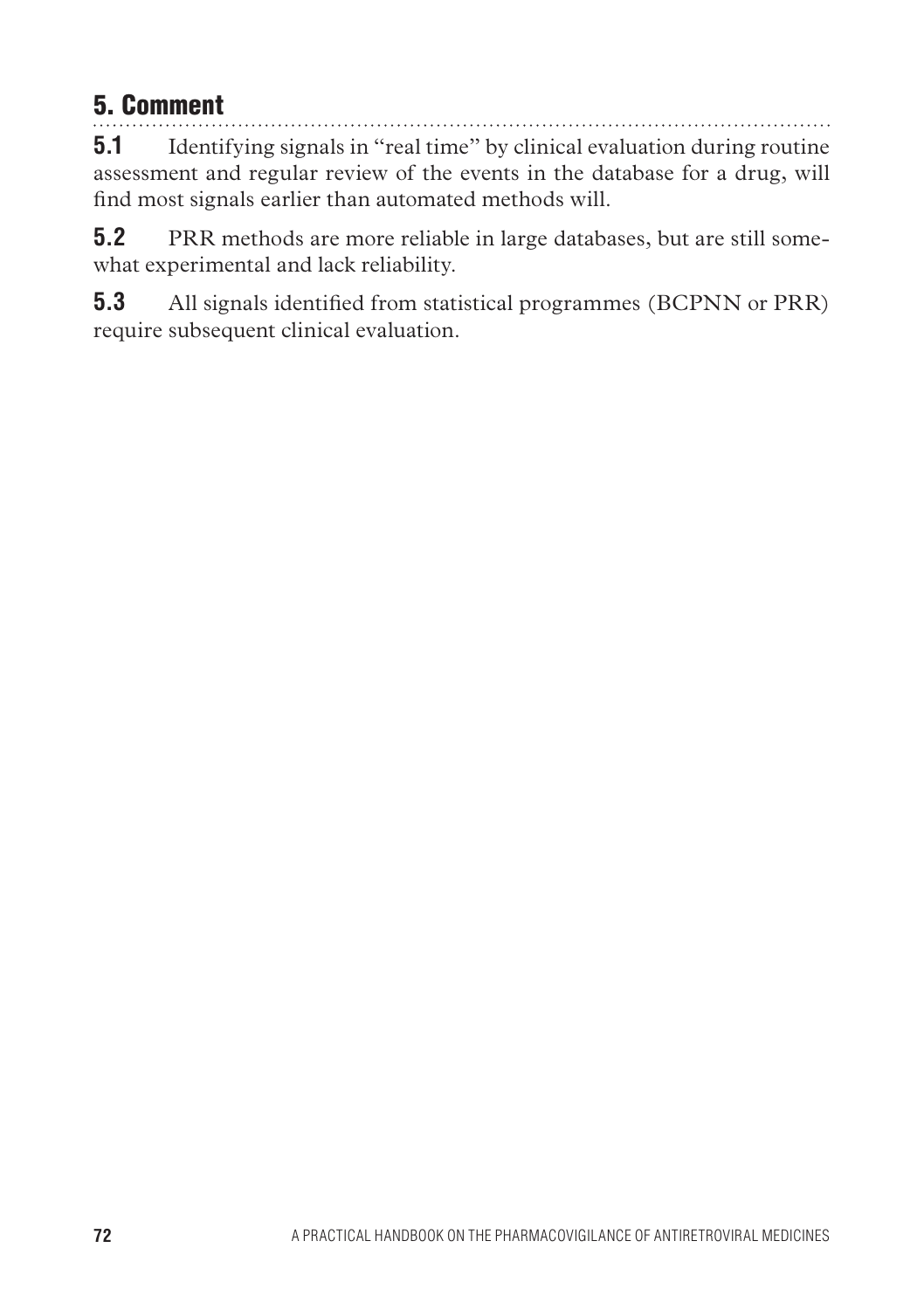# I. Strengthening the signal

# 1. General approach

Clinical evaluation of signals identified by BCPNN may also be thought of as "strengthening" the signal. Validating a signal is generally a process of gradual strengthening arising from new findings in pharmacovigilance or research. The process entails examining other available data and also examining one's own data in greater depth according to the following principles:

- **1.1** reviewing other experience;
- **1.2** searching for non-random patterns;
- **1.3** reviewing the pharmacology;
- **1.4** consulting one's expert safety review panel and other experts;
- **1.5** undertaking epidemiological studies;
- **1.6** communication and feedback.

## 2. Other experience

**2.1** Are there other similar reports in the database? Look for **related clinical events** for the suspect drug and not simply a single event term. Also, look at related drugs in the same ATC classification grouping.

**2.2** Search the worldwide database of suspected adverse reactions of the WHO Collaborating Centre (the UMC, available at: https://vigisearch.whoumc.org/).

**2.3** Request the Information Component (IC) value for the drug–event combination from the WHO Collaborating Centre (the UMC). (This will indicate if the particular drug–event combination has been reported more often than would be expected and give a measure of the statistical significance.) This is available to users of VigiFlow or CemFlow as one of the analysis tools. The IC value for a drug–event combination can often be found in the combinations database provided to National Centres by the UMC.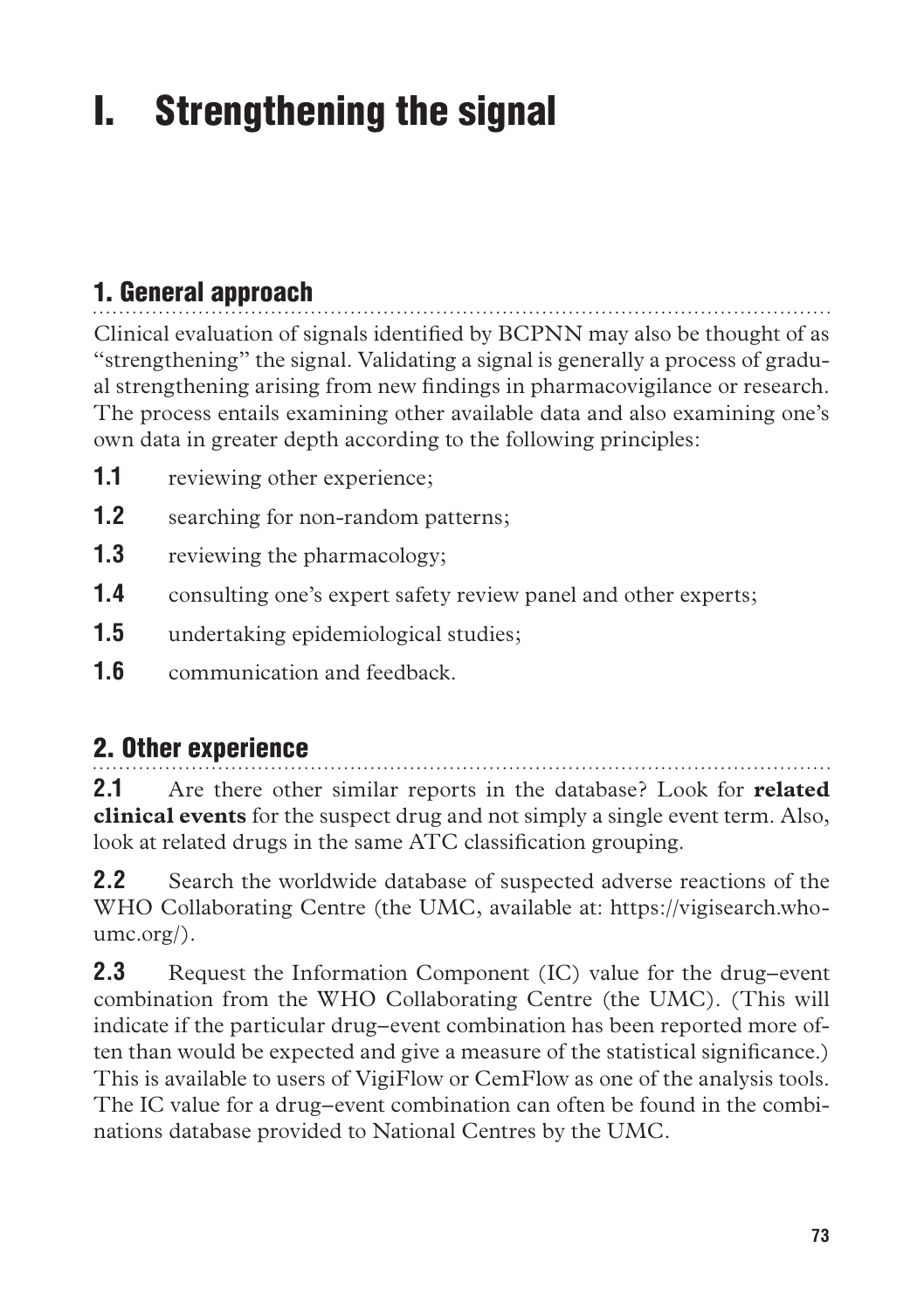**2.4** Ask for information held by other National Centres through the Vigimed e-mail network coordinated by the UMC.

**2.5** Search the literature for similar reports, using search tools such as PubMed or Micromedex.

**2.6** Ask the pharmaceutical company if they have received similar reports and ask for details.

**2.7** Were similar events identified in clinical trials? (Search the literature and/or ask the company for reports of clinical trials of the medicine.)

**2.8** Were similar events identified in preclinical studies? (Ask the pharmaceutical company.)

**2.9** Has this event, or have any similar events, been identified in postmarketing cohort event monitoring (prescription event monitoring or IMMP) studies?

## 3. Search for non-random patterns

Examination of data on a group of reports may show patterns that are not random and, in the absence of biases, non-random patterns suggest that the events may be related to the medicine.

## **3.1 Onset times**

Does the range of onset times cluster around a particular period (e.g. 5 days or 3 weeks), or are the onset times scattered randomly over time? Compare the onset times of the events with those for the rest of the cohort using lifetable or survival analysis.

## **3.2 Mean dose**

Is the mean dose significantly higher in those who experienced the event being studied than in those in whom the event did not occur?

## **3.3 Mean age**

Is the mean age of patients in whom the event occurred significantly different from that of those who did not experience the event?

## **3.4 Sex differences**

When compared with the cohort, are the rates of the event in men and women significantly different? A drug effect could be one reason for this.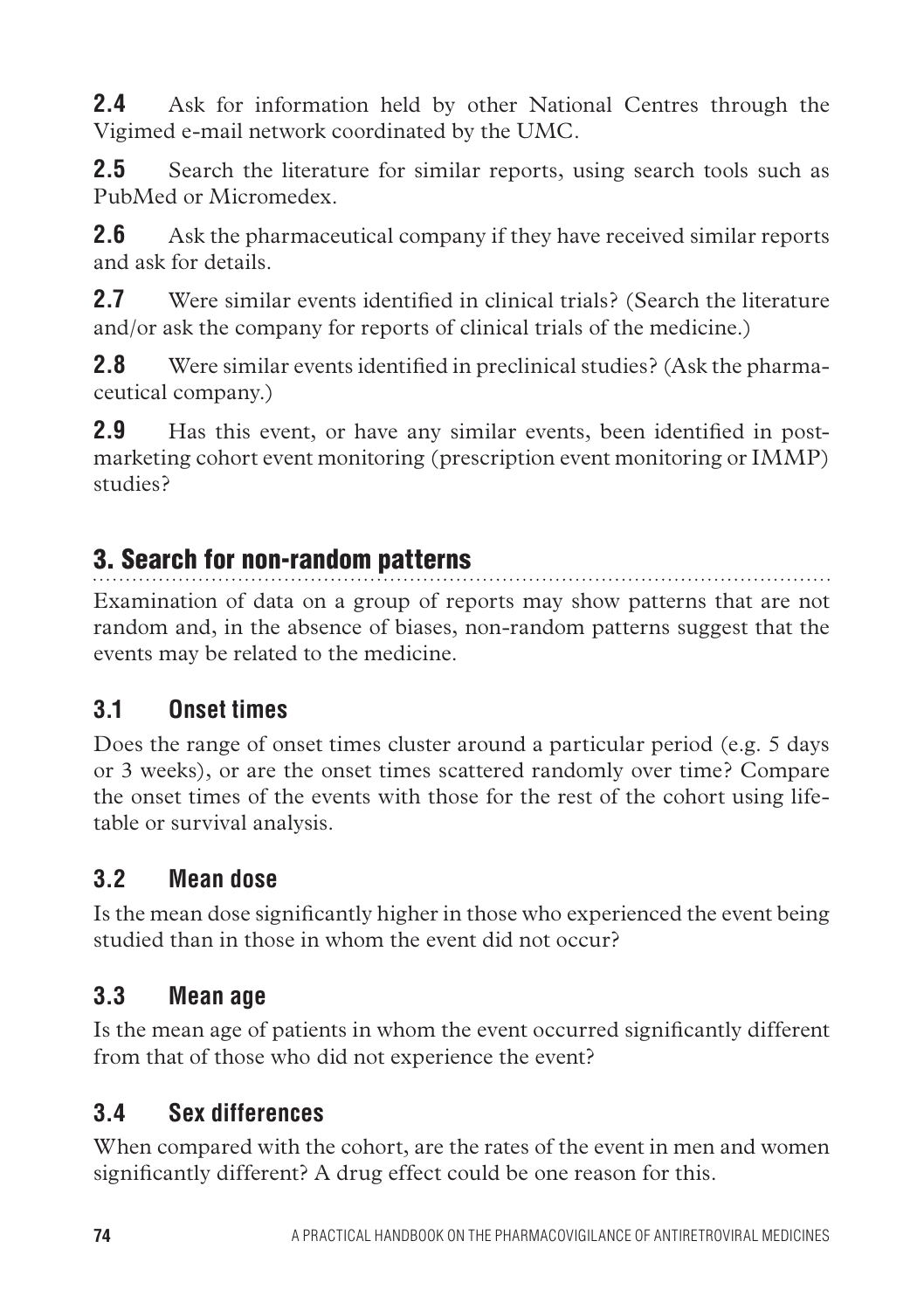## 4. Comparison with control events

**4.1** Should a group of events in the post-treatment group be suspected of signalling a reaction, the rate should be compared with the same event terms from the pre-treatment data. A higher rate of statistical significance for the suspect events would provide confirmatory evidence of a causal relationship with the monitored medicine(s).

**4.2** The incidents (non-reactions) (see section G5.5.6) can be used as an internal control. If, for example, the suspect events showed different characteristics from the incidents, this would suggest a causal relationship with the monitored medicine(s).

# 5. Pharmacology

**5.1** Is there a plausible pharmacological mechanism by which the medicine could cause the event?

**5.2** Have other drugs in the same class caused a similar problem and has a mechanism been described for the related drug(s)?

**5.3** Note that with a new medicine there may not be a known mechanism for a new adverse reaction. Sometimes the study of a previously unidentified adverse reaction brings to light new knowledge about the pharmacology of the medicine.

# 6. Investigative epidemiological studies

Investigative epidemiological studies may be needed if the event seems important. These studies may require collaboration with others who have expertise in this field. Such studies include:

- **6.1** cohort studies;
- **6.2** case–control studies;
- **6.3** record linkage studies;
- **6.4** population database studies.

# 7. Communication

Effective, well-presented communication of the signal to the various stakeholders will inform and give you feedback on its validity and its importance.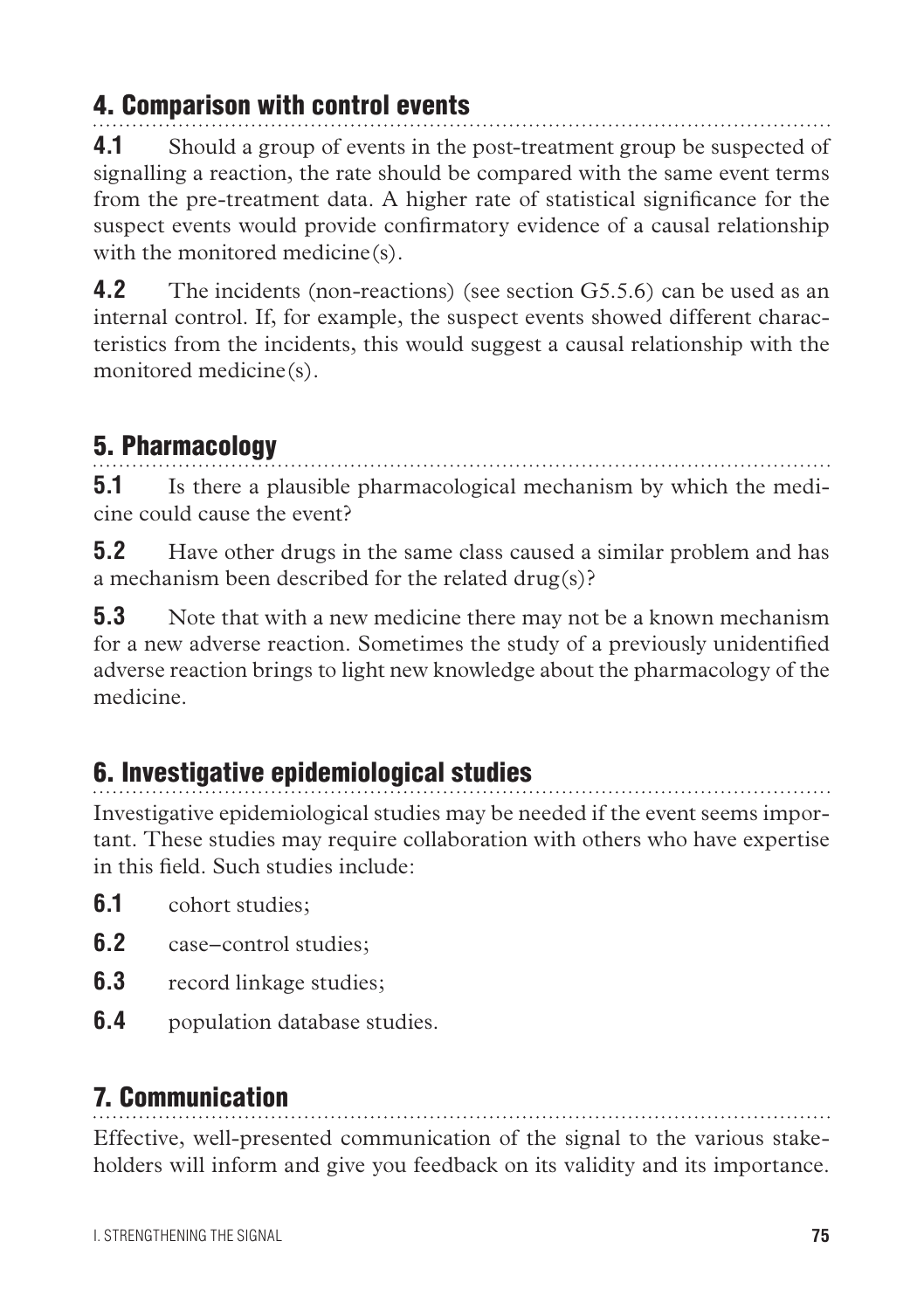The following stakeholders can provide invaluable advice:

- **7.1** Expert Safety Review Panel and/or regulatory authority;
- **7.2** health practitioners;
- **7.3** the Uppsala Monitoring Centre;
- **7.4** the pharmaceutical company;
- **7.5** country ADR bulletin;
- **7.6** letter or report to a medical journal.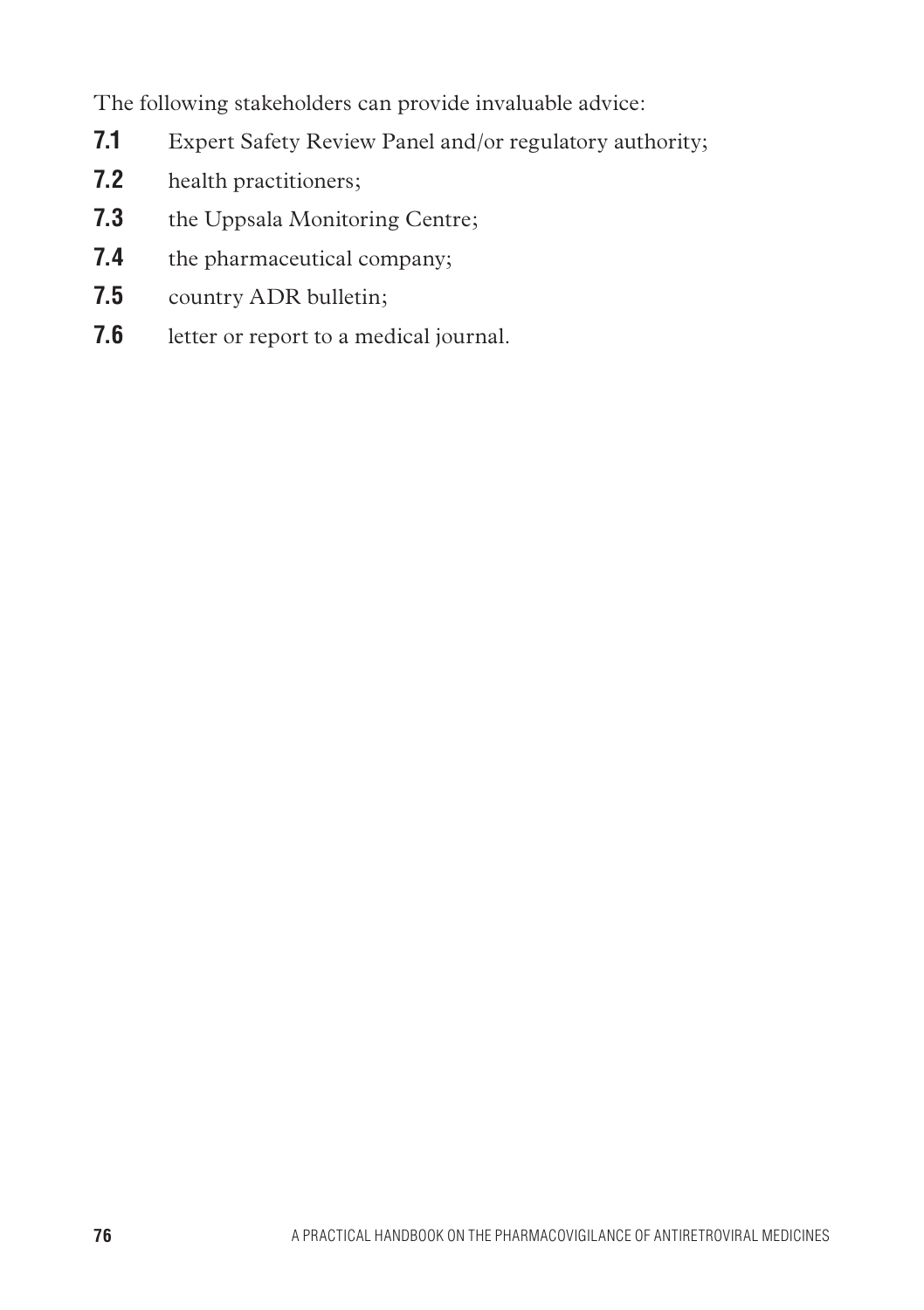# J. Identifying risk factors

# 1. Introduction

## **1.1 Definition**

A risk factor is a characteristic associated with an increased probability of occurrence of an event. In the presence of a risk factor, a patient is more likely to develop an adverse reaction. Knowledge of risk factors provides a means of avoiding or minimizing the number of adverse reactions they relate to. Risk factors may be associated with:

- 1.1.1 the patient;
- 1.1.2 the medicine;
- 11.3 the environment.

#### **1.2 Risk factors associated with the patient**

- 1.2.1 age;
- 1.2.2 size: weight and height or body mass index (BMI);
- 1.2.3 genetic polymorphism (CYP 450 enzymes) (see Annex 15 for resource);
- 1.2.4 pregnancy;
- 1.2.5 concomitant illness (e.g. tuberculosis);
- 1.2.6 renal or liver damage.
- **1.3 Risk factors linked to the medicine**
- 1.3.1 dose;
- 1.3.2 duration of therapy;
- 1.3.3 previous exposure (allergic-type reactions);
- 1.3.4 concomitant medicines.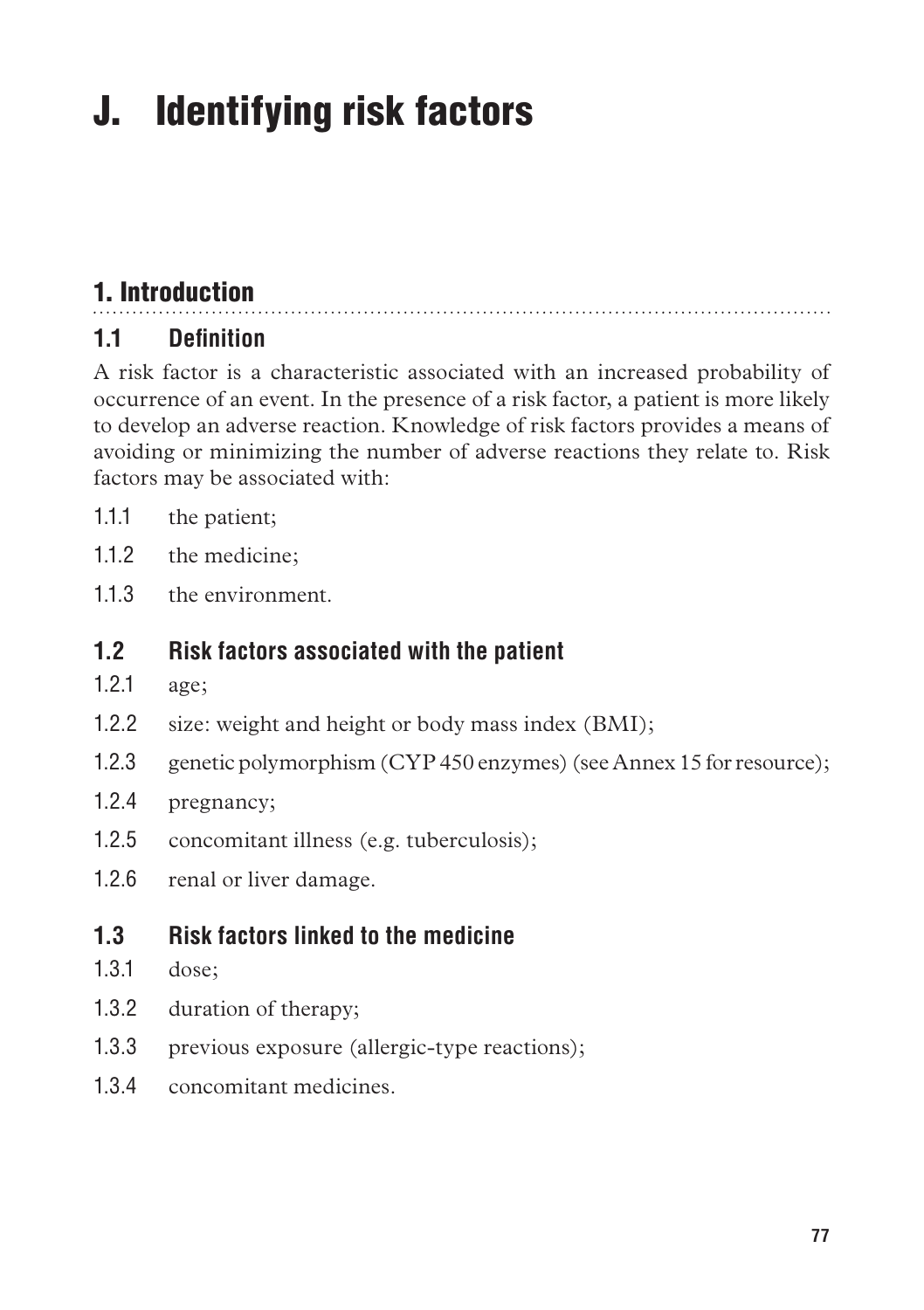## **1.4 Risk factors linked to the culture or environment**

- 1.4.1 cigarette smoking and other tobacco use;
- 1.4.2 alcohol or other drugs;
- 1.4.3 diet (e.g. grapefruit juice);
- 1.4.4 traditional medicines.

# 2. Identification

## **2.1 Pharmacology**

Knowledge of the pharmacodynamics and pharmacokinetics of a drug may allow certain adverse reactions to be predicted, but does not identify them.

## **2.2 Clinical trials**

Risk factors for certain adverse reactions might be identified in clinical trials, but these trials are not designed to examine safety issues and the opportunity is limited because of small numbers of participants.

## **2.3 Clinical experience**

Clinical experience might create the impression that certain characteristics are risk factors, but if rates are not measured, these impressions are unreliable.

## **2.4 Spontaneous reporting**

2.4.1 Risk factors cannot be identified with certainty from spontaneous reporting because of the absence of rates. If a particular characteristic appears more frequently than expected in adverse reaction reports e.g. younger age group, it might be assumed that this is a risk factor, but such assumptions are unreliable. The predominance of younger patients might be due to the age distribution of the population being monitored.

2.4.2 Rates can be calculated using the defined daily dose (DDD), but these estimates suffer from the fact that spontaneous reporting is incomplete and the rates will be very low. Also there are often strong biases in spontaneous reporting which distort the findings. However, rates based on DDDs can be useful for comparing similar medicines given under similar conditions if every effort is made to identify possible confounders.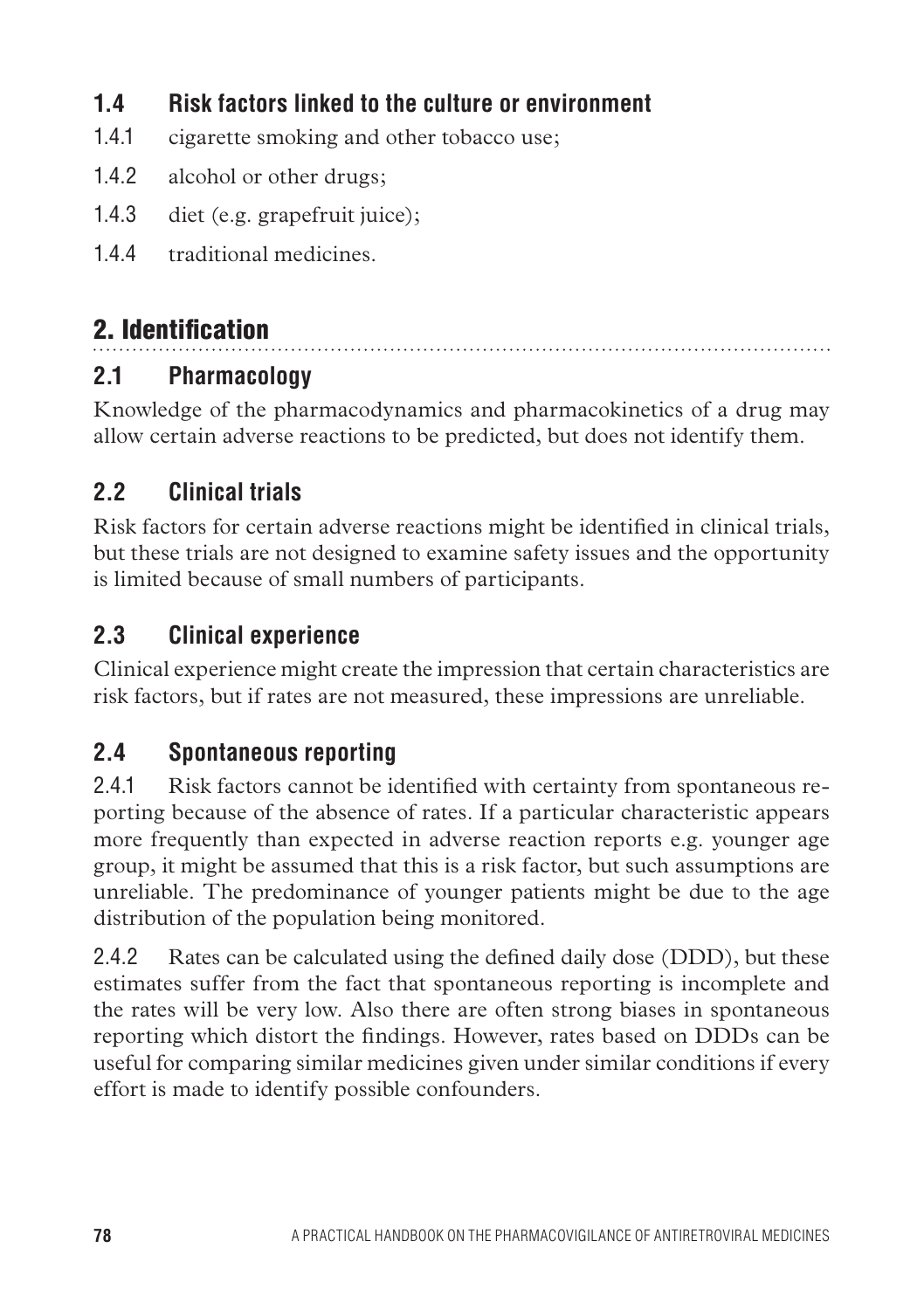## **2.5 Cohort event monitoring**

#### 2.5.1 Measure the differences

With knowledge of the characteristics of the whole cohort it is possible to measure the differences between patients in whom adverse reactions occur and those in whom they do not and thus identify risk factors.

#### 2.5.2 Relative risk

The simplest approach is to measure the rate of a characteristic in patients from the cohort who have experienced the adverse reaction under investigation, and compare it with the rate in patients in the cohort in whom the reaction did not occur. The relative risk (RR) can then be calculated by dividing the rate in those who did have the reaction by the rate in those who did not have the reaction.

Confidence intervals (CI) should be calculated in order to assess the statistical significance of any difference found. This method is subject to biases or confounders because of possible differences between the two groups, e.g. concomitant medicines or prescribing bias. These differences might be multiple e.g. concomitant disease plus cigarette smoking.

#### 2.5.3 Multiple logistic regression

This is a powerful statistical method that will control for several characteristics in the one calculation and identify risk factors reliably. If you wish to employ this method it is best to consult a biostatistician.

#### 2.5.4 Case–control studies

These can be undertaken to examine characteristics for which no data have been collected. As an example, abnormal renal function might be suspected as a risk factor. To investigate this, a sample of patients who have had the adverse reaction under investigation is selected together with a matching sample of patients in the cohort who did not have the adverse reaction. Renal function tests are then undertaken and the rates of abnormal function calculated for each group. The RR for the reaction group is then calculated. Confidence intervals for the RR will reveal whether any difference found is statistically significant and if abnormal renal function is a risk factor. (This is called a **"nested" case–control study**.) This type of study can be used to identify any influence of genetic polymorphism.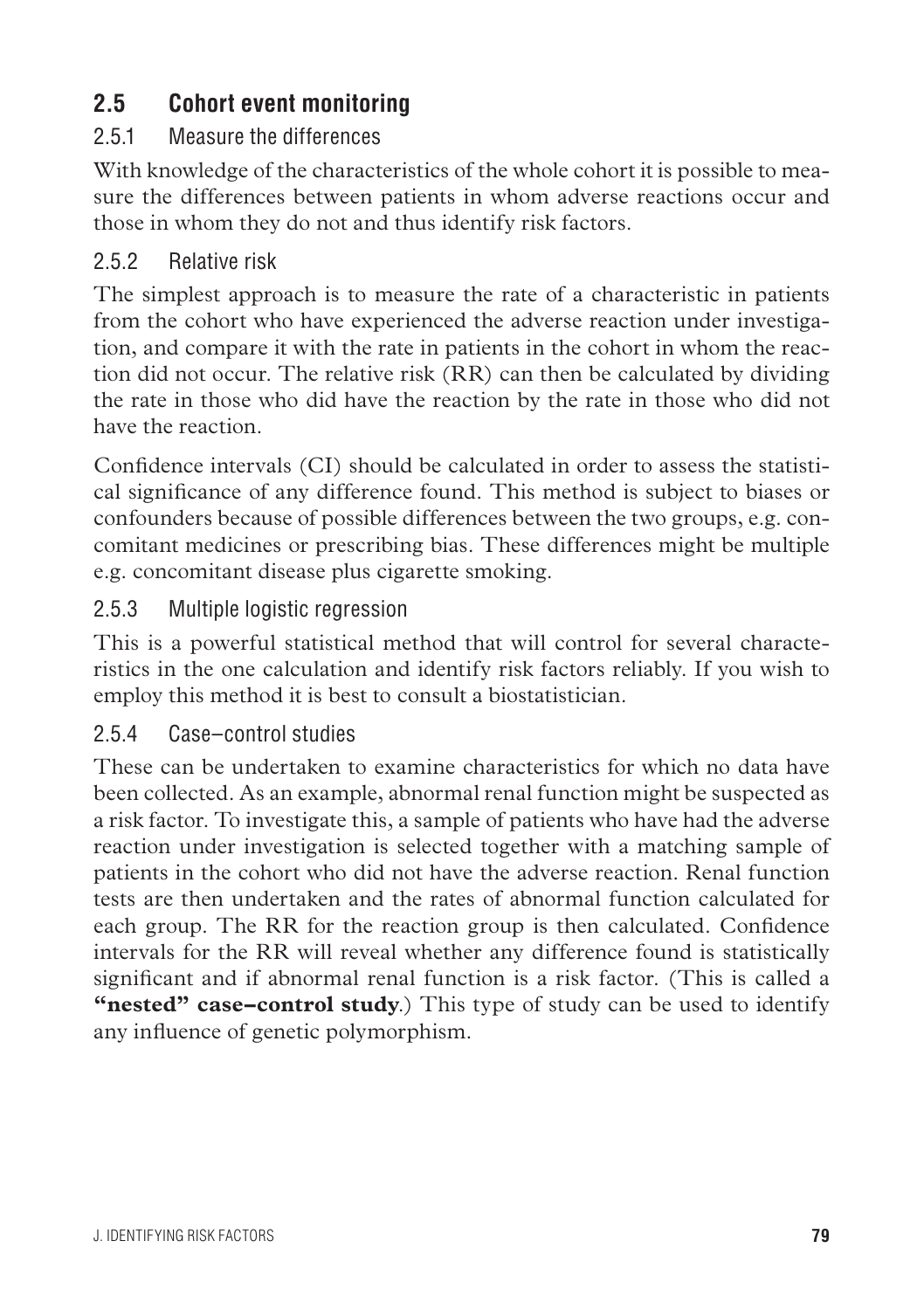# K. Analyses

A number of different analyses have been mentioned in this handbook. All but one or two can be undertaken by pharmacovigilance staff. CemFlow and VigiFlow have built-in analytical techniques. This section is mainly a listing in two categories of the analytical methods that are likely to be most helpful: data manipulation and statistical methods.

## 1. Data manipulation

#### **1.1 Tabular**

1.1.1 summary of reporting rates for males, females and totals;

- 1.1.2 age and sex profiles of the cohort;
- 1.1.3 patient numbers by region or site;
- 1.1.4 event profiles by clinical category;

1.1.5 listing of events by clinical category with sex, age, dose, duration to onset, relationship, and outcome. This tabulation gives a very good clinical picture of the events occurring in the cohort (see Annex 8);

1.1.6 comparison of event profiles pre-treatment and post-treatment;

1.1.7 rates of important events pre-treatment and post-treatment with relative risks;

1.1.8 table of the most frequent post-treatment events with numbers and rates and outcome (treatment withdrawn, deaths);

1.1.9 case-report listing (lists all events for each case-report);

1.1.10 reasons for non-adherence or withdrawal of treatment.

## **1.2 Graphic**

Some of the above information (e.g. the profiles) can be presented helpfully as bar graph (see Annex 9).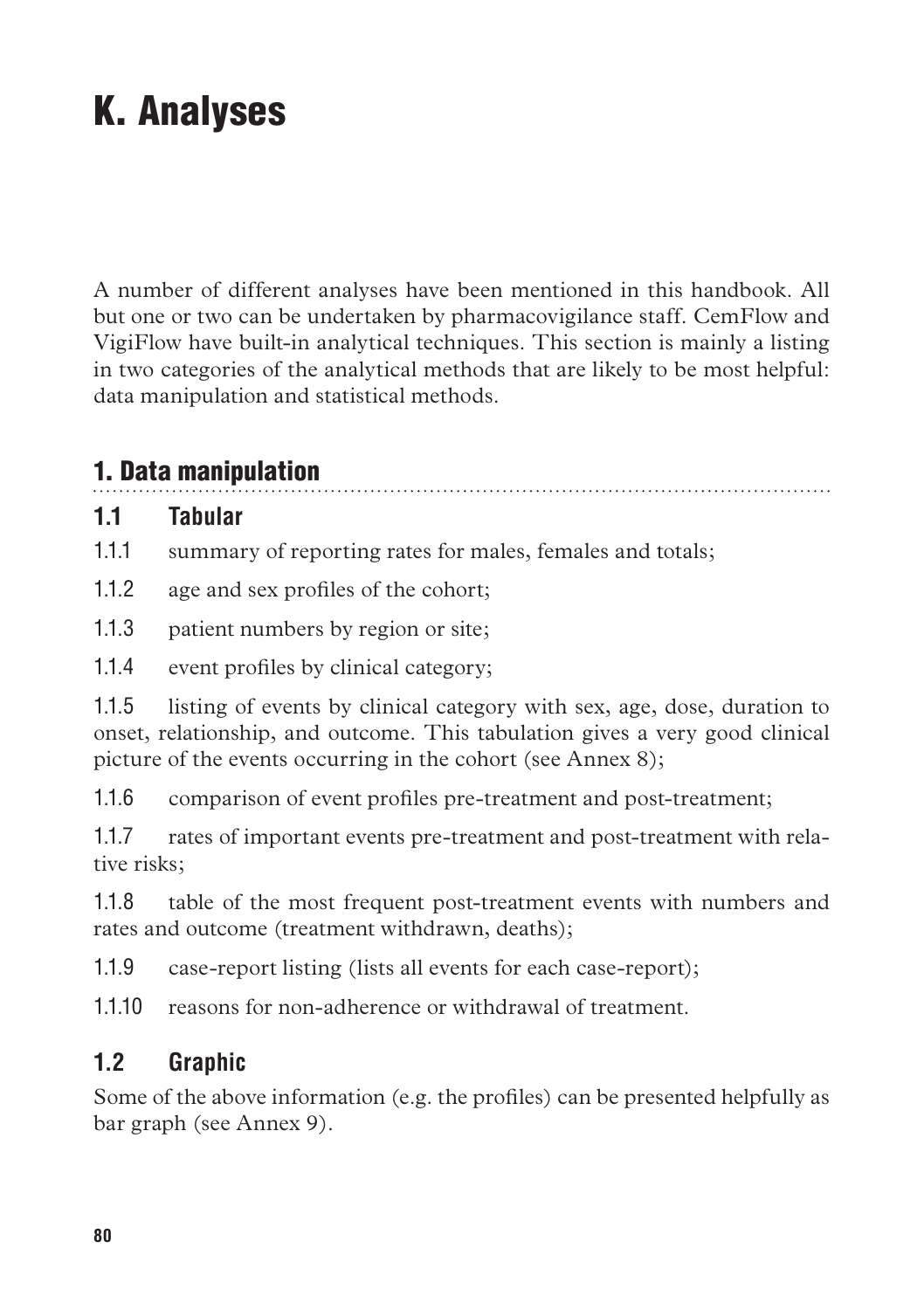## 2. Statistical analyses

Simple statistical analyses will provide most of the analytical data needed.

## **2.1 The calculation of risk**

The rate (or risk) can be calculated for any event or group of events.

## **2.2 Attributable risk**

The difference between the absolute risk (rate in the treated group) and the rate when the cohort was not exposed to the medicines (the control period) provides the attributable risk, which is the increased risk associated with exposure to the monitored medicine $(s)$ . This does not apply to events of late onset in the context of the protocol outlined in this handbook.

**2.3 Relative risk (RR)** with confidence intervals (CI) (see section  $[2.5.2)$ .

**2.4 t-test** for the comparison of means.

## **2.5 Life-table analysis (survival analysis)**

For the event being studied, this type of analysis can identify the duration to onset for every patient who experienced the event and calculates the rates for patients in whom the event has occurred (or the survivors) at specified points in time. This can be used to measure the range of onset times of any event and to assess if there is a non-random relationship with the drug (see section I3).

## **2.6 Multiple logistic regression**

This is used mainly for determining risk factors. This type of analysis should be undertaken only by a biostatistician.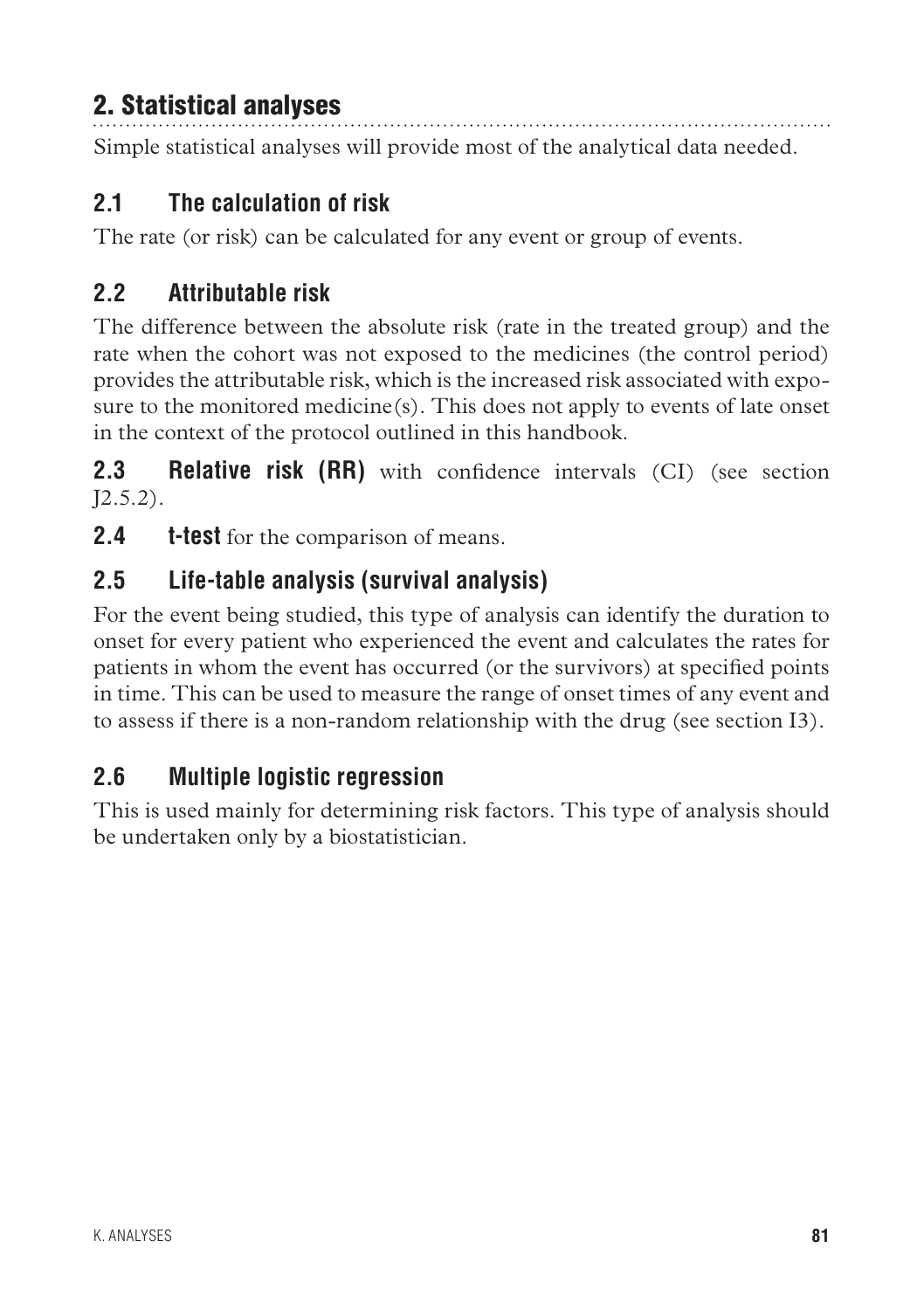# L. Differences between spontaneous reporting and CEM

## 1. Cohort event monitoring

## **1.1 Advantages**

1.1.1 The ability to produce rates.

1.1.2 The ability to produce a near complete profile of the adverse events and/or adverse reactions for the medicines of interest.

1.1.3 Very effective in identifying signals at an early stage.

1.1.4 The ability to characterize reactions in terms of age, sex and duration to onset, and dose, and thus produce risk factors. Other relevant data may be collected such as on weight, comorbidity or region in order to provide the opportunity for determining other risk factors. (These calculations are dependent on having rates.).

1.1.5 The ability to make accurate comparisons between medicines.

1.1.6 The ability to establish a pregnancy register and identify problems with pregnancy and common congenital abnormalities.

1.1.7 The method, using routine follow-up, can detect reduced or failed therapeutic effect and thus raise suspicion of inaccurate diagnosis of disease, poor prescribing, inadequate adherence to treatment, emerging resistance or poor quality or counterfeit medicines.

1.1.8 The ability to record and examine details of all deaths and provide rates of death.

1.1.9 The ability to produce rapid results in a defined population.

1.1.10 This method collects comprehensive and near-complete data that will provide for the special needs of the HIV programme, including effects of ART in pregnancy, specific toxicities and safety in children.

1.1.11 Because the method looks intensively at new drugs of great interest in a specific area of need, and provides clinically significant results rapidly, it stimulates interest in drug safety in general.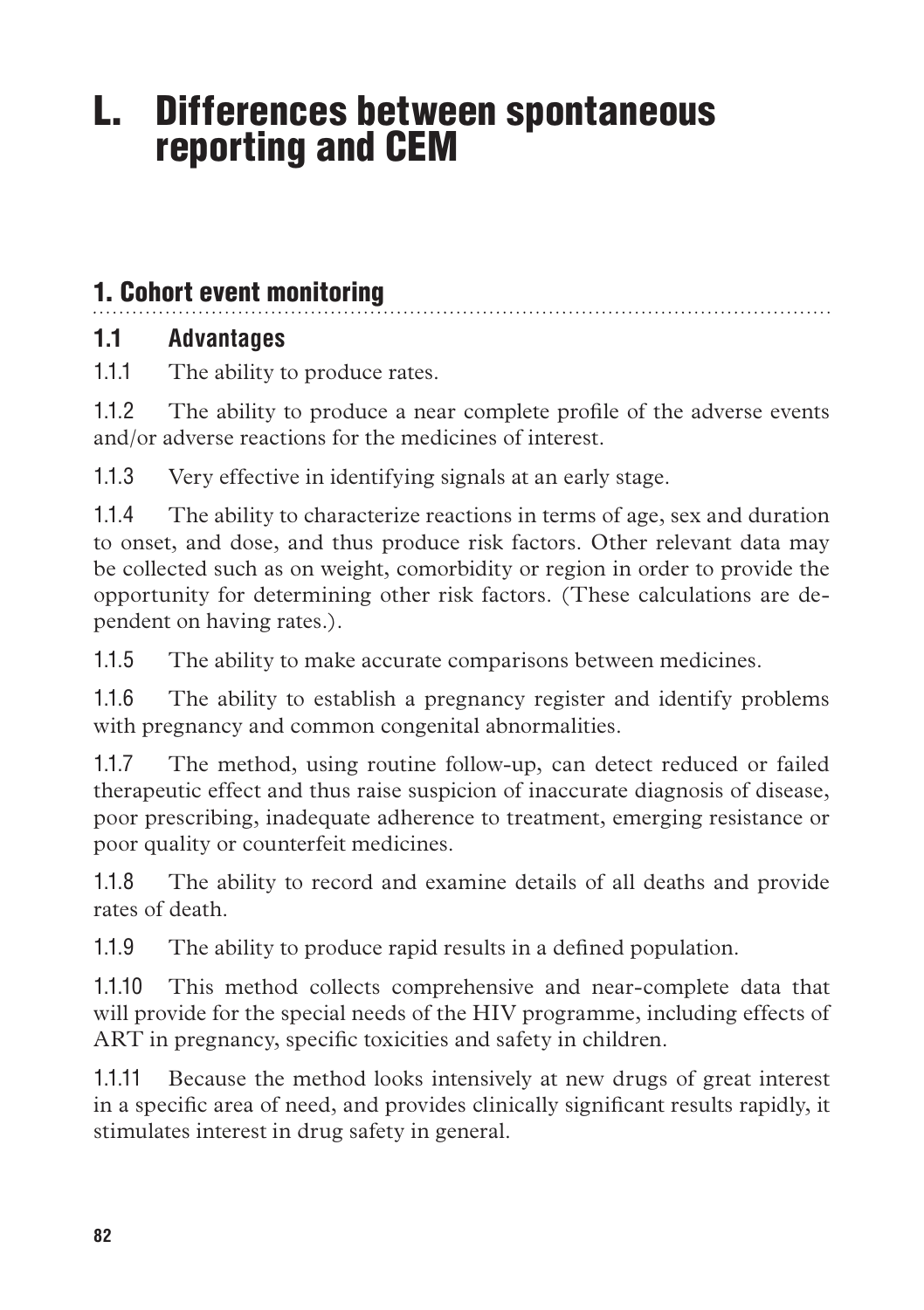1.1.12 The method provides sound evidence with which to deal with any drug scares.

### **1.2 Disadvantages**

1.2.1 The method is more labour intensive and more costly than spontaneous reporting.

1.2.2 It will be new to health professionals and PvCs and training in its use will be necessary.

## 2. Spontaneous reporting

#### **2.1 Advantages**

2.1.1 It is administratively simpler and less labour intensive than CEM.

2.1.2 It is less costly than CEM.

2.1.3 It is the most common method of pharmacovigilance used.

2.1.4 PvCs and health professionals are more likely to be familiar with this method.

2.2.5 It provides safety surveillance throughout the marketed life of all medicines.

## **2.2 Disadvantages**

2.2.1 The data collected by this method are incomplete. In developed countries less than 5% of reactions are reported. A report from the WHO filariasis programme suggests that compliance with reporting in a public health programme is likely to be much lower than this, leaving many unanswered questions.

2.2.2 Reliable rates cannot be calculated and so risk cannot be measured and risk factors cannot be established with confidence.

2.2.3 There are strong biases in reporting.

2.2.4 Deaths are poorly reported.

2.2.5 Special studies will need to be set up to obtain accurate information on areas of particular interest e.g. pregnancy, children and specific events of concern. These special studies add to the cost and in turn reduce the cost advantage of spontaneous reporting.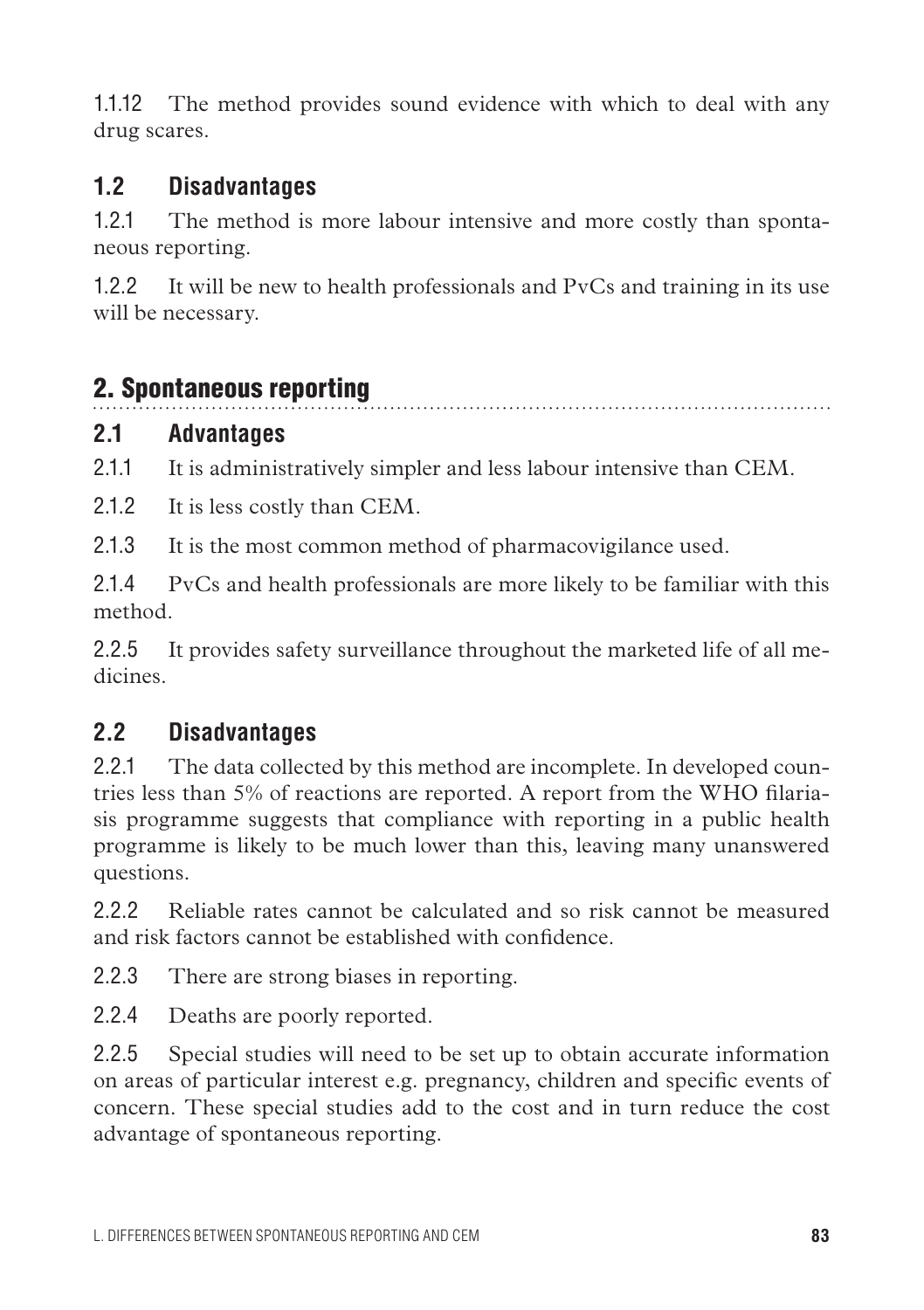# M. Organization

# 1. Legislation

## **1.1 Legal authorization**

Spontaneous reporting and CEM programmes form the data collection arms of pharmacovigilance activities. The collection of data required for spontaneous reporting and CEM programmes should be authorized or required by law. Pharmacovigilance is non-interventional and will not create any physical risk to patients. Spontaneous reporting and CEM programmes are not clinical trials. They are methods of public health surveillance requiring the collection of certain types of data in the public interest. Public health surveillance is frequently conducted under specific laws authorizing or requiring the collection of certain types of data. In some countries, reporting on the risks associated with medicines is mandatory. All medicines are subject to spontaneous reporting. Selected new medicines that are to be used widely and are of public health importance should be subject to CEM where possible. ART is a typical example. Leaders in the field of pharmacovigilance in each country should advocate the legal endorsement or requirement for pharmacovigilance activities of both types.

## **1.2 Conditional registration**

The legal status of data collection for pharmacovigilance can be reinforced by further legal requirements or regulations that require specified new medicines of public health importance to be subject to CEM before full registration is granted. Conditional registration can be offered until the outcome of a CEM study is known, at which time full registration can be approved or declined on the grounds of safety.

## **1.3 Regulation of professional standards**

In many countries the standards of health professionals are maintained and improved by compulsory continuing medical education (CME). It is justifiable for CME credits to be given for pharmacovigilance activities. Sending spontaneous reports or CEM questionnaires to the PvC displays, on the part of the health professional concerned, professional responsibility, good medical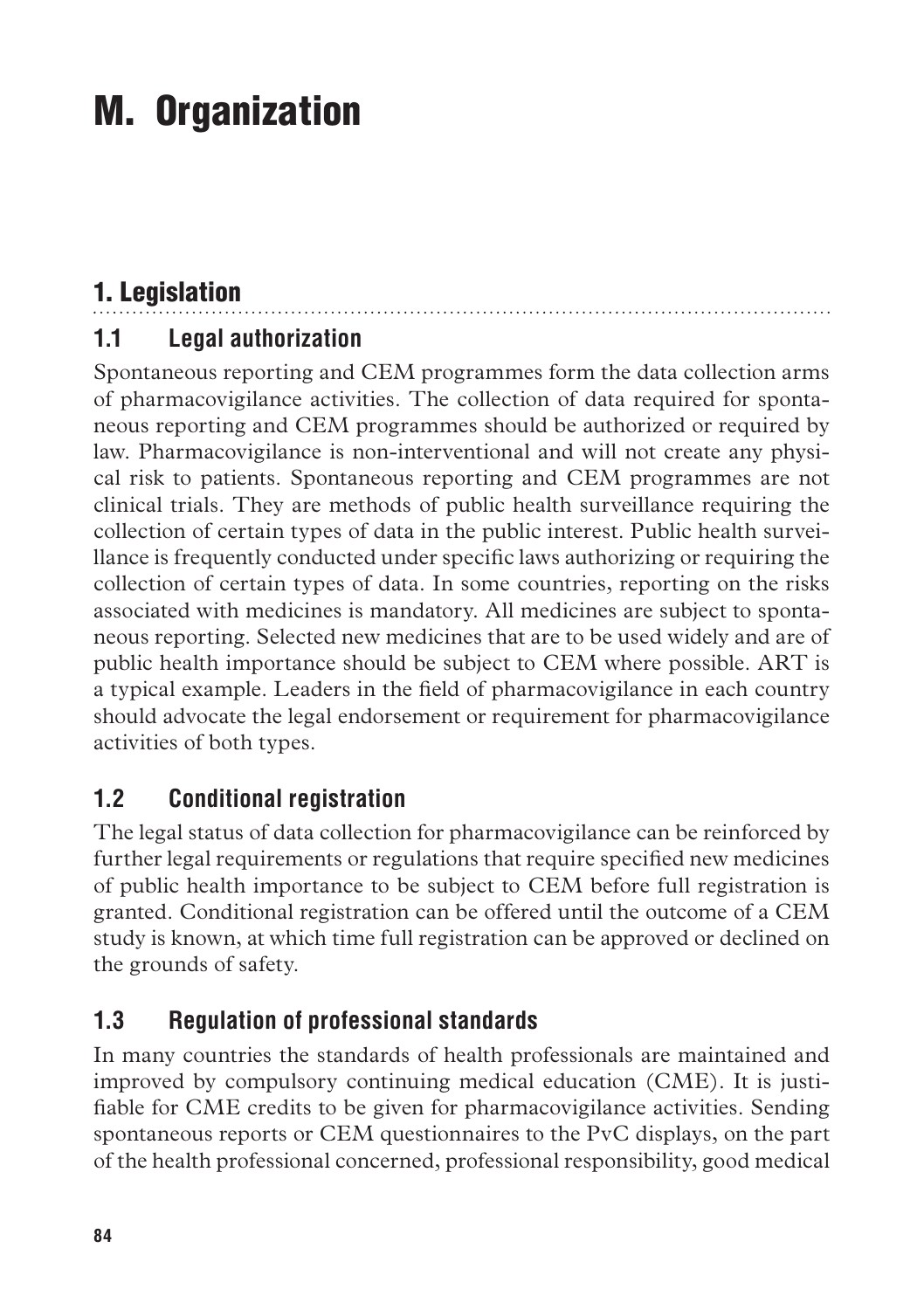practice and involvement in activities that improve the standard of patient care and safety. In addition, the activity provides a learning process both through the completion of the forms, which requires thinking about safety issues, and from the feedback received from the PvC. Professional associations should be encouraged to include spontaneous reporting and CEM in their approved CME activities.

## 2. Ethical issues

#### **2.1 Introduction**

2.1.1 Ethical principles must be applied consistently to all types of pharmacovigilance methods. The ethics of collecting data for CEM, in particular, have special features since it is a methodology which requires the collection of detailed personal data and sometimes stores these data for indefinite periods. There may often be a need for follow-up at a later date for the further study of any safety concerns identified, at which time there will be a need to conduct investigations such as a more detailed cohort study, nested case–control studies, comparative safety studies, investigations in a subgroup (e.g. in children) or even a full clinical trial.

2.1.2 Before starting the process of commencing a CEM programme, there must be open discussions with all the stakeholders including patients. Most importantly, early in the planning stage, endorsement must be sought from the health ministry without whose support little will be achieved. Open communication must follow with professional organizations, all health providers, the pharmaceutical industry, the general public, community leaders and the media.

2.1.3 Because it is essential to record personal identifiers, the security, privacy and confidentiality of personal data need to be strenuously maintained. Pharmacovigilance will not work properly if personal identifiers are not available. With both spontaneous reporting and CEM programmes, the ability to follow up specific patients on important outcomes is essential. With CEM, which can measure risk (incidence) and identify risk factors, it is essential that duplicate entries are avoided so that the accuracy of these findings is not compromised by an inflated denominator, and this can only be done if patients can be correctly identified. This necessity for recording patient identifiers therefore imposes strict conditions on maintaining data security. These are outlined as follows.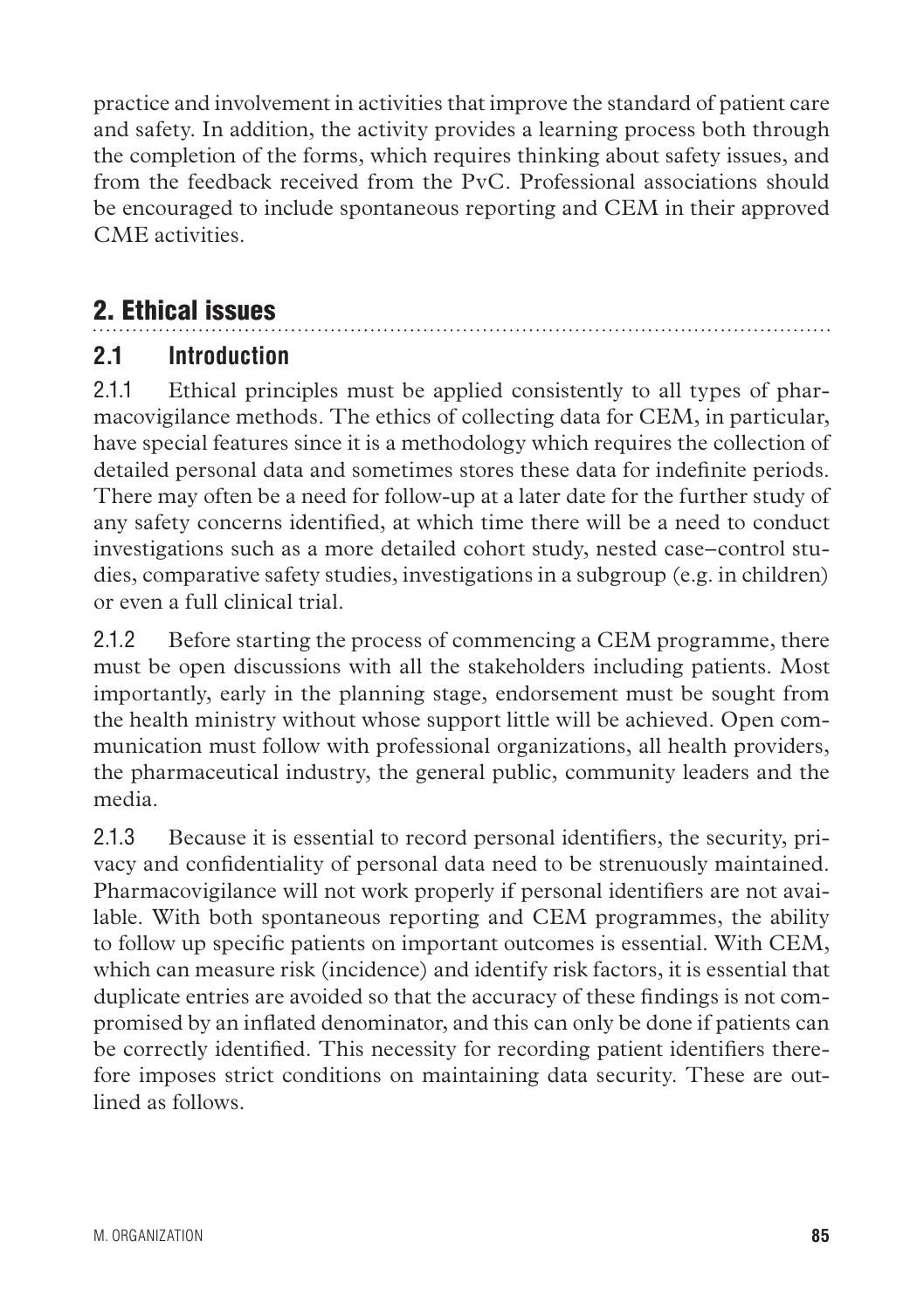## **2.2 Prerequisites to collecting patient data**

2.2.1 It is important to seek the approval of the highest appropriate authority in the country. This may be the ministry of health or the regulatory authority.

2.2.2 It is important to declare publicly what data are being collected and why.

- 2.2.3 The stated purposes should be broad enough to include:
	- 2.2.3.1 long-term follow-up looking for signals of delayed reactions;
	- 2.2.3.2 use of the data to enable follow-up investigations such as nested case–control studies to be undertaken to identify risk factors. It is not always possible to predict what additional studies might be needed for the investigation of safety issues that are identified during monitoring, and so approval should be sought for storage of the data to enable further investigations if necessary;
	- 2.2.3.3 follow-up studies required to validate signals;
	- 2.2.3.4 comparative studies with new ARVs or regimens.

2.2.4 Security and confidentiality arrangements should be publicized and should conform with any national legislative requirements.

## **2.3 Training of staff**

2.3.1 Staff members responsible for pharmacovigilance need to be trained in the strict maintenance of security and confidentiality.

2.3.2 They should be required to sign a document saying that they understand the privacy issues and after appropriate instruction, agree to maintain security and confidentiality.

## **2.4 Security issues**

2.4.1 Data that might identify patients should be stored on computers with no Internet link. This prevents access by hackers. This precaution will be impractical and unnecessary for those using VigiFlow or CemFlow.

2.4.2 Access to a computer that has data on it that might identify patients should be controlled by password.

2.4.3 Password access should be given only to those people involved in the particular pharmacovigilance activity.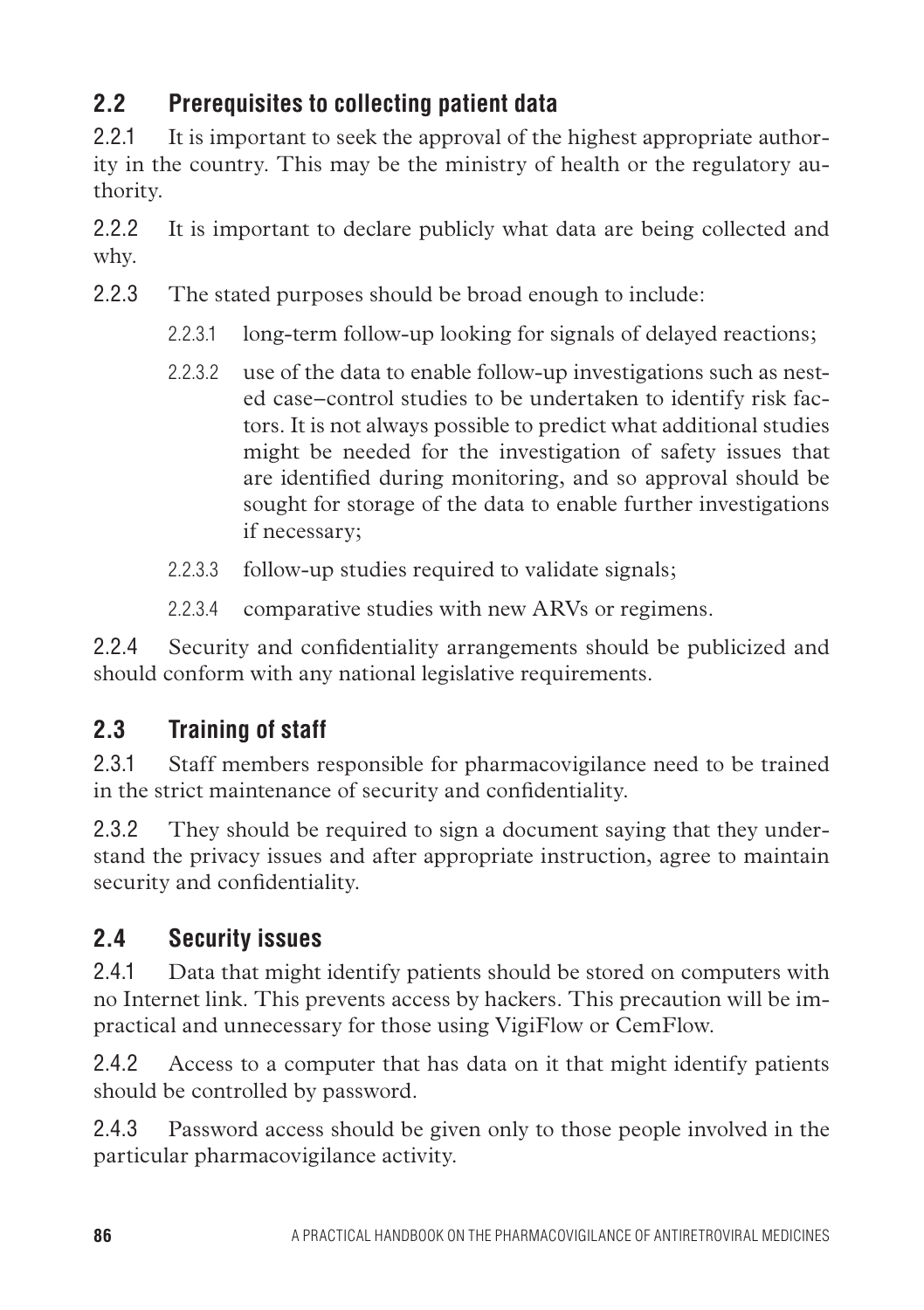2.4.4 Access to the premises should be security controlled.

## **2.5 Use of data**

2.5.1 The data collected should be used only for the purposes declared.

2.5.2 Personal identifiable data should not be given to any other parties including pharmaceutical companies, government or ministry officials, agencies and research groups. This includes personal details of patients or reporters. Only anonymized data may be shared.

## **2.6 Confidentiality**

2.6.1 No published data, including reports, should contain any information that could identify patients.

2.6.2 Staff should not take any identifiable data home or to places outside the PvC.

2.6.3 Staff should not discuss information outside the monitoring centre that could lead to the identification of any patient.

## **2.7 Informed consent**

2.7.1 If pharmacovigilance activities, spontaneous reporting and CEM are authorized or required by law, informed consent from individual patients is not required for the collection of data required for safety monitoring. However all the privacy conditions outlined above should be strictly observed.

2.7.2 Programme managers should avoid attempting to obtain individual informed consent if at all possible because it will be time-consuming to try to explain the concepts of pharmacovigilance (which will often be culturally strange) to each patient, will increase complexity and add to the cost, and could potentially compromise the validity of the results if many patients refuse to be enrolled. A CEM programme is **not** a clinical trial or research study and does not interfere with treatment in any way. It is simply a process of observation data collection in the interests of public health.

2.7.3 An alternative to obtaining informed consent from individual patients is to provide information publicly (see section D.3) and to give patients leaflets which they can study, or have explained to them, away from the pressure of the clinics, and which provide them with contact details for the health facility and PvC so that they can object to having their data stored if this is their decision. Their data can then not be entered or if they have already been entered, they will be deleted. This is called the "**opt out principle**" which operates in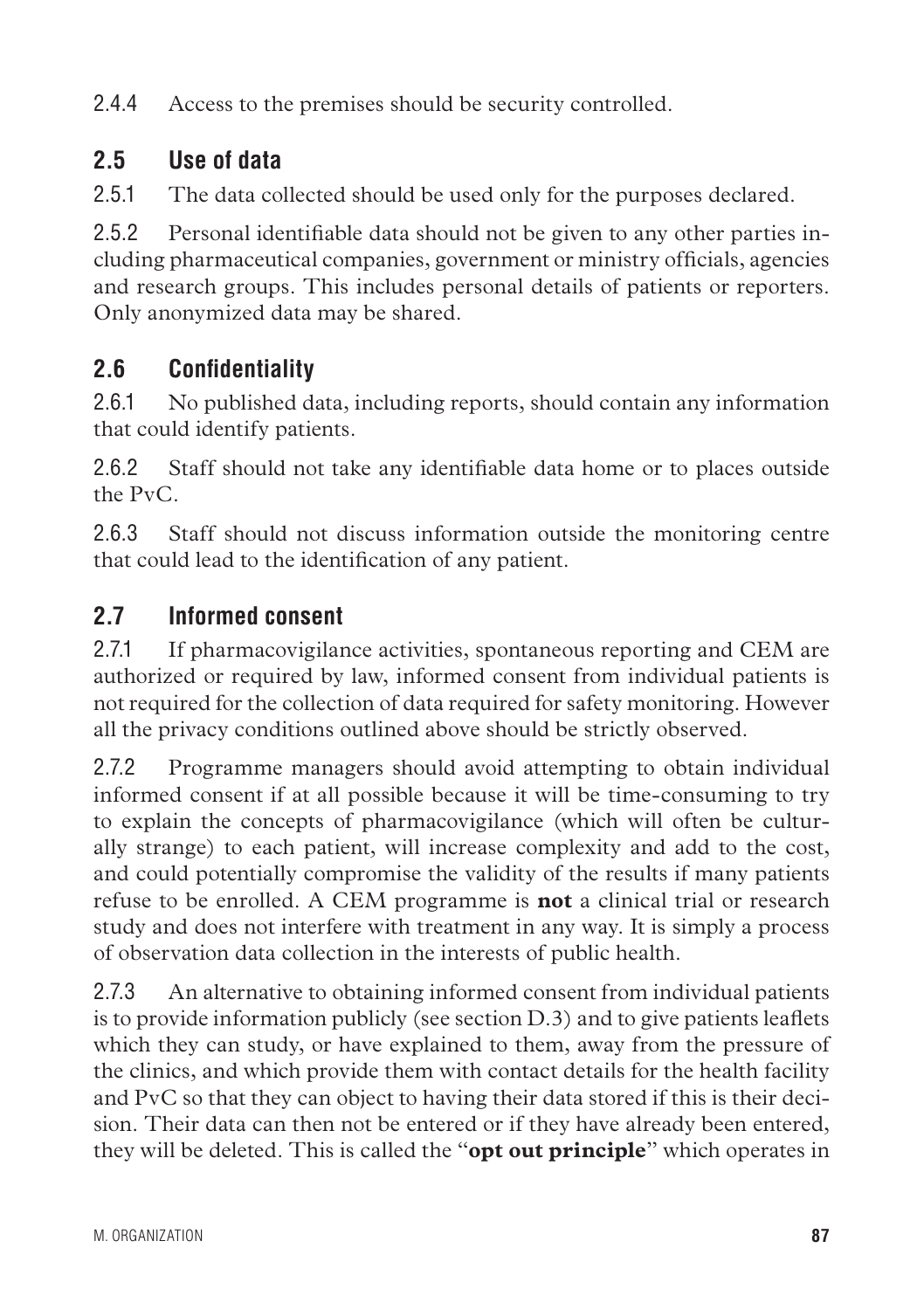a number of countries and, if needed, is much more practical than individual informed consent.

# 3. Structure

## **3.1 Pharmacovigilance centre**

The development of a PvC and its relationship to public health programmes is discussed fully in the following WHO publications:

3.1.1 *Safety Monitoring of Medicinal Products: Guidelines for Setting Up and Running a Pharmacovigilance Centre.* 

3.1.2 *The Safety of Medicines in Public Health Programmes: Pharmacovigilance an essential tool.*

## **3.2 Centre staff**

#### 3.2.1 Capacity

It is essential that the PvC has sufficient additional capacity to run CEM studies. For two parallel CEM studies (i.e. a comparator study of two medicines or regimens) to be undertaken, it is suggested that the following personnel would be necessary:

#### 3.2.2 Clinical supervisor/reviewer

A full-time clinical supervisor who would be in charge of the CEM activities. This person would:

- 3.2.2.1 review the events reported on the questionnaires and would undertake relationship assessment, arrange follow-up of reports as required, liaise with the HIV programme manager, request appropriate data analysis, report regularly to the Expert Safety Review Panel in conjunction with the HIV programme manager and consult them about any concerns arising from the data, any reports of serious events and any signals of new adverse reactions;
- 3.2.2.2 be responsible for communication in collaboration with the HIV/AIDS programme manager. This would involve promotional activities as outlined in section D3.
- 3.2.2.3 be responsible for the training of Centre and peripheral staff.

#### 3.2.3 Data manager

A full-time data manager would maintain the database, be responsible for quality assurance, ensure security and confidentiality of data, be responsible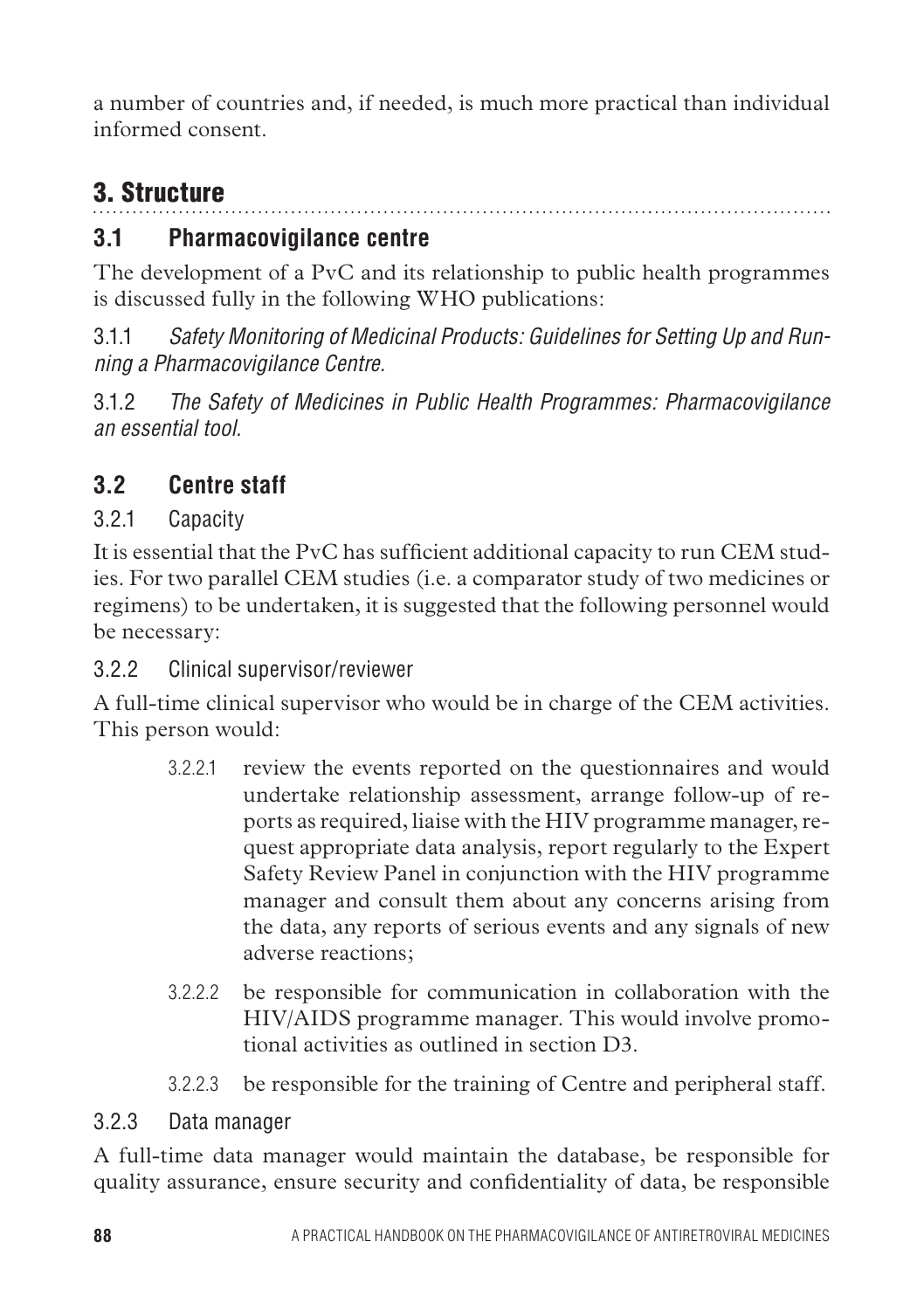for collating the data at an agreed frequency and for producing reports as required, ensure the supply of questionnaires to all health facilities, train and supervise the data processors and generally assist the clinical supervisor.

#### 3.2.4 Data processor(s)

One or two full-time data processors employed for the duration of the monitoring programme. They would be responsible for data entry and certain other tasks under the supervision of the data manager.

## **3.3 Field staff for CEM**

#### 3.3.1 Field coordinator

Field staff will be under the supervision of a person with the role of field coordinator who will be responsible to the HIV programme manager and the clinical supervisor of the CEM programme. A simple chain of responsibility will need to be established (Figure 1).

#### 3.3.2 A CEM focal person

A CEM focal person will need to be appointed to each sentinel site to be responsible for the following:

- 3.3.2.1 to ensure the collection of the data required for the CEM programme using whatever method is agreed upon for the HIV clinic at that site (see D5.7.3);
- 3.3.2.2 to ensure delivery and collection of completed questionnaires;
- 3.3.2.3 to maintain a local register of patients included in the CEM activity, to note appointments made for follow-up at the HIV clinic and, in liaison with staff at the HIV clinic, to help ensure follow-up of patients who miss their return appointment;
- 3.3.2.4 to maintain a register of pregnant women on ART and to note their return appointment times. To ensure follow-up of pregnant women if they miss their follow-up visit to the HIV clinic. They will also need to liaise with antenatal clinics and birthing facilities to collect follow-up data on the pregnancy and the outcome of childbirth;
- 3.3.2.5 to ensure follow-up of all deaths in order to find out the history of events leading to death, the cause of death and the date of death.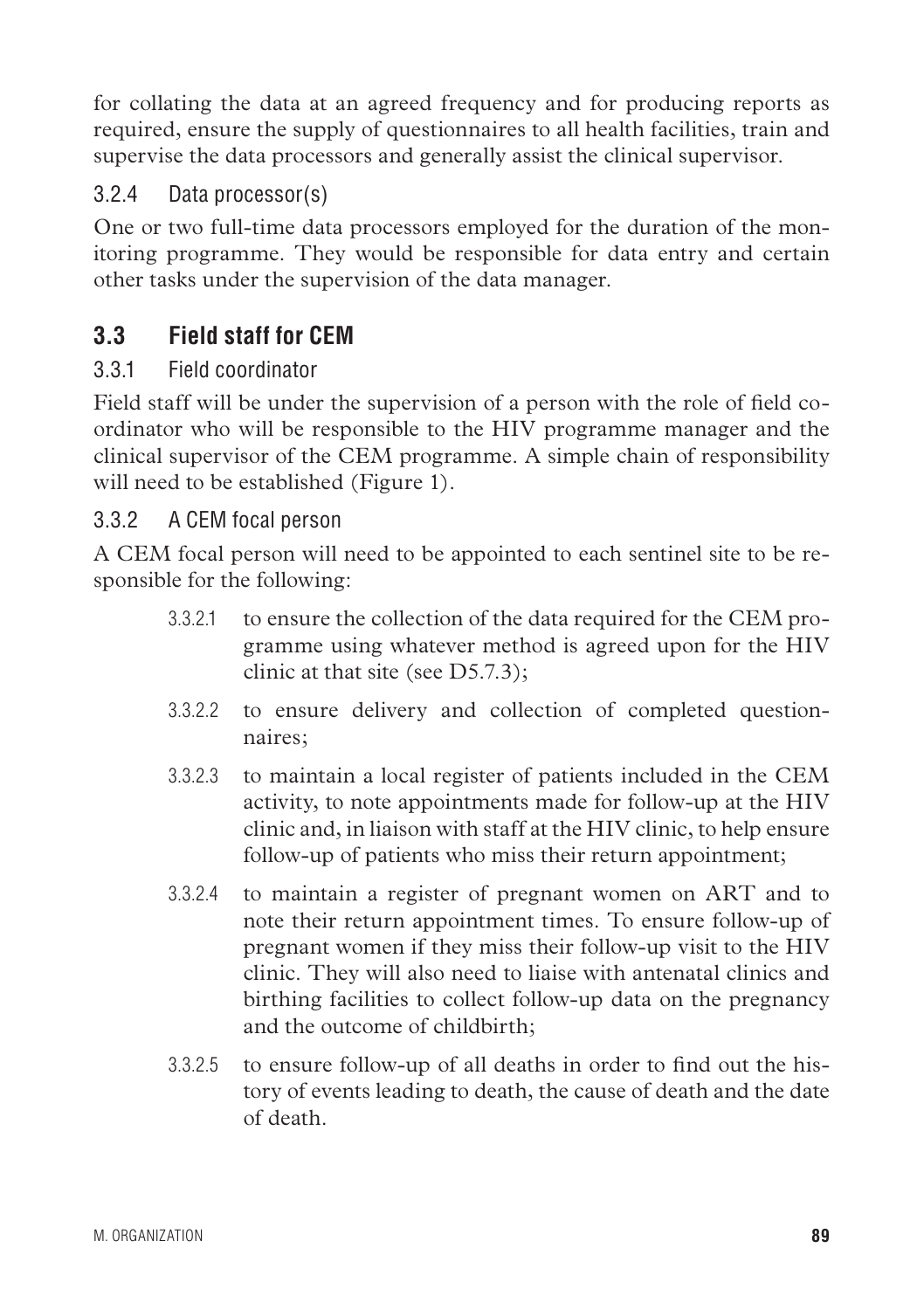## Figure 1 **Suggested chain of responsibilities for CEM**



#### 3.3.3 Data recorder

A data recorder will need to be appointed to each sentinel site if the clinic staff cannot cope with this work. The data recorder will be responsible to the CEM focal person and will use the methodology agreed locally for completing the questionnaires.

#### 3.3.4 Support

The field coordinator will be available to facilitate the work of the CEM focal person and data recorder at the sentinel sites. This may include soliciting the help and coordination of the staff at the PvC, HIV programme personnel, antenatal, paediatric and birthing units.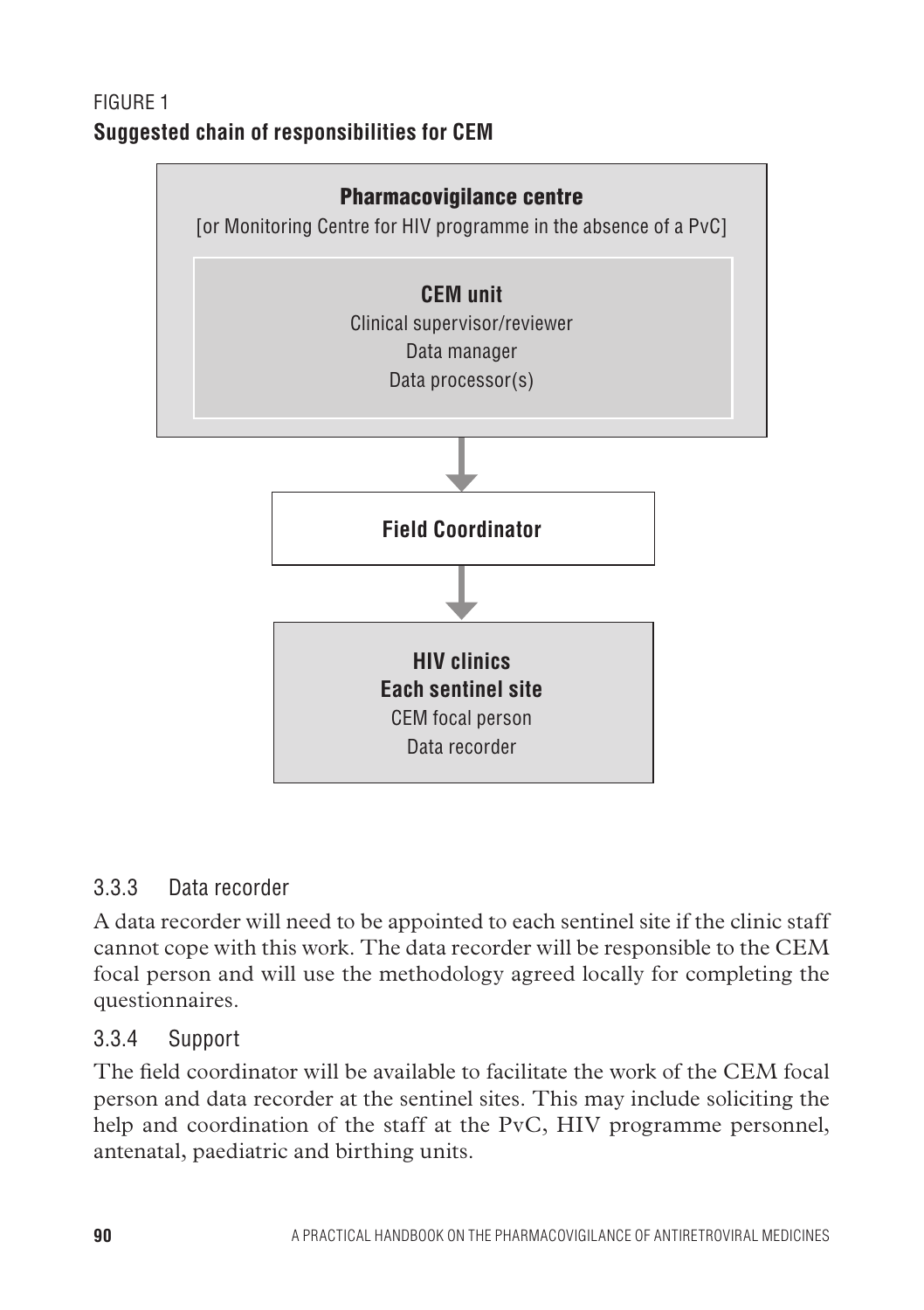# N. Communication

Good communication is imperative at all times and its importance has been highlighted throughout this manual. Some basic principles are described in Annex 14. As described in this handbook, essential aspects of communication embrace two main objectives:

- promotion or advocacy of the methodology;
- sharing the results.

Communication is a two-way process, which means the Pharmacovigilance (or Monitoring Centre) should listen to and carefully consider the opinions of others. Much can be learnt and much goodwill can be created from this process even if you cannot accept or implement all the suggestions that are made. The following groups need to be included in the communication process:

- • patients, support persons, including HIV support groups and the wider community;
- all players involved in the supply and therapeutic management of HIV disease;
- those with regulatory and public health responsibilities;
- the appropriate government officials;
- the appropriate academic institutions and departments;
- • relevant professional organizations including the opinion leaders and practitioners;
- international: WHO, including Headquarters, regional offices and the UMC;
- the media:
- • staff of the PvC, the Expert Safety Review Panel and others involved in the activities of monitoring.

See the following sections for references where communication is referred to specifically: D3; D7; I6; M2.2.2.2.

See also Annex 15 for a list of useful web sites, published resources and expert resource personnel where information and advice can be sought.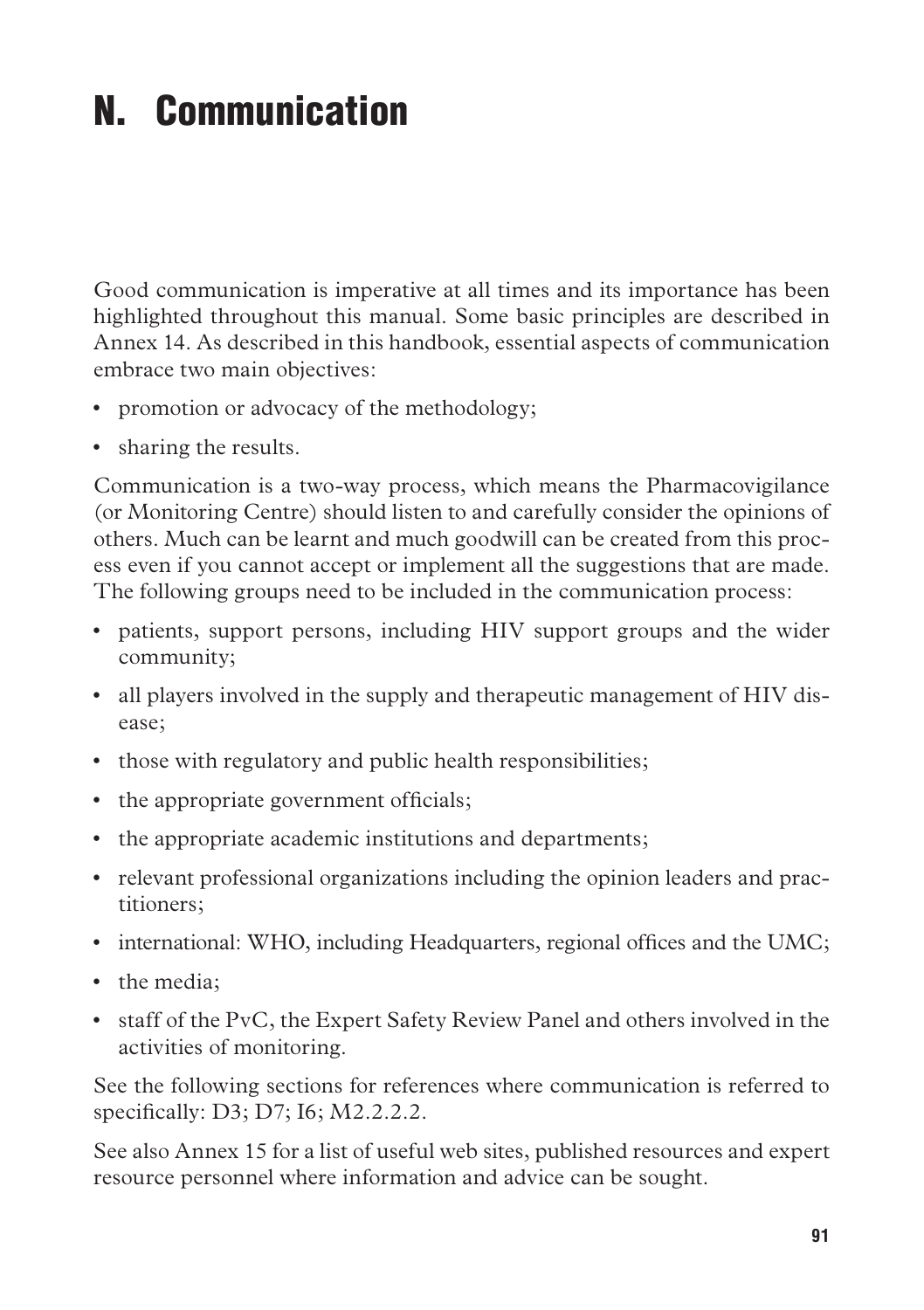# O. Annexes

These are listed in order to which they are referred in the text.

- 1. Ghanaian reporting form for ARV medicines
- 2. Power and sample size analysis for statistical comparison of an event in two cohorts
- 3. Abbreviations for ARV medicines and regimens for ART
- 4. CEM monitoring questionnaires 1, 2 and 3
- 5. Patient ID card suggested format
- 6. Coding sheet for reviewing of events before data entry
- 7. Major clinical categories in CEM events dictionary
- 8. Example of events collation
- 9. Comparative events profiles
- 10. Pregnancy questionnaires A, B and C
- 11. Table of collation of deaths (as events)
- 12. Table of eye events with COX-2 inhibitors illustrating a signal
- 13. Table of concomitant drug events associated with celecoxib
- 14. Advice on communication
- 15. Resources
- 16. Suggested standard operating procedures for CEM.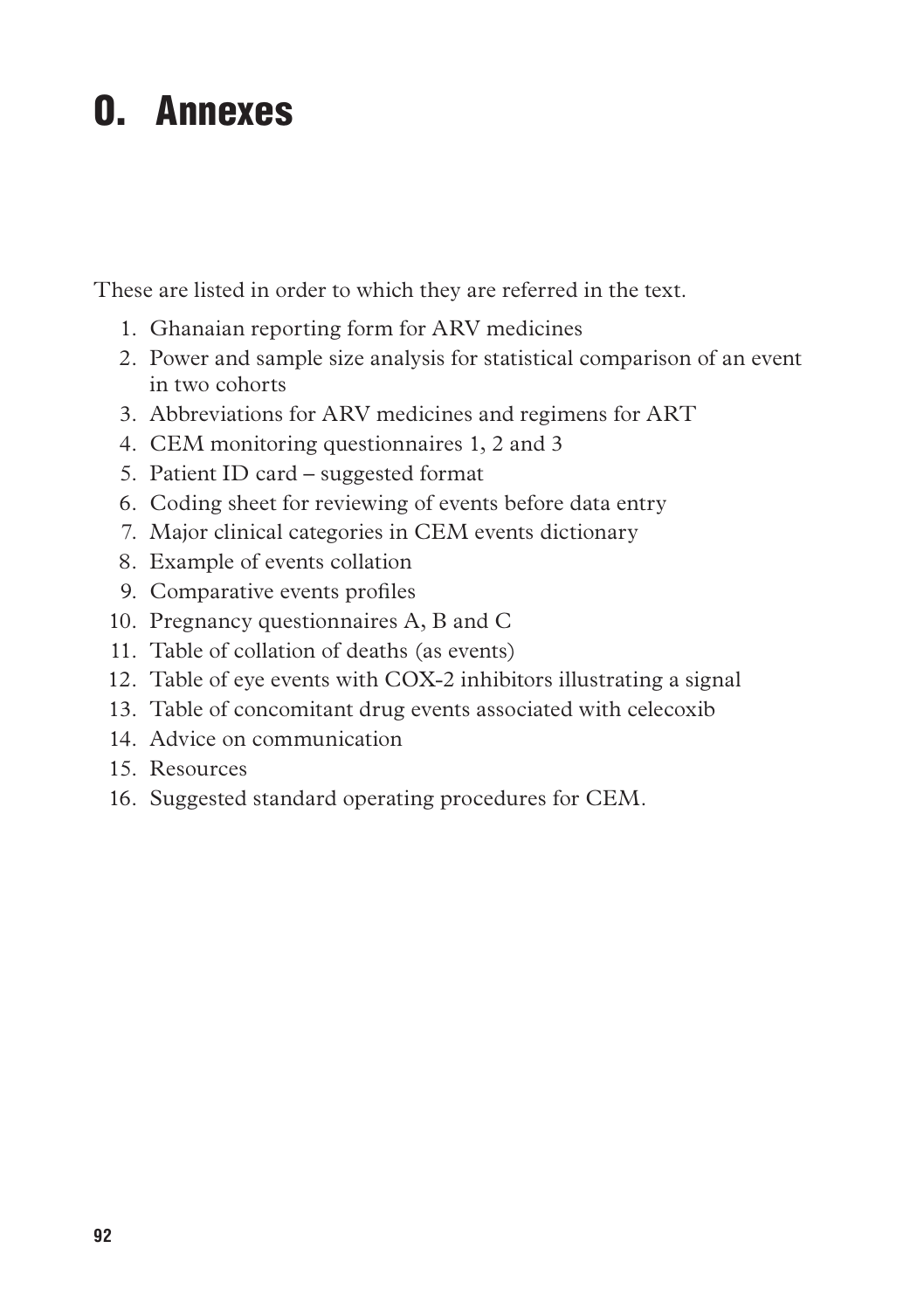## Annex 1. Ghanaian reporting form for ARV medicines

| IN STRICT<br>CONFIDENCE                                                                                                                                                              | <b>Adverse Event Form for</b><br><b>Anti-Retroviral Medicines</b><br>Please complete as much as possible, regardless of any missing details |                                                                               |                                                               |                      | IN STRICT<br>CONFIDENCE                      |                                                    |
|--------------------------------------------------------------------------------------------------------------------------------------------------------------------------------------|---------------------------------------------------------------------------------------------------------------------------------------------|-------------------------------------------------------------------------------|---------------------------------------------------------------|----------------------|----------------------------------------------|----------------------------------------------------|
| PATIENT DETAILS<br>Folder Number:<br><b>Residential Address:</b><br>District:                                                                                                        | Date of birth:  / / Age:  years  months                                                                                                     |                                                                               | Patient initials:<br>Town/City:<br>Region:<br>Weight $(kq)$ : |                      | Sex: [M] [F]                                 |                                                    |
| <b>Type of Treatment</b>                                                                                                                                                             | $\Box$ PMTCT<br>$\Box$ HAART                                                                                                                | $\square$ PEP                                                                 |                                                               |                      |                                              |                                                    |
| <b>DRUG DETAILS</b><br><b>1st Line Drugs</b>                                                                                                                                         | Drug I<br>Combivir/Nevirapine                                                                                                               | Drug <sub>2</sub><br>Combivir/Efavirenz                                       |                                                               | Drug 3<br>Nevirapine | Stavudine/Lamivudine/                        | Drug 4<br>Stavudine/Lamivudine/<br>Efavirenz       |
|                                                                                                                                                                                      | Dose:<br>Date started: $\ldots$ / $\ldots$ / $\ldots$                                                                                       | Dose:<br>Date started: $\ldots$ / $\ldots$ /                                  |                                                               | Dose:                | Date started: $\ldots$ / $\ldots$ / $\ldots$ | Dose:<br>Date started: $\dots$ / $\dots$ / $\dots$ |
| <b>2nd Line Drugs</b>                                                                                                                                                                | Abacavir/Didanosine/<br>Nelfinavir<br>Dose:<br>Date started: $\dots/\dots/\dots$                                                            | Abacavir/Didanosine/<br>Kaletra<br>Dose:<br>Date started: $\dots/\dots/\dots$ |                                                               |                      |                                              |                                                    |
| CONCOMITANT<br><b>DRUG</b>                                                                                                                                                           | Co-trimoxazole prophylaxis Drug:<br>Dose:<br>Date started: $\dots/\dots/\dots$                                                              | Dose:<br>Date started: $\dots/\dots/\dots$                                    |                                                               | Drug:<br>Dose:       | Date started: $\dots/\dots/\dots$            | Drug:<br>Dose:<br>Date started: //                 |
| <b>DETAILS OF ADVERSE EVENT</b><br>Date event started:: //<br>Date event stopped: //                                                                                                 |                                                                                                                                             |                                                                               |                                                               |                      |                                              |                                                    |
| Adverse reaction observed (please tick all that apply)<br>$\Box$ Mouth sores $\Box$ Abdominal pains $\Box$ Vomiting $\Box$ Nausea $\Box$ Itching $\Box$ Skin rashes $\Box$ Diarrhoea |                                                                                                                                             |                                                                               |                                                               |                      |                                              |                                                    |
| Description of event (continue on back page if necessary):                                                                                                                           |                                                                                                                                             |                                                                               |                                                               |                      |                                              |                                                    |

**Treatment or action taken (***continue on back page if necessary***):**

| Outcome ( <i>please tick all that apply</i> )<br>$\Box$ Change of therapy<br>$\Box$ Required / prolonged hospitalization | $\Box$ Recovered without change of therapy<br>$\Box$ Ongoing | $\Box$ Death<br>$\Box$ Other outcome (please specify) |  |  |  |  |
|--------------------------------------------------------------------------------------------------------------------------|--------------------------------------------------------------|-------------------------------------------------------|--|--|--|--|
| <b>REPORTER DETAILS</b><br><b>Profession:</b> $\Box$ Doctor $\Box$ Pharmacist $\Box$ Nurse $\Box$ Other                  |                                                              |                                                       |  |  |  |  |
|                                                                                                                          |                                                              |                                                       |  |  |  |  |
|                                                                                                                          |                                                              |                                                       |  |  |  |  |
|                                                                                                                          |                                                              |                                                       |  |  |  |  |

#### **Please return this form to: YOUR ART FOCAL PERSON:**

**Forms MAY also be sent to The Centre for Pharmacovigilance, CTCPT, UGMS, 2nd Floor Medical Block Building, Korle-Bu Teaching Hospital, Box 4236, Accra, Ghana Tel: 021-675885/668219; Fax: 668219**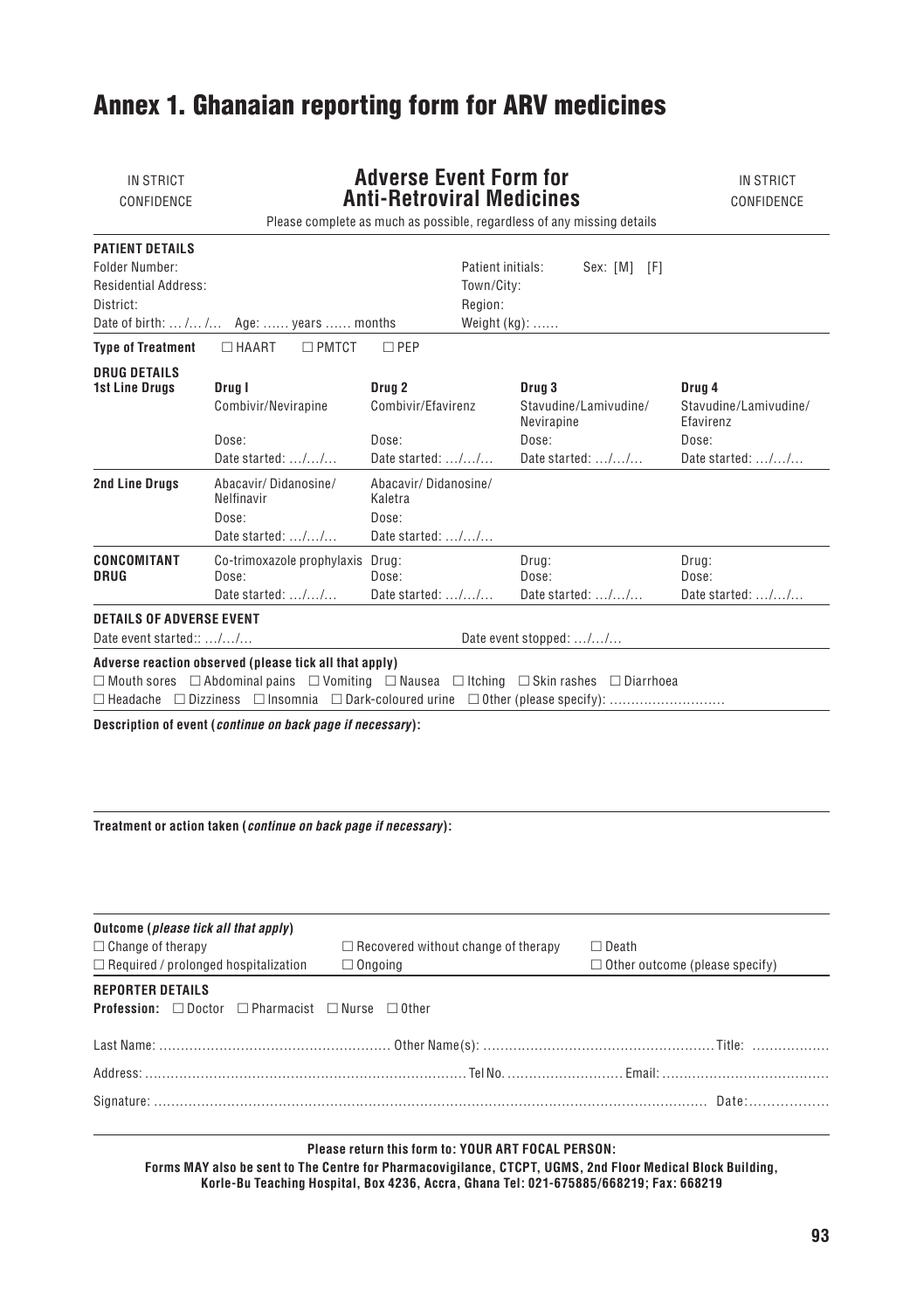### Annex 2. Power and sample size analysis for statistical comparison of an event in two cohorts

#### TARI F A<sub>21</sub>

| <b>Significance</b><br>level <sup>a</sup> | Power <sup>b</sup> | <b>Incidence of ADE</b><br>in one therapy<br>(percentage) | <b>RR</b> | Sample size<br>(each group) |
|-------------------------------------------|--------------------|-----------------------------------------------------------|-----------|-----------------------------|
| 0.05                                      | 0.80               | 0.10                                                      | 2.0       | 25 4 7 6                    |
| 0.01                                      | 0.80               | 0.10                                                      | 2.0       | 36 961                      |
| 0.05                                      | 0.80               | 0.10                                                      | 3.0       | 8805                        |
| 0.01                                      | 0.80               | 0.10                                                      | 3.0       | 12 636                      |
| 0.05                                      | 0.80               | 0.10                                                      | 4.0       | 4993                        |
| 0.01                                      | 0.80               | 0.10                                                      | 4.0       | 7 1 2 3                     |
| 0.05                                      | 0.80               | 0.10                                                      | 5.0       | 3416                        |
| 0.01                                      | 0.80               | 0.10                                                      | 5.0       | 4853                        |
| 0.05                                      | 0.80               | 0.10                                                      | 6.0       | 2573                        |
| 0.01                                      | 0.80               | 0.10                                                      | 6.0       | 3647                        |
| 0.05                                      | 0.65               | 0.10                                                      | 6.11      | 1913                        |

**With an incidence of the event of 0.1% in one cohort**

<sup>a</sup> Significance level or  $\alpha$ , is the type I error rate, which is the probability of falsely rejecting the null hypothesis that there was no association (in other words, RR = 1) between the event of interest and the exposure therapy.

 $^{\rm b}$  Power, is the probability that we reject the null hypothesis correctly.

*Notes*: With a sample of about 2000 patients on each therapy, the power to identify a difference in ADE rate between the two therapies would be only about 65%, even with a RR of 6.0 and 95% confidence interval.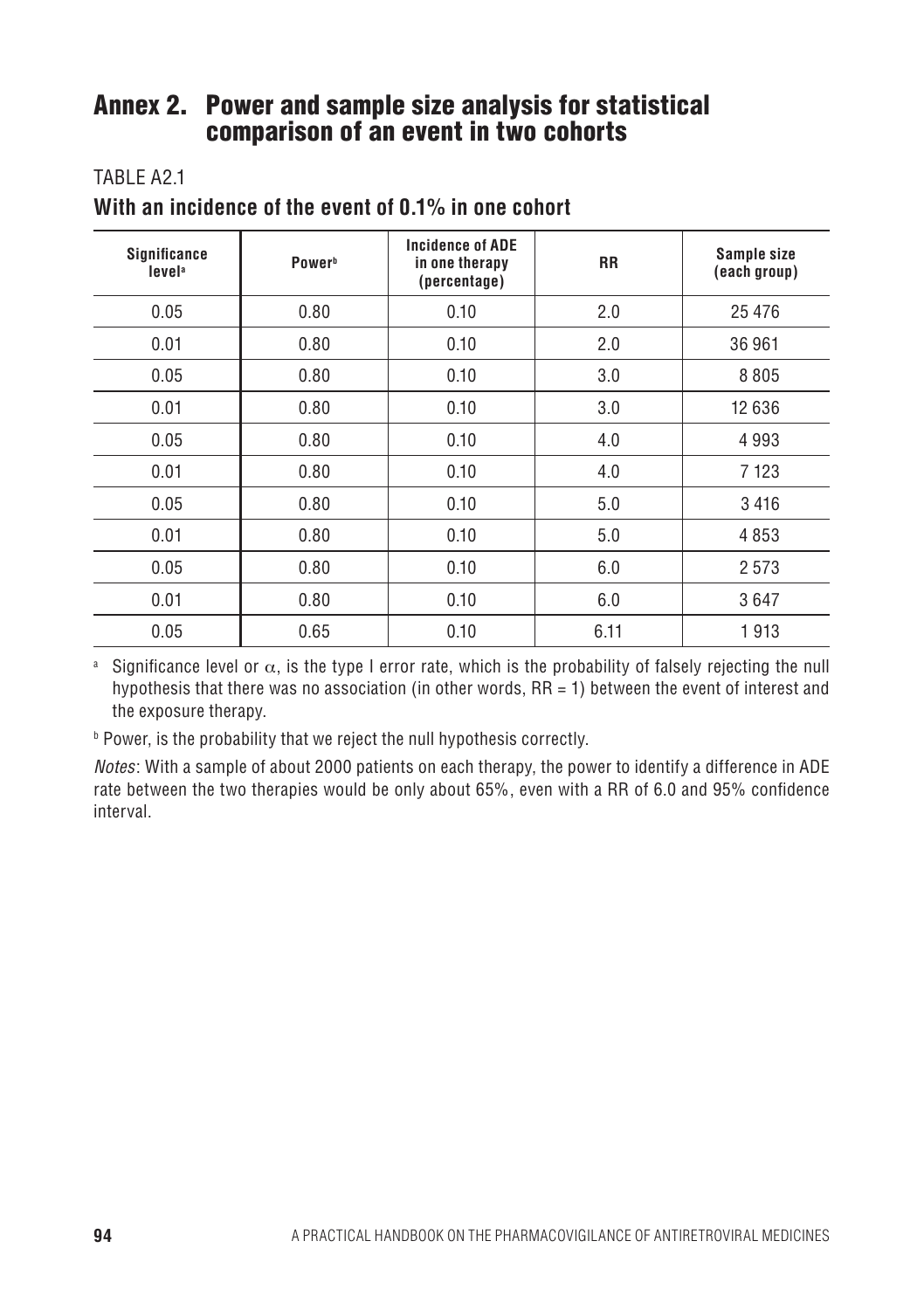| <b>Significance</b><br>level <sup>a</sup> | Power <sup>b</sup> | <b>Incidence of ADE</b><br>in one therapy<br>(percentage) | <b>RR</b> | Sample size<br>(each group) |
|-------------------------------------------|--------------------|-----------------------------------------------------------|-----------|-----------------------------|
| 0.05                                      | 0.81               | 1.0                                                       | 2.40      | 1500                        |
| 0.05                                      | 0.85               | 1.0                                                       | 2.50      | 1500                        |
| 0.05                                      | 0.89               | 1.0                                                       | 2.60      | 1500                        |
| 0.05                                      | 0.91               | 1.0                                                       | 2.70      | 1500                        |
| 0.05                                      | 0.94               | 1.0                                                       | 2.80      | 1500                        |
| 0.05                                      | 0.80               | 1.0                                                       | 1.90      | 3 0 0 0                     |
| 0.05                                      | 0.84               | 1.0                                                       | 1.95      | 3 0 0 0                     |
| 0.05                                      | 0.87               | 1.0                                                       | 2.00      | 3 0 0 0                     |
| 0.05                                      | 0.90               | 1.0                                                       | 2.05      | 3 0 0 0                     |
| 0.05                                      | 0.92               | 1.0                                                       | 2.10      | 3 0 0 0                     |
| 0.05                                      | 0.81               | 1.0                                                       | 1.67      | 5 0 0 0                     |
| 0.05                                      | 0.84               | 1.0                                                       | 1.70      | 5 0 0 0                     |
| 0.05                                      | 0.86               | 1.0                                                       | 1.73      | 5 0 0 0                     |
| 0.05                                      | 0.89               | 1.0                                                       | 1.76      | 5 0 0 0                     |
| 0.05                                      | 0.91               | 1.0                                                       | 1.80      | 5 0 0 0                     |
| 0.05                                      | 0.81               | 1.0                                                       | 1.45      | 10 000                      |
| 0.05                                      | 0.84               | 1.0                                                       | 1.47      | 10 000                      |
| 0.05                                      | 0.86               | 1.0                                                       | 1.49      | 10 000                      |
| 0.05                                      | 0.90               | 1.0                                                       | 1.52      | 10 000                      |
| 0.05                                      | 0.92               | 1.0                                                       | 1.54      | 10 000                      |

#### Table A2.2 **With an incidence of the event of 1.0% in one cohort**

<sup>a</sup> Significance level or  $\alpha$ , is the type 1 error rate, which is the probability of falsely rejecting the null hypothesis that there was no association (in other words, RR = 1 ) between the event of interest and the exposure therapy.

**b** Power, is the probability that we reject the null hypothesis correctly.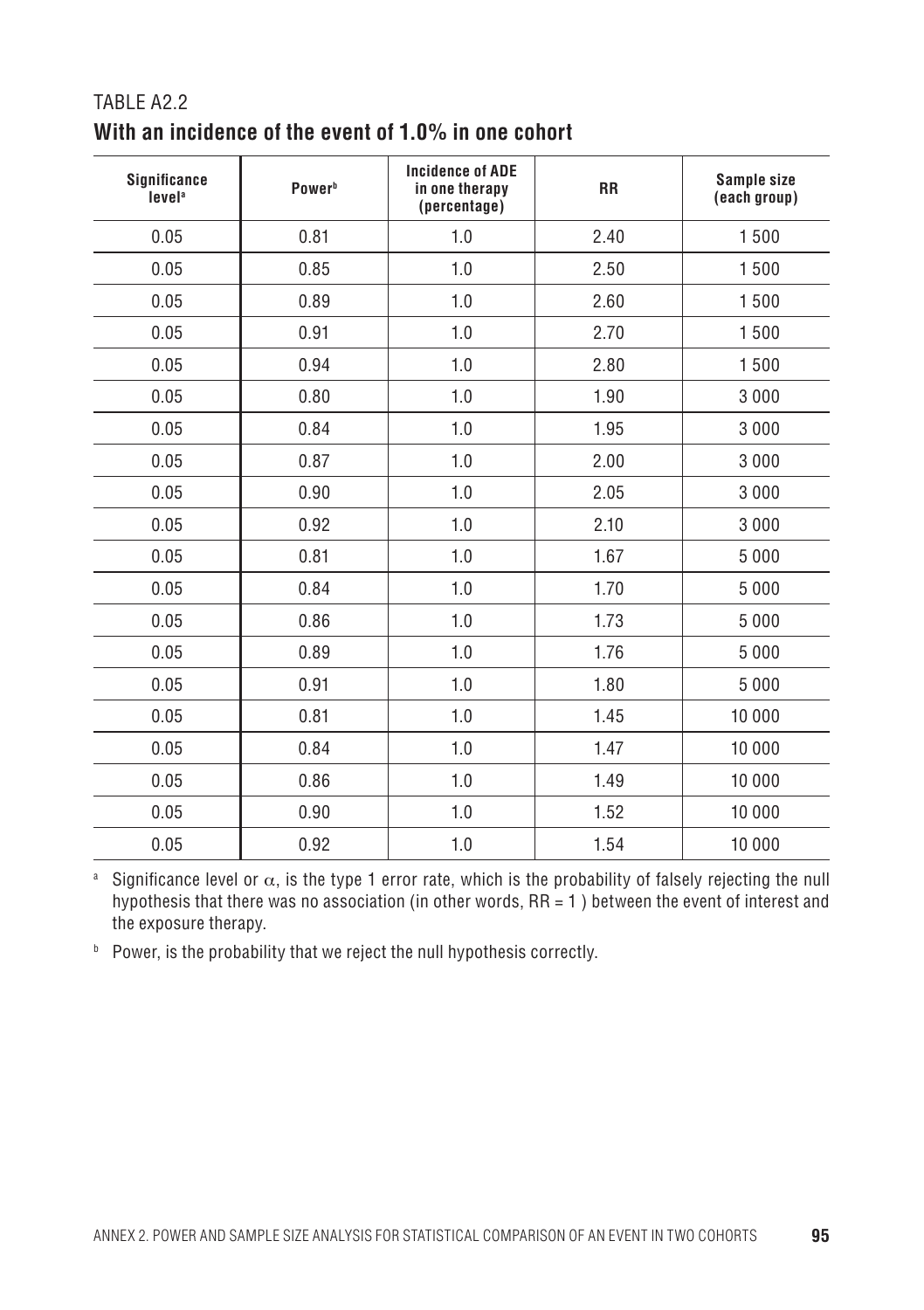#### Figure 1





*Notes*: With a sample of about 1500 on each therapy, the power to identify a significant difference in ADE rate between the two therapies would be about 81%, if the RR is 2.40 and there is a confidence of 95% (the ADE incidence rate,  $P_o$ , is assumed to be 1.0%).

If P $_{\circ}$  is 0.5%, the RR has to be more than 3.20 to reach a power of about 80% with the same sample size, as is shown in the graph above.

*Tables prepared by Dr Lifeng Zhou, NZ Pharmacovigilance Centre, Department of Preventive and Social Medicine, University of Otago, Dunedin, New Zealand*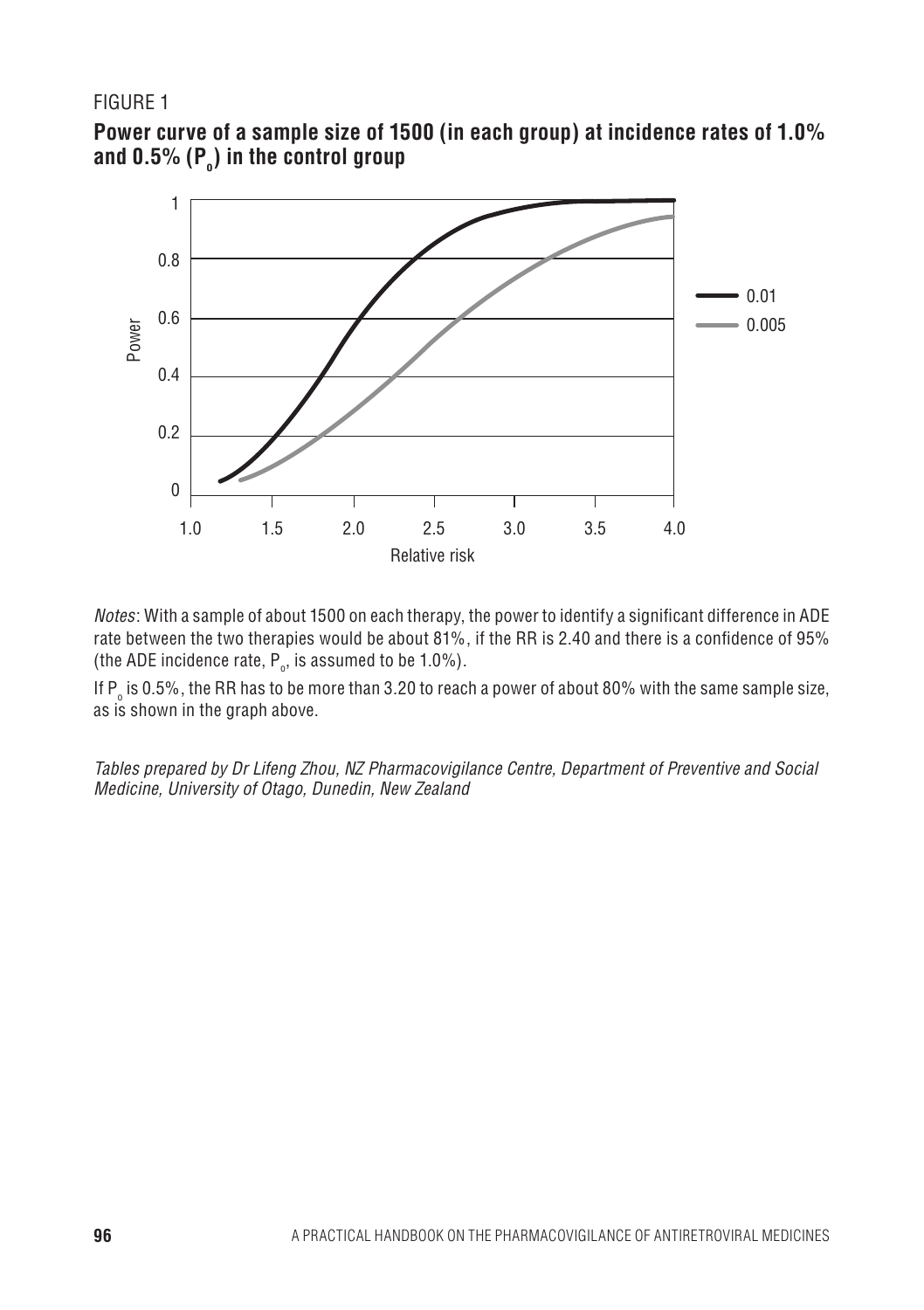## Annex 3. Abbreviations for ARV medicines and regimens for ART

| <b>Abbreviations for ARV medicines</b> |                    |  |  |  |
|----------------------------------------|--------------------|--|--|--|
| /r                                     | low dose ritonavir |  |  |  |
| 3TC                                    | lamivudine         |  |  |  |
| <b>ABC</b>                             | abacavir           |  |  |  |
| <b>ATV</b>                             | atazanavir         |  |  |  |
| <b>AZT</b>                             | zidovudine         |  |  |  |
| D <sub>4</sub> t                       | stavudine          |  |  |  |
| ddl                                    | didanosine         |  |  |  |
| <b>EFV</b>                             | efavirenz          |  |  |  |
| FPV                                    | fos-amprenavir     |  |  |  |
| <b>FTC</b>                             | emtricitabine      |  |  |  |
| IDV                                    | indinavir          |  |  |  |
| <b>INH</b>                             | isoniazid (TB)     |  |  |  |
| LPV                                    | lopinavir          |  |  |  |
| <b>NFV</b>                             | nelfinavir         |  |  |  |
| <b>NVP</b>                             | nevirapine         |  |  |  |
| <b>RBV</b>                             | ribavirin          |  |  |  |
| <b>RTV</b>                             | ritonavir          |  |  |  |
| <b>SQV</b>                             | saquinavir         |  |  |  |
| TDF                                    | tenofovir          |  |  |  |
| ZDV                                    | zidovudine         |  |  |  |

# Table 1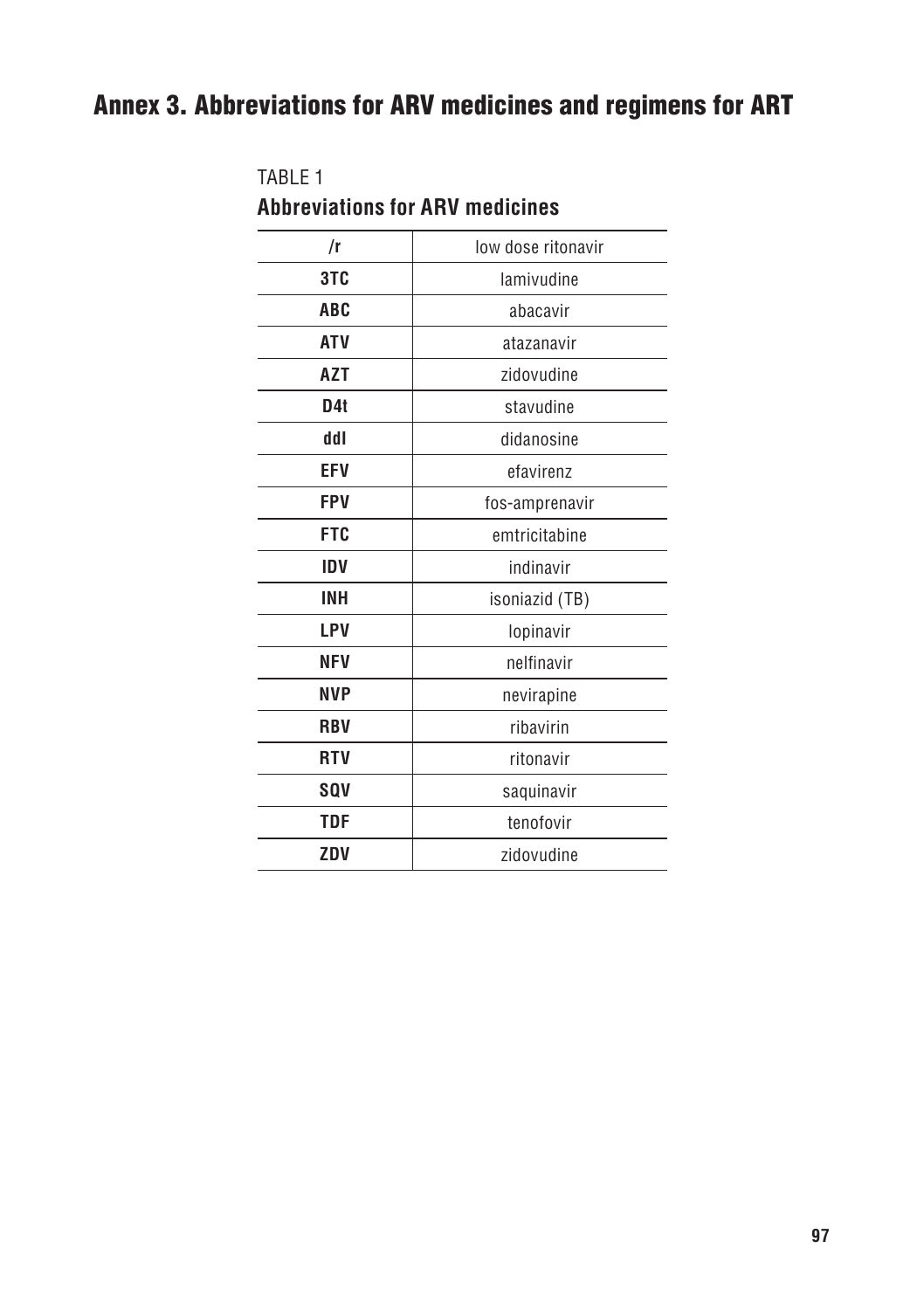#### Table 2

## **WHO recommended ART regimens**

### **Adult 1st line regimens**

| 1881 191 11116 1 6 4 111 1611 19 |                      |
|----------------------------------|----------------------|
| 1a(30)                           | d4t(30)-3TC-NVP      |
| 1b(30)                           | d4t(30)-3TC-EFV      |
| 1c                               | AZT-3TC-NVP          |
| ld                               | AZT-3TC-EFV          |
| <b>Adult 2nd line regimens</b>   |                      |
| 2a(250)                          | ABC-dd I (250)-LPV/r |
| 2a(400)                          | ABC-dd I (400)-LPV/r |
| 2b(250)                          | ABC-ddl(250)-SQVIr   |
| 2b(400)                          | ABC-ddl(400)-SQV/r   |
| 2c(250)                          | TDF-ddl(250)-LPV/r   |
| 2c(400)                          | TDF-dd I (400)-LPV/r |
| 2d(250)                          | TDF-ddl(250)-SQV/r   |
| 2d(400)                          | TDF-ddl(400)-SQV/r   |
| <b>Child 1st line regimens</b>   |                      |
| 4a                               | d4T-3TC-NVP          |
| 4b                               | d4T-3TC-EFV          |
| 4c                               | AZT-3TC-NVP          |
| 4d                               | AZT-3TC-EFV          |
| <b>Child 2nd line regimens</b>   |                      |
| 5a                               | ABC-ddl-LPV/r        |
| 5b                               | ABC-ddl-NFV          |
| 5c                               | ABC-ddl-SQV/r        |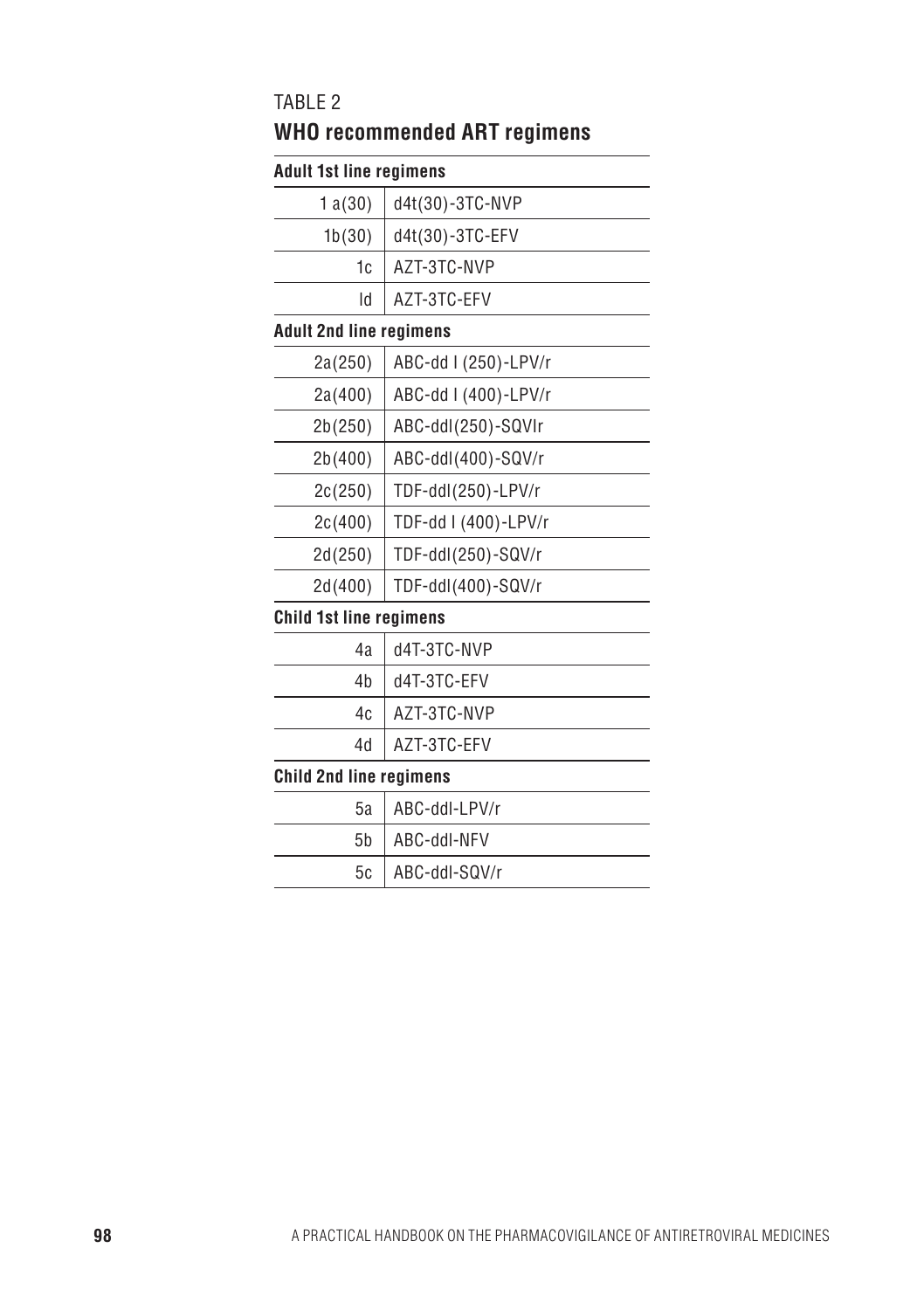## Annex 4. CEM Monitoring questionnaires

## LOGO Antiretroviral therapy: Cohort Event Monitoring

### **Baseline questionnaire Unique number: ………………**

| A. PATIENT DETAILS                      |                                  | Patient Clinic |
|-----------------------------------------|----------------------------------|----------------|
| Patient ID number:                      |                                  |                |
|                                         |                                  |                |
| Date of birth $(dob)$ : // $(dd/mm/vy)$ | or if dob unknown, age:  (years) |                |
| $Sex: \Box Male \Box Female$            |                                  |                |
|                                         |                                  |                |
|                                         |                                  |                |

#### **B. HIV stage** at this screening**:** ……………………………………………………………………………………………………………………

| <b>C. CURRENT MEDICINES</b> |            |  |  |  |  |
|-----------------------------|------------|--|--|--|--|
| <b>Medicine</b>             | Indication |  |  |  |  |
|                             |            |  |  |  |  |
|                             |            |  |  |  |  |
|                             |            |  |  |  |  |
|                             |            |  |  |  |  |

#### **D. Laboratory tests** *(blank row is for other tests)*

| <b>Test</b>      | Date (dd/mm/yy) | Result | <b>Test</b>    | <b>Date</b> | <b>Result</b> |
|------------------|-----------------|--------|----------------|-------------|---------------|
| CD4 count        |                 |        | Cholesterol    |             |               |
| Viral load       |                 |        | Triglyceride   |             |               |
| <b>ALT</b>       |                 |        | Glucose        |             |               |
| Lymphocyte count |                 |        | Total WC count |             |               |
| Hb               |                 |        | Urine albumin  |             |               |
|                  |                 |        |                |             |               |

#### **E. Past diseases of importance and any current conditions**

| Year began | Year ended (tick if current) |
|------------|------------------------------|
|            |                              |
|            |                              |
|            |                              |
|            |                              |
|            |                              |
|            |                              |
|            |                              |

*Continue on other side of form if necessary*

**F. PREGNANT?:**  $□$  No  $□$  Uncertain  $□$  Yes If yes, specify:  $\Box$  1st  $\Box$  2nd  $\Box$  3rd trimester.

#### **PLEASE GIVE THIS FORM TO CEM FOCAL PERSON:**

|--|--|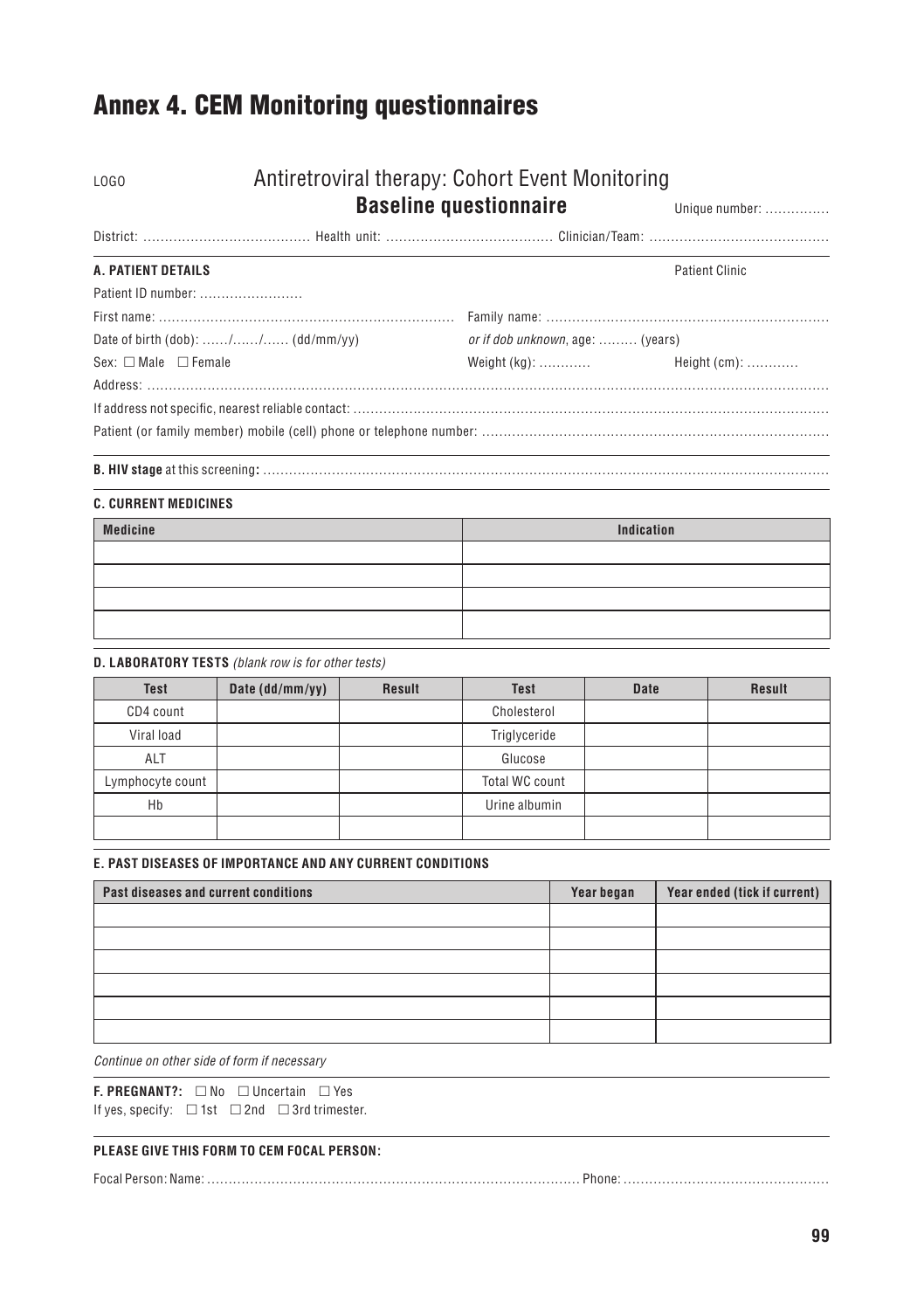### LOGO Antiretroviral therapy: Cohort Event Monitoring **Treatment initiation questionnaire** Unique number: ……………

District: ………………………………… Health unit: ………………………………… Clinician/Team: ……………………………………

#### **A. PATIENT DETAILS**

| Patient Clinic |  |
|----------------|--|
|----------------|--|

| Patient ID number:                      |                                          |
|-----------------------------------------|------------------------------------------|
|                                         |                                          |
| Date of birth $(dob)$ : // $(dd/mm/yy)$ | <i>or if dob unknown</i> , age:  (years) |
| $Sex: \Box Male \Box Female$            | Weight (kg):                             |

**B. HIV stage** at this review**:** ………………………………………………………………………………………………………………………

**C. Comorbid conditions** (*blank spaces for "other"*)

| Problem         | <b>Tick</b> | Problem             | <b>Tick</b> | Problem                         | <b>Tick</b> |
|-----------------|-------------|---------------------|-------------|---------------------------------|-------------|
| Malnutrition    |             | Depression          |             | Heart disease                   |             |
| Anaemia         |             | <b>Tuberculosis</b> |             | Hepatomegaly                    |             |
| Alcohol abuse   |             | Renal disease       |             | Splenomegaly                    |             |
| Substance abuse |             | Liver disease       |             | Significant bacterial infection |             |
|                 |             |                     |             |                                 |             |

**D. Medicines taken over treatment readiness assessment period** (*"date begun" only for newly started medicines*)

| <b>Medicines</b> | Indication | Daily dose X per week | Date begun | Date stopped* |
|------------------|------------|-----------------------|------------|---------------|
|                  |            |                       |            |               |
|                  |            |                       |            |               |
|                  |            |                       |            |               |
|                  |            |                       |            |               |

*\* Record "C" for continues if medicine is continuing.*

**E. Laboratory tests** (*blank row is for other tests*)

| <b>Test</b>      | <b>Date</b> | <b>Result</b> | <b>Test</b>    | <b>Date</b> | <b>Result</b> |
|------------------|-------------|---------------|----------------|-------------|---------------|
| CD4 count        |             |               | Cholesterol    |             |               |
| Viral load       |             |               | Triglyceride   |             |               |
| ALT              |             |               | Glucose        |             |               |
| Lymphocyte count |             |               | Total WC count |             |               |
| Hb               |             |               | Urine albumin  |             |               |
|                  |             |               |                |             |               |

**F. ANY NEW EVENTS** or worsening problems over the period since last seen

| <b>Events</b> | Date of onset | Resolved? Yes/No |
|---------------|---------------|------------------|
|               |               |                  |
|               |               |                  |
|               |               |                  |
|               |               |                  |
|               |               |                  |

*Continue on other side of form if necessary*

**G. 1. HAS THIS WOMAN BECOME PREGNANT?**  $\Box$  Yes  $\Box$  No If yes, complete the "*Diagnosed pregnancy questionnaire*".

**2. IS THE WOMAN BREASTFEEDING AN INFANT?** □ No □ Yes Age of infant: ………… (months or weeks)

#### **PLEASE GIVE THIS FORM TO CEM FOCAL PERSON:**

Focal Person: Name: …………………………………………………………………………… Phone: …………………………………………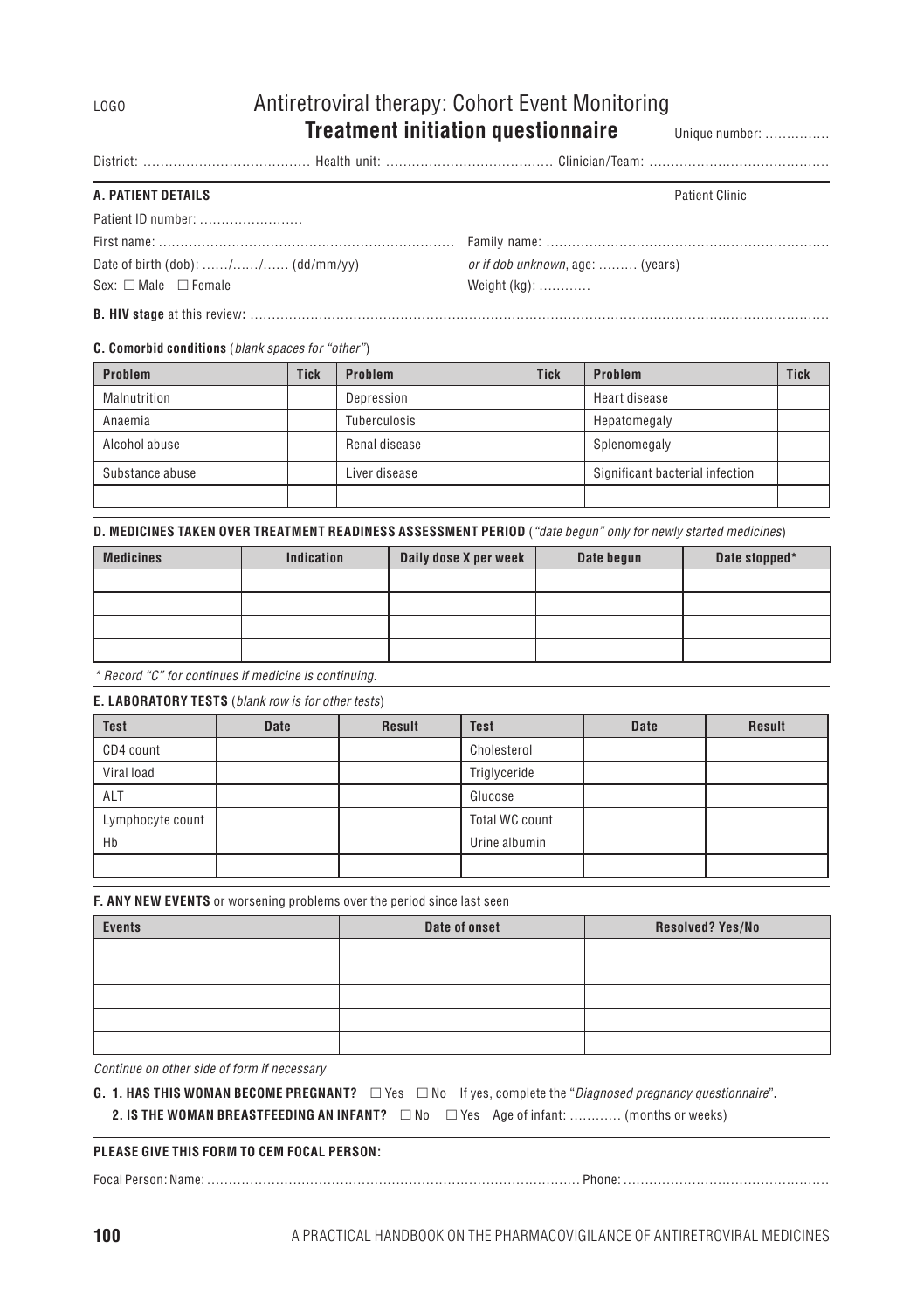### LOGO Antiretroviral therapy: Cohort Event Monitoring **Treatment follow-up questionnaire** Unique number: ……………

|--|--|--|--|--|--|

#### **A. Patient details** Patient Clinic

| Patient ID number: |  |
|--------------------|--|
|                    |  |

| $-$ | ганніў |
|-----|--------|
|     |        |
|     |        |

 $Sex: \Box$  Male  $\Box$  Female Weight (kg): …………

Date of birth (dob): ……/……/…… (dd/mm/yy) *or if dob unknown*, age: ……… (years)

#### **HAS PATIENT DIED?** If yes, record 'Died' as an event with date and cause below in section E. Patient is lost to Follow-up: □ Yes

**B. HIV stage** at this review**:** ………………………………………………………………………………………………………………………

| <b>C. MEDICINES TAKEN</b> |            |       | <b>Dates</b>      |           |  |
|---------------------------|------------|-------|-------------------|-----------|--|
| <b>ARV</b> medicines      | Daily dose | Begun | Stopped + Reason* | Restarted |  |
|                           |            |       |                   |           |  |
| Ζ.                        |            |       |                   |           |  |
| - 3.                      |            |       |                   |           |  |
| 4.                        |            |       |                   |           |  |

**\* Reason(s) for stopping:** ARV medicines (insert date and then code for reason)\*

Codes: 1, toxicity (describe in "e"); 2, pregnancy; 3, treatment failure; 4, poor adherence; 5, illness, hospitalization;

6, drug out of stock; 7, cost; 8, other patient decision; 9, planned interruption; 10 other.

| <b>Other medicines</b> (in review period) | Daily dose X per week | Date begun | Date stopped | <b>Continues tick</b> |
|-------------------------------------------|-----------------------|------------|--------------|-----------------------|
|                                           |                       |            |              |                       |
|                                           |                       |            |              |                       |
|                                           |                       |            |              |                       |
|                                           |                       |            |              |                       |

#### **D. Laboratory tests** (*blank row is for other tests*)

| <b>Test</b>      | <b>Date</b> | Result | <b>Test</b>    | <b>Date</b> | Result |
|------------------|-------------|--------|----------------|-------------|--------|
| CD4 count        |             |        | Cholesterol    |             |        |
| Viral load       |             |        | Triglyceride   |             |        |
| ALT              |             |        | Glucose        |             |        |
| Lymphocyte count |             |        | Total WC count |             |        |
| Hb               |             |        | Urine albumin  |             |        |
|                  |             |        |                |             |        |

| <b>E. ANY NEW EVENTS, or worsening problems, or rechallenge results, since last seen?</b> |                              | Rechallenge |                      |            |                       |
|-------------------------------------------------------------------------------------------|------------------------------|-------------|----------------------|------------|-----------------------|
| <b>Events</b>                                                                             | <b>Severity</b> <sup>a</sup> | Date begun  | Outcome <sup>b</sup> | <b>ARV</b> | Response <sup>c</sup> |
|                                                                                           |                              |             |                      |            |                       |
|                                                                                           |                              |             |                      |            |                       |
|                                                                                           |                              |             |                      |            |                       |
|                                                                                           |                              |             |                      |            |                       |

**a Severity codes:** 1, not severe; 2, mild; 3, moderate; 4, severe.

**b Outcome responses:** a, resolved; b, resolving; c, resolved with sequelae; d, not resolved; E, worse; f, death; g, unknown. **c Rechallenge response codes:** "No" if no rechallenge; +ve if recurrence of event; −ve if no recurrence; U if outcome unknown.

**F. 1. HAS THIS WOMAN BECOME PREGNANT?** □ Yes □ No If yes, complete the "*Diagnosed pregnancy questionnaire*".

**2. IS THE WOMAN REFASTFFEDING AN INFANT?**  $\Box$  No  $\Box$  Yes Age of infant: ……… (months (m) or weeks (w))

Please describe any events in the infant: …………………………………………………………………………………………………………

#### **PLEASE GIVE THIS FORM TO CEM FOCAL PERSON:**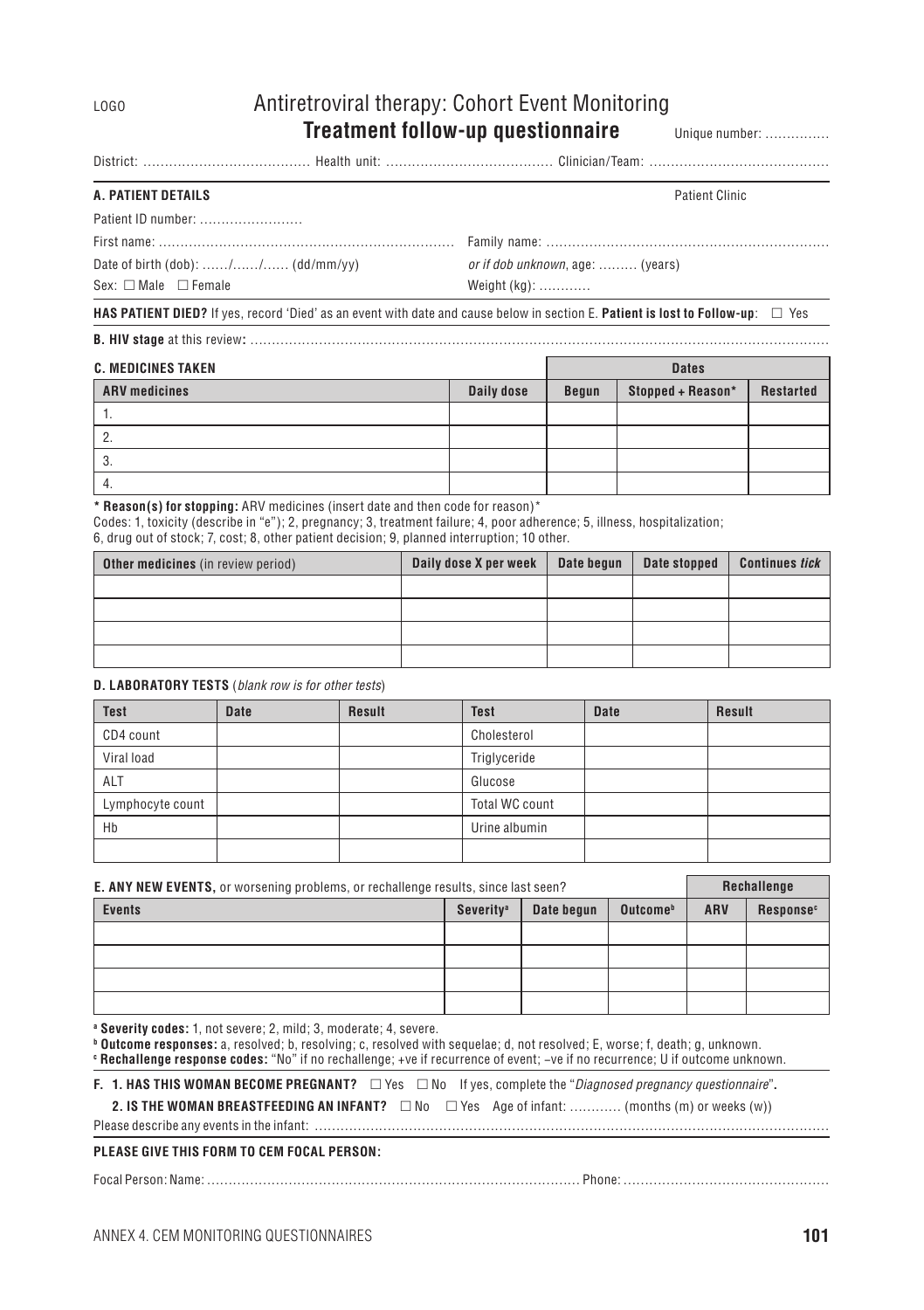## Annex 5. Patient ID card – suggested content

#### **Front**

| <b>Patient Card</b>                                                    |
|------------------------------------------------------------------------|
| Monitoring of HIV medicines                                            |
| Country organization/logo                                              |
|                                                                        |
|                                                                        |
|                                                                        |
| Please bring this card during every visit<br>to any hospital or clinic |

#### **Back**

## **Cohort event monitoring (CEM) programme**

This patient's medicines are being specially monitored to help decide the safest use and ensure the greatest benefits.

If he or she has any new health problems, please inform his or her regular clinic and identify the patient with the unique number

Clinic phone no: …………………………………………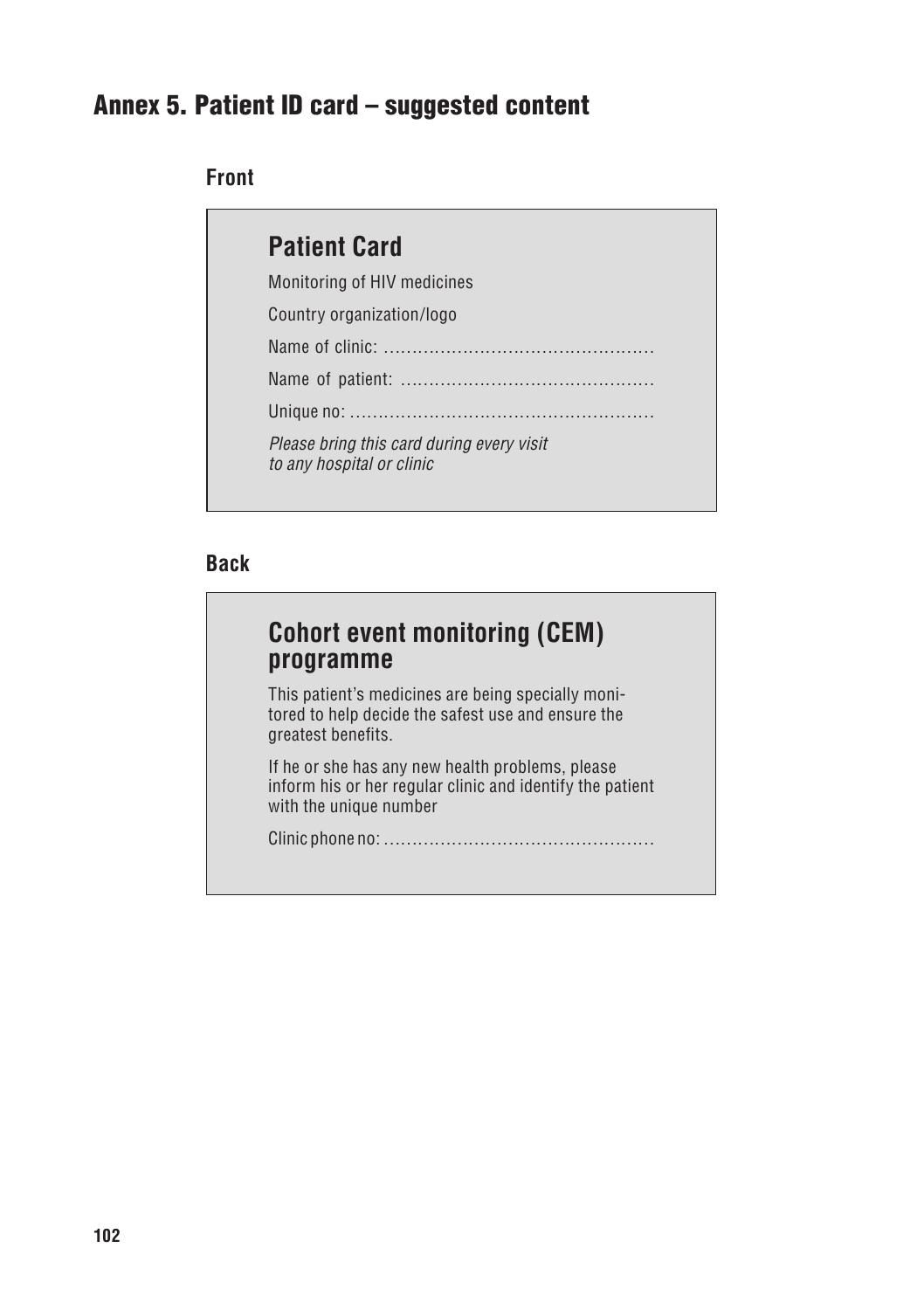## Annex 6. Coding sheet for reviewing of events before data entry

| <b>TYPE OF EVENTS</b>                                                                                         |                                                                             |  |  |  |  |
|---------------------------------------------------------------------------------------------------------------|-----------------------------------------------------------------------------|--|--|--|--|
| Events in control period $\Box$<br>Events on treatment $\Box$                                                 |                                                                             |  |  |  |  |
| For events in the control period, event terms will be determined, but no other assessment will be undertaken. |                                                                             |  |  |  |  |
| <b>REPORT ID</b>                                                                                              |                                                                             |  |  |  |  |
|                                                                                                               |                                                                             |  |  |  |  |
|                                                                                                               | (The report number is given by the PvC for events that occur on treatment.) |  |  |  |  |
| <b>MONITORED MEDICINES</b>                                                                                    |                                                                             |  |  |  |  |
| Record the individual medicines or the ARV regimen                                                            |                                                                             |  |  |  |  |
|                                                                                                               |                                                                             |  |  |  |  |

2. ……………………………………………………………………………………………………………………………………………………

3. ……………………………………………………………………………………………………………………………………………………

#### **Assessment of individual events**

Event terms are selected by the clinical reviewer from the events dictionary

#### **Dechallenge and rechallenge details**

This assessment will be made on the monitored medicine(s) or regimen only

| <b>Events</b> | Outcome <sup>1</sup> | Rechallenge <sup>2</sup> | Died <sup>3</sup> |
|---------------|----------------------|--------------------------|-------------------|
|               |                      |                          |                   |
|               |                      |                          |                   |
|               |                      |                          |                   |
|               |                      |                          |                   |
|               |                      |                          |                   |
|               |                      |                          |                   |

Coding for the above as follows:

1. a, resolved; b, resolving; c, resolved with sequelae; d, not resolved; e, worse; f, died; g, unknown; h, medicine continued; i, dose reduced.

2. N, no rechallenge; +ve, recurrence; −ve, no recurrence; U, unknown outcome.

3. Died: DR, due to adverse reaction; DC, medicine may be contributory; UN, unrelated to medicine; DU, cause of death unknown.

#### **Qualitative and relationship assessment**

This assessment will be made on the monitored medicine or regimen only.

For events in the control period, there will be no assessment – just a list.

| <b>Events</b> | Severity <sup>a</sup> | Seriousness <sup>b</sup> | <b>Duration</b> <sup>c</sup> | Relationship <sup>d</sup> |
|---------------|-----------------------|--------------------------|------------------------------|---------------------------|
|               |                       |                          |                              |                           |
|               |                       |                          |                              |                           |
|               |                       |                          |                              |                           |
|               |                       |                          |                              |                           |
|               |                       |                          |                              |                           |
|               |                       |                          |                              |                           |

Coding for the above as follows:

a. Severity:1. not severe; 2. mild; 3. moderate; 4. severe.

b. Seriousness: D, died; L, life-threatening; H, hospitalization; Dis, permanent disability; C, congenital anomaly.

- c. Duration to onset: date medicine begun to date of onset of event, calculated in days.
- d. Relationship: 1,.definite; 2,.probable; 3,.possible; 4,.unlikely; 5,.unclassified; 6,.unclassifiable.

#### **Clinical Groups for each event**

*Enter the appropriate Clinical Group for each event: this can be abbreviated to the first 3 letters of each group*.

| $\sim$ |  |  |  |  |  |  |
|--------|--|--|--|--|--|--|
|--------|--|--|--|--|--|--|

Date of completion: ……/……/……… Clinical reviewer: ……………………………………………………………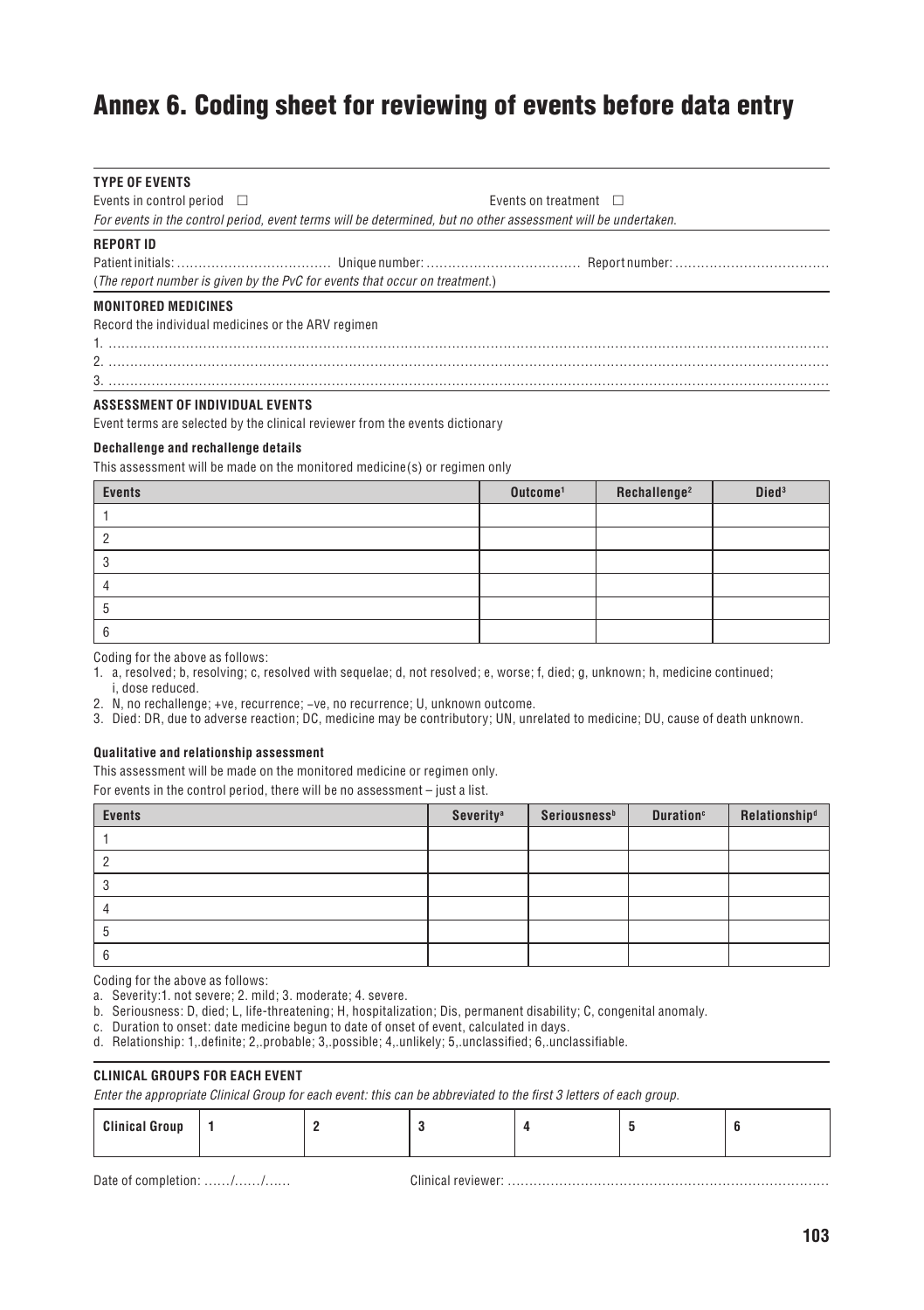## Annex 7. Major clinical categories in CEM events dictionary

- 1. Accidents
- 2. Alimentary
- 3. Autonomic
- 4. Circulatory
- 5. Concomitant medicines (associated events)
- 6. Died
- 7. Device
- 8. Endocrine/metabolic
- 9. Ear, nose and throat
- 10. Eyes
- 11. Haematological
- 12. Hepatobiliary
- 13. Immunological
- 14. Infections
- 15. Lactation exposure
- 16. Musculoskeletal
- 17. Neoplasms
- 18. Neurological
- 19. Poisoning
- 20. Pregnancy register
- 21. Mental health disorders
- 22. Reproductive organs
- 23. Respiratory
- 24. Skin
- 25. Surgery
- 26. Unclassified
- 27. Urological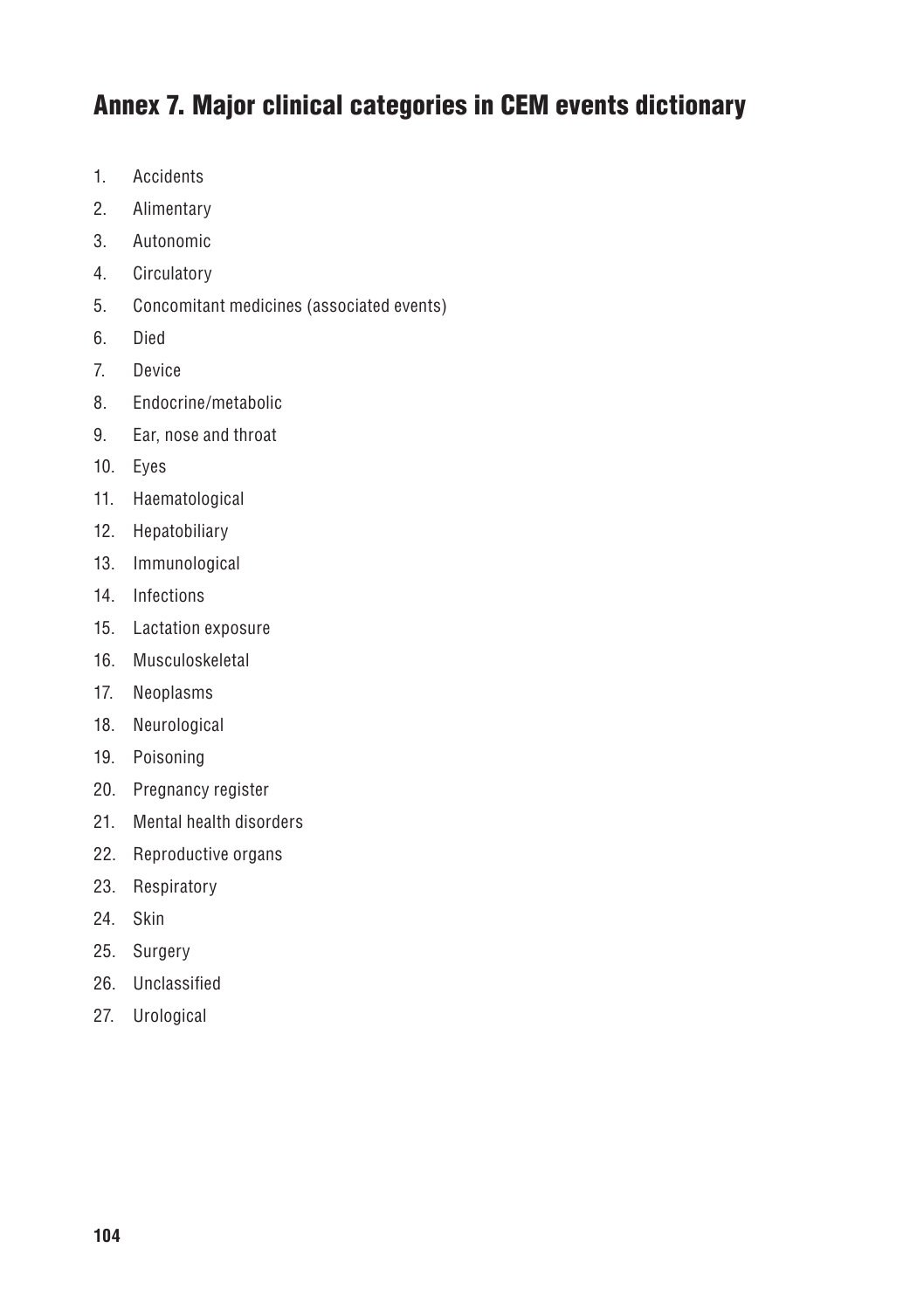## Annex 8. Example of events collation

Circulatory events with omeprazole (from the (The New Zealand) Intensive Medicines Monitoring Programme (IMMP))

#### **Omeprazole**

| Event               | Sex | Age | <b>Dose</b> | Dur             | Rel            | Report No.    |
|---------------------|-----|-----|-------------|-----------------|----------------|---------------|
| Circulatory cont    |     |     |             |                 |                |               |
| CHF, worse          | F   | 82  | 40          | 23 m            | $\overline{4}$ | R 28103 (D)   |
| CHF, worse          | F   | 71  | 20          |                 | $\overline{4}$ | F 32450 (D)   |
| CHF, worse          | F   | 79  | 20          | 1 <sub>d</sub>  | $\overline{4}$ | F 32486 (D)   |
| CHF, worse          | M   | 82  | 20          | 18 <sub>m</sub> | 4              | S 33597       |
| CHF, worse          | M   | 71  | 20          |                 | 4              | $F1/1581$ (D) |
| CHF, worse          | M   | 70  | 20          |                 | $\overline{4}$ | P1/1909       |
| CHF, worse          | M   |     | 20          | 15 <sub>m</sub> | 4              | S1/2070 (D)   |
| CHF, worse          | F   |     | 40          | 2y              | 4              | S1/2076 (D)   |
| CHF, worse          | F   |     | 20          | 1 <sub>y</sub>  | 4              | S1/2087       |
| CHF, worse          | F   | 77  | 20          | 8 <sub>m</sub>  | $\overline{4}$ | F1/2395       |
| LVF                 | M   | 85  |             | 16 <sub>m</sub> | 4              | S 30292 (D)   |
| LVF                 | M   | 61  | 20          | 6 w             | $\overline{4}$ | F 31254       |
| LVF                 | M   | 68  | 20          | 2y              | 4              | S 33620 (D)   |
| LVF                 | M   | 49  | 40          |                 | $\overline{4}$ | S 33679 (D)   |
| LVF                 | M   | 83  | 20          |                 | 4              | F1/1584(D)    |
| LVF                 | M   | 78  | 20          |                 | 4              | F1/1906       |
| LVF                 | M   | 76  | 20          | 14 m            | $\overline{4}$ | F1/2689(D)    |
| Dyspnoea            | F   |     | 20          | 10 <sub>m</sub> | 4              | F1/2109       |
| <b>Oedema</b>       | F   |     | 20          |                 | 3              | R 28310       |
| <b>Oedema</b>       | F   |     | 20          | 1 <sub>d</sub>  | $\overline{2}$ | R 28484 *     |
| Oedema              | F   | 78  | 20          | 2y              | 3              | F 30247       |
| Oedema              | F   | 81  | 20          | 4 y             | 4              | S 33689       |
| Oedema              | F   |     | 20          |                 | 4              | R1/1612       |
| Oedema              | M   | 79  | 20          |                 | 4              | P1/1787       |
| <b>Oedema</b>       | M   | 93  | 40          | 20 <sub>m</sub> | $\overline{4}$ | P1/2130       |
| Oedema (nifedipine) | F   | 77  | 20          |                 | 3              | F23855        |
| Cardiomyopathy      | F   |     | 40          |                 | $\overline{4}$ | S 33684 (D)   |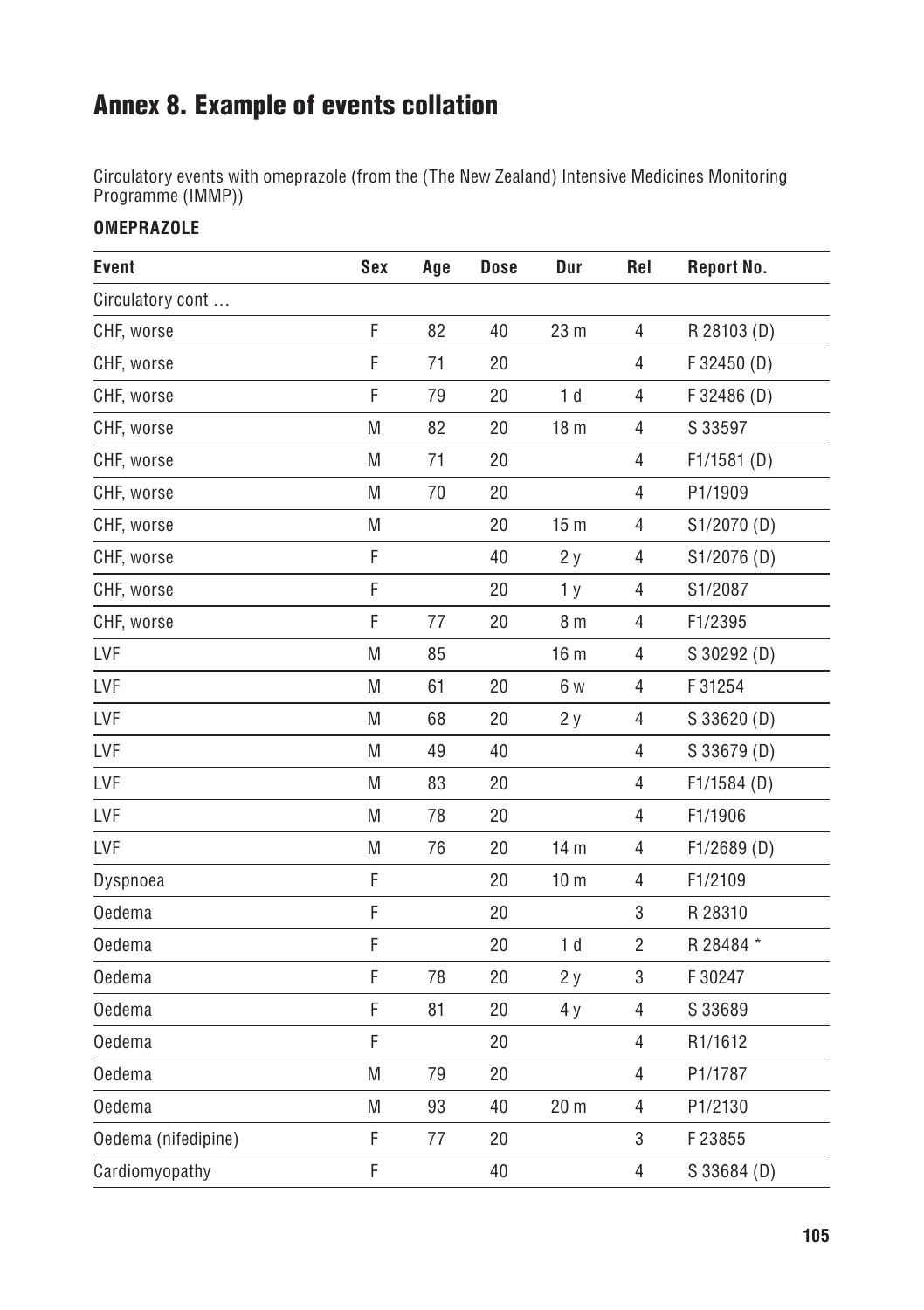| Event                          | Sex | Age | <b>Dose</b> | Dur             | Rel            | Report No.    |
|--------------------------------|-----|-----|-------------|-----------------|----------------|---------------|
| Cardiac disease unspecified    | M   | 73  | 40          |                 | 4              | $F1/1067$ (D) |
| Cardiac disease unspecified    | F   | 73  | 40          |                 | $\overline{4}$ | F1/1100(D)    |
| Angina                         | F   | 82  | 40          | 14 <sub>m</sub> | $\overline{4}$ | F1/2302       |
| Angina                         | M   | 78  | 40          | 18 <sub>m</sub> | $\overline{4}$ | F1/2468       |
| Angina, unstable               | M   | 71  | 20          |                 | 4              | P 30301       |
| Angina, unstable               | F   | 80  | 20          | 2 w             | $\overline{4}$ | F32463        |
| Angina, unstable               | M   | 46  | 40          |                 | $\overline{4}$ | F1/1856       |
| Angina, unstable               | F   | 74  | 20          | 3 <sub>m</sub>  | 4              | S1/2059       |
| Angina, unstable               | M   | 68  | 40          | 3y              | 4              | S1/2501 *     |
| Angina, unstable               | F   | 66  | 40          | 9 <sub>m</sub>  | 4              | F1/2528       |
| Angina, worse                  | F   | 63  | 20          | 12 <sub>m</sub> | $\overline{4}$ | S 33616       |
| Angina, worse                  | M   | 68  | 40          |                 | 4              | R1/1055       |
| Angina, worse                  | M   |     | 20          |                 | $\overline{4}$ | F1/1614       |
| Ischaemic heart disease        | M   | 67  | 20          |                 | $\overline{4}$ | C1/1637(D)    |
| Ischaemic heart disease        | M   | 74  | 20          | 21 <sub>m</sub> | $\overline{4}$ | S1/2525(D)    |
| Ischaemic heart disease, worse | F   | 82  | 20          |                 | $\overline{4}$ | F1/2295       |
| Chest pain                     | F   | 52  | 20          | 14 <sub>m</sub> | 4              | S 33690       |
| Chest pain                     | M   | 71  | 20          | 3y              | $\overline{4}$ | F34332        |
| Chest pain                     | F   | 72  | 20          |                 | 4              | F1/1578       |
| Chest tightness (sumatriptan)  | F   | 47  | 20          | 1 <sub>w</sub>  | $\overline{4}$ | R 29316       |
| Chest tightness (sumatriptan)  | F   | 50  | 20          | 13 <sub>m</sub> | 3              | R 31924       |
| Myocardial infarction          | M   | 76  | 40          | 2y              | 4              | R 30296 (D)   |
| Myocardial infarction          | M   |     | 20          | 6 w             | $\overline{4}$ | $C$ 30321 (D) |
| Myocardial infarction          | F   | 84  | 20          |                 | $\overline{4}$ | F30406(D)     |
| Myocardial infarction          | F   | 78  | 20          | 2y              | 3              | S 30995 (D)   |
| Myocardial infarction          | M   | 70  | 20          | 13 <sub>m</sub> | 4              | F 32439 (D)   |
| Myocardial infarction          | F   | 89  | 20          | 4y              | $\overline{4}$ | $F$ 32441 (D) |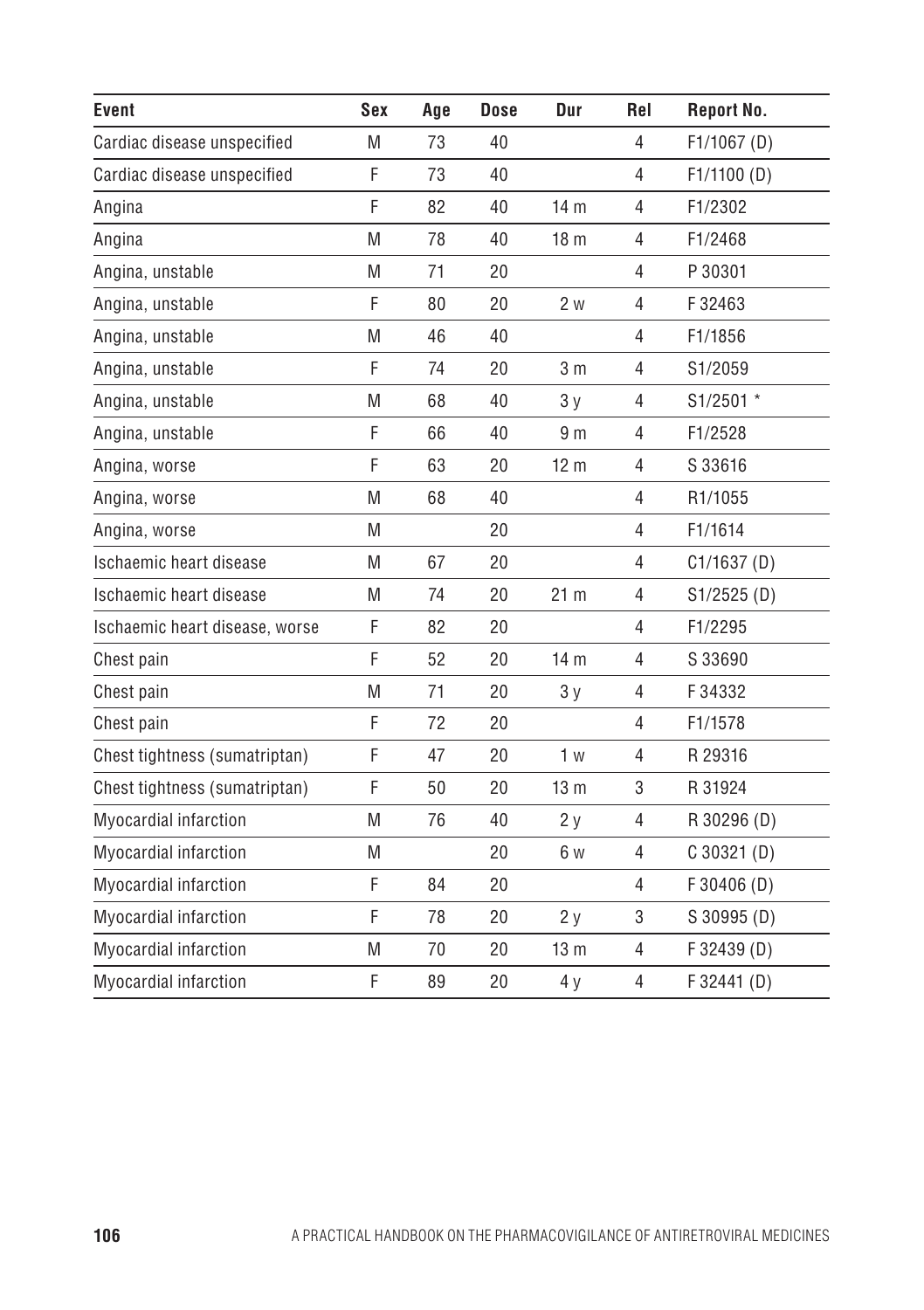## Annex 9. Comparative events profiles

(The New Zealand) Intensive Medicines Monitoring Programme (IMMP) sample comparison (celecoxib and rofecoxib)



Figure 1 **Profile of events for celecoxib (n=1714) and rofecoxib (n=982)**

System organ class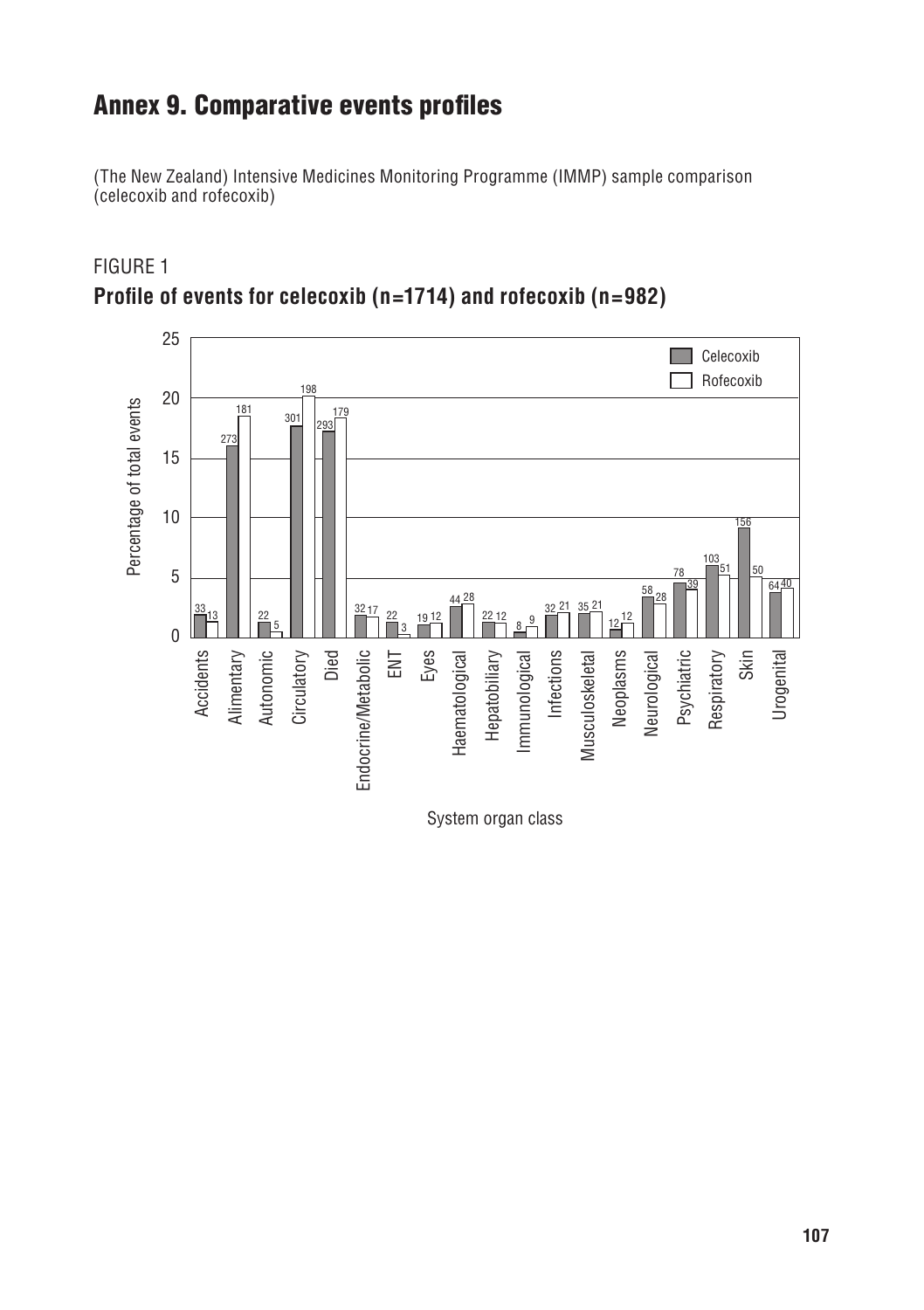## Annex 10. Pregnancy questionnaires A, B and C

| LOGO                                                                                                                    | Antiretroviral therapy: Cohort event monitoring<br>A. Initial pregnancy questionnaire<br>(Unique number and HIV clinic number should be copied from previous questionnaires) | Unique number:             |
|-------------------------------------------------------------------------------------------------------------------------|------------------------------------------------------------------------------------------------------------------------------------------------------------------------------|----------------------------|
|                                                                                                                         |                                                                                                                                                                              |                            |
| A. WOMAN'S DETAILS:                                                                                                     |                                                                                                                                                                              |                            |
|                                                                                                                         |                                                                                                                                                                              |                            |
| Date of birth: // or age (years):  (known or estimated)                                                                 |                                                                                                                                                                              |                            |
| Weight $(kq)$ :                                                                                                         |                                                                                                                                                                              |                            |
| Date most recent regimen of ART commenced: //                                                                           |                                                                                                                                                                              |                            |
| <b>B. PREGNANCY DETAILS</b>                                                                                             |                                                                                                                                                                              |                            |
| <b>LMP</b> if known: //                                                                                                 |                                                                                                                                                                              |                            |
| Date when movements first felt by mother (estimated): //                                                                |                                                                                                                                                                              |                            |
| Estimated weeks of pregnancy at current interview:  weeks                                                               |                                                                                                                                                                              |                            |
| Has she attended an antenatal clinic for this pregnancy? $\Box$ Yes $\Box$ No                                           |                                                                                                                                                                              |                            |
| Name of antenatal clinic she has attended or will attend:                                                               |                                                                                                                                                                              |                            |
| Antenatal clinic number (if available):  Next antenatal appointment: //                                                 |                                                                                                                                                                              |                            |
| At what stage of pregnancy was she first exposed to ART? $\Box$ 1st trimester $\Box$ 2nd trimester $\Box$ 3rd trimester |                                                                                                                                                                              |                            |
| Number of past pregnancies  Number of live babies delivered                                                             |                                                                                                                                                                              |                            |
| C. ANY ABNORMALITIES OF THIS PREGNANCY SO FAR?                                                                          |                                                                                                                                                                              |                            |
| Abnormalities of pregnancy: $\square$ None                                                                              |                                                                                                                                                                              |                            |
| <b>Description of pregnancy abnormalities</b>                                                                           |                                                                                                                                                                              | Date of onset (dd/mm/yyyy) |

| Description of pregnancy abnormalities | Date of onset (dd/mm/yyyy) |
|----------------------------------------|----------------------------|
|                                        |                            |
|                                        | .                          |
|                                        | .                          |
|                                        |                            |
|                                        | .                          |

The Pregnancy **Progress** Questionnaire will be used at further pregnancy follow-ups. When baby has been born, please complete the Pregnancy **Outcome** Questionnaire.

**Please return this questionnaire to the Pharmacovigilance Focal Person according to local procedure**

Focal Person: Name: …………………………………………………………………………… Phone: …………………………………………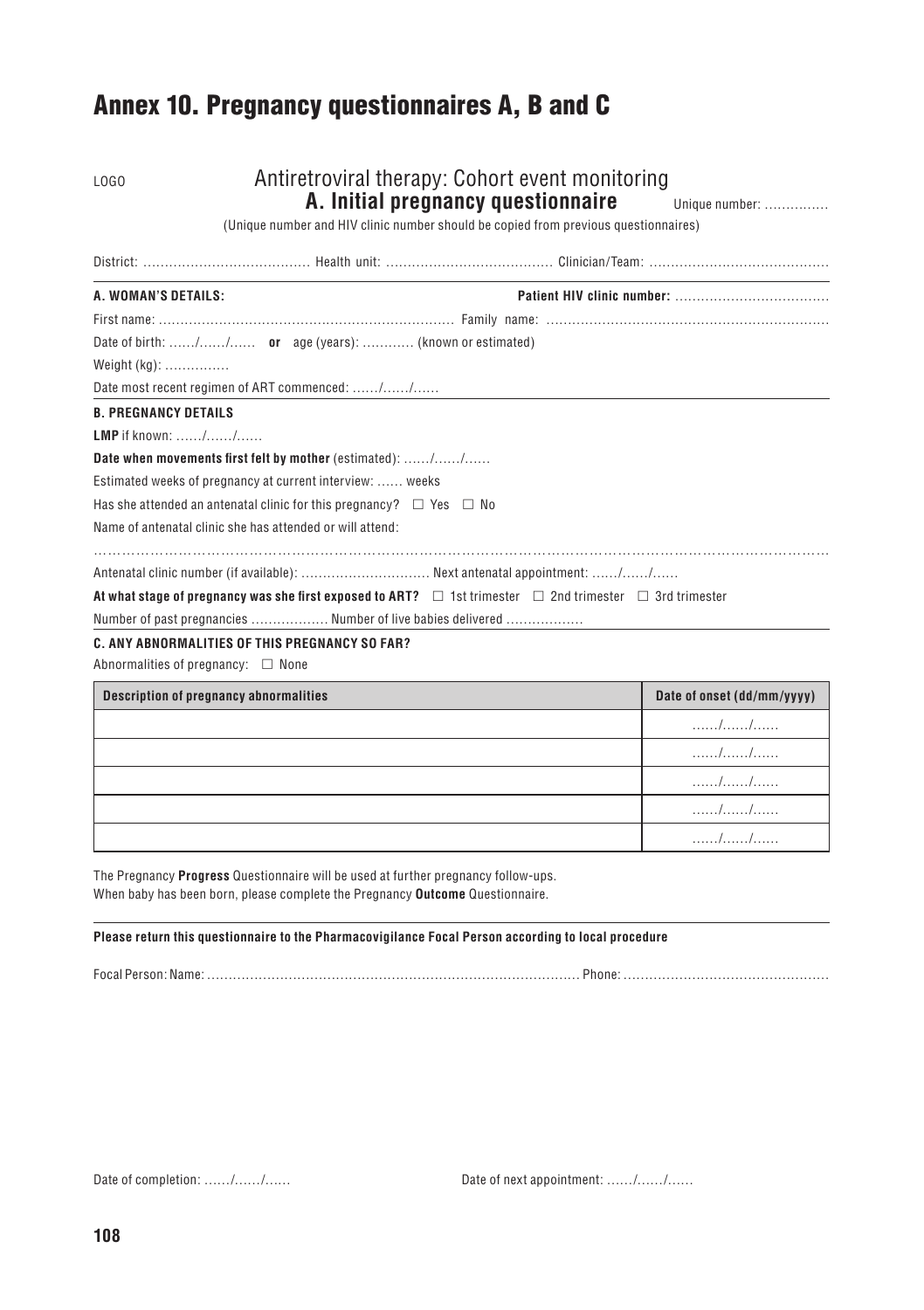#### LOGO Antiretroviral therapy: Cohort event monitoring **B. Pregnancy progress questionnaire** Unique number: ...............

(Unique number and HIV clinic number should be copied from previous questionnaires)

District: ………………………………… Health unit: ………………………………… Clinician/Team: ……………………………………

| A. WOMAN'S DETAILS:        |                                                         |
|----------------------------|---------------------------------------------------------|
|                            |                                                         |
|                            | Date of birth: // or age (years):  (known or estimated) |
| Weight $(kg)$ :            |                                                         |
| <b>B. ANTENATAL CLINIC</b> |                                                         |

…………………………………………………………………………………………………………………………………………

Name of antenatal clinic:

Antenatal clinic number (if available): …………………………

#### **C. Stage of pregnancy**

Estimated **weeks of pregnancy** at current examination: ……………… weeks

#### **D. Any abnormalities of pregnancy?**

Abnormalities of pregnancy:  $\Box$  None

| Description of pregnancy abnormalities | Date of onset (dd/mm/yyyy) |
|----------------------------------------|----------------------------|
|                                        | . / /                      |
|                                        |                            |
|                                        | .                          |
|                                        |                            |
|                                        |                            |

Baby already born?  $\Box$  Where?……………………………………………………………… Date of birth: ……/……/……

 $Miscarriage? \Box$  Date: ....../....../......

If baby has been born, please complete the Pregnancy **outcome** questionnaire

Date of next appointment at antenatal clinic: ....../....../......

#### **Please return this questionnaire to the Pharmacovigilance Focal Person according to local procedure**

Focal Person: Name: …………………………………………………………………………… Phone: …………………………………………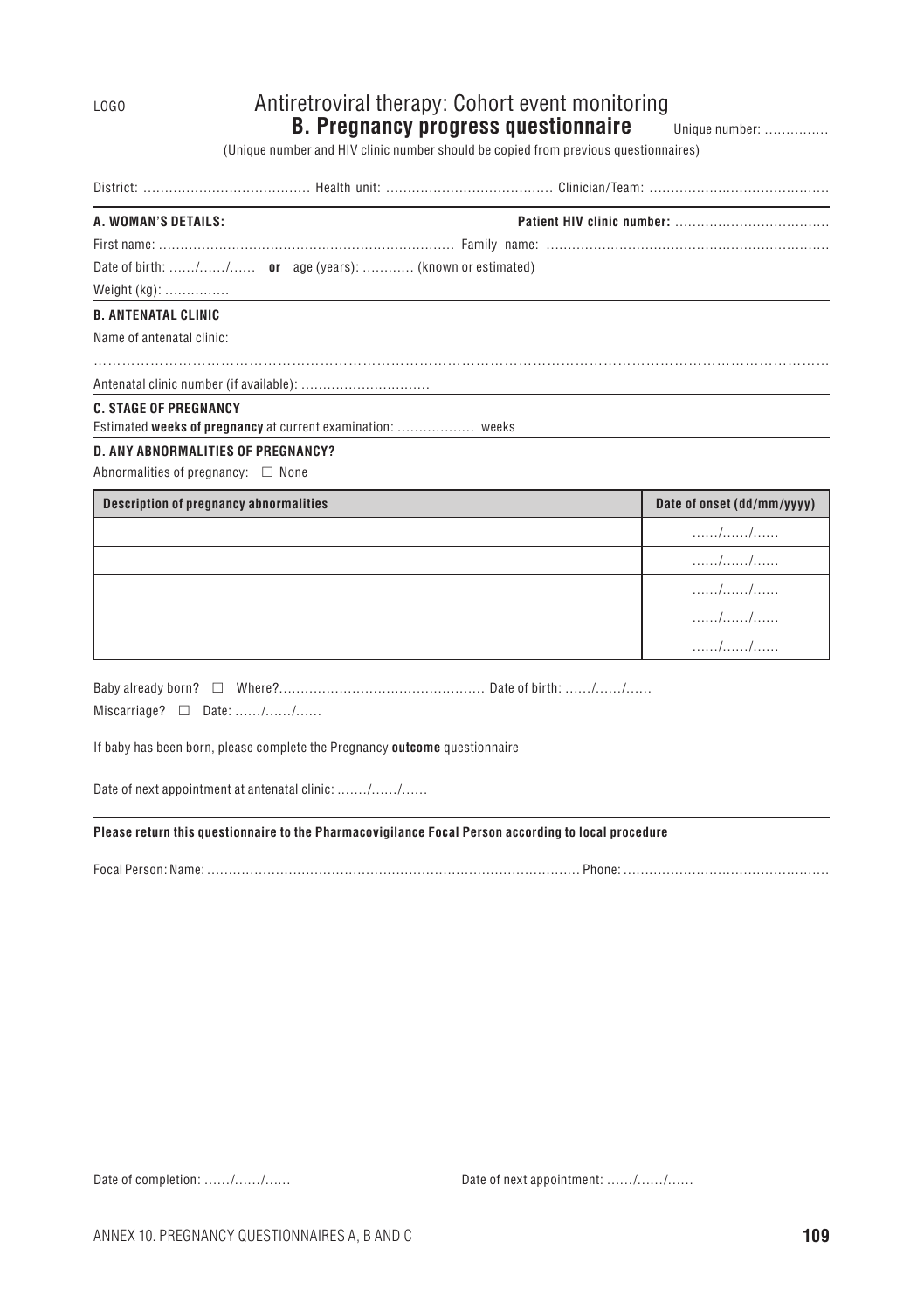#### LOGO Antiretroviral therapy: Cohort event monitoring **C. Pregnancy outcome questionnaire** Unique number: ...............

(Unique number and HIV clinic number should be copied from previous questionnaires)

| (If in a birthing unit or clinic, please give name and phone number) |                                                                      |
|----------------------------------------------------------------------|----------------------------------------------------------------------|
|                                                                      |                                                                      |
|                                                                      |                                                                      |
| <b>B. WOMAN'S DETAILS:</b>                                           |                                                                      |
|                                                                      |                                                                      |
|                                                                      | Date of birth: // or age (years):  (known or estimated) Weight (kg): |

#### **C. Antiretroviral therapy**

Was the mother still on ART when baby was born?  $\Box$  Yes  $\Box$  No

**ARV medicines**

#### **D. Outcome of pregnancy**

Date of birth: ……/……/……

**1. Abnormalities of pregnancy:**  $\square$  None  $\square$  Don't know  $Miscarriaae? \Box$  Date: ……/……/……

| <b>Description of pregnancy abnormalities</b> | Date of onset (dd/mm/yyyy) |
|-----------------------------------------------|----------------------------|
|                                               |                            |
|                                               |                            |
|                                               |                            |
|                                               |                            |

**2. Abnormalities of labour** (describe below) **□ None** □ Don't know

**Description of abnormalities of labour**

**3. Abnormalities of foetus or infant**  $□$  Not examined  $□$  Foetal death Date: ……/……/……  $\Box$  None identified at birth  $\Box$  None identified at 3 months  $\Box$  None identified at 1 year

| Description of any abnormalities | Date identified |
|----------------------------------|-----------------|
|                                  |                 |
|                                  | .               |
|                                  | .               |
|                                  | .               |
|                                  | .               |

#### **Please return this questionnaire to the Pharmacovigilance Focal Person according to local procedure**

Focal Person: Name: …………………………………………………………………………… Phone: …………………………………………

Date of completion: ……/……/…… Date of next appointment: ……/……/……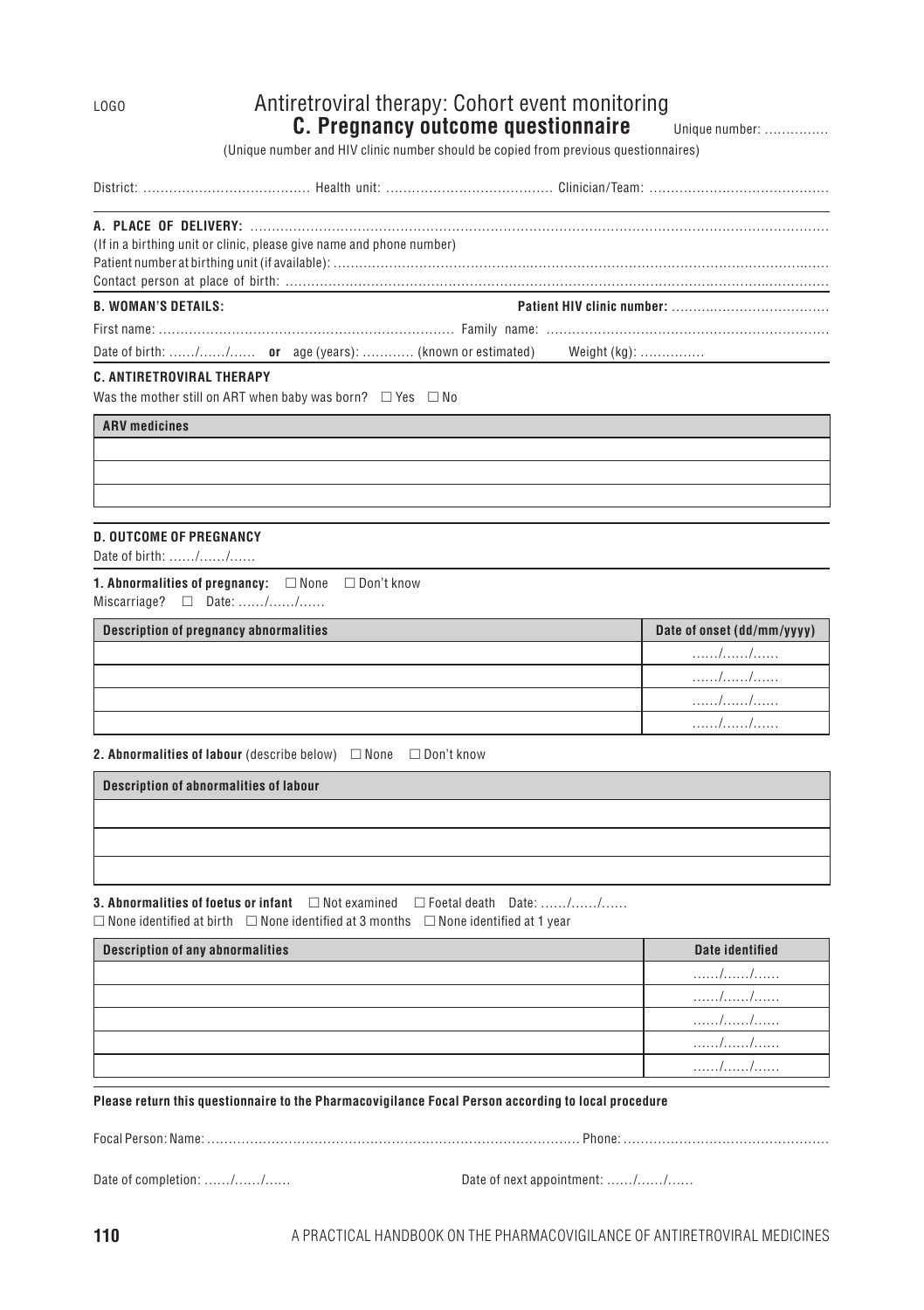## Annex 11. Table of collation of deaths (as events)

(With omeprazole, from the (The New Zealand) Intensive Medicines Monitoring Programme (IMMP))

#### **Omeprazole**

#### **DIED**

Circulatory cont …

| Event                                                      | Sex | Age | <b>Dose</b><br>mg/day | Dur             | Rel            | <b>Report No.</b> |
|------------------------------------------------------------|-----|-----|-----------------------|-----------------|----------------|-------------------|
| Vascular disease                                           | F   | 74  | 20                    | 17 <sub>m</sub> | 4              | SI/2814(D)        |
| Vascular occlusion                                         | M   | 62  | 40                    | 1d              | $\overline{4}$ | FI/2285(D)        |
| Venous thrombosis, embolism<br>pulmonary, bronchopneumonia | M   | 87  | 20                    | 1v              | 4              | F33114(D)         |
| Ventricular fibrillation, CHF                              | M   | 74  | 20                    | 3m              | $\overline{4}$ | C33504(D)         |
| <b>Endocrine/Metabolic</b>                                 |     |     |                       |                 |                |                   |
| Addison's disease                                          | M   |     | 20                    | 2y              | 4              | S36594(D)         |
| Alcoholism                                                 | M   | 67  | 20                    | 4 <sub>m</sub>  | 4              | FI/2776(D)        |
| Alpha 1 antitrypsin deficiency                             | F   | 55  | 40                    |                 | $\overline{4}$ | S38674(D)         |
| Cachexia                                                   | M   | 75  | 20                    | 3v              | $\overline{4}$ | FI/2779(D)        |
| Debility                                                   | F   | 78  | 20                    | 2v              | $\overline{4}$ | FI/2945(D)        |
| Dehydration                                                | M   | 75  | 20                    | 3v              | $\overline{4}$ | FI/2399(D)        |
| Dehydration, renal failure                                 | F   | 81  | 20                    | 17 <sub>m</sub> | 4              | SI/2443(D)        |
| Diabetes mellitus                                          | M   | 88  | 20                    | 16m             | $\overline{4}$ | S34537(D)         |
| Haematological                                             |     |     |                       |                 |                |                   |
| Aplastic anaemia                                           | F   | 86  | 20                    | 18 <sub>m</sub> | 3              | S28676(D)         |
| Aplastic anaemia (leukaemia)                               | F   | 24  | 40                    | 3m              | 4              | FI/2373(D)        |
| Bleeding disorder, renal failure                           | F   |     | 20                    | 2v              | $\overline{4}$ | S27986(D)         |
| Bleeding, bowel                                            | F   | 86  | 20                    | 16 <sub>m</sub> | 4              | C32989(D)         |
| Leukaemia                                                  | M   | 80  | 20                    | 10 <sub>m</sub> | 4              | F33027(D)         |
| Leukaemia                                                  | M   | 28  | 20                    |                 | 5              | Cl/1165(D)        |
| Leukaemia, acute myeloid                                   | F   | 54  |                       | 1w              | 4              | FI/1227(D)        |
| Macroglobulinaemia                                         | M   | 68  | 20                    | 1 <sub>w</sub>  | $\overline{4}$ | Cl/2032(D)        |
| Myelodysplasia                                             | F   | 68  | 40                    | 4 <sub>m</sub>  | $\overline{4}$ | F32540(D)         |
| Myelodysplastic syndrome                                   | F   | 93  | 20                    | 2v              | $\overline{4}$ | SI/2606(D)        |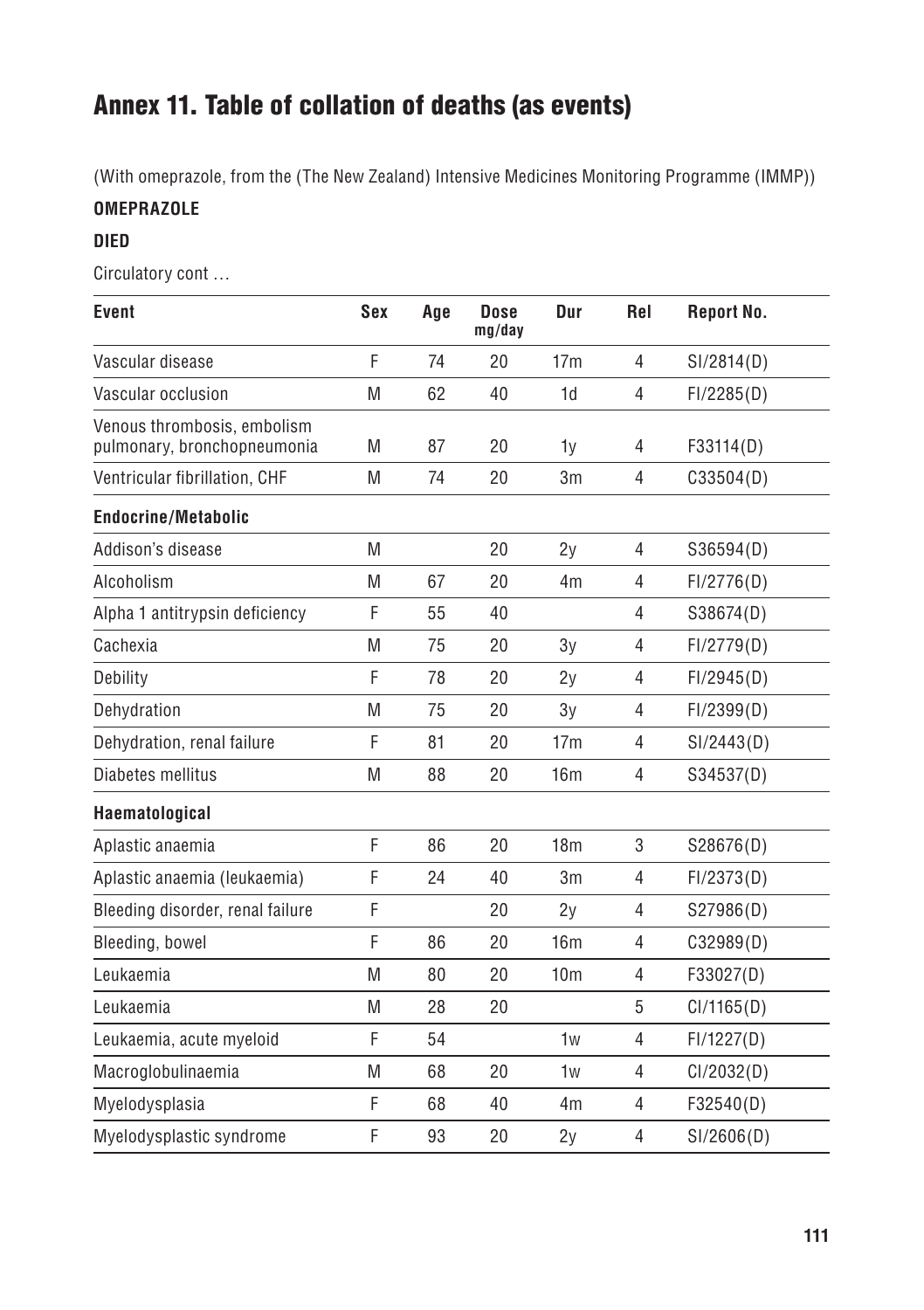| Event                                           | Sex | Age | Dose<br>mg/day | Dur             | Rel | <b>Report No.</b> |
|-------------------------------------------------|-----|-----|----------------|-----------------|-----|-------------------|
| Myelodysplastic syndrome,<br>pulmonary fibrosis | F   | 81  | 40             |                 | 4   | Cl/1271(D)        |
| Myeloproliferative disorder                     | M   | 83  | 20             | 2m              | 4   | FI/2810(D)        |
| <b>Hepatobiliary</b>                            |     |     |                |                 |     |                   |
| <b>Biliary cirrhosis</b>                        | F   | 66  | 40             | 20 <sub>m</sub> | 4   | FI/2812(D)        |
| Hepatic cirrhosis                               | M   | 74  | 20             | 18 <sub>m</sub> | 4   | S33223(D)         |
| Hepatic cirrhosis                               | F   | 60  | 20             |                 | 4   | Cl/2383(D)        |
| Hepatic cirrhosis                               | M   | 60  | 40             |                 | 4   | Cl/2408(D)        |
| Hepatic failure                                 | M   | 77  | 40             | 1 <sub>m</sub>  | 4   | FI/5654(D)        |
| Hepatic failure                                 | M   | 62  | 20             | 5m              | 4   | FI/2863(D)        |
| Hepatic failure (azathioprine)                  | M   | 31  | 20             |                 | 4   | RI/1587(D)        |
| Liver disease alcoholic                         | M   | 66  | 40             | 2y              | 4   | S33689(D)         |
| Immunological                                   |     |     |                |                 |     |                   |
| <b>HIV/AIDS</b>                                 | M   | 40  | 20             | 4m              | 4   | FI/2305(D)        |
| Myocarditis, MI                                 | F   | 78  | 20             | 2y              | 3   | S30915(D)         |

Dur, duration to onset of event: h, hours; d, days; w, weeks; m, months.

Rel, relationship: 1, certain; 2, probable; 3, possible; 4, unlikely; 5, unclassified; 6, unassessable.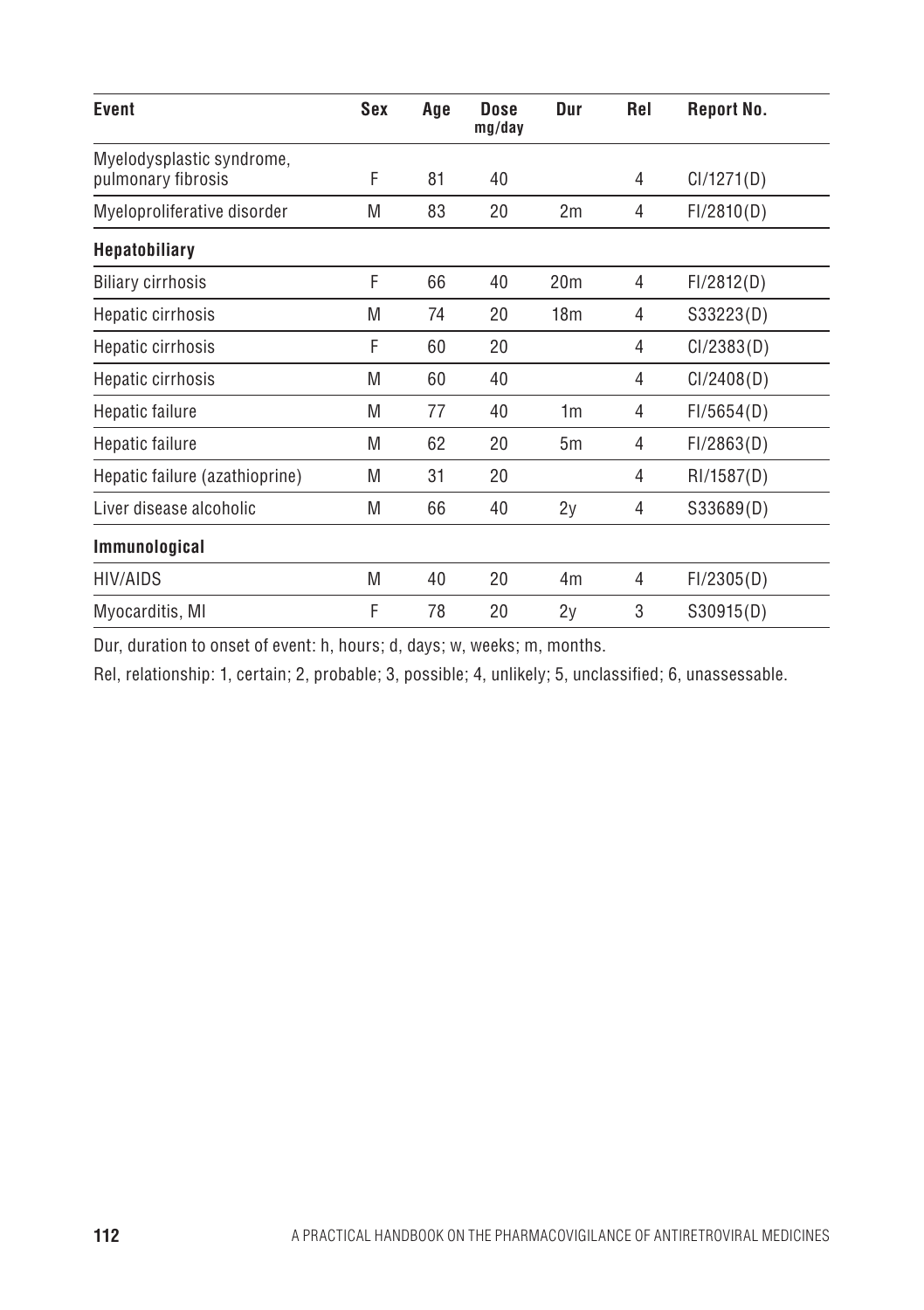## Annex 12. Table of eye events with COX-2 inhibitors illustrating a signal

(from (The New Zealand) Intensive Medicines Monitoring Programme (IMMP))

### **Demonstration of a signal**

*Disturbance of retinal circulation causing visual field defect, temporary blindness, visual disturbance and loss of acuity*.

| Nonspecific                 |        |     |     |                 |             |                |                |                   |
|-----------------------------|--------|-----|-----|-----------------|-------------|----------------|----------------|-------------------|
| <b>Event</b>                | Code   | Sex | Age | Drug            | <b>Dose</b> | Dur            | Rel            | <b>Report No.</b> |
| Eye pain                    | 10.000 | M   | 59  | CEL             | 200         | 6 d            | 1              | R52816*           |
| Eye pain                    | 10.000 | F   | 71  | CEL             | 200         | 738 d          | 4              | F53137            |
| Eye pain                    | 10.000 | M   |     | CEL             | 200         | 287 d          | 4              | F60469*           |
| Eye pain                    | 10.000 | F   | 52  | CEL             | 100         | 835 d          | 4              | F60564            |
| Eyes irritable              | 10.020 | M   | 70  | CEL             | 400         |                | 4              | F56205            |
| Eyes irritable              | 10.020 | F   | 67  | CEL             | 100         | 785 d          | 4              | F62704            |
| Eyes irritable              | 10.020 | M   | 71  | <b>ROF</b>      |             |                | 4              | F58175            |
| Eyes irritable              | 10.020 | F   | 64  | <b>ROF</b>      | 12.5        | 447 d          | 4              | F69660            |
| Red eyes                    | 10.100 | M   |     | CEL             | 200         | 287 d          | 4              | F60069*           |
| Red eyes                    | 10.100 | F   | 64  | CEL             | 100         | 620 d          | $\overline{4}$ | F62269            |
| Dry eyes                    | 10.300 | M   | 54  | <b>ROF</b>      | 25          | 143 d          | 4              | F60155            |
| <b>Visual</b>               |        |     |     |                 |             |                |                |                   |
| Acuity                      |        |     |     |                 |             |                |                |                   |
| <b>Blurred vision</b>       | 20.100 | F   | 53  | CEL             | 200         | 4 m            | $\overline{2}$ | R46379*           |
| <b>Blurred vision</b>       | 20.100 | F   | 59  | CEL             | 200         | 7 w            | $\overline{c}$ | A47419*           |
| <b>Blurred vision</b>       | 20.100 | F   | 79  | CEL             | 200         | 4 m            | 3              | F54575            |
| <b>Blurred vision</b>       | 20.100 | F   | 71  | CEL             | 200         | 392 d          | 4              | F56537            |
| <b>Blurred vision</b>       | 20.100 | F   | 41  | VAD             |             | 1 <sub>d</sub> | 3              | R59759*           |
| Blurred vision (atenolol)   | 20.100 | M   | 58  | <b>ROF</b>      |             | 10d            | 3              | R478404*          |
| Blurred vision (cilazapril) | 20.100 | F   | 81  | ET <sub>0</sub> | 60          | 42 d           | $\overline{2}$ | A56946*           |
| Vision abnormal             | 20.100 | F   | 71  | CEL             | 200         |                | $\overline{2}$ | F50058*           |
| Vision abnormal             | 20.100 | F   | 73  | CEL             | 200         |                | $\overline{2}$ | R52142*           |
| Vision abnormal             | 20.100 | M   | 45  | CEL             | 200         | 76 d           | 3              | F52120            |
| Vision abnormal             | 20.100 | M   | 86  | ET <sub>0</sub> | 120         | 21d            | $\overline{c}$ | F60305*           |
| Vision reduced              | 20.200 | F   | 81  | CEL             | 200         | 27d            | $\overline{2}$ | 646049*           |
| Vision reduced              | 20.200 | F   | 74  | CEL             | 200         |                | 3              | P55508            |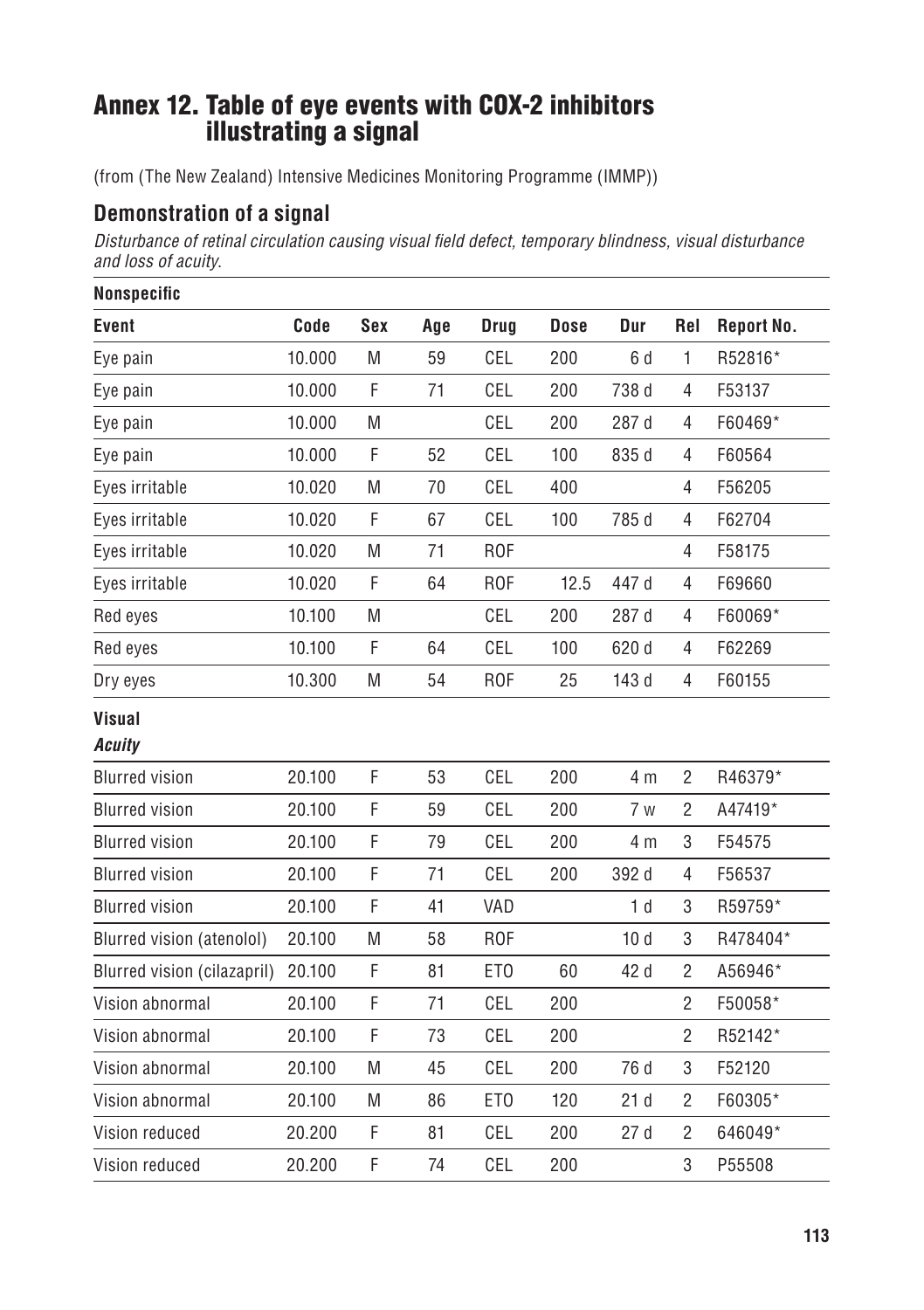| Event                     | Code   | Sex | Age | Drug            | <b>Dose</b> | Dur             | Rel            | <b>Report No.</b> |
|---------------------------|--------|-----|-----|-----------------|-------------|-----------------|----------------|-------------------|
| Vision reduced            | 20.200 | F   | 78  | ET <sub>0</sub> | 60          | 1 <sub>d</sub>  | $\overline{2}$ | R607460*          |
| Vision reduced            | 20.200 | M   | 78  | <b>ROF</b>      | 50          | 1 <sub>d</sub>  | $\overline{c}$ | R50797*           |
| Vision reduced            | 20.200 | F   | 88  | <b>ROF</b>      | 25          |                 | $\sqrt{2}$     | F57153*           |
| Visual field defect       | 20.220 | M   | 81  | CEL             | 100         | 3 w             | 1              | R50269*           |
| Visual field defect       | 20.220 | M   | 61  | R <sub>OF</sub> | 25          | 26d             | $\overline{2}$ | F53280*           |
| Blindness temporary       | 20.310 | M   | 78  | <b>ROF</b>      | 50          | 1d              | $\overline{c}$ | F58471*           |
| <b>Disturbance</b>        |        |     |     |                 |             |                 |                |                   |
| Flashing                  | 20.500 | M   | 77  | CEL             | 200         | 8 <sub>m</sub>  | 4              | F53547            |
| Flashing                  | 20.500 | F   | 78  | CEL             | 200         | 188 d           | 4              | F59624*           |
| Teichopsia                | 20.550 | F   | 72  | ET <sub>0</sub> | 60          | 184 d           | 3              | F61676            |
| Teichopsia                | 20.550 | M   | 77  | <b>ROF</b>      | 12.5        |                 | $\overline{2}$ | B47874*           |
| Teichopsia                | 20.550 | F   | 73  | <b>ROF</b>      | 12.5        | 2 d             | $\sqrt{2}$     | A56985*           |
| <b>Intraocular</b>        |        |     |     |                 |             |                 |                |                   |
| Retinal haemorrhage       | 30.100 | M   | 84  | <b>ROF</b>      | 25          | 15 w            | 4              | F53051            |
| Vitreous detachment       | 35.000 | F   | 65  | CEL             | 100         | 869 d           | 4              | F59161            |
| Vitreous detachment       | 35.000 | F   | 65  | <b>ROF</b>      | 12.5        | 8 m             | 4              | F53246            |
| Cataract                  | 40.000 | F   | 78  | CEL             | 200         | 46 d            | 4              | F59324*           |
| Cataract, worse           | 40.000 | F   | 84  | CEL             | 200         |                 | 4              | F57441            |
| Glaucoma                  | 50.000 | M   | 74  | CEL             | 200         |                 | 3              | F59252*           |
| Uveitis posterior         | 60.010 | F   | 67  | CEL             | 200         |                 | 4              |                   |
| Comeal                    |        |     |     |                 |             |                 |                |                   |
| Keratitis                 | 70.200 | M   | 46  | CEL             | 299         | 640 d           | 4              | F58745            |
| Keratitis                 | 70.200 | F   | 70  | <b>ROF</b>      | 12.5        |                 | 4              | F54854*           |
| Conjunctival<br>Infection |        |     |     |                 |             |                 |                |                   |
| Conjunctivitis            | 80.000 | F   | 61  | CEL             | 200         |                 | 4              | F54944            |
| Conjunctivitis            | 80.000 | F   | 77  | CEL             | 200         | 49 d            | 4              | F50177*           |
| Conjunctivitis            | 80.000 | F   | 53  | CEL             | 200         | 8 d             | 4              | F57163            |
| Conjunctivitis            | 80.000 | F   | 42  | CEL             | 200         | 113 d           | 4              | F52138            |
| Conjunctivitis            | 80.000 | F   | 56  | CEL             | 400         | 27 <sub>m</sub> | 4              | F53139            |
| Conjunctivitis            | 80.000 | F   | 76  | CEL             | 100         | 46 d            | 4              | F59424            |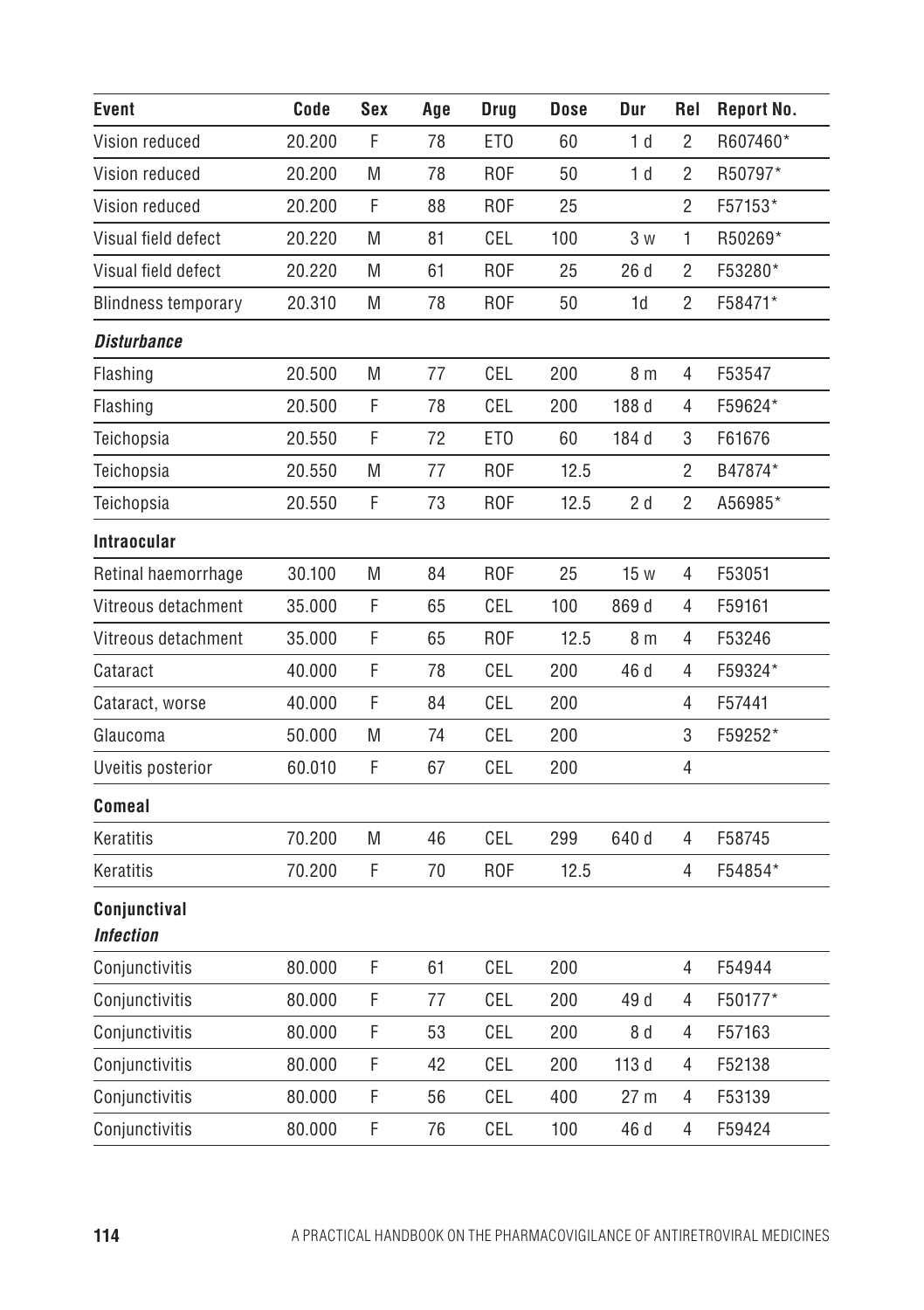| Event                                                           | Code   | Sex | Age | Drug            | <b>Dose</b> | Dur            | Rel | <b>Report No.</b> |
|-----------------------------------------------------------------|--------|-----|-----|-----------------|-------------|----------------|-----|-------------------|
| Conjunctivitis                                                  | 80.000 | F   | 53  | CEL             | 100         | 890 d          | 4   | P559550           |
| Conjunctivitis                                                  | 80.000 | F   | 55  | R <sub>OF</sub> | 50          |                | 1   | R56688*           |
| Allergy                                                         |        |     |     |                 |             |                |     |                   |
| Conjunctivitis allergic                                         | 80.050 | M   | 43  | CEL             | 200         | 1 w            | 3   | B43081*           |
| Conjunctivitis allergic                                         | 80.050 | F   | 46  | R <sub>OF</sub> | 25          | 4 m            | 4   | F59972            |
| <b>Haemorrhage</b>                                              |        |     |     |                 |             |                |     |                   |
| Subconjunctival<br>haemorrhage                                  | 80.200 | M   | 68  | CEL             | 400         | 531 d          | 4   | F58012            |
| Subconjunctival<br>haemorrhage                                  | 80.200 | F   | 83  | CEL             | 100         | 12d            | 4   | F60120            |
| Subconjunctival<br>haemorrhage<br>(azathioprine,<br>prednisone) | 80.200 | F   | 68  | R <sub>OF</sub> | 25          | 307 d          | 3   | F56344            |
| Eyelid                                                          |        |     |     |                 |             |                |     |                   |
| <b>Blepharitis</b>                                              | 80.300 | F   | 59  | CEL             | 700         | 5 <sub>m</sub> | 4   | F54489            |
| Meibomian cyst                                                  | 80.360 | F   | 54  | CEL             | 200         | 6 m            | 4   | F57543            |

**Key:** 

Code, event dictionary code.

Dose, mg/day.

Dur, duration to onset of event: mi, minutes. h, hours, d, days, w, weeks, m, months.

Rel, relationship: 1, certain, 2, probable, 3, possible, 4, unlikely, 5, unclassified, 6, unassessable.

Suffix to report number: \*, medicine withdrawn; (D), patient died.

CEL: celecoxib; ROF: rofecoxib; VAD: valdecoxib; ETO: etdolac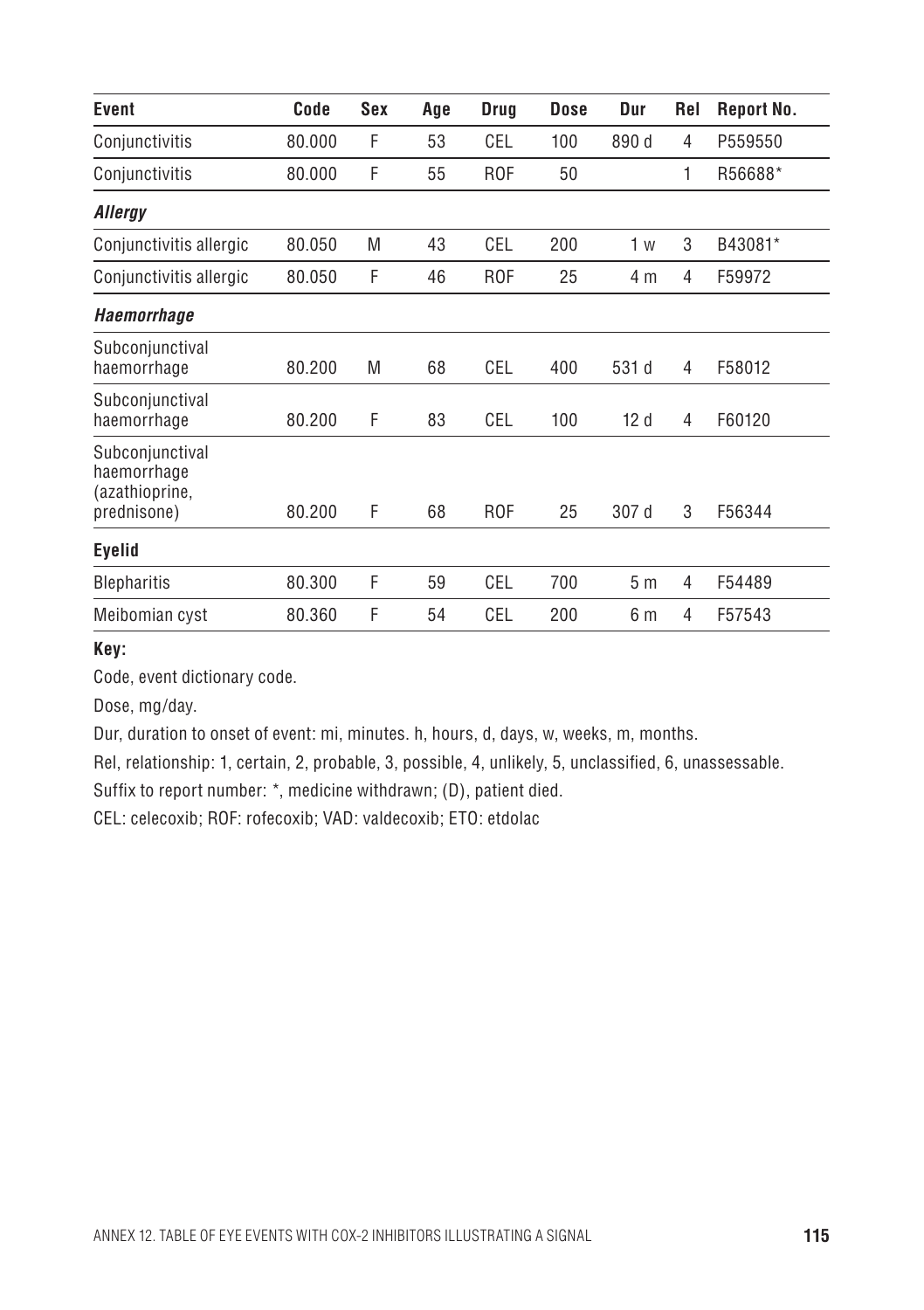## Annex 13. Example of collation of concomitant drug events with celecoxib

(From (The New Zealand) Intensive Medicines Monitoring Programme (IMMP))

#### **Events by concomitant medicine**

| Event                                                                  | Sex | Age | Dose<br>mg/d | Dur              | Re             | Report No. |
|------------------------------------------------------------------------|-----|-----|--------------|------------------|----------------|------------|
| Alendronate, gastric ulcer<br>bleeding, anaemia                        | F   | 89  | 100          | 1 <sub>m</sub>   | 3              | R 49222 *  |
| Allopurinol, duodenal ulcer,<br>oesophagitis                           | M   | 52  | 200          |                  | 4              | B46665*    |
| Allopurinol, renal failure acute                                       | F   | 71  | 200          |                  | 3              | R47848*    |
| Amiodarone, dyspnoea                                                   | F   | 79  | 400          | 7d               | $\overline{2}$ | R48563 *   |
| Amitriptyline, hypertension,<br>hemianopia                             | F   | 80  |              |                  | 3              | B42818     |
| Amitriptyline, myocardial infarction                                   | F   | 80  | 200          | 5d               | 3              | R43633*    |
| Amitriptyline, tachycardia                                             | F   | 45  | 200          | 3 d              | 3              | R 44655 *  |
| Aspirin, duodenal ulcer bleeding                                       | F   | 82  | 100          | 2 m              | 3              | B 45376 *  |
| Aspirin, gastric ulcer bleeding                                        | F   | 70  | 200          | 5m               | 3              | F 50693 *  |
| Aspirin, gastric ulcer bleeding,<br>anaemia                            | F   | 89  | 100          | 1 <sub>m</sub>   | 2              | R48722 *   |
| Aspirin, haematemesis, melena,<br>duodenal ulcer                       | M   | 72  | 200          | 3 w              | 3              | B 47881 *  |
| Aspirin, melena, myocardial<br>infarction                              | M   | 71  |              |                  | 3              | D 48943 *  |
| Bendrofluazide, dyspnoea, weakness                                     | F   | 84  |              | 19 <sub>m</sub>  | $\overline{2}$ | R 51808 *  |
| Bupropion, anxiety, insomnia                                           | F   | 64  | 100          | 1 <sub>m</sub>   | 4              | D 41552    |
| Cilazapril, dyspnoea, weakness                                         | F   | 84  |              | 19 <sub>m</sub>  | $\overline{2}$ | R 51298 *  |
| Cisapride, vomiting, hysteria,<br>hypokinesia                          | F   | 47  | 100          | 1 <sub>d</sub>   | 4              | R46338     |
| Diclofenac, nephritis interstitial                                     | M   | 73  |              | 6 w              | 3              | R46646 *   |
| Hair dye, urticaria, angioedema,<br>wheeze                             | F   | 74  | 200          | 1 h              | $\overline{2}$ | B 43835 *  |
| Hepatitis B vaccine, flushing,<br>dizziness, skin cold clammy, malaise | F   | 42  | 100          | 15 <sub>mi</sub> | 4              | R 50467    |
| Ibuprofen, LFTs abnormal                                               | F   | 61  | 200          | 1 m              | 3              | B47516     |
| Leflunamide, liver injury cholestatic                                  | F   | 65  | 200          | 8 m              | 4              | R48407 *   |
| Leflunomide, tendon rupture,<br>arm pain                               | M   | 48  |              |                  | 4              | R47912     |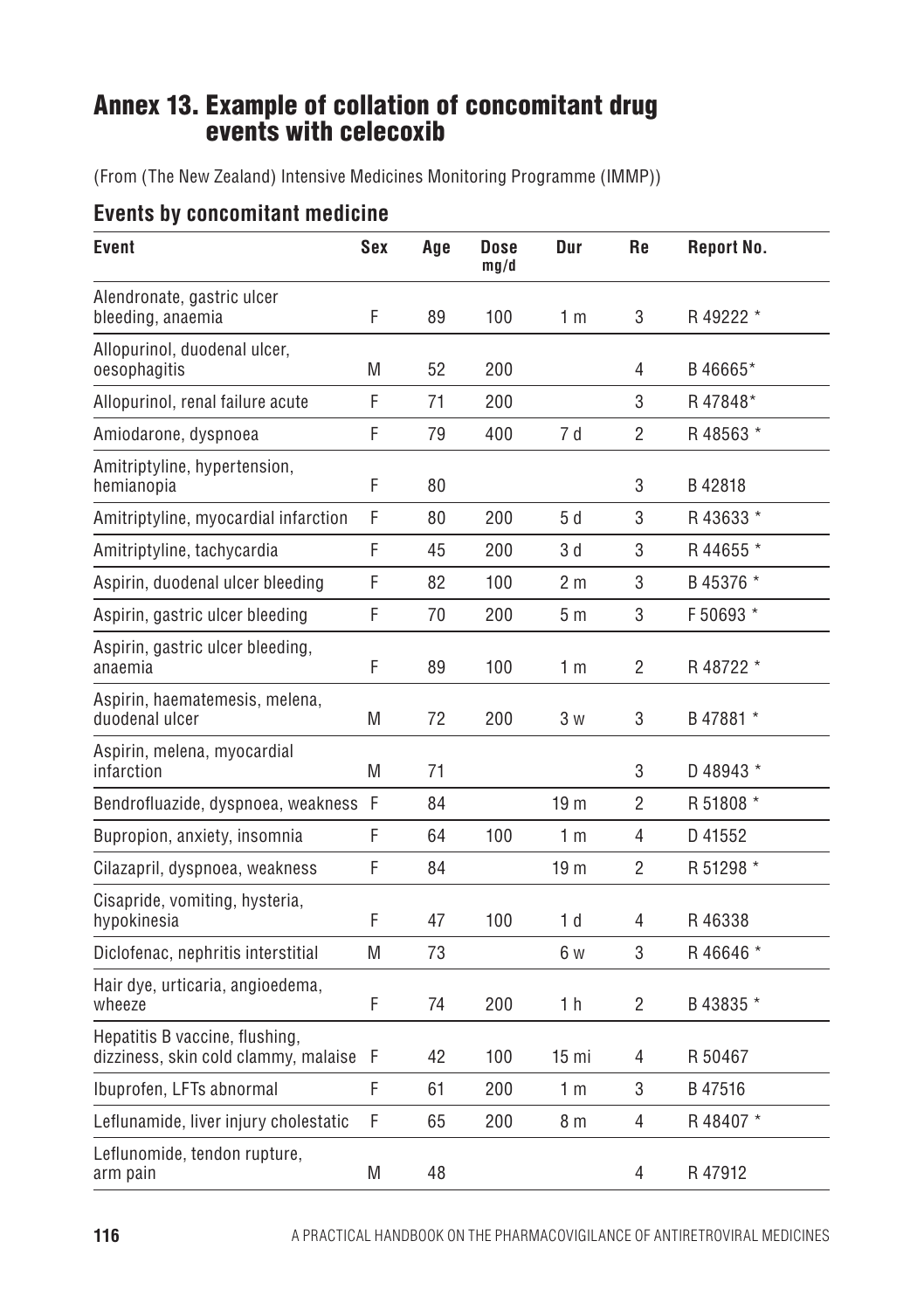| Event                                                                                  | Sex | Age | Dose<br>mq/d | Dur             | <b>Re</b>      | <b>Report No.</b> |
|----------------------------------------------------------------------------------------|-----|-----|--------------|-----------------|----------------|-------------------|
| Methotrexate, liver injury cholestatic F                                               |     | 65  | 200          | 14 <sub>m</sub> | $\overline{4}$ | R 47417 *         |
| Metoprolol, angioedema                                                                 | F   | 73  | 200          |                 | 4              | R 52124           |
| Olanzapine, akathisia                                                                  | F   | 69  | 200          | 16d             | 4              | R 50436 *         |
| Pantoprazole, rash                                                                     | F   | 78  | 100          | 3 d             | 4              | R46646            |
| Paroxetine, hyponatraemia                                                              | F   | 79  | 200          | 2d              | 4              | R 45502 *         |
| Perfume, anaphylactoid reaction                                                        | F   | 60  | 200          |                 | 4              | R 56462 *         |
| Prednisone, chest pain                                                                 | F   | 57  | 400          | 2 <sub>h</sub>  | 3              | B 46877 *         |
| Prednisone, duodenal ulcer                                                             | F   | 84  | 200          | 12d             | 3              | R 46489 *         |
| Prednisone, haematemesis                                                               | M   | 55  | 200          | 4 m             | 3              | B 44195 (D)       |
| Prednisone, melena                                                                     | F   | 94  | 400          | 5d              | 3              | R 47140 *         |
| Prednisone, tendon rupture,<br>arm pain                                                | M   | 48  |              |                 | 4              | R41312            |
| Quinapril, cough, dyspnoea                                                             | M   | 72  | 200          | 1 <sub>w</sub>  | $\overline{4}$ | R 47288 *         |
| Quinapril, headache, dental caries,<br>hypertension, therapeutic<br>response decreased | M   | 67  | 200          | 3 <sub>m</sub>  | $\overline{2}$ | B 43831 *         |
| Quinapril, urticaria, angioedema,<br>wheeze                                            | F   | 74  | 200          |                 | 3              | B 43849 *         |
| Quinine, thrombocyotpaenia,<br>bleeding                                                | F   | 53  | 200          | 7 d             | 3              | B 44505 *         |
| Spironolactone, hyponatraemia                                                          | F   | 86  | 100          |                 | 3              | F 51665 *         |
| Sulphasalazine, bladder discomfort,<br>rash papular, pruritus                          | F   | 68  | 200          |                 | 4              | R47589DR          |
| Synvisc, pain joint                                                                    | F   | 41  | 200          | 1 <sub>d</sub>  | $\overline{4}$ | R48246            |
| Warfarin, INR increased                                                                | F   | 87  | 200          | 9 d             | $\overline{2}$ | R 48931'          |
| Warfarin, INR increased                                                                | F   | 69  | 200          | 3d              | 3              | R49106            |
| Warfarin, INR increased, haematuria                                                    | M   | 59  | 400          | 1 <sub>d</sub>  | $\overline{2}$ | B 41355 *         |
| Warfarin, aortic aneurysm ruptured                                                     | M   | 78  | 200          | 6 w             | $\overline{4}$ | R 48024 (D)       |

#### **Key:**

mg/d, mg/day; Dur, duration to onset of event: mi, minutes; h, hours; d, days; w, weeks; m, months. Re, relationship; \*, medicine withdrawn; DR, dose reduced; (D), patient died.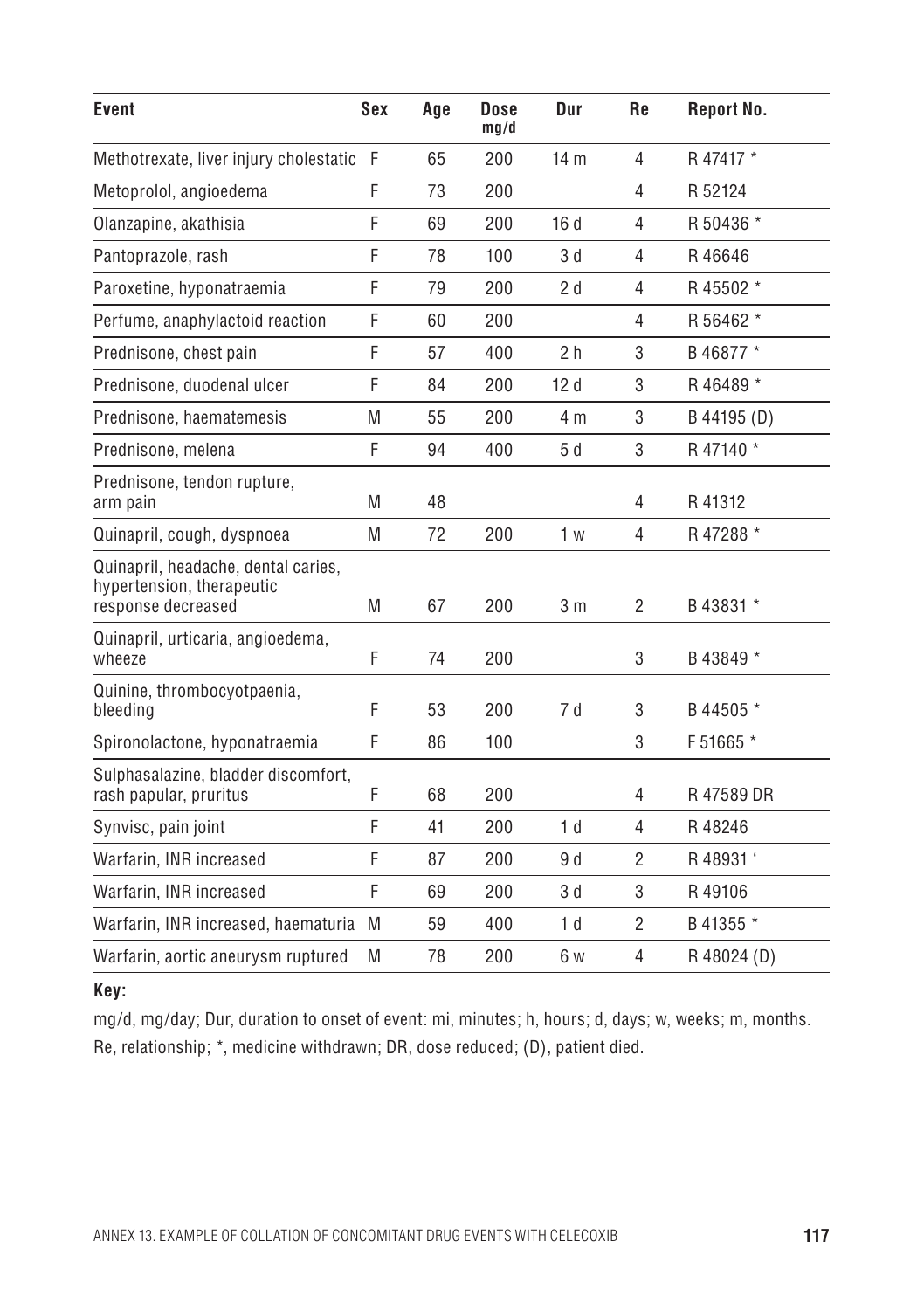## Annex 14. Advice on communication

## **The importance of communication**

Throughout this manual effective communication has been mentioned as an essential part of good pharmacovigilance. This section gives an overview of some of the most important knowledge and skills in communication, without which even the best system will not fulfil its potential. The method and quality of professional communication is as important as the message itself.

## **Know your audience**

It is critical to tailor all your materials and activities closely to the abilities and preferences of your many audiences. These days, even very serious people have little time or short attention spans for printed materials especially, and everything needs to be as brief, clear and persuasive as possible. Not everyone will share your priorities and values, understand them or care about them, so it's important to know the state of mind of your recipients so that you deliver your message in a way that really does get under their skin. Remember that within just one audience (pharmacists, for example) there will be a very wide range of ability, literacy, motivation and so on. Get to know your audiences through direct engagement and exchange with them: such knowledge will pay dividends. One message in one format will never be suitable for all your audiences.

## **Seek feedback**

One of the best ways to understand your audiences is to actively seek feedback from them about your materials and what you are doing. Always pilot a project like the production of a reporting form or a new explanatory leaflet: find out what a range of recipients think about your work and then modify the content and the approach in the light of their views. Those of us working at desks in centralized offices often misjudge the minds of our recipients and so our messages don't get the attention they deserve or the response we hope for. Involve your audiences and constantly seek their views.

## **Give feedback and provide benefits**

To stimulate collaboration and motivate colleagues, there needs to be some real benefit from making the effort to report adverse drug reactions (ADRs), or to monitor public health programmes, or take part in other activities. At the lowest level, appreciation (a "pat on the back") is an essential, powerful motivator, but feedback about how information has helped improve patient safety, or a special newsletter for reporters and collaborators, or any other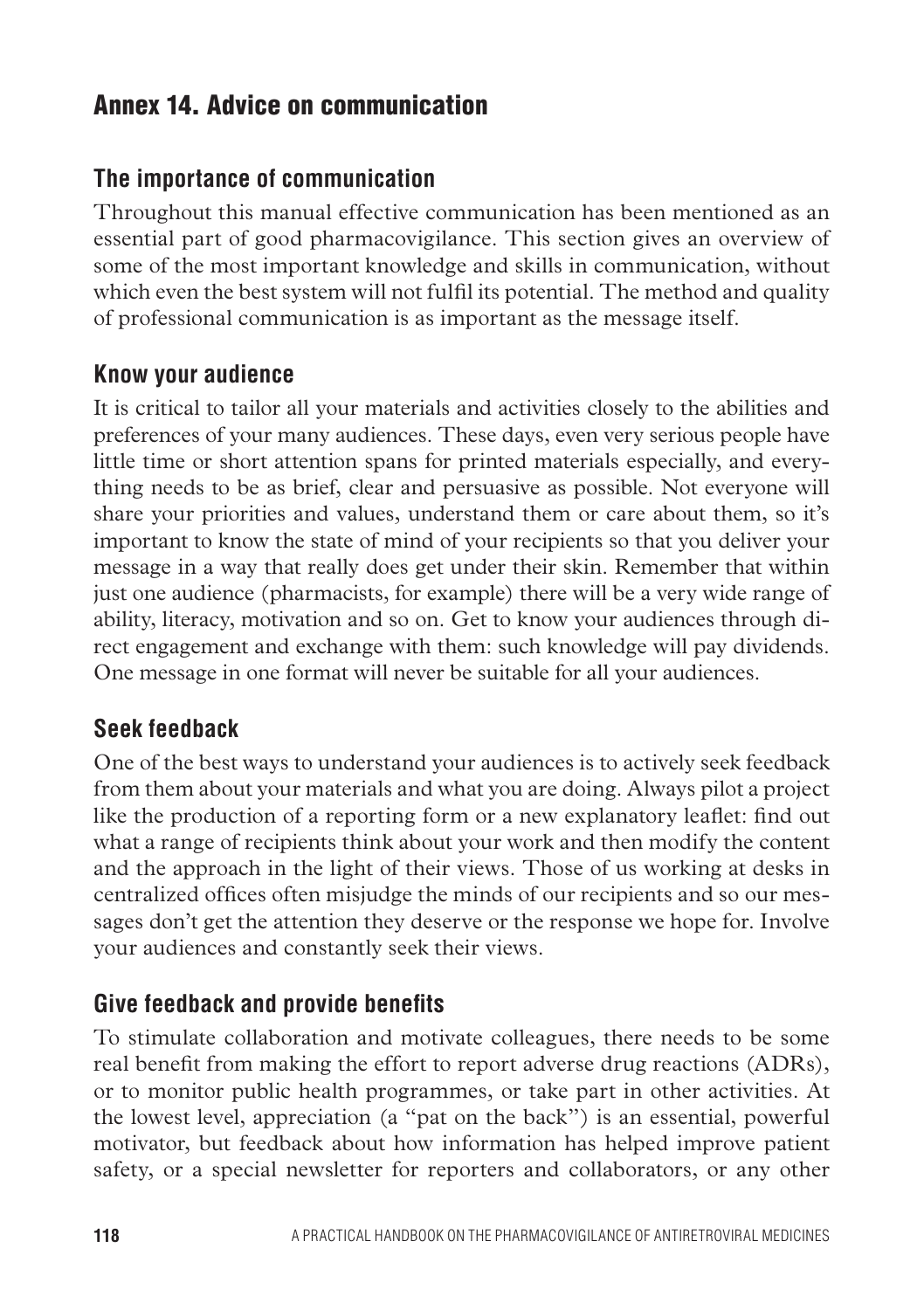acceptable incentive will make a difference. There are still too many systems in which doctors, nurses and pharmacists are expected to help, but get no acknowledgement, appreciation or feedback at all. We cannot simply rely on people helping us without active encouragement.

## **Make your communications stand out**

The competition for everyone's attention at every moment of the day is extreme, and health care professionals the world over are buried in printed materials of all kinds – many of them attractive, impressive and influential, but many of them are still put in the bin without so much as a glance.

We need to be sure that our materials look attractive and professional and, as far as possible, irresistible! Reporting forms need to look engaging and inviting, not merely amateurish attempts made on a word processor and printed in black and white. Some input from a graphic designer will make all the difference to the quality (and success) of forms and every piece of printed or electronic material. There may be a small initial cost, but that will be offset by the reduction in forms wasted and thrown away, and in increased interest and involvement. We are competing for people's attention, and need to take that challenge seriously. (Just look in any decent magazine and see how elegantly and powerfully commercial messages are promoted. Notice how important pictures and visual quality are in successful commmunications.)

## **Writing style**

Writing is another of those advanced skills which every pharmacovigilance professional is expected to be born with. Good writing is hard work and essential for effective communication. Try to use people whose writing skills are advanced already, but if there is no-one like that, follow these rules:

- Write in the simplest, clearest language suitable for the task.
- • Get your main points over at the beginning, and repeat them at the end.
- • Keep sentences and paragraphs short.
- Use subheadings and bullet points as much as you can.
- When there is a lot of subsidiary or supporting material, try to separate it from the main message content, and put it at the end.
- Read your writing aloud to see how it sounds this is one of the best tests possible.
- • Get some members of your intended audience to read and comment on what you have written.
- • Try to use pictures and simple graphics to support your words.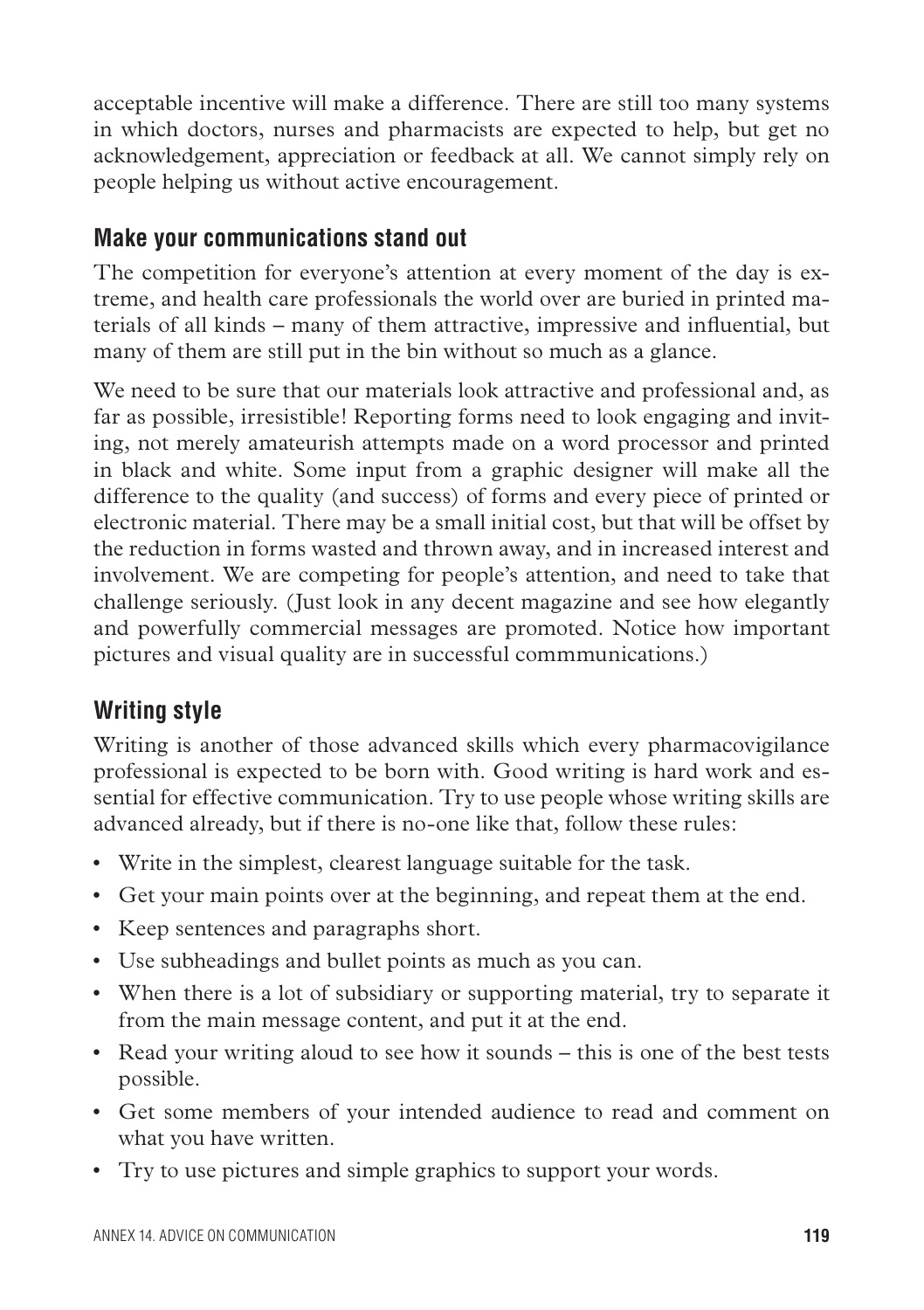## **Repeat the message**

Remember that in the hurly-burly of workaday life, many people will miss a message which is sent only once. *One communication is no communication*. Repeat your message again and again, in different forms and through different channels, until you know that people have received it and are being influenced by it – and that might take years rather than months. And then keep going: if people are not constantly reminded, they will forget. Changing people's attitudes, values and behaviour takes an immense amount of time and effort.

## **Get personal**

The closer your communications get to being one-to-one, face-to-face, the more effective they will be. A mailing of a thousand leaflets will have far less effect than ten mailings of ten leaflets carefully tailored to subgroups of the audience. And, of course, mailings will have far less effect than meeting people in small groups or individually. Within the limits of your budget and resources, get as personally close to your recipients as you can.

## **Journalists**

The media in all its forms can become powerful allies of health care and patient safety if journalists are dealt with personally and professionally. Most bad press comes from alienated journalists who have never been contacted, briefed, or educated on the complexities of medicine. Get some training in media relations; meet some of your local editors and health journalists; explore what you can achieve together. Suspicion and avoidance simply generate more suspicion and hostility. (The UMC publication *Dialogue in pharmacovigilance* contains guidance on media relations, and there are lots of books and useful websites.) And – never say, "No comment".

## **Meetings**

Meetings are the form of group communication which probably cause more anxiety and frustration, and waste more time than any other single activity. While they are sometimes productive, they are often depressing and demoralizing. Meetings can be well-run, short, effective and uplifting. Running effective meetings requires a very specific set of knowledge and skills which can be learnt by anyone keen enough to reduce the percentage of their own and other people's lives wasted sitting pointlessly in meeting rooms. Again, there are lots of good books and web sites which will reveal how staff meetings, seminars, conferences and consultations can be made stimulating and productive. At the beginning of a meeting always ask these two questions: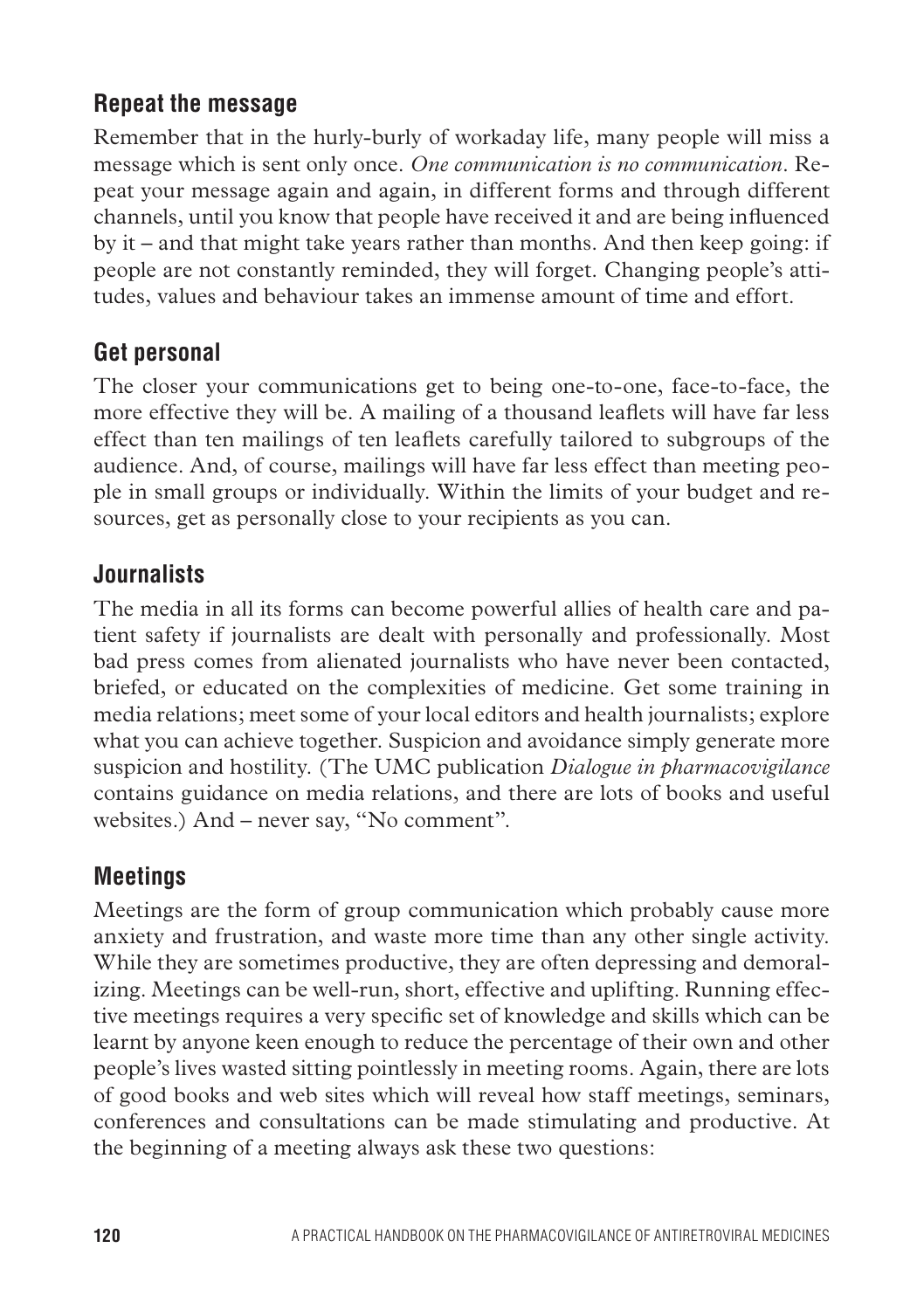- (1) What are we hoping to achieve? and
- (2) How long will this meeting last?

(Meetings without a time limit will simply expand to fill any amount of time available.)

## **The message**

The safety of patients worldwide is served by dedicated professionals doing their work well, but that work will never reach its considerable potential without excellent supporting communications. Excellent communications require a degree of expertise, creativity and skill which not all officials and scientists have as a matter of course. In every organization there is likely to be someone with a communications gift: look for them and use them if you can; otherwise put communications on your regular agenda as a high priority and give the activity of communicating as much attention as the content of what you wish to communicate. Failure to pay attention to the complexity and demands of effective communication lies at the heart of many of the most serious failures throughout health care and regulation.

*Contributed by Bruce Hugman* mail@brucehugman.net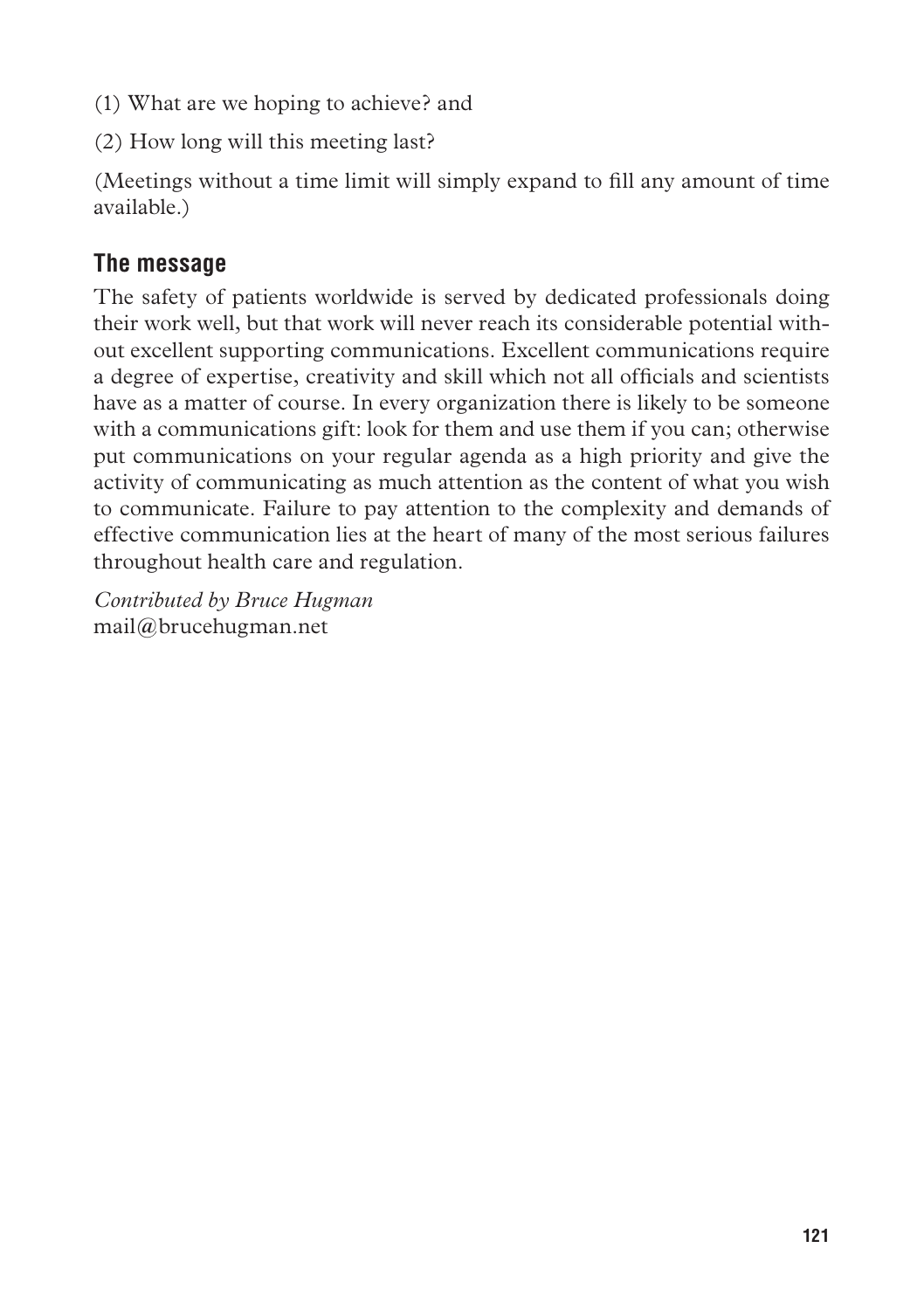## Annex 15. Resources

## 1. Useful web sites

## **WHO Headquarters**

A great deal of information is available here, including access to WHO publications.

http://www.who.int/

*EMP/QSM* www.who.int/medicines/areas/qualitysafety/safetyefficacy/pharmvigi/en/ index html

*HIV Programme*  www.who.int/hiv/topics/pharmacovigilance/en/index.html www.who.int/entity/hiv/pub/toolkits/3-2-8\_Pharmacovigilance

## **The Uppsala Monitoring Centre (UMC)**

This site provides very useful information about practical pharmacovigilance including definitions and advice on pharmacovigilance policy.

http://www.who-umc.org/

www.who-umc.org/DynPage.aspx

## *Vigisearch*

Provides access to the WHO worldwide database of adverse reactions and dictionaries: *Open DD-online* (Drug Dictionary), *Open ATC-online* (ATC classification) and *Open WHO-ART-online* (adverse reaction terminology).

https://vigisearch.who-umc.org/login.asp

## **European Medicines Agency**

This is a useful resource on product information, current issues and regulatory actions.

http://www.emea.europa.eu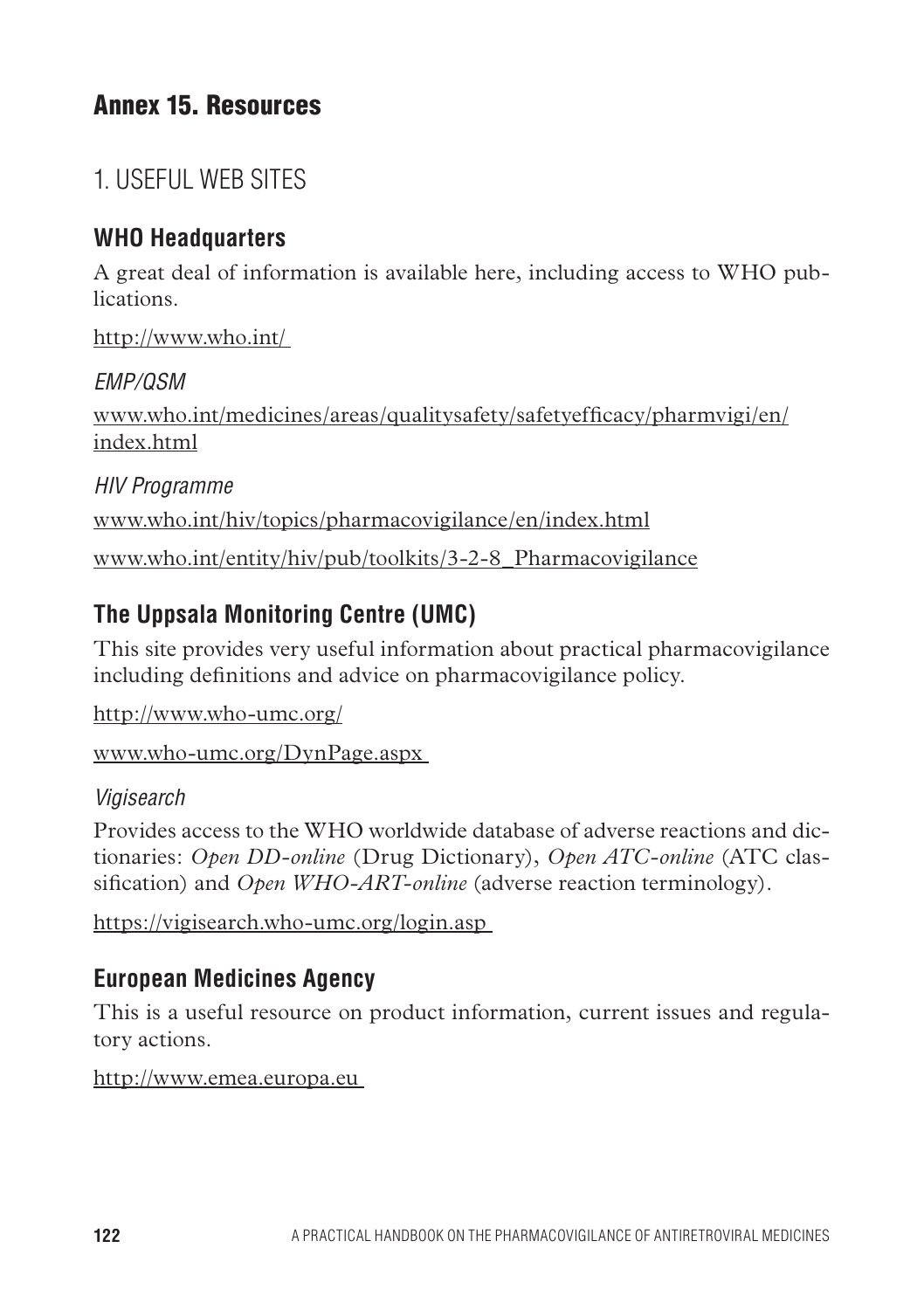## **Food and Drug Administration (FDA), USA**

This is a useful resource on product information, current issues and regulatory actions.

http://www.fda.gov/

## **Communicable Diseases Centre, USA**

This site has a lot of information and statistics on communicable diseases and medicines related to their treatment.

http://www.cdc.gov/

## **New Zealand regulatory web site**

This is a good resource for datasheets for medicines and patient leaflets. It also has articles in *Prescriber update*, many of which come from the National Pharmacovigilance Centre.

http://www.medsafe.govt.nz/

## **Natural Standard**

The best and most authoritative web site available on herbal medicines. Users are required to register and pay a fee.

http://www.naturalstandard.com/

## **British National Formulary**

A good and reliable resource for information on medicines.

http://bnf.org/bnf/

### **Literature resource**

The WHO Health Inter-Network Access to Research Initiative (HINARI). This provides free or very low-cost online access to the major journals in biomedical and related social sciences to local, not-for-profit institutions in developing countries.

http://www.who.int/hinari/about/en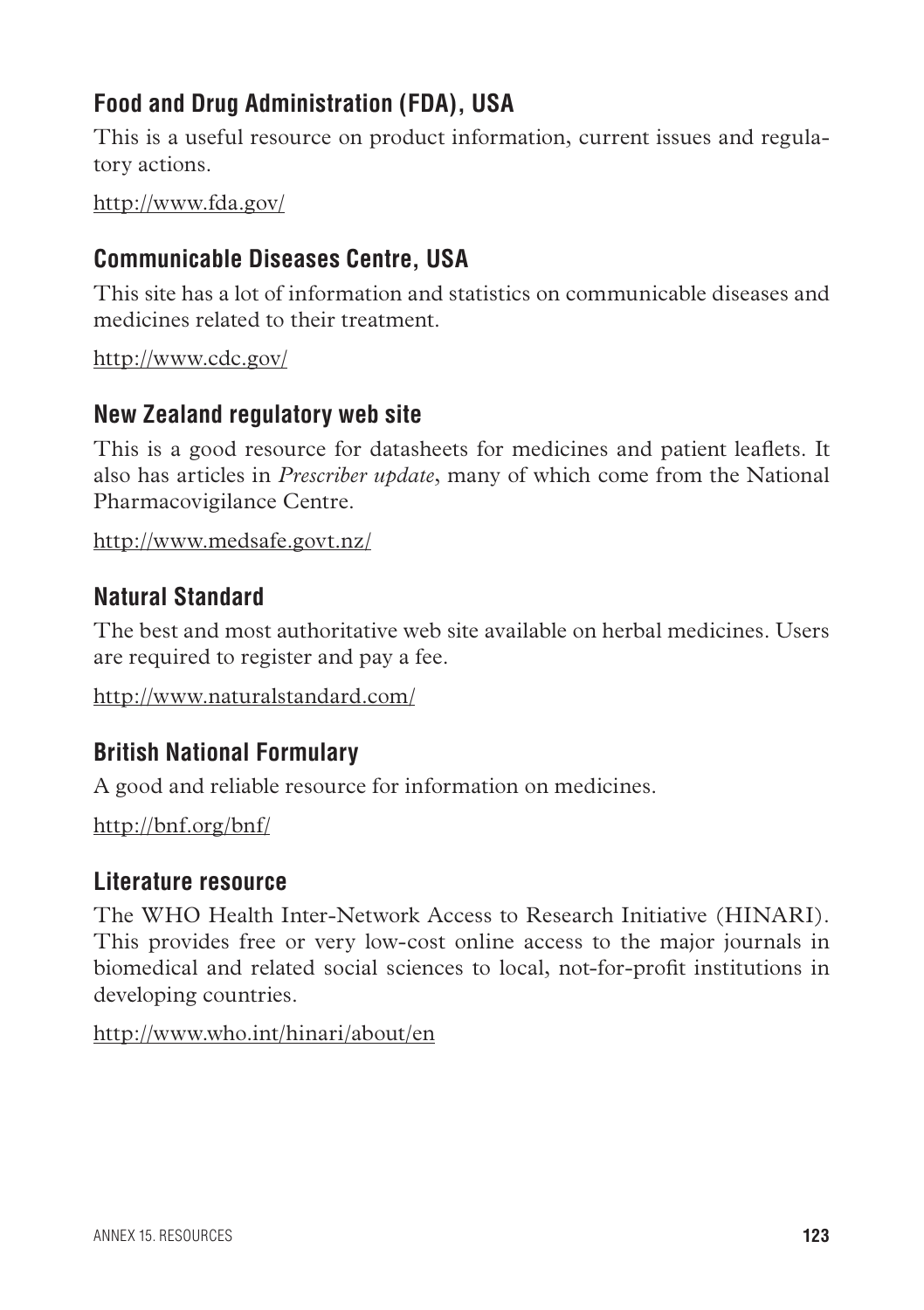## **Micromedex/Drugdex/Martindale**

All are available through this web site. Users are required to register and pay a fee. This is probably the most convenient and comprehensive source of information on medicines.

https://www.thomsonhc.com/home/dispatch/PFDefaultActionld/ pf.LoginAction/ssl/true

## **PubMed**

This is a good literature resource. Abstracts are available free.

http://www.ncbi.nlm.nih.gov/entrez/query.fcgi?CMD=search&DB=pubmed

## **Anatomical Therapeutic Chemical (ATC) Classification and codes**

The ATC classification system is maintained by the WHO Collaborating Centre for Drug Statistics Methodology

http://www.whocc.no/atcddd/

## **International Society of Pharmacovigilance (ISOP)**

This is an important international society. Their web site gives information about meetings and training courses.

www.isoponline.org

## **International Society for Pharmacoepidemiology (ISPE)**

This site is a useful source of information on the activities of the society and for guidelines on risk management and links to relevant information.

www.pharmacoepi.org

## **International Uniform Requirements for Manuscripts Submitted to Biomedical Journals**

An essential resource when writing articles, this site gives guidance on structure of articles and formats for references.

http://www.icmje.org/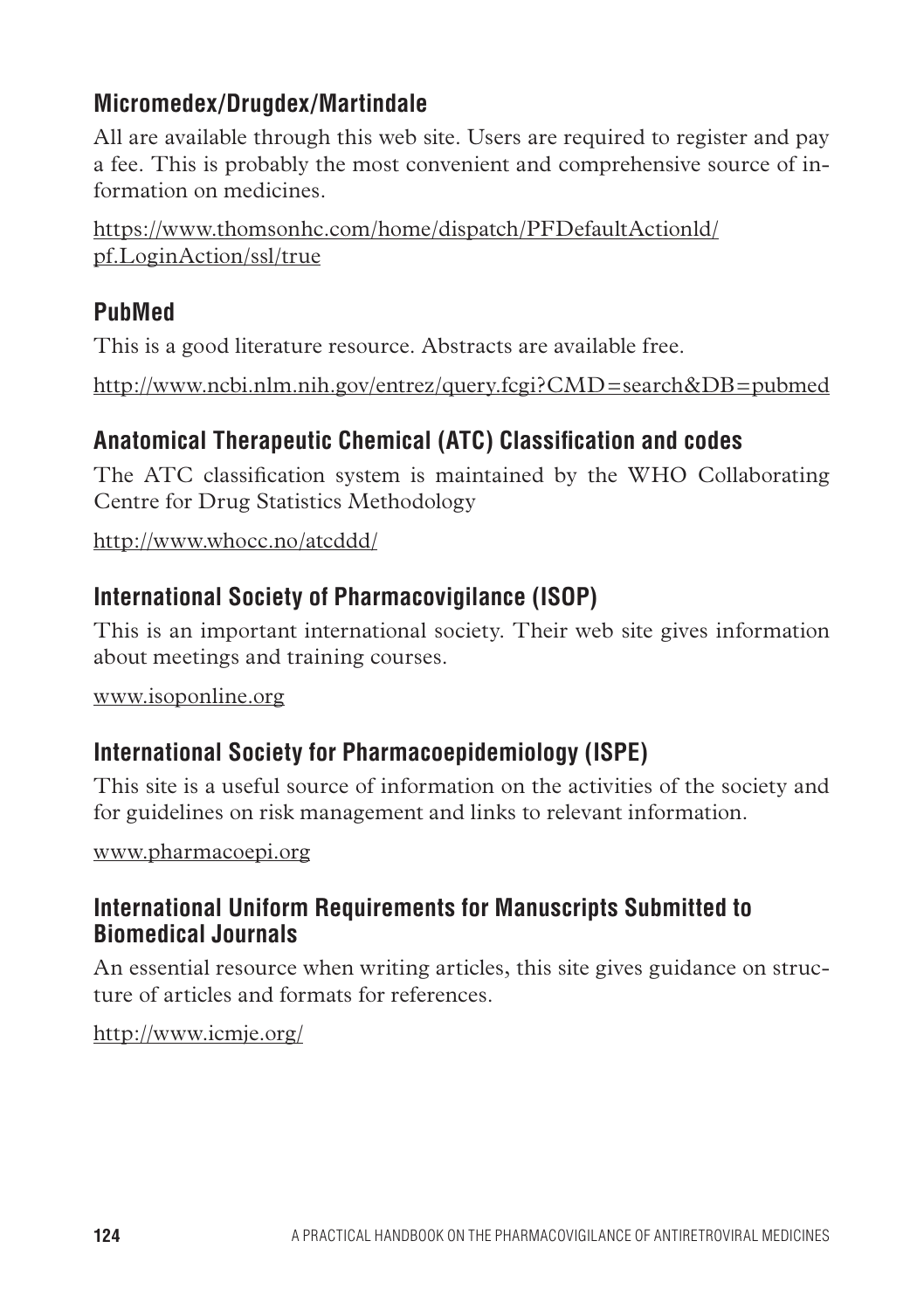## **British Medical Journal (BMJ)**

Free access to some articles is available and the table of contents for each issue can be seen.

http://bmj.bmjjournals.com/

## **Medline**

This site gives access to a list of journal abbreviations. It is an essential resource for compiling literature references and checking the details of journals referred to in articles in the literature.

http://www.ncbi.nlm.nih.gov/entrez/query.fcgi?db=Journals&itool=toolbar

## **Cytochrome P450 enzymes**

A listing of the enzymes with the medicines affected is provided. This is a useful resource when researching possible interactions.

http://medicine.iupui.edu/flockhart/table.htm

## **International Classification of Diseases (ICD-l0)**

An electronic searchable version of ICD-10 is available on this web site.

http://www.who.int/classifications/apps/icd/icd10online/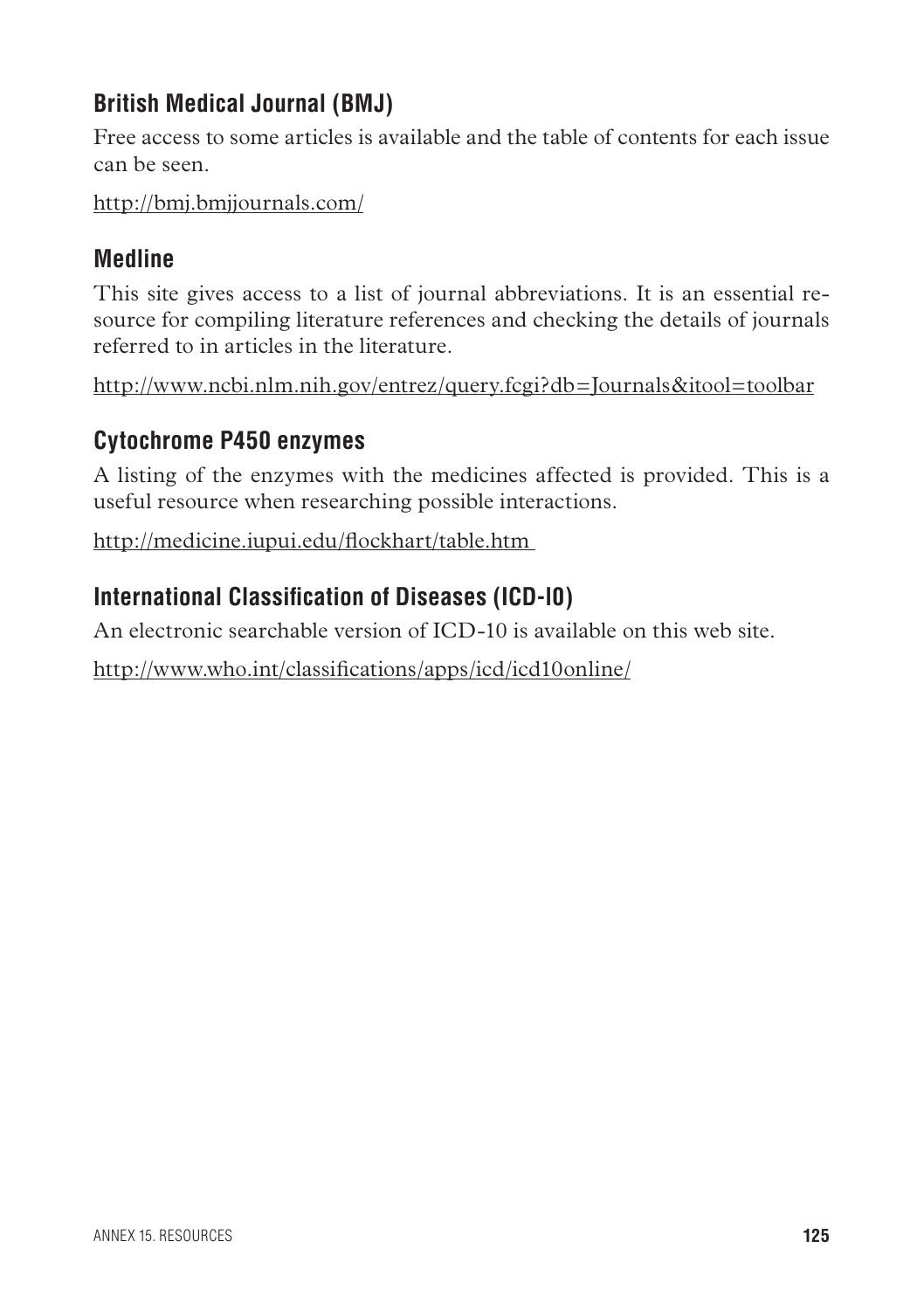## 2. Published resources

*Safety Monitoring of Medicinal Products: Guidelines for Setting Up and Running a Pharmacovigilance Centre*. Uppsala, Sweden, The Uppsala Monitoring Centre, 2000.

*Safety of medicines: A guide to detecting and reporting adverse drug reactions*. Geneva, World Health Organization, 2002.

*The Importance of pharmacovigilance: Safety Monitoring of medicinal products*. Geneva, World Health Organization, 2002.

*The Safety of Medicines in Public Health Programmes: Pharmacovigilance an essential tool*. Geneva, World Health Organization, 2006.

*Hugman B. Healthcare communication*. London, Pharmaceutical Press, 2009 (www.pharmpress.com).

Coulter DM. The New Zealand Intensive Medicines Monitoring Programme in pro-active safety surveillance. *Pharmacoepidemiology and Drug Safety*, 2000, 9:273–280.

Harrison-Woolrych M, Coulter DM. PEM in New Zealand. In: Mann R, Andrews E, eds. *Pharmacovigilance*, 2nd ed. Chichester, John Wiley, 2007:317– 332.

Shakir Saad AW. PEM in the UK. In: Mann R, Andrews E, eds. *Pharmacovigilance*, 2nd ed. Chichester, John Wiley, 2007.

Coulter DM. Signal generation in the New Zealand Intensive Medicines Monitoring Programme. *Drug Safety*, 2002, 25:433–439.

Coulter DM. Privacy issues and the monitoring of sumatriptan in the NZ IMMP. *Pharmacoepidemiology and Drug Safety*, 2001, 10:663–667.

*Reporting adverse drug reactions: Definitions of terms and criteria for their use*. Geneva, Council for International Organizations of Medical Sciences (CIOMS), 1999.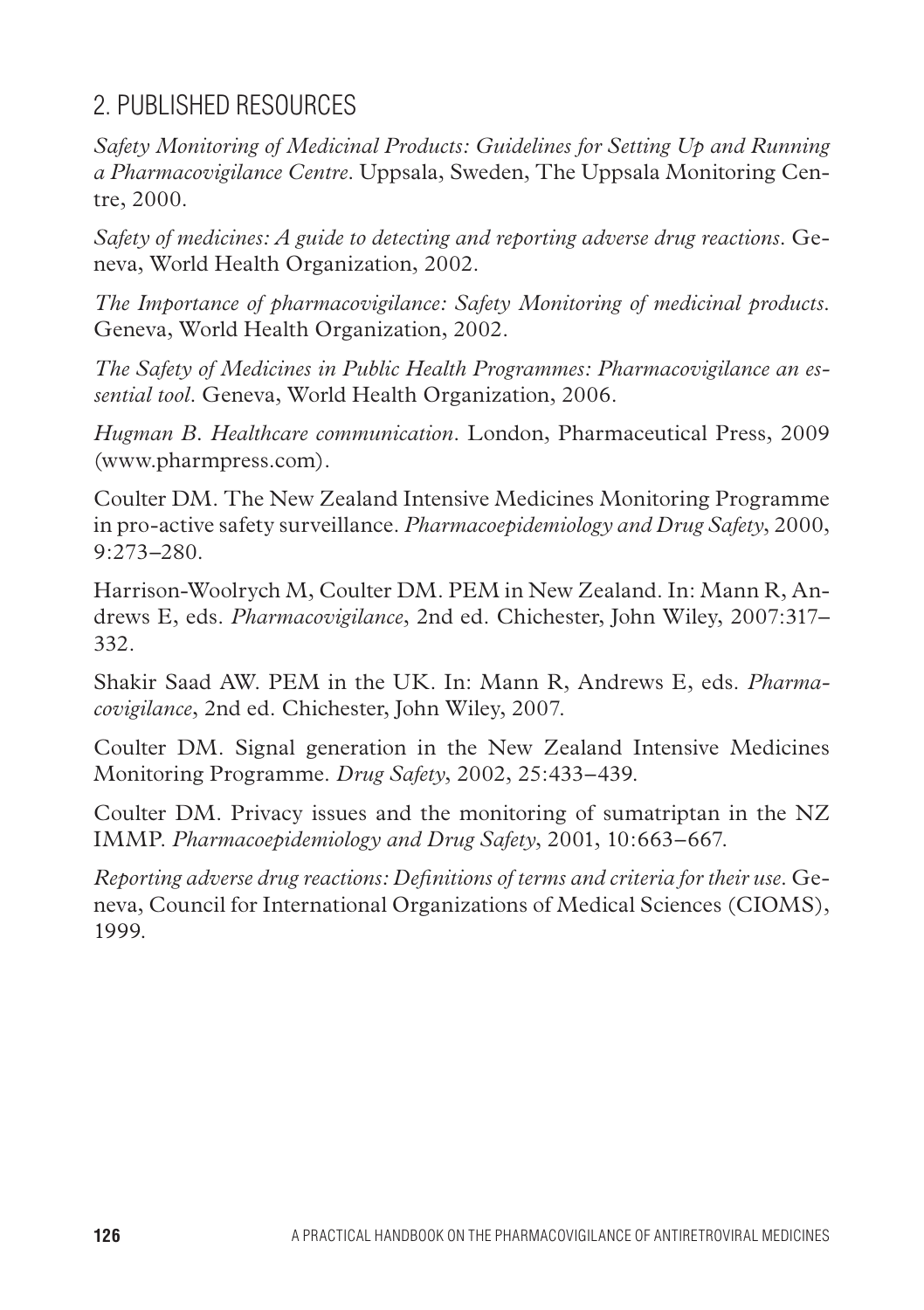## Annex 16. Suggested standard operating procedures for CEM

The drafting of the standard operating procedures (SOPs) needs to take into account the following:

- 1. **What** needs to be done?
- 2. **Who** will do it?
- 3. **Where** will it be done?
- 4. **When** will it be done?
- 5. **How** will it be done?

The following list will not be complete. There are other tasks and functions in the local situation that will need SOPs if they are to be performed satisfactorily.

- Distributing and returning completed spontaneous reporting forms.
- • Distributing the CEM questionnaires (for standard follow-up and pregnancy) to the sentinel sites, management of the questionnaires at the sites (including secure storage of completed questionnaires) and the return of the questionnaires to the CEM unit.
- The standard recording of ART (including doses) on the spontaneous reporting forms and CEM questionnaires. The aim is to make recording easy, but also very clear.
- • The numbering, completion and checking of the questionnaires at the HIV clinics.
- The follow-up of non-attenders at the HIV clinic and the recording of any events.
- • The follow-up of pregnant patients and the recording of all details on the questionnaires at the HIV clinic, antenatal clinic and birthing unit. Notification of when a baby is born to a mother on ART.
- The longer term follow-up of babies at 3 months and 1 year.
- Receiving the questionnaires at the CEM unit, giving each one a report number and the data entry.
- Checking with the health facilities when follow-up questionnaires for particular patients do not come through at the expected times.
- Collating and reviewing the events.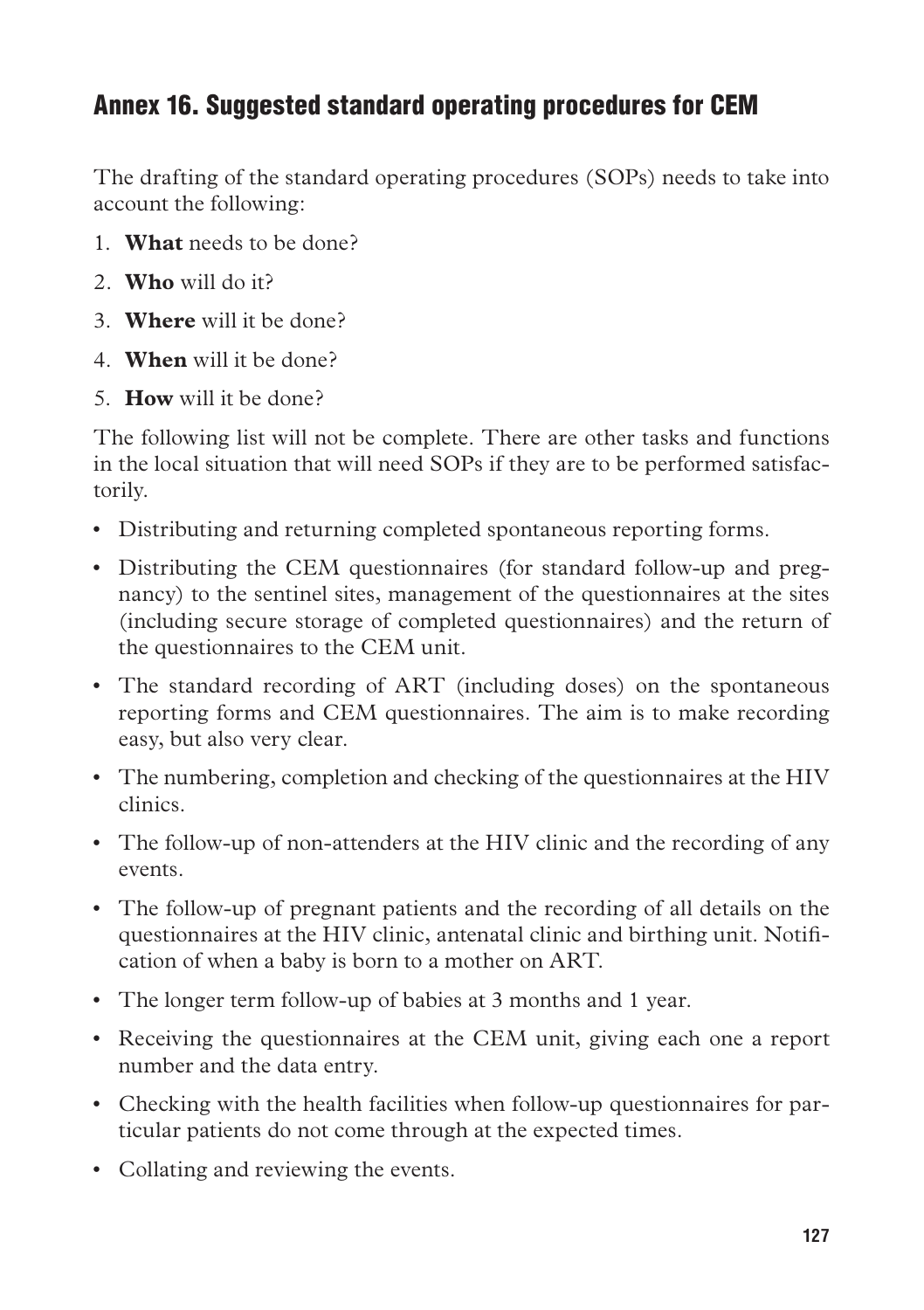- Reviewing and acting on data for the special categories: serious events, pregnancies, lactation exposure, deaths, lack of efficacy.
- Good communication and coordination between CEM staff and PvC staff (if they are different) at the central office and incorporating the CEM events into the national database.
- • Clinical review of the events.
- Reporting the results to the regulatory authority, advisory committee, health workers involved in the programme and health professionals generally.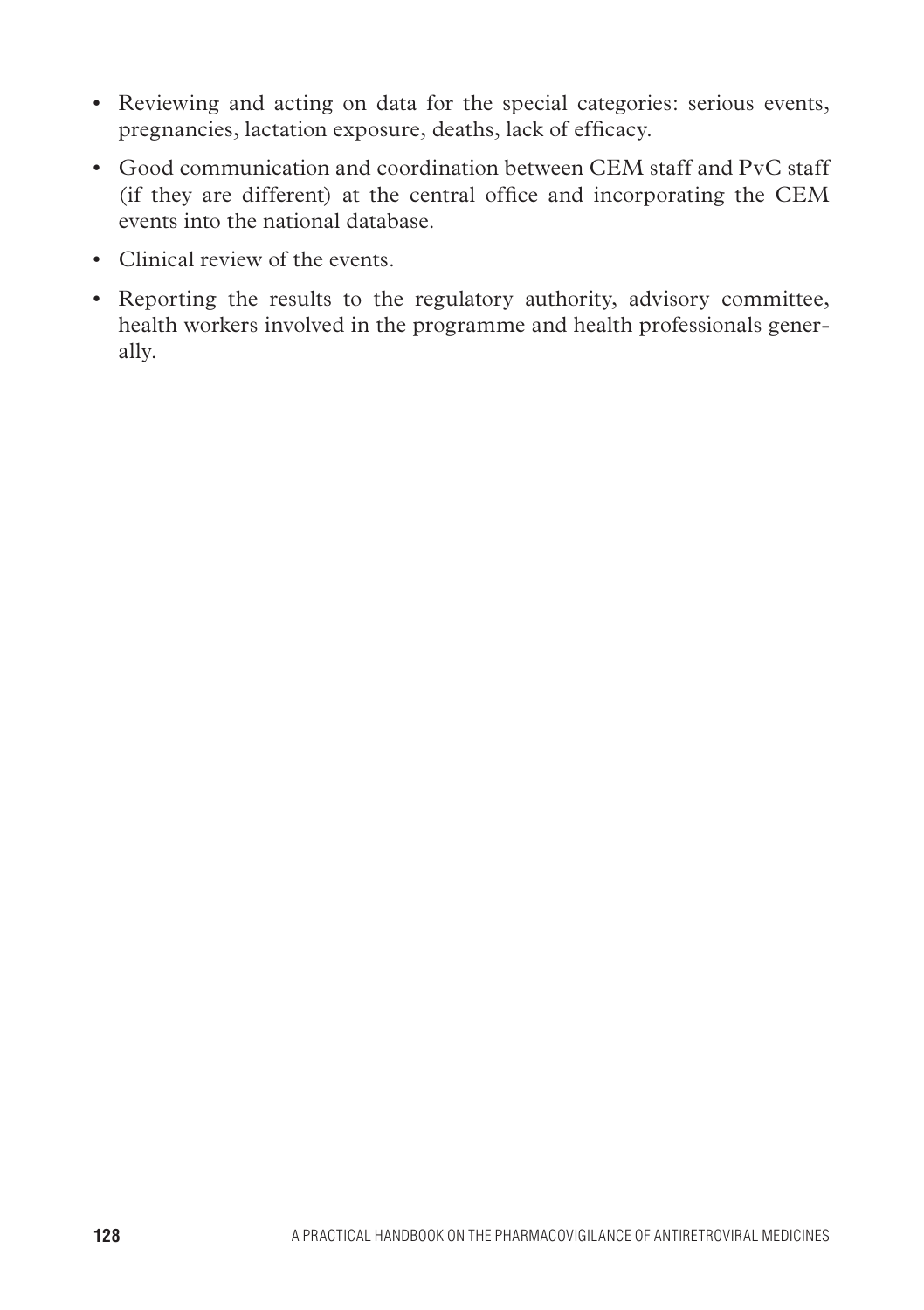## **Glossary**

The definitions given below apply to the terms used in this Handbook. They may have different meanings in other contexts.

### **Active (or proactive) safety surveillance**

Systems whereby active measures are taken to detect adverse events. This is managed by active follow-up after treatment and the events may be detected by asking patients directly or screening patient records.

### **Adherence**

Faithful adherence by the patient to the instructions for taking the medicine supplied.

### **Adverse event**

Any untoward medical occurrence that may present during treatment with a pharmaceutical product but which does not necessarily have a causal relationship with this treatment.

### **Adverse (drug) reaction (ADR)**

A response which is noxious and unintended, and which occurs at doses normally used in humans for the prophylaxis, diagnosis, or therapy of disease, or for the modification of physiological function.

### **Causality assessment**

The evaluation of the likelihood that a medicine was the causative agent of an observed adverse event. Causality assessment is usually made according to established algorithms.

### **CemFlow**

A sophisticated data management tool created by the UMC data entry and analysis in cohort event monitoring programmes.

### **Clinical trial**

A systematic study on pharmaceutical products in human subjects (including patients and other volunteers) in order to discover or verify the effects of and/ or identify any adverse reaction to investigational products, and/or to study the absorption, distribution, metabolism and excretion of the products with the objective of ascertaining their efficacy and safety.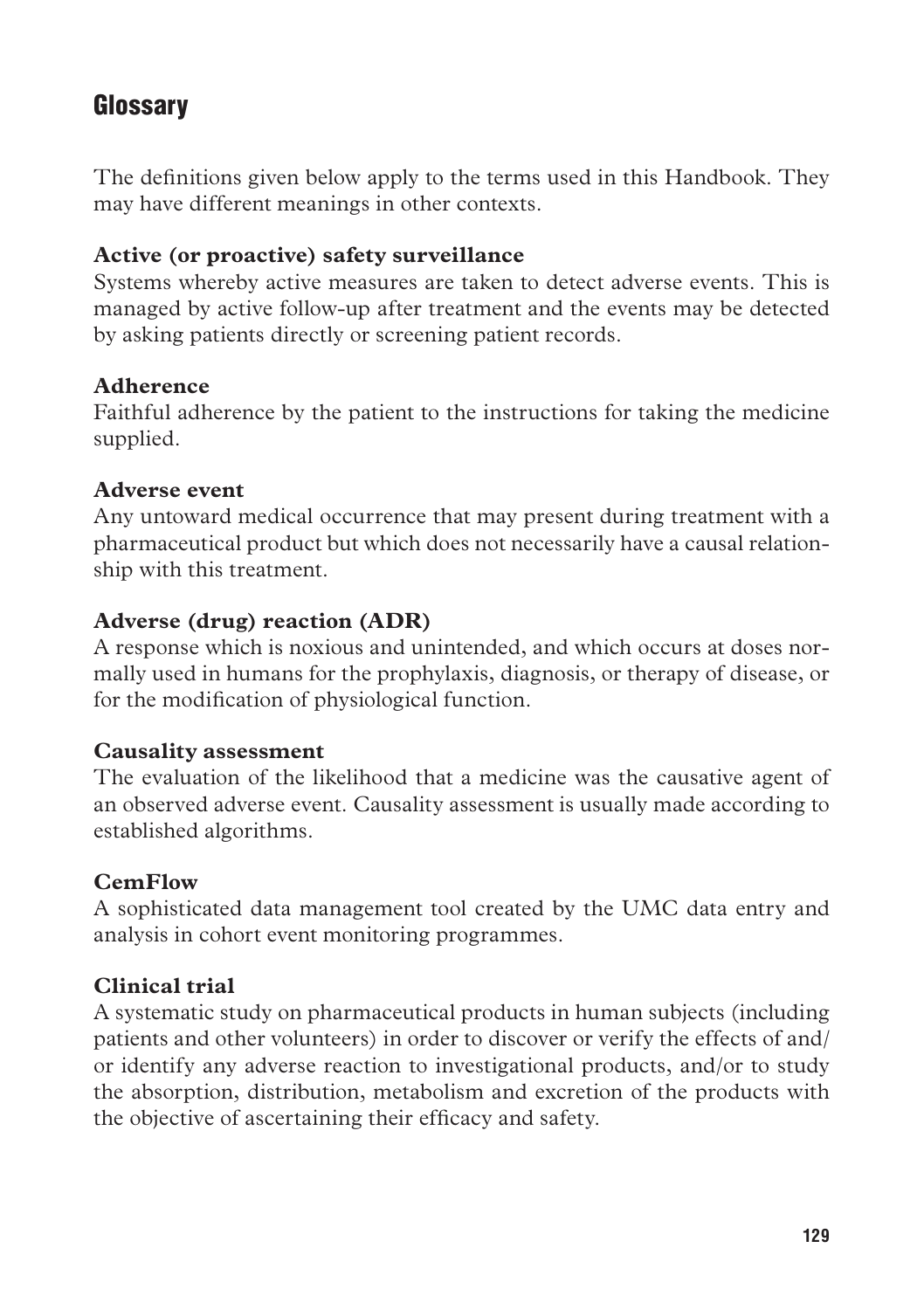### **Cohort event monitoring**

A prospective observational cohort study of adverse events associated with one or more medicines.

### **Data-mining**

At the UMC, this refers to the use of an automated tool, based on Bayesian logic, for the scanning of the WHO database (*Vigibase*) in the process of detecting adverse reactions associated with medicines: the Bayesian Confidence Propagating Neural Network (BCPNN). Knowledge-detection is the preferred term for the process.

### **Dechallenge**

The withdrawal of a drug from a patient; the point from which the continuity, reduction or disappearance of adverse effects may be observed. The response to withdrawal may be followed over a period of time.

### **Effectiveness/risk**

The balance between the rate of effectiveness of a medicine versus the risk of harm is a quantitative assessment of the merit of a medicine used in routine clinical practice.

Comparative information between therapies is most useful. This is more useful than the efficacy and hazard predictions from premarketing information, which is limited and based on selected subjects.

### **Efficacy**

The ability of a drug to produce the intended effect as determined by scientific methods, for example in preclinical research conditions (opposite of hazard).

### **Individual case safety report (ICSR)**

A report that contains information describing a suspected adverse drug reaction related to the administration of one or more medicinal products to an individual patient.

### **Lack of efficacy**

Unexpected failure of a medicine to produce the intended effect as demonstrated by previous scientific investigation.

### **Medical Dictionary for Regulatory Activities (MedDRA)**

The Medical Dictionary for Regulatory Activities is a medical terminology developed by the International Conference of Harmonisation with an emphasis on ease of use for data entry, retrieval, analysis, and display.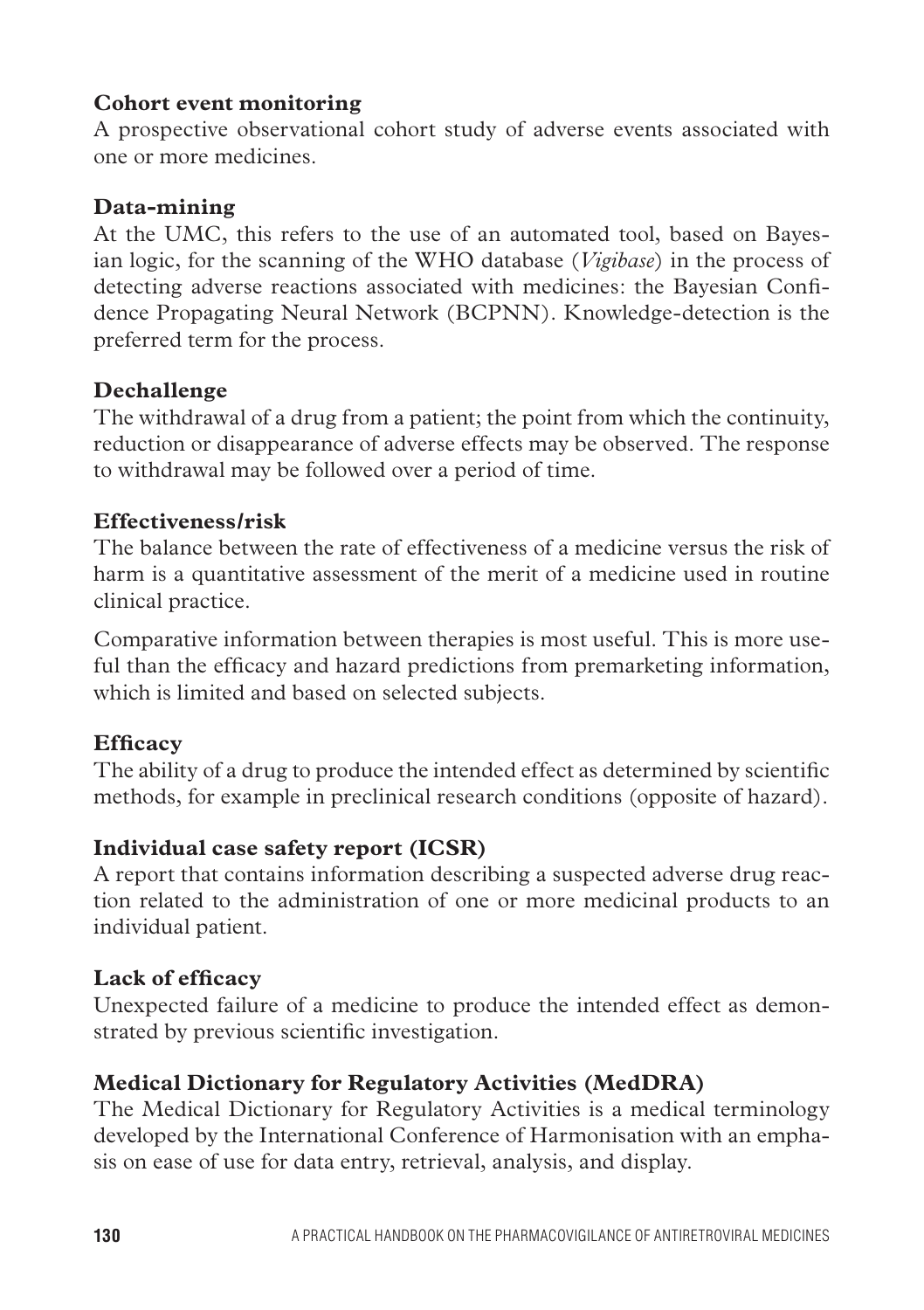### **National pharmacovigilance centres**

Organizations recognized by governments to represent their country in the WHO Programme (usually the drug regulatory agency). A single, governmentally recognized centre (or integrated system) within a country with the clinical and scientific expertise to collect, collate, analyse and give advice on all information related to drug safety.

#### **Pharmacovigilance**

The science and activities relating to the detection, assessment, understanding and prevention of adverse effects or any other drug-related problem.

#### **Rechallenge**

The point at which a medicine suspected of causing an adverse reaction is readministered either voluntarily or inadvertently to a patient.

### **Record linkage**

Method of assembling information contained in two or more records, e.g. in different sets of medical charts, and in vital records such as birth and death certificates. This makes it possible to relate significant health events that are remote from one another in time and place.

#### **Regulatory authority**

The legal authority in any country with the responsibility of regulating all matters relating to drugs.

### **Relationship assessment**

The objective evaluation of the relationship between the administration of a medicine and a health event, taking into consideration duration of therapy to onset of event, response to dechallenge and rechallenge (if performed) and the presence of diseases or other medicines that could have caused the event. This process stops short of attempting to establish a causal relationship but is an essential preliminary.

### **Risk**

The probability of harm being caused; the probability (chance, odds) of an occurrence.

#### *Absolute risk*

Risk in a population of exposed persons; the probability of an event affecting members of a particular population (e.g. 1 in 1 000). Absolute risk can be measured over time (*incidence*) or at a given time (*prevalence*).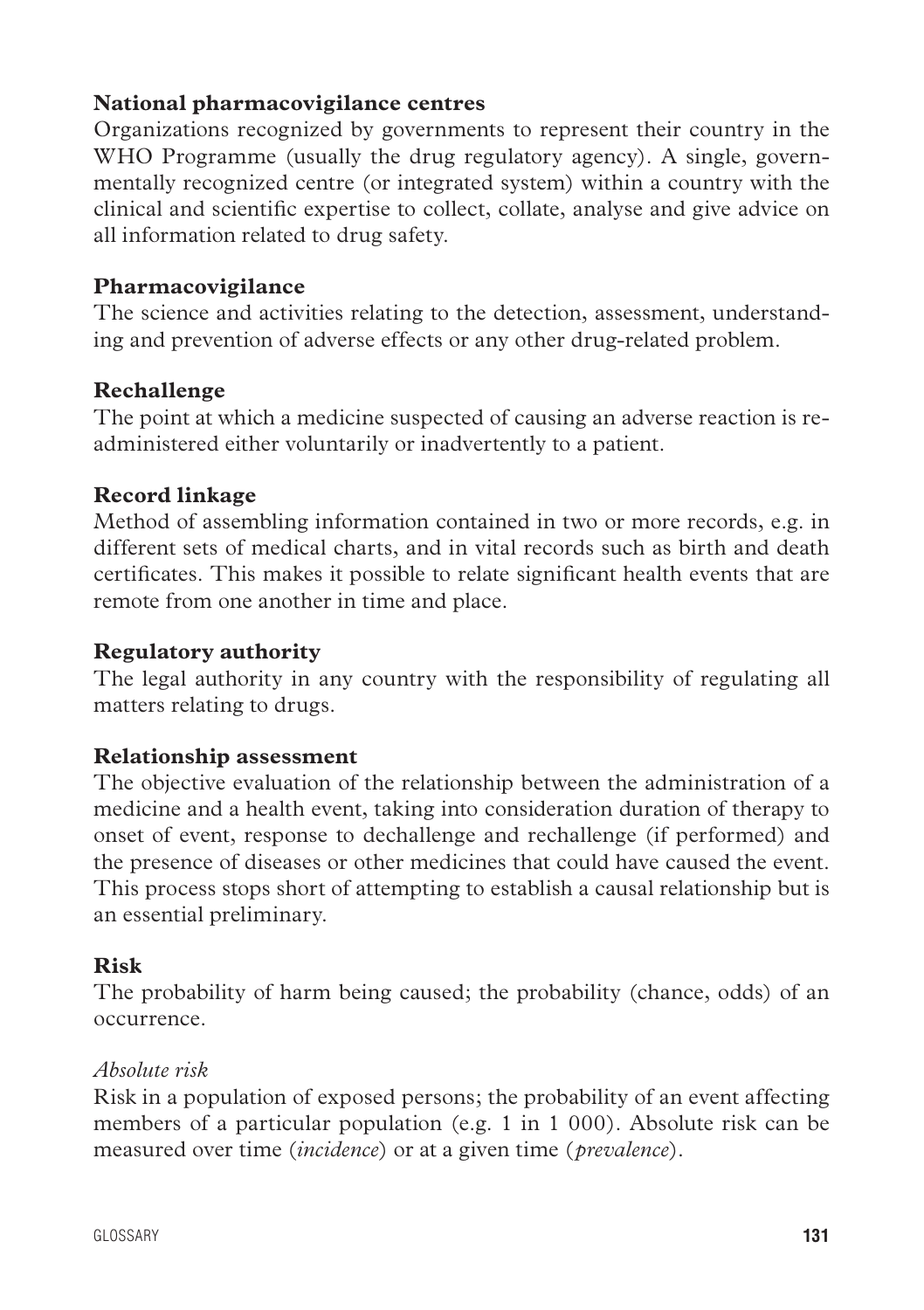#### *Attributable risk*

The risk associated with exposure to the monitored medicine(s). This is calculated by subtracting the background risk without the medicine(s) (reference risk) from the risk measured while taking the medicine(s).

#### *Relative risk*

Ratio of the risk in an exposed population (*absolute risk*) and the risk in an unexposed population (*reference risk*). Relative risk is the result of a relative comparison between outcome frequency measurements, e.g. incidences.

#### *Reference risk*

Risk in a population of unexposed persons; also called baseline risk. Reference risk can be measured over time (*incidence*) or at a given time (*prevalence*). The unexposed population refers to a reference population, as closely comparable to the exposed population as possible, apart from the exposure.

#### **Serious adverse event or reaction**

A serious adverse event or reaction is any untoward medical occurrence that at any dose:

- results in death;
- results in inpatient hospitalization or prolongation of existing hospitalization;
- results in persistent or significant disability or incapacity;
- is life-threatening;
- is a congenital anomaly/birth defect.

To ensure that there is no confusion or misunderstanding about the difference between the terms "serious" and "severe", the following note of clarification is provided:

The term "severe" is not synonymous with serious. In the English language, "severe" is used to describe the intensity (severity) of a specific event (as in mild, moderate or severe); the event itself, however, may be of relatively minor medical significance (such as severe headache). Seriousness (not severity) which is based on the outcome of the event on the patient or action criteria serves as the guide for defining regulatory reporting obligations.